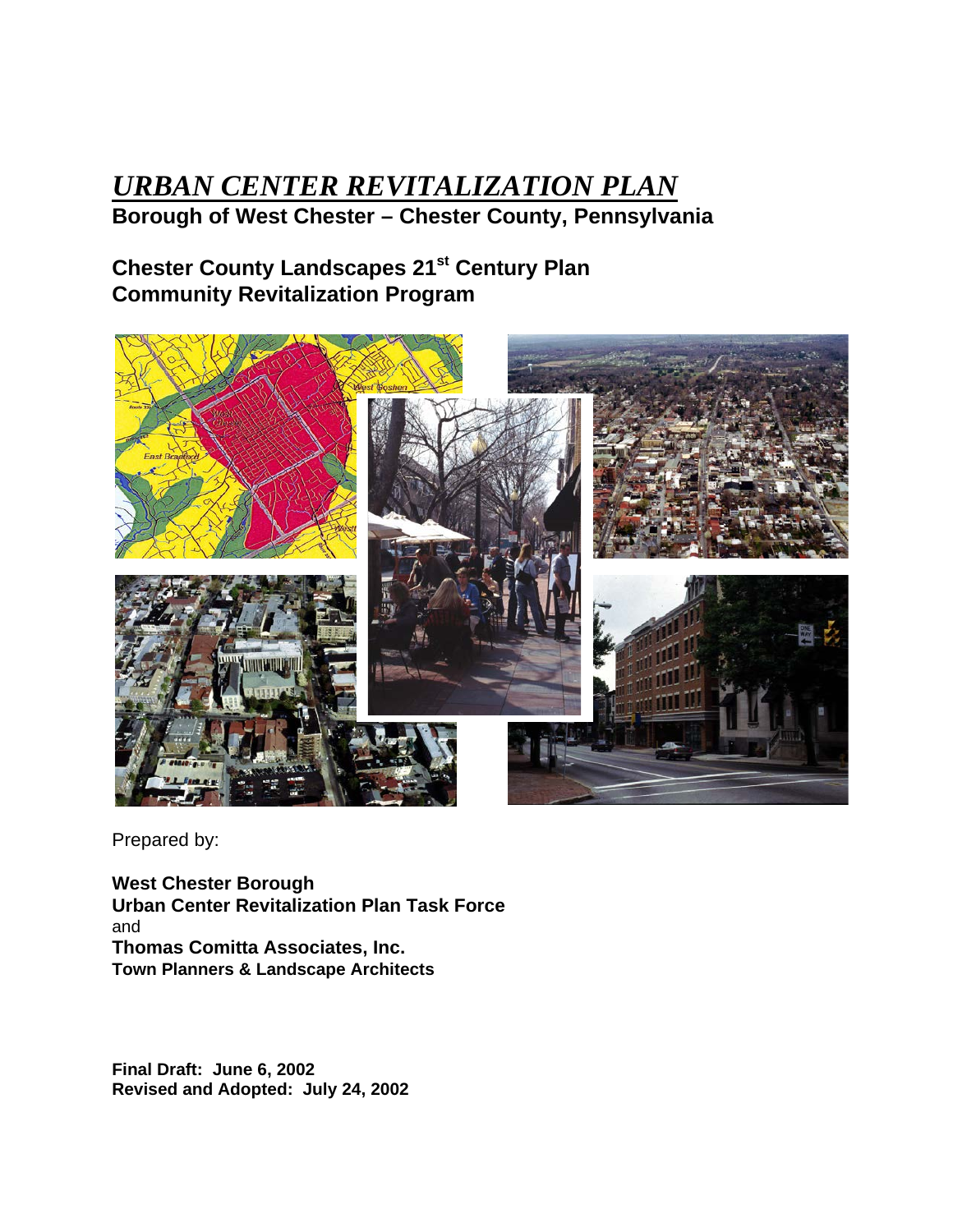# *URBAN CENTER REVITALIZATION PLAN* **Borough of West Chester – Chester County, Pennsylvania**

# **Chester County Landscapes 21st Century Plan Community Revitalization Program**

Funding was provided, in part, through a grant from the Vision Partnership Program sponsored by the Chester County Board of Commissioners. The Plan has been prepared in conjunction with the principles of the County's policy plan, *Landscapes*, as a means of achieving greater consistency between local and county planning programs.

Prepared by:

**West Chester Borough Urban Center Revitalization Plan Task Force** and **Thomas Comitta Associates, Inc. Town Planners & Landscape Architects**

**Final Draft: June 6, 2002 Revised and Adopted: July 24, 2002**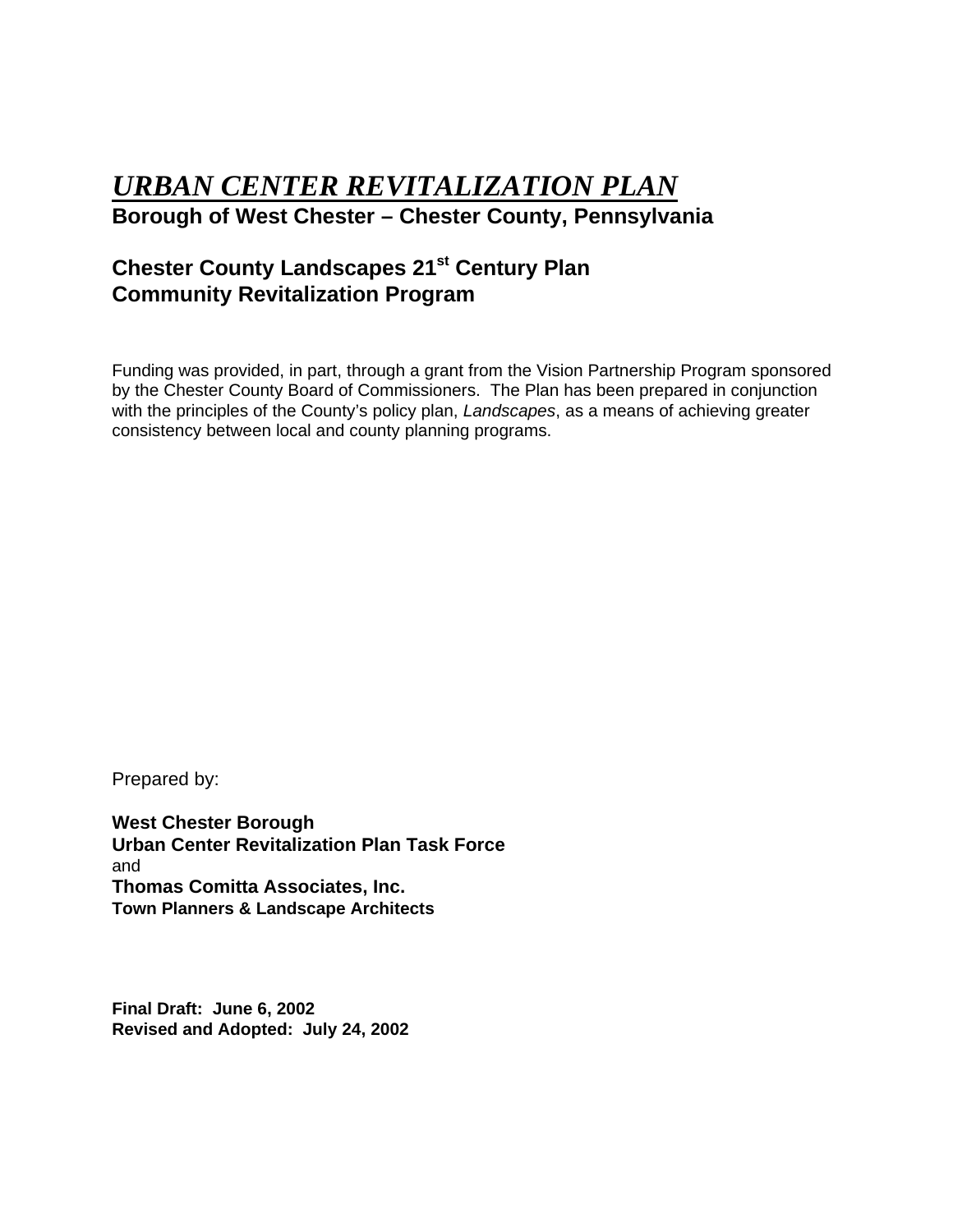#### **PROJECT PARTICIPANTS**

Urban Center Revitalization Plan Task Force Ernie McNeely, Borough Manager Paul Fitzpatrick, Borough Council William Scott, Borough Council James Jones, West Chester Borough Planning Commission Robert Wilpizeski, Director of Public Works Kathleen McBratnie, Director of Recreation Scott Bohn, Chief of Police Malcolm Johnstone, Executive Director Business Improvement District (BID) P. Timothy Phelps, Executive Director

Chamber of Commerce of Greater West Chester

H. Paul Fitzpatrick, President Diane Lebold, Vice President Mark Henrie<br>William M. Scott Mark Henrie Milliam M. Scott William M. Scott Anne M. Carroll **Anne M. Carroll Communist Communist Communist** Jason Birl<br>
Andrew McIntyre **Anne Communist Communist Communist Communist Communist Communist Communist Communist Communist** Andrew McIntyre Maria M. Chesterton Walter Hipple Barbara McIlvaine Smith Joyce Sanyour

Borough Council<br>
H. Paul Fitzpatrick, President<br>
H. Paul Fitzpatrick, President<br>
Coseph Finnaren, Chairman

Chester County Planning Commission Judith A. Barnet, Community Planner

Thomas Comitta Associates, Inc. Thomas J. Comitta, AICP, RLA, ASLA Dorothy Ives-Dewey, PhD, AICP Cathy H. Journey, Word Processor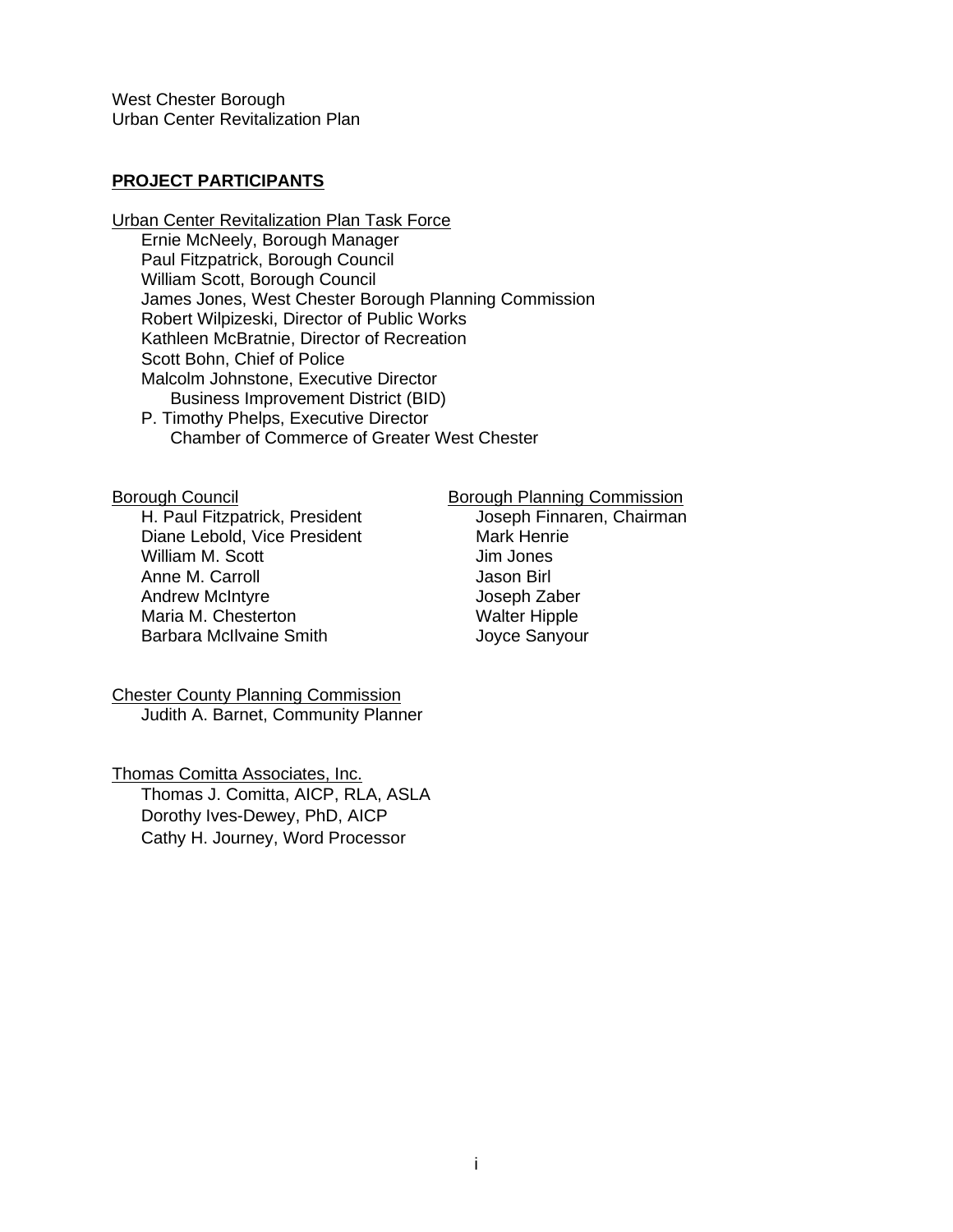# **TABLE OF CONTENTS**

|    |                                                                                                            | Page         |
|----|------------------------------------------------------------------------------------------------------------|--------------|
|    | Participants                                                                                               | $\mathbf{I}$ |
|    | The Big Picture                                                                                            | $1 - 1$      |
|    | <b>Goals for Revitalization</b>                                                                            | $2 - 1$      |
|    | General Overview on the Revitalization Plan Report                                                         | $3 - 1$      |
|    | <b>Task Force Guidance</b>                                                                                 | $3 - 1$      |
|    | <b>Key Revitalization Elements</b>                                                                         | $3 - 1$      |
| А. | Economic Development and the Business Improvement District (BID)<br>A.1.<br>Inventory of Trends and Issues | $4 - 1$      |
|    | A.1.a. Background Information                                                                              | $4 - 1$      |
|    | A.1.b. Economic Development Problems: Reasons and Causes                                                   | $4 - 7$      |
|    | A.1.c. Existing and Relevant Economic Development Plans                                                    | $4 - 8$      |
|    | A.1.d. Economic Development Actions Taken or Underway<br>A.1.e. Strengths and Weaknesses of the Borough's  | $4 - 9$      |
|    | Economic Role                                                                                              | $4 - 10$     |
|    | A.1.f. Suitable Locations for Business Development                                                         | $4 - 10$     |
|    | A.1.g. Additional Performance Standards                                                                    | $4 - 11$     |
|    | A.1.h. Local Fiscal Structure                                                                              | $4 - 11$     |
|    | A.2.<br><b>General Action Plan</b>                                                                         | $4 - 12$     |
| В. | Housing                                                                                                    | $5 - 1$      |
|    | <b>B.1.</b><br>Inventory of Trends and Issues                                                              | $5-1$        |
|    | B.1.a. Background Information                                                                              | $5 - 1$      |
|    | B.1.b. Reasons and Causes for Housing Concerns                                                             | $5-4$        |
|    | B.1c. Summary of Existing Housing Plans and Studies                                                        | $5-6$        |
|    | B.1d. Recent Housing Improvement and Development Actions                                                   | $5-6$        |
|    | B.1.e. Identification of Substandard Housing                                                               | $5-6$        |
|    | B.1.f. Identification of Structurally Unsound Housing                                                      | $5-6$        |
|    | B.1.g. Identification of Areas Targeted for Revitalization                                                 |              |
|    | of Substandard Housing                                                                                     | $5 - 7$      |
|    | B.1.h. Land Use Regulations and the Cost of Housing                                                        | $5 - 7$      |
|    | B.2.<br><b>General Action Plan</b>                                                                         | $5 - 7$      |
| C. | Public Works & Infrastructure, and Transportation                                                          | $6 - 1$      |
|    | C.1.<br>Inventory of Trends and Issues                                                                     | $6 - 1$      |
|    | C.1.a. Background Information                                                                              | $6 - 1$      |
|    | C.1.b. Infrastructure and Transportation Problems                                                          | $6 - 4$      |
|    | C.1.c. Summary of Infrastructure, Transportation, and Capital                                              |              |
|    | <b>Improvement Plans</b>                                                                                   | $6 - 4$      |
|    | C.1.d. Infrastructure and Transportation Improvement Actions                                               |              |
|    | <b>Taken or Underway</b>                                                                                   | $6-5$        |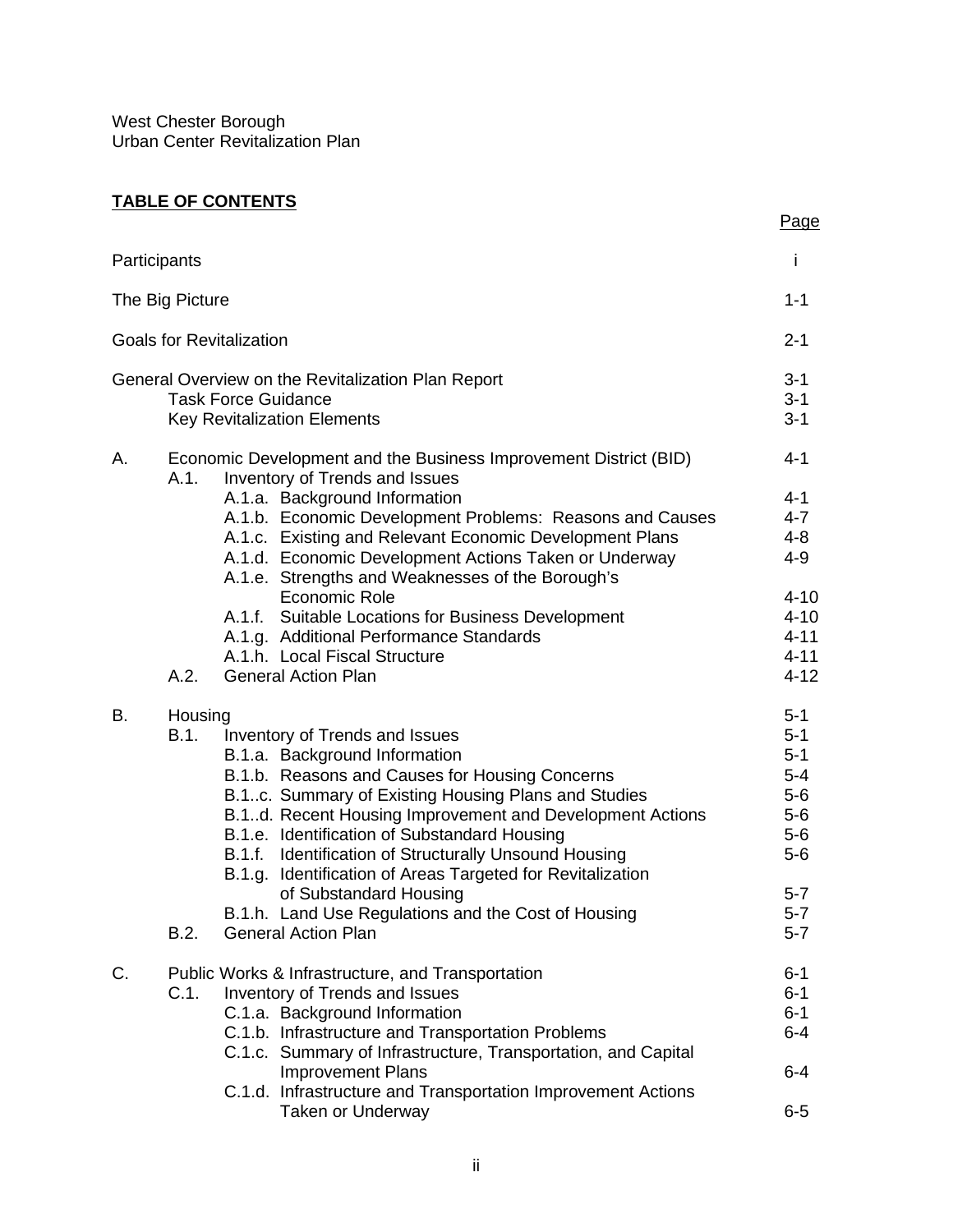# **TABLE OF CONTENTS** (continued)

| ۰, |
|----|
|----|

|    |      | C.1.e. Analysis of Age/Condition/Capacity of Underground                                                            |                  |
|----|------|---------------------------------------------------------------------------------------------------------------------|------------------|
|    |      | Infrastructure<br>Analysis of Age/Condition/Capacity of Above-<br>C.1.f.                                            | $6-5$            |
|    |      | <b>Ground Infrastructure</b>                                                                                        | $6-6$            |
|    |      | C.1.g. Summary of Current Capital Improvement Plans<br>C.1.h. Facilities or Services Outside the Borough Limits     | $6-6$<br>$6 - 7$ |
|    |      | How the Borough's Future Land Use Plan,<br>C.1.i.                                                                   |                  |
|    |      | Infrastructure, and Transportation Plans Interact                                                                   | $6 - 7$          |
|    |      | C.1.j.<br>The Borough's Land use Regulations and Support of<br>Proper Infrastructure and Transportation Development | $6 - 7$          |
|    |      | C.1.k. Extent of Infrastructure on Growth and Development                                                           |                  |
|    | C.2. | <b>Patterns</b>                                                                                                     | $6 - 7$          |
|    |      | <b>General Action Plan</b>                                                                                          | $6 - 8$          |
| D. |      | <b>Public Facilities and Services</b>                                                                               | $7 - 1$          |
|    | D.1. | <b>Inventory of Trends and Services</b>                                                                             | $7 - 1$          |
|    |      | D.1.a. Background Information                                                                                       | $7 - 1$          |
|    |      | D.1.b. Public Safety Concerns                                                                                       | $7-2$            |
|    |      | D.1.c. Public Safety Studies                                                                                        | $7 - 2$          |
|    |      | D.1.d. Recent Public Safety Actions                                                                                 | $7 - 2$          |
|    |      | D.1.e. Public Facilities and Services                                                                               | $7 - 3$          |
|    |      | D.1.f. Facilities or Services and Geographical Service Area                                                         | $7 - 4$          |
|    |      | D.1.g. Administrators of Facilities and Services                                                                    | $7 - 4$          |
|    | D.2. | <b>General Action Plan</b>                                                                                          | $7-5$            |
| Е. |      | <b>Parks and Recreation</b>                                                                                         | $8 - 1$          |
|    | E.1. | Inventory of Trends and Services                                                                                    | $8 - 1$          |
|    | E.2. | <b>General Action Plan</b>                                                                                          | $8 - 1$          |
| F. |      | <b>Other Redevelopment Initiatives</b>                                                                              | $9 - 1$          |
|    | F.1. | Inventory of Trends and Services                                                                                    | $9 - 1$          |
|    | F.2. | <b>General Action Plan</b>                                                                                          | $9 - 1$          |
| G. |      | <b>Funding Sources</b>                                                                                              | $10-1$           |
| Η. |      | Detailed Action Plan and Priorities                                                                                 | $11 - 1$         |
|    |      |                                                                                                                     |                  |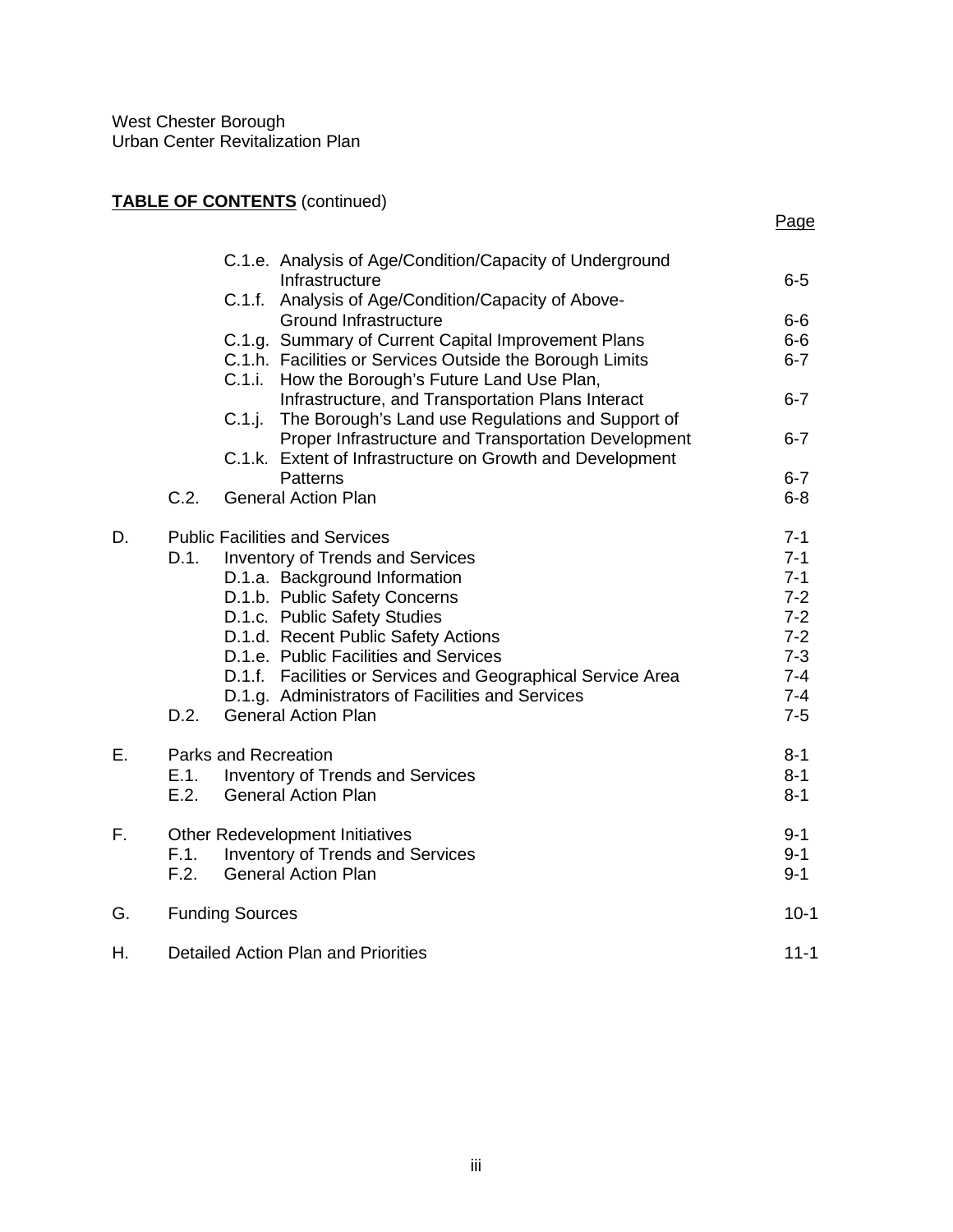# **TABLE OF CONTENTS** (continued)

|    | Appendices                                                                                                                               |       |
|----|------------------------------------------------------------------------------------------------------------------------------------------|-------|
| A  | - "Is West Chester the perfect town?"<br>Inquirer (Magazine) October 21, 2001<br>Article: Passionate about West Chester, by Ann deForest | A-1   |
| B  | - Labor Force Characteristics and<br><b>Statistics by Economic Sector</b>                                                                | $B-1$ |
|    | C-1 - The Top 10 "Rules of Thumb" for Downtown Development<br>and Redevelopment                                                          | $C-1$ |
|    | C-2 – General Inventory of Existing Business Uses in the Downtown                                                                        | $C-3$ |
| D  | - Chester County Department of Community Development<br><b>Checklist Items for Urban Centers Revitalization Plans</b>                    | $D-1$ |
|    | E - 5 Year Capital Budget Plan                                                                                                           | $E-1$ |
| F. | - Market Street Improvement Project (Cost Data)                                                                                          | $F-1$ |
|    | G – A Directory of Funding and Programs                                                                                                  | $G-1$ |
|    | H - Visioning Summary: Comprehensive Plan: 2000                                                                                          | $H-1$ |
| L  | - Resolution for Plan Adoption                                                                                                           | $I-1$ |

Page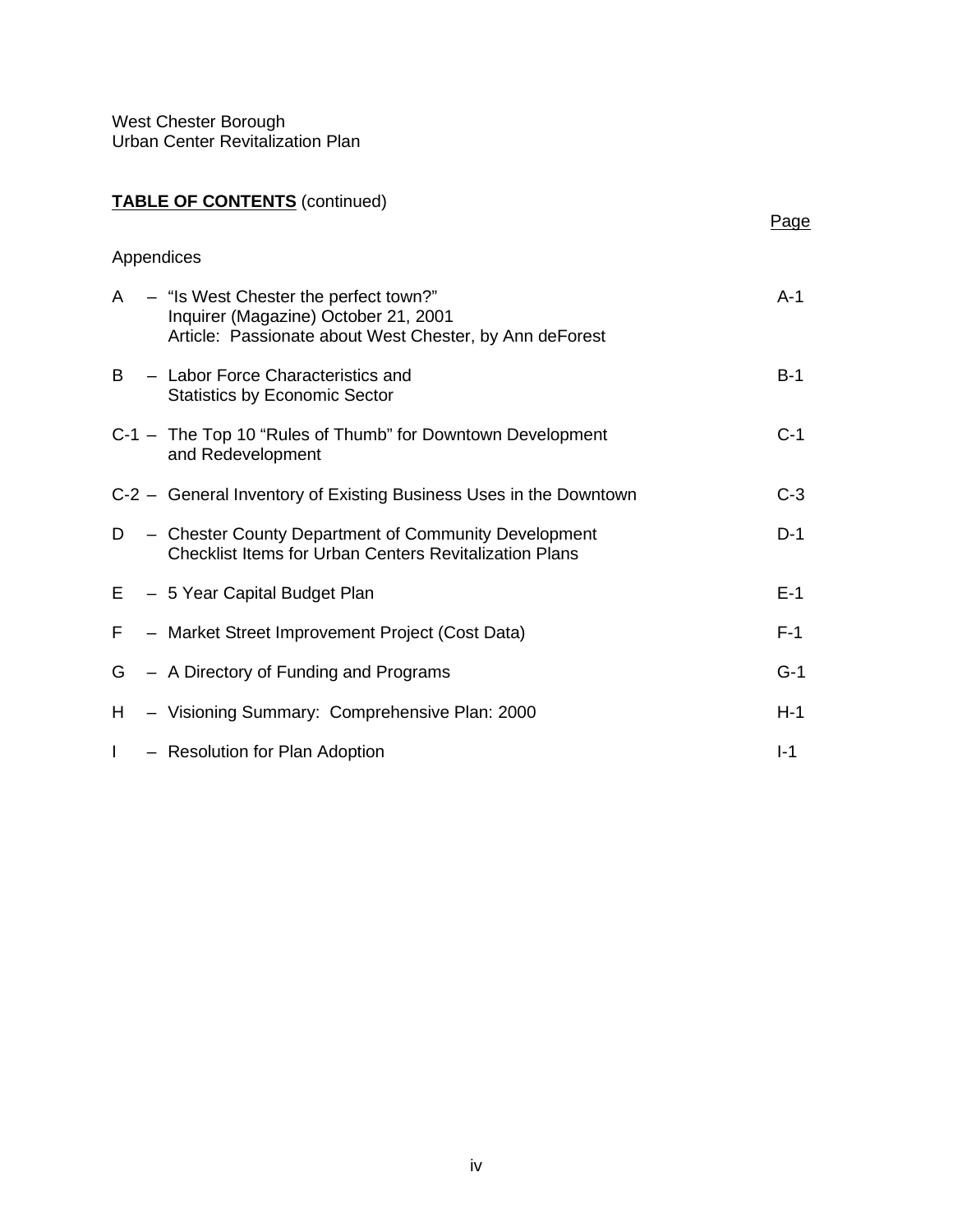# **TABLE OF CONTENTS** (continued)

Page

| 1.   | West Chester Vicinity Urban Landscape                            | $1 - 2$ |
|------|------------------------------------------------------------------|---------|
| 2.   | <b>Existing Land Use</b>                                         | $4 - 2$ |
| 3.   | <b>Commercial Properties Vacant Within Downtown West Chester</b> | $4 - 5$ |
| 3.a. | Lerta Tax (Assistance) Areas                                     | $5 - 8$ |
| 4.   | <b>Housing Types</b>                                             | $5-3$   |
| 5.   | <b>Rental Units</b>                                              | $5-5$   |
| 6.   | <b>Sanitary Sewer System</b>                                     | $6 - 2$ |
| 7.   | <b>Stormwater Sewer System</b>                                   | $6 - 3$ |
|      |                                                                  |         |
|      | <b>List of Appendix Maps</b>                                     |         |
|      | <b>Current Use Plan (Downtown Properties)</b>                    | $C-20$  |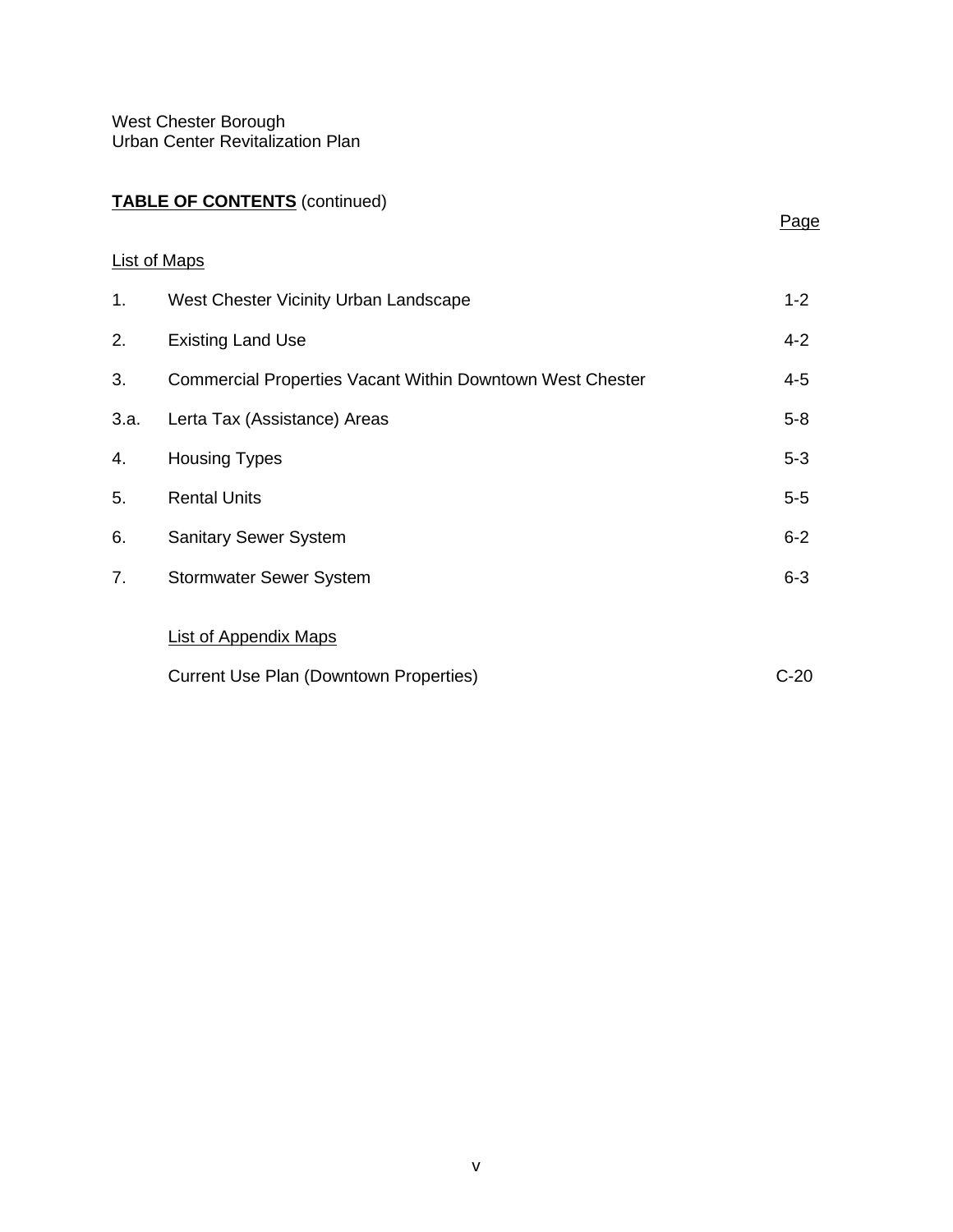# **TABLE OF CONTENTS** (continued)

# Page

# List of Tables and Appendix Tables

| 1.  | Labor Force Characteristics: 2000          | $B-2$    |
|-----|--------------------------------------------|----------|
| 2.  | <b>Statistics by Economic Sector</b>       | $B-4$    |
| 3.  | Major Employers in West Chester Borough    | $4 - 4$  |
| 4.  | Household Type                             | $5 - 1$  |
| 5.  | <b>Housing Occupancy</b>                   | $5 - 2$  |
| 6.  | <b>Housing Tenure</b>                      | $5 - 2$  |
| 7.  | <b>Housing Types</b>                       | $5 - 4$  |
| 8.  | Crime Data, 2001                           | $7 - 1$  |
| 9.  | <b>Revitalization Projects Action Plan</b> | $11 - 2$ |
| 10. | Revitalization Program Action Plan         | $11 - 6$ |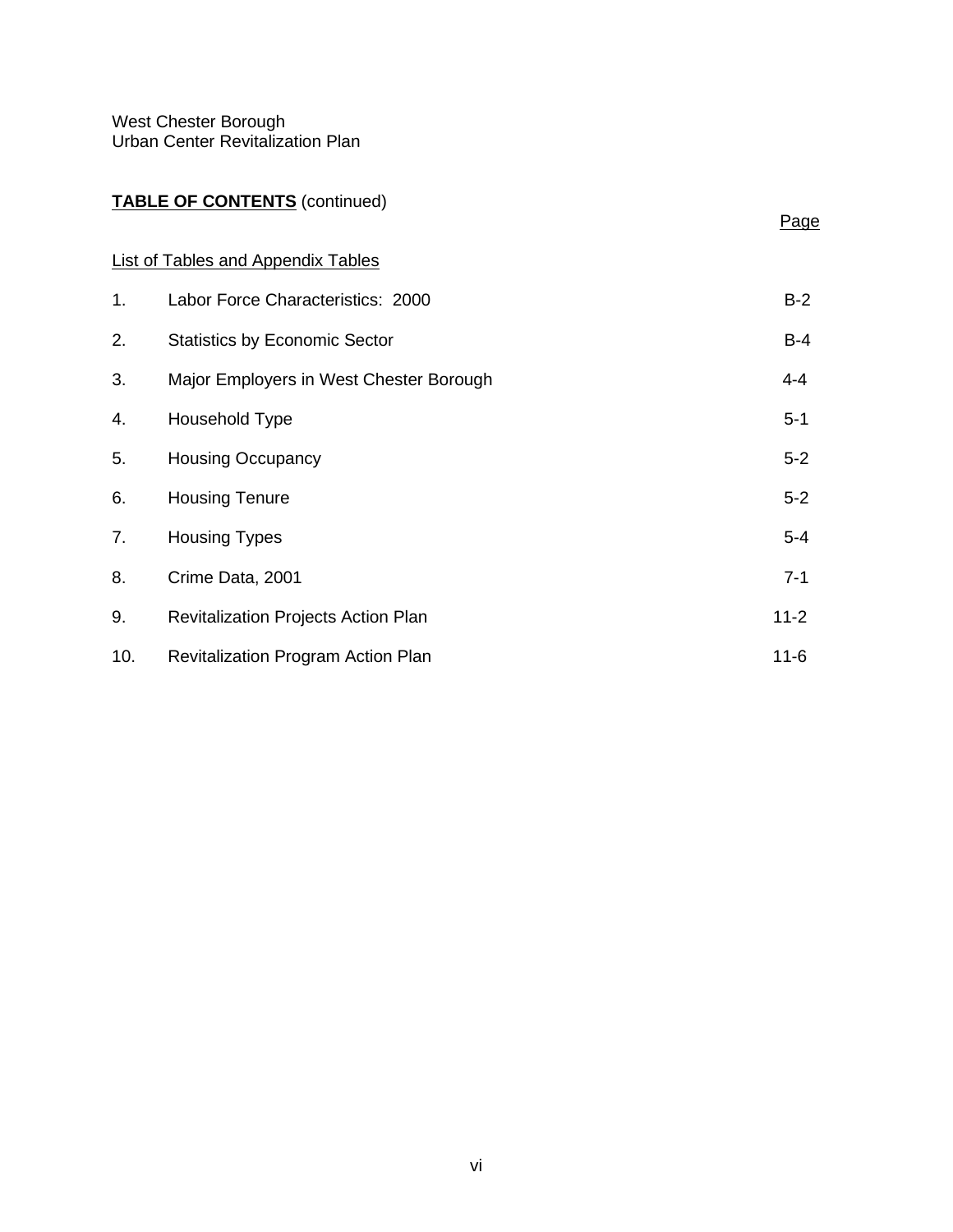# **THE BIG PICTURE**

Is West Chester the perfect town? This was the question on the cover of the October 21, 2001 edition of Inquirer, the weekly magazine of The Philadelphia Inquirer. (The related article "Passionate about West Chester" appears as Appendix A.) So, what is the answer? Is this 1.8 square mile Borough with a year 2000 population of 17,861 persons a perfect place? The authors of this Revitalization Plan say . . . not yet! In fact, this Plan focuses on the initiatives that are needed to improve and enhance the Borough to make it better than it already is.

Before pursuing a technical approach to revitalization, it is important to understand the context of this diversified community that was designated a country town in 1788 and officially incorporated in 1799. When talking about West Chester, the characteristics that are frequently mentioned include the facts that the Borough is:

- 1. the County seat of Chester County (anchored by the Courthouse);
- 2. the home of West Chester University (extending to the south campus in West Goshen and East Bradford Townships); and
- 3. located in southeastern Pennsylvania, approximately 25 miles west of Center City Philadelphia; 16 miles north of Wilmington, Delaware; 20 miles south of Pottstown, Pennsylvania; and 38 miles east of Lancaster, Pennsylvania.

Given these important locational aspects of the Borough, West Chester has several other "big picture" assets that bode well for its continued prosperity:

4. It is at the crossroads of the regional road network where Routes 100 and 202 (the ones that connect West Chester to Pottstown and Wilmington) cross with Routes 3 and 162 (the ones that connect to Philadelphia and Lancaster).

In many respects, West Chester can be considered to be at the "crossroads of commerce". High and Gay Streets, and High and Market Streets are the true crossroads. Gay Street, from Matlack Street to Darlington Street comprises the four block "Main Street". High Street, Church Street, and Walnut Street are the principal north-south streets that intersect with Gay and Market in the Downtown.

- 5. It has the small town character and charm like other County seats such as Media (Delaware County) and Doylestown (Bucks County). Like Media and Doylestown, it has a distinctive downtown and central business district, from which stable residential neighborhoods can be reached within a 5 to 10 to 15 minute walk.
- 6. It has been designated as an Urban Landscape type in the 1996 Chester County Comprehensive Plan "Landscapes". The Urban designation reinforces West Chester Borough's role in the immediate region as a central place to the more suburban landscapes found in adjoining West Goshen, East Bradford and Westtown Townships. (Refer to Map 1, West Chester Vicinity, for a depiction of the Urban landscape type in and around West Chester.)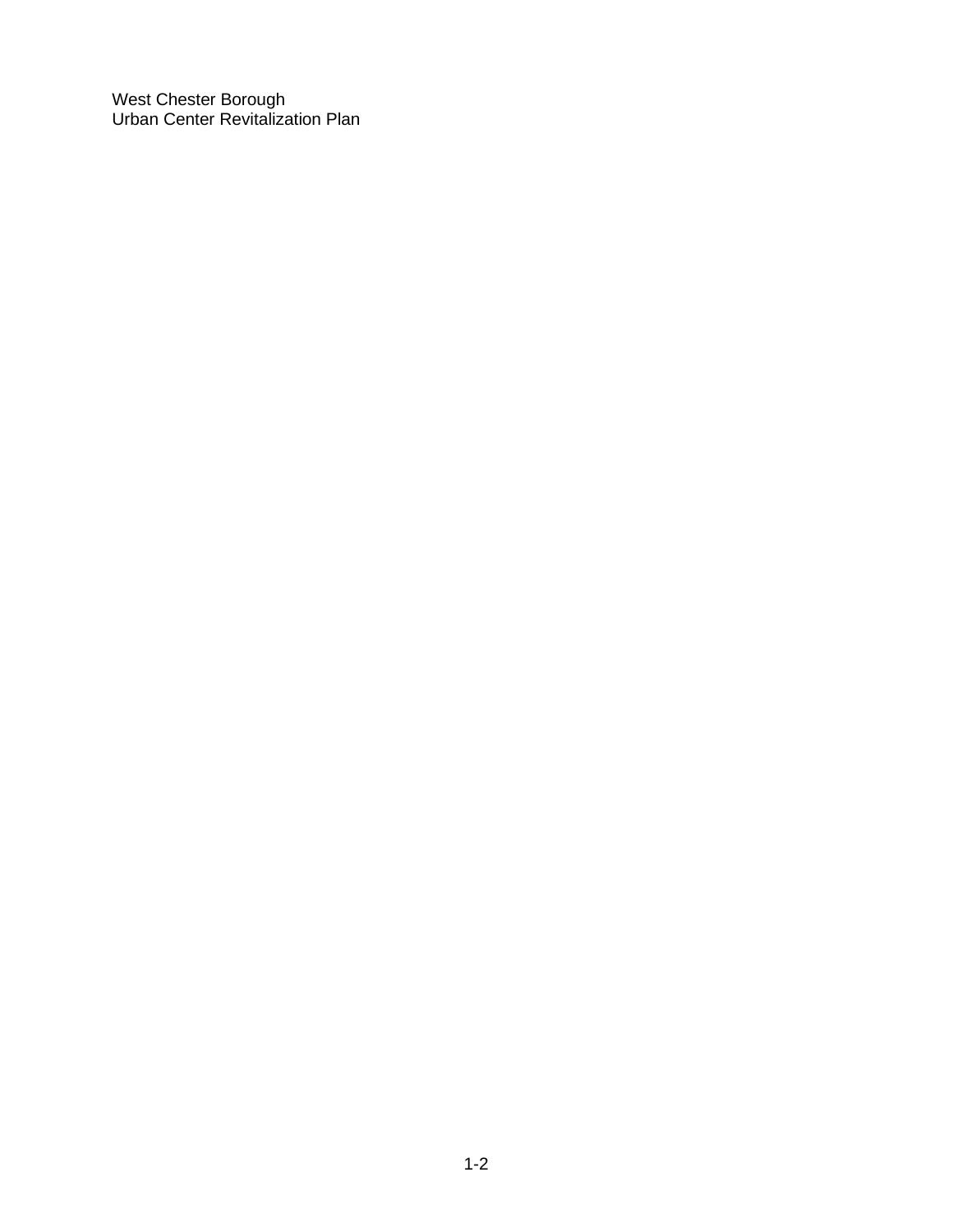The Borough of West Chester has many other important attributes that make it a desirable place to live, work, and enjoy leisure pursuits, such as:

- 7. It has a relatively small land mass of 1.8 square miles (1,087 acres), within which there are a number of compact, mixed use, walkable neighborhoods.
- 8. It has a discernable Town Center which has the highest intensity of land use and buildings. From the Downtown, the character of West Chester transitions to higher intensity residential neighborhoods, and then to lower intensity residential neighborhoods at the edges. In so doing, the Borough follows the traditional "Transect" of many small towns across America, where the center of activity at the central business district "grades out" to the quieter neighborhoods along the perimeters.
- 9. It has an interconnected network of streets, alleys, and sidewalks which promote its accessibility and walkability.
- 10. It hosts four parades at Halloween, during the Old Fashioned Christmas celebration, for Memorial Day, and for Veterans Day, where Borough residents and businesspersons are joined by visitors from such nearby Townships as East Bradford, West Goshen, West Whiteland, East Goshen, Westtown, Thornbury, and Birmingham, to celebrate civic life in Downtown West Chester.
- 11. It has a Downtown Historic District listed on the National Register of Historic Places, where an awesome assemblage of buildings from the 1800's are clustered. Boroughwide, there are over 3,000 buildings that were built prior to 1935. (Approximately 75% of the Borough has been identified in a recent survey by John Milner Associates as being potentially eligible for listing as a National Register District.)
- 12. It has three (3) major parks Everhart Park, Hoopes Park, and Marshall Square Park, and eight (8) smaller neighborhood parks. These parks are dispersed throughout the Borough. They offer a variety of opportunities for active and passive recreation, and help to enhance the quality of life in the immediate neighborhoods that they serve.
- 13. It has a Business Improvement District (BID) that manages and assists with activities, events, and the enhancement of the Downtown. (The BID now assumes the previous activities of the Main Street Manager and the Commerce Director.)
- 14. It has an active Citizens Business Alliance (CBA) that seeks to promote the renaissance of downtown West Chester, as an advocate of specialty shops, restaurants, and context sensitive design.

Other accomplishments have helped to put West Chester "back on the map" such as:

- 15. The new Bicentennial Parking Garage, which was honored in 2001 by the International Parking Institute for the Best Aesthetics in Facility Design.
- 16. New restaurants and specialty shops in the Downtown.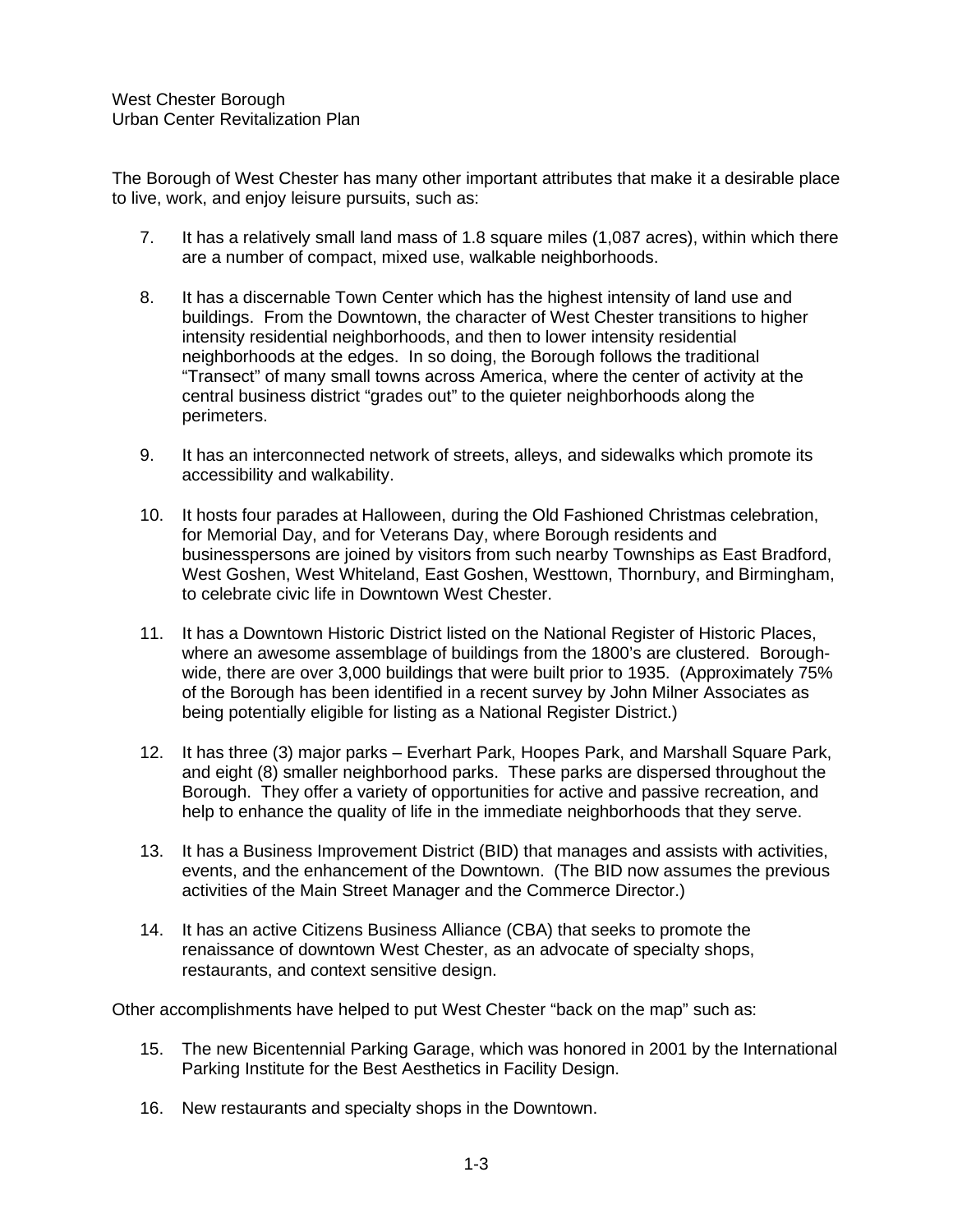- 17. A Grower's Market at Chestnut and Church Streets during Spring and Summer months.
- 18. Gallery Walks in June and September on Friday evenings when street life abounds, and many of the shops, stores, and restaurants are overflowing.
- 19. A Restaurant Festival in September primarily along Gay Street from Matlack to Darlington in September.
- 20. The Turks Head Music Festival in July at Everhart Park.
- 21. The May Day Festival at Everhart Park.
- 22. Super Sunday in June.
- 23. Swinging Summer Thursdays (May to August).

So, if West Chester has all of these great things going for it, why are we doing a Revitalization Plan? Well, there is still room for improvement. We still need to address:

- 24. Strengthening the tax base, especially in light of the fact that most of the Borough is built-out, and much of the Borough is tax-exempt. Therefore, we need to find new opportunities to stimulate redevelopment and increase the property tax base consistent with preserving the livability of West Chester. We also need to take the initiative of securing new sources of revenue.
- 25. Enhancing fiscal integrity.
- 26. Re-occupying vacant stores and shops in the Downtown, and rebuilding on vacant properties.
- 27. Stimulating development and redevelopment.
- 28. Enhancing the streetscape to make the Downtown more attractive, desirable and safe, so that it can compete with the nearby malls, shopping centers, and power centers for market share. Streetscape improvements include such features as sidewalks, streets trees, and streetlights.
- 29. Improving the infrastructure of the streets (pavements, curbs) and subsurface utilities (water, sewer, storm sewer).
- 30. Providing more parking in and near the Downtown to better service the new and soon to be developed/redeveloped properties.
- 31. Attracting private investment and promoting public/private partnerships to stimulate development and redevelopment.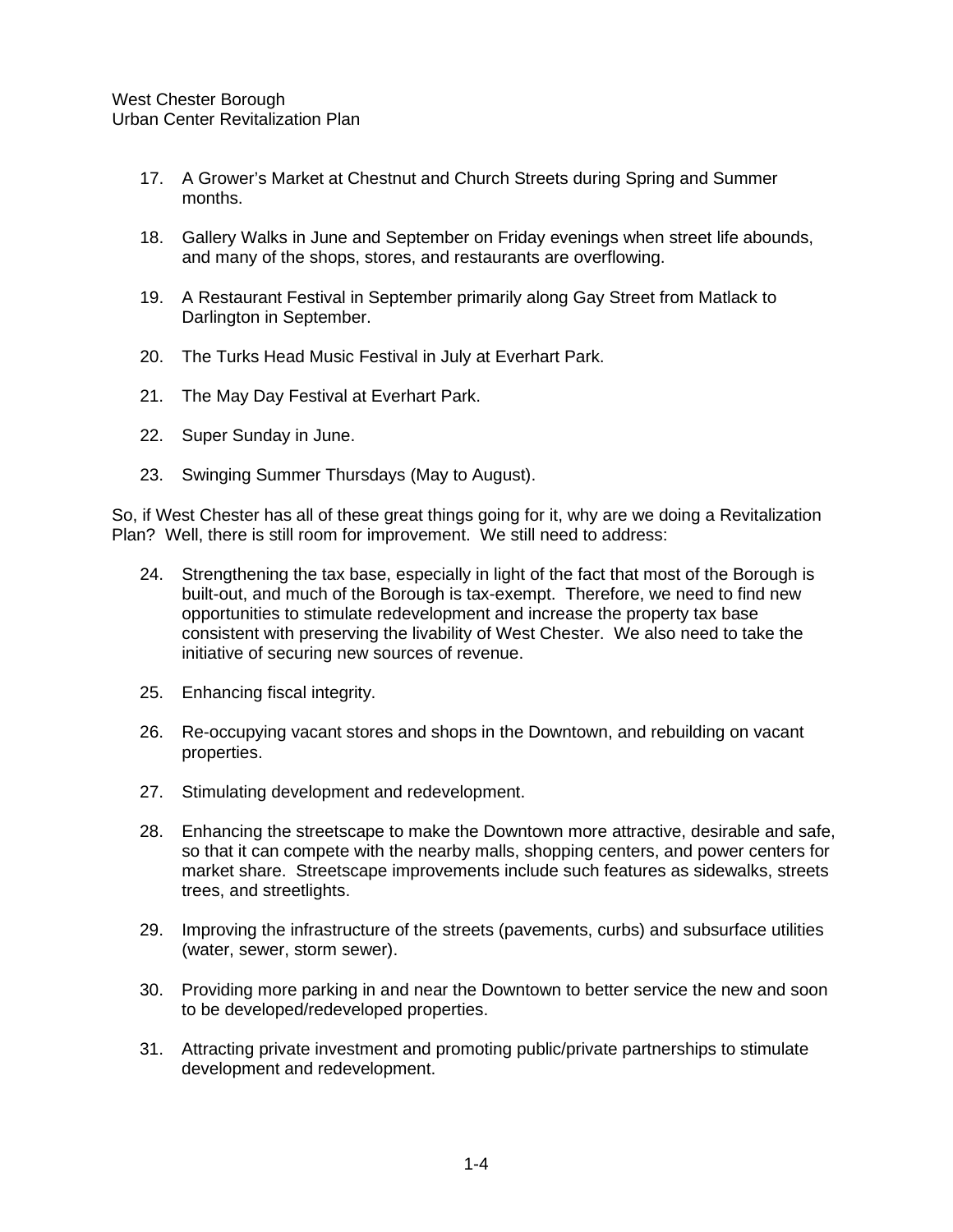- 32. Expanding and creating programs to make West Chester more business friendly, or changing policies to encourage development/redevelopment in the Central Business District.
- 33. Improving the parks to enhance the neighborhoods and the overall quality of life.
- 34. Improving wayfinding, especially in the Downtown so that people know how to get around, find civic landmarks, find parking, and circulate more fluidly.
- 35. Ensuring that appropriate programs, incentives and regulations are in place to protect the historic and architectural resources of the entire Borough. This would include ensuring that all other programs are developed and implemented in a fashion that respects these resources.
- 36. Adopting Historic Preservation as a policy, an ethic, and a process for revitalization.

The Borough has benefited from consistent, effective leadership and management. The Borough Council, Borough Manager, Department heads, and other elected and appointed officials have figured out how to grow the Borough, how to improve conditions, and how to improve the quality of life. During the course of preparing this Revitalization Plan, we have identified additional initiatives that need to be addressed and more opportunities for making West Chester even better than it is today.

What is now needed are the funds to implement the short and long-range plans. Fortunately, through the combined efforts of the Borough, the County, the State, and the private sector, we should be able to implement his Plan over the next 10 to 15 years.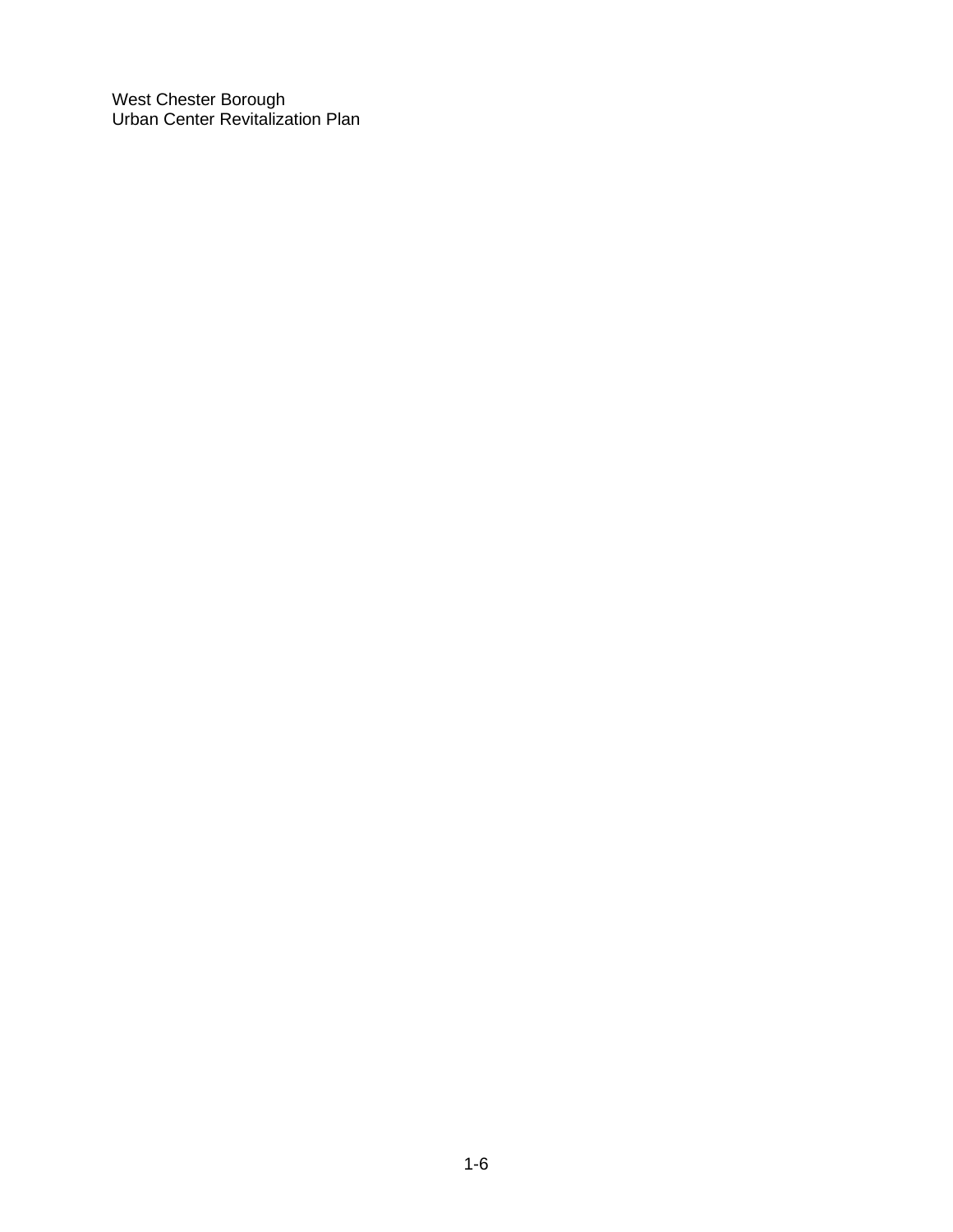# **GOALS FOR REVITALIZATION**

The goals for this Revitalization Plan grow out of several planning and public participation initiatives over the past several years:

- + the West Chester Borough Comprehensive Plan, adopted in November 2000, took three years to complete, and involved numerous public involvement sessions. Many of the goals and recommendations of the Comprehensive Plan relate directly to the Revitalization Plan. Appendix H, the Visioning Summary of the Comprehensive Plan, lists many resident and stakeholder views. (Pages H-2 to H-7 have been highlighted with arrows to indicate those items that are repeated in various places of this report.)
- + the West Chester Business Improvement District (BID), established in 2001, also took three years to be formulated, and involved considerable dialogue on the boundaries, focus, and scope of downtown enhancement. Many of the goals of the BID relate directly to the Revitalization Plan
- + the West Chester Borough Zoning Ordinance, amended in November 2001, focused on such items as a downtown Retail Overlay District, revised standards for the Town Center District, Gateway Corridors, adaptive reuse of Historic Carriage Houses, and more user friendly parking requirements. All of these accomplishments relate directly to the goals of this Plan. All of these issues were extensively discussed and debated throughout 2001 under the guidance of PZBID, the Borough Council Committee on Planning, Zoning, Business and Industrial Development.
- + the Borough officials, various County officials, Borough businesspersons, and citizens at large met over a two year period in 1998 and 1999 as part of a "Meeting of the Minds" initiative. Many of the principles and precepts of this group interaction relate to the goals of this Plan.
- + the Citizens Business Alliance (CBA), active for over six years, have advocated enhancements to downtown West Chester to make it more vibrant and desirable. All of the CBA goals are embodied in the goals of this Plan.
- + the West Chester Borough Open Space, Recreation, and Environmental Resources Plan, adopted in 1992, set forth a number of goals and recommendations for the enhancement of the existing park system. These goals are consistent with the current goals for the park system.
- + the Revitalization Plan Task Force, although not formally constituted until January 2002, was organized beginning in August 2001 and began brainstorming goals in November and December 2001. The insights of the Borough Manager, the Executive Director of BID, the Director of Public Works, and the Director of Recreation served as initial input to the goals of this Plan.

All of these initiatives have been "brewing" over the past nine years, and in particular over the past five years. As such, when documenting the goals of this Plan, the initiatives described above can be considered to be totally consistent with the goals presented below.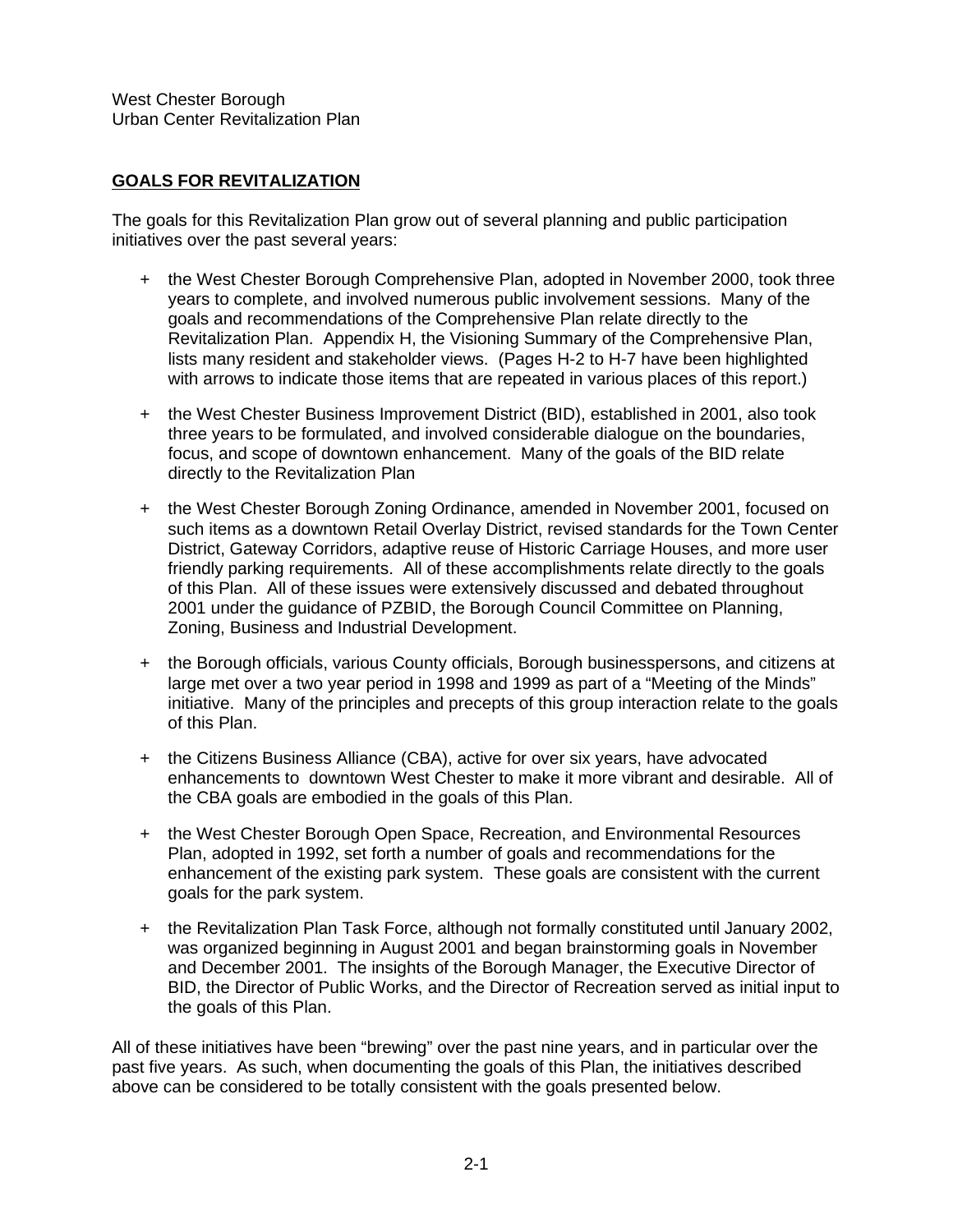The overall goals of this Revitalization Plan with no order of priority are:

- 1. Economic Development Maintain and improve the quality of life in Downtown West Chester; focus on the initiatives of the new Business Improvement District (BID) authority; concentrate on improving the tax base and fiscal integrity; nurture opportunities for real estate development and redevelopment; and encourage the growth of appropriate commerce, business, and light industry, while respecting the traditional historic character and fabric of the Borough.
- 2. Housing Maintain and enhance existing housing stock; strive to continue to provide for affordable housing; enhance the quality of life in existing neighborhoods; and provide incentives to create housing opportunities in the Town Center, all with an eye towards blending new housing with the traditional neighborhood fabric of the Borough.
- 3. Public Works & Infrastructure Improve the streets; install new shade trees; sidewalks; improve storm water control; and repair and install sidewalks, curbs, crosswalks, street lights, and bus shelters in targeted areas. Also, maintain and improve the existing water, sewer and storm sewer lines; maintain and improve the streets; maintain and improve sewage treatment systems
- 4. Transportation Maintain and improve the existing network of streets, alleys, sidewalks and crosswalks; attempt to minimize pass-through traffic; attempt to minimize speeding in the interest of traffic calming; consider a shuttle bus system; promote a transportation center; recreate the Train Station; and re-establish train service.
- 5. Public Safety Continue to enforce law and order; continue to improve the quality of life in the Downtown and in the neighborhoods; and strictly enforce speed limits.
- 6. Parks and Recreation Improve and enhance existing parks; create a new downtown pocket park; and acquire open space for passive recreation, all with a focus on maintaining and improving the quality of life of the neighborhoods in the Borough.
- 7. Other Redevelopment Initiatives Maintain and enhance administrative operations; investigate new methods for Borough enhancement; promote inter-municipal coordination of economic and planning activities of the Urban Center; and promote communications with non-profit institutions.

These goals for this Revitalization Plan are embodied throughout this report. In particular, the General Action Plan of this Revitalization Plan was devised in support of these overall goals for economic development, housing, public works and infrastructure, transportation, and public safety. In addition, special attention has been given to the realm of parks and recreation, and other related redevelopment initiatives.

A separate, but related goal for development and redevelopment was discussed over the past several years related to the Downtown. Appendix C-1 includes a list of "The Top 10 'Rules of Thumb' for Downtown Development and Redevelopment". This list was utilized when designing the Bicentennial Parking Garage, one-half block south of the Chester County Courthouse.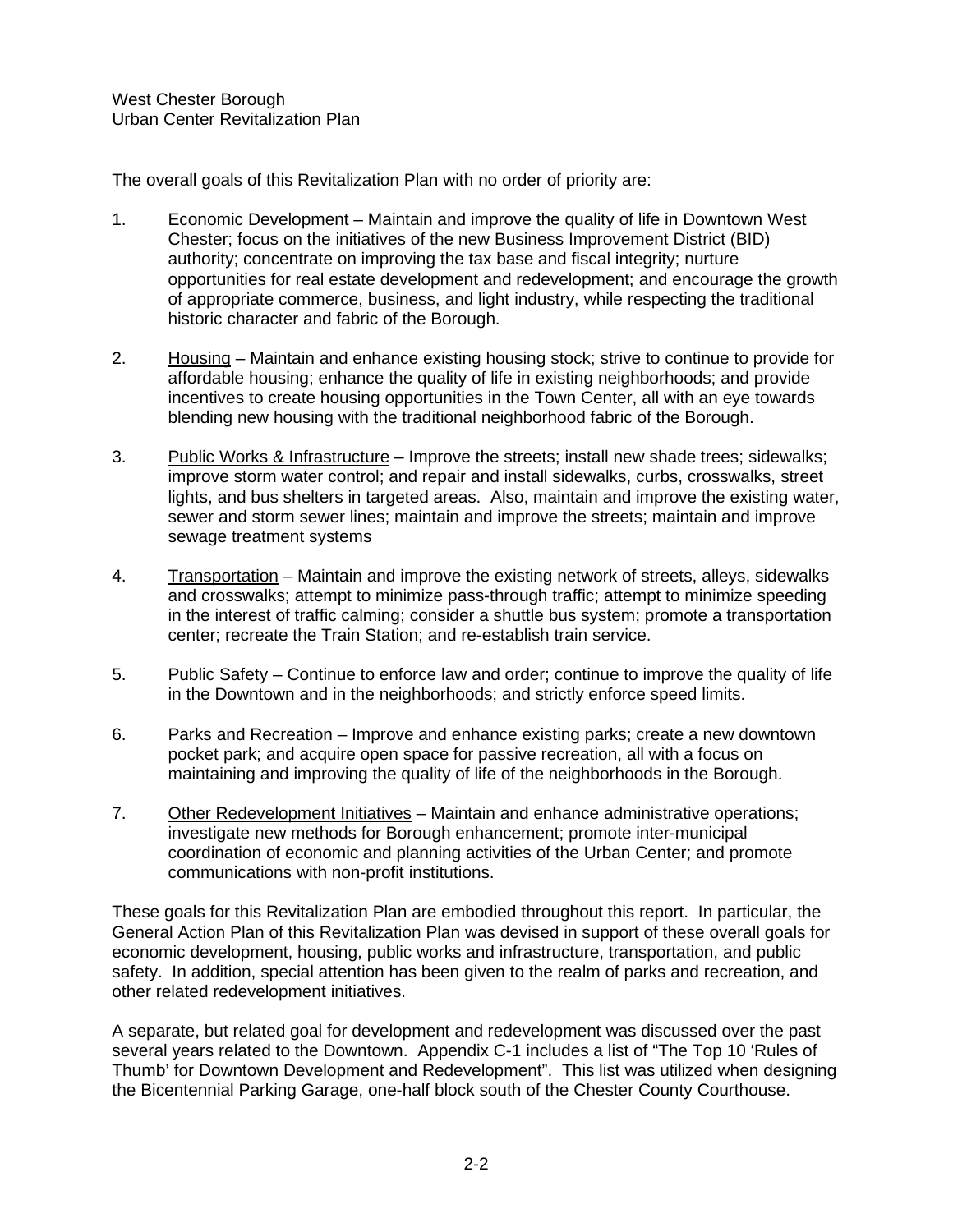There are several overarching strategies that flow from the seven topical goals. These strategies for revitalization cross over from one topic to the next. In other words, while it is practical to separately discuss economic development or housing or transportation, the underpinnings of the topical goals merit discussion.

Regardless of the way we dissect the concept of revitalization, we agree on the following notions:

- \* West Chester Borough should be the model for a compact, walkable, mixed use community with a seamless pattern of interconnected neighborhoods.
- \* Livability and diversity should be hallmarks of our programs and actions.
- \* Preserving, Protecting and Enhancing our historic character is critical to maintaining our sense of community and a sense of place.
- \* Enhancing and improving the aging commercial areas is critical to maintaining our attractiveness as a desirable Downtown environment.
- \* Our identity as an historic town needs to be maintained in order to promote cultural tourism.
- \* Parks, Recreation Areas, and Open Spaces are critical to enhancing the quality of life in the Borough and its neighborhoods.
- \* The symbiotic relationship between the Downtown and the Neighborhoods must be maintained.
- \* Pedestrian-friendly development and redevelopment is critical to maintaining the Borough as a desirable urban environment.
- \* Fulfilling the mandate of "Landscapes" as a viable Urban Center is fundamental to an overall focus for revitalization, in terms of attracting people to live, work, shop, and recreate, in the most accessible manner possible.

These notions helped to guide the decisions of the Task Force while preparing this Revitalization Plan.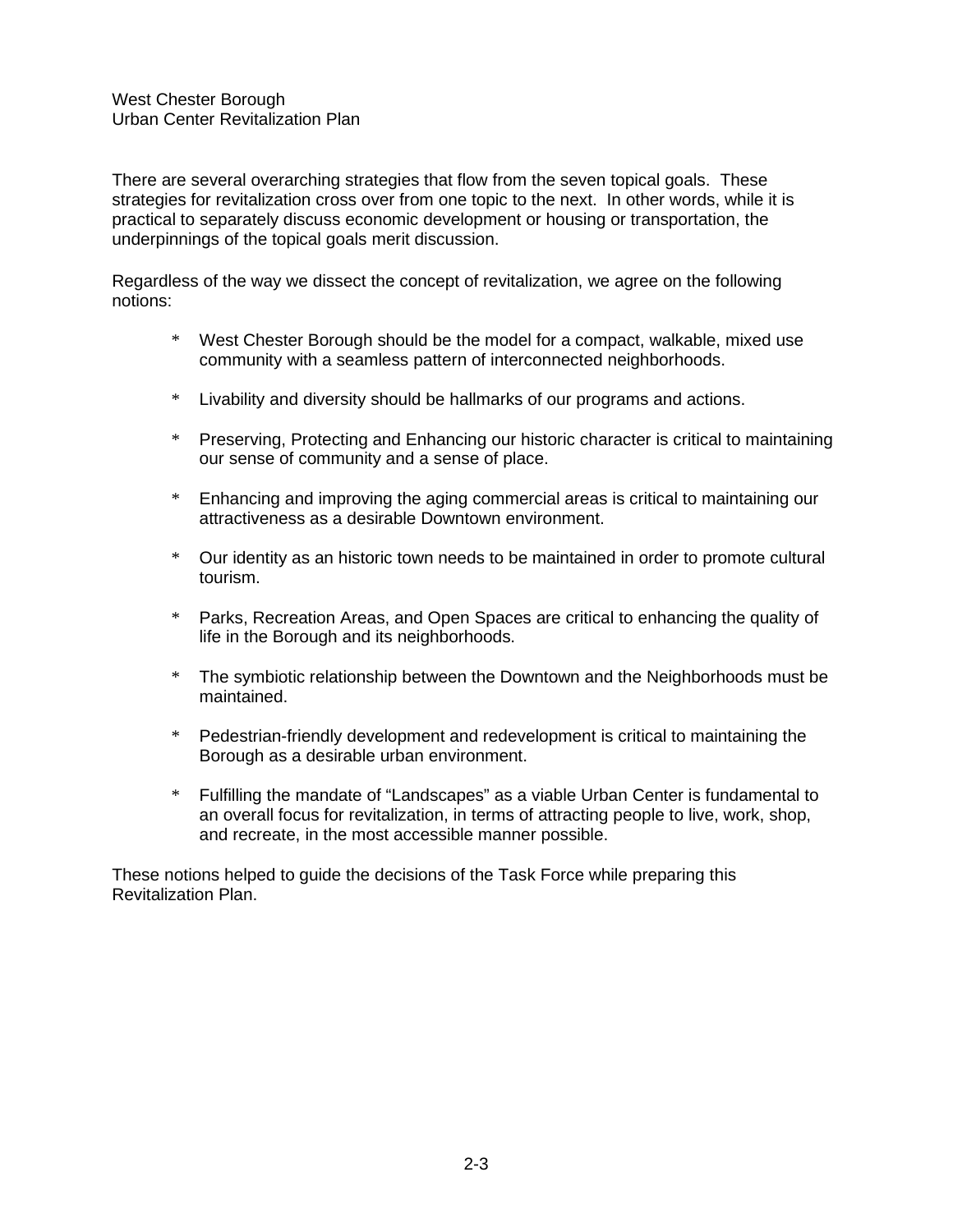# **GENERAL OVERVIEW ON THE REVITALIZATION PLAN REPORT**

This Urban Center Revitalization Plan for West Chester Borough relates to Chester County's initiative to revitalize its urban landscapes. Within the Landscapes Plan, urban landscapes serve as the historic population centers of the County. "They traditionally serve as the focal point of employment and the commercial and cultural centers for surrounding areas. Urban landscapes contain extensive existing infrastructure including sewer, water, and road networks." The highest development density is typically located in the urban centers. (*Landscapes, the Chester County Comprehensive Plan Policy Element*, 1996). The guiding goals of Landscapes include concentrating development to preserve and enhance the diversified mix of land uses.

The Urban Centers Revitalization Planning program is one element of Chester County's Landscapes 21<sup>st</sup> Century Fund. The program has a number of objectives, including directing reinvestment to the urban centers, enhance quality of life in the boroughs, making urban centers more attractive, establishing public policy to support revitalization efforts, and providing a basis for future revitalization grants associated with the implementation of the revitalization plan.

On May 15, 2001, the Board of Commissioners unveiled a new \$24.5 million dollar program to help local towns with community revitalization. The "Community Revitalization Program" is part of the *Landscapes 21st Century Fund*, which consists of incentives for municipalities to carry out the goals of *Landscapes*. A key element of *Landscapes* is to focus development and redevelopment in and around Chester County's towns. County government recognizes that many towns have older infrastructure systems in need of upgrades or expansion. Through the Community Revitalization Program, the County will offer funding for infrastructure and streetscape improvements that are conducive to attracting and retaining residents and businesses.

The Department of Community Development (DCD) will administer the Community Revitalization Program. DCD already administers the federal Community Development Block Grant (CDBG) program, which funds improvements to public works and facilities in low-income areas. The Community Revitalization Program is open to the 15 boroughs of Chester County and to the City of Coatesville.

To be eligible for the Community Revitalization Program funding, as well as the basis for other funding sources, proposed activities must be identified in an approved strategic plan. This Urban Center Revitalization Plan is intended to serve as the strategic plan to enable the Borough of West Chester to apply to DCD, the Chester County Department of Community Development, for funding to improve the streetscapes, infrastructure, and quality of life in West Chester.

This plan sets out a set of revitalization goals and objectives, consistent with Landscapes and the Comprehensive Plan for the Borough of West Chester adopted in November 2000. This Urban Center Revitalization Plan is an addendum to the Comprehensive Plan.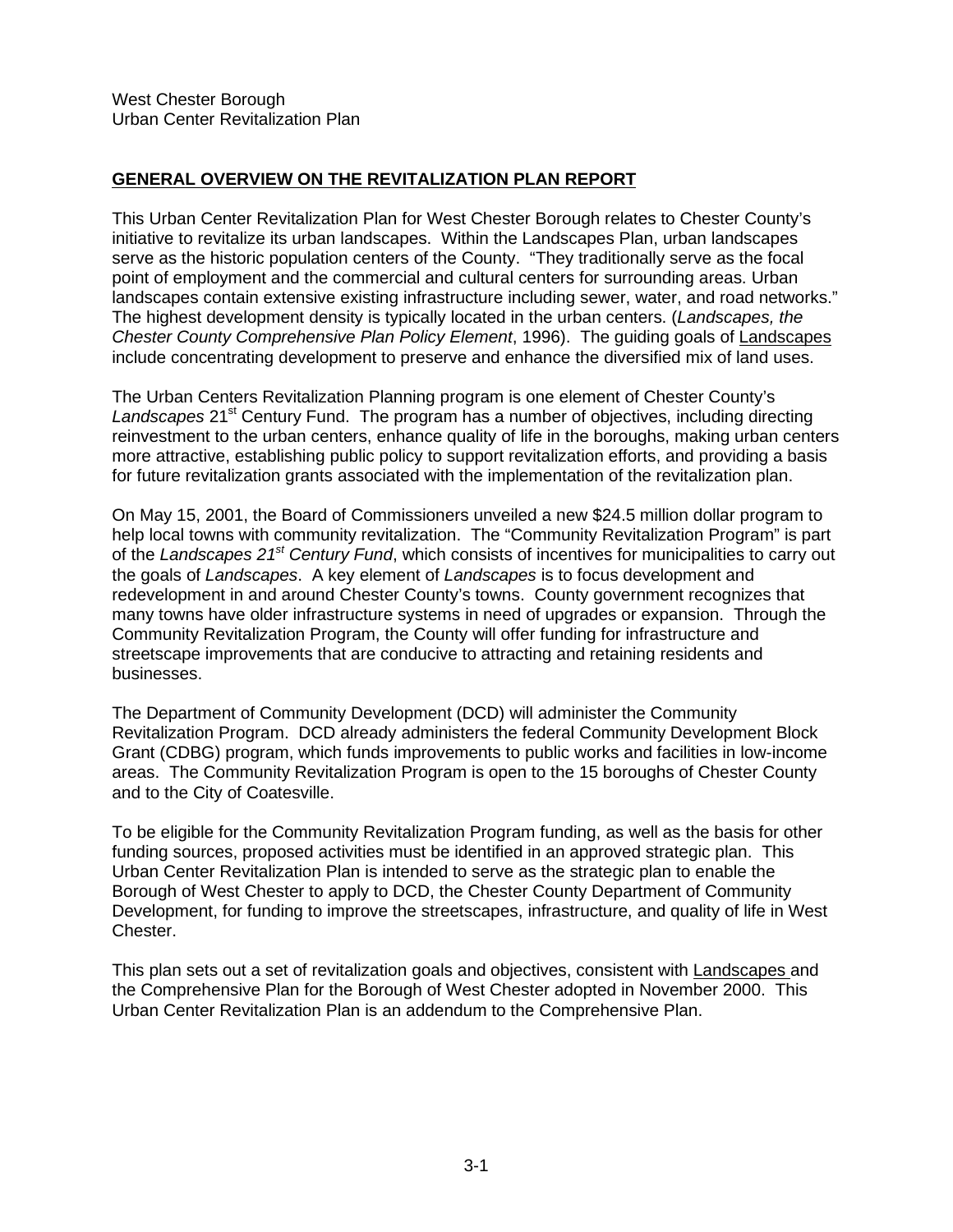### **Task Force Guidance**

A Task Force was created to oversee the development of the Urban Center Revitalization Plan. To ensure representation by key stakeholders, while maintaining a workable size, the Task Force included 10 members. The Task Force included a representative from each of the following Borough departments: Borough Manager's Office, Police, Public Works, and Recreation. Two members of Borough Council served on the Task Force, as well as representatives from the Chester County Planning Commission, the West Chester Borough Planning Commission, the Downtown West Chester Business Improvement District (BID), and the Chamber of Commerce of Greater West Chester.

Through the guidance of the Task Force, this Plan addresses the major revitalization components of the Borough, with an emphasis on initiatives that can be accomplished over the next 10 to 15 years.

### **Key Revitalization Elements**

The structure of this Revitalization Plan has been developed to address the Checklist developed by the Chester County Planning Commission. The Checklist appears as Appendix D. The following sections of the Plan pertain to: (1) economic development and the Business Improvement District (BID); (2) housing; (3) public works & infrastructure and transportation; (4) public facilities and services; (5) parks and recreation; and (6) other redevelopment initiatives.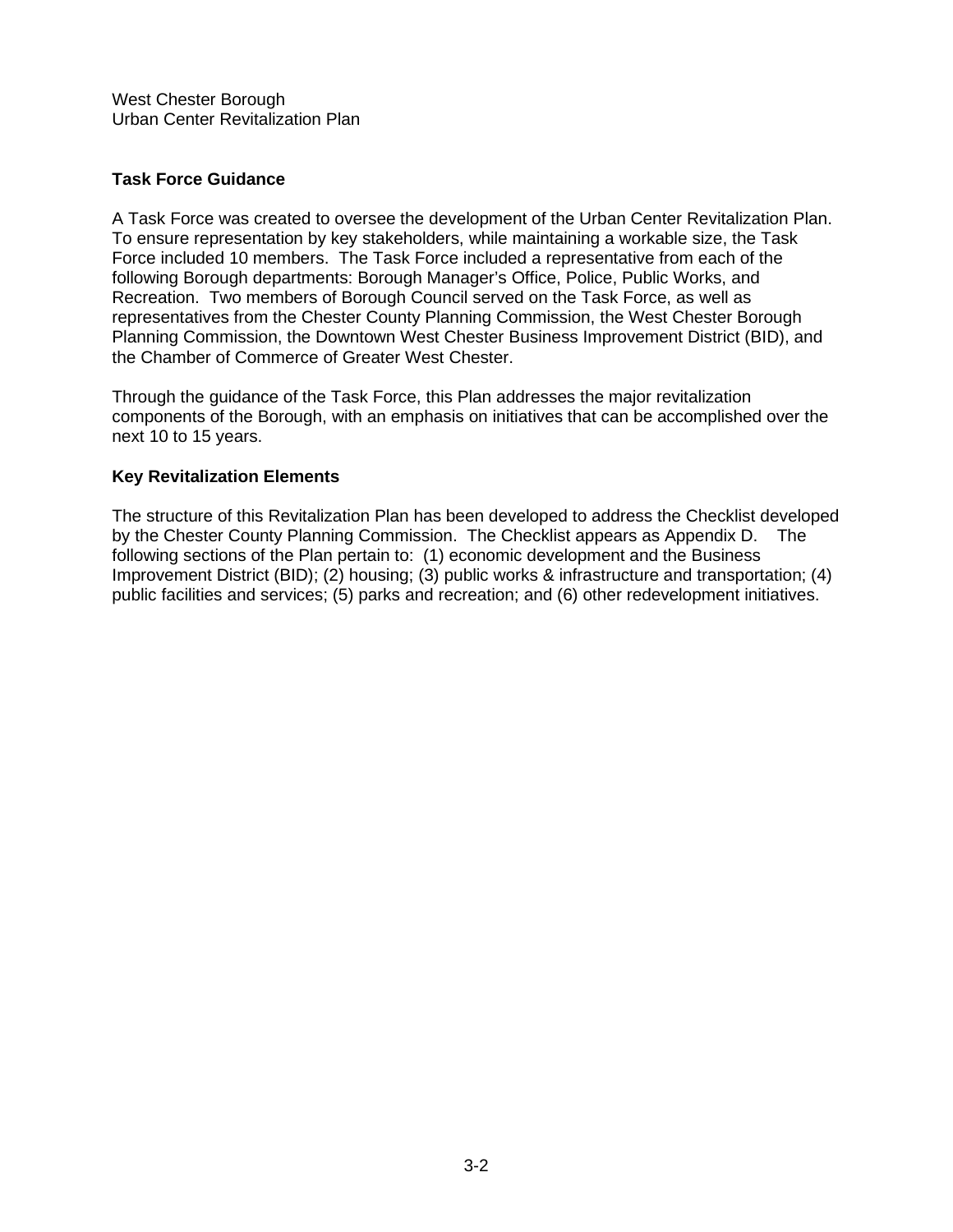# **A. ECONOMIC DEVELOPMENT AND THE BUSINESS IMPROVEMENT DISTRICT (BID)**

# **A.1. INVENTORY OF TRENDS AND ISSUES**

A healthy, thriving business district is important to the community and positively affects property values for both commercial and residential property owners. West Chester Borough is substantially built out, so there is limited land available for new development. The only new development that can occur in West Chester Borough will be redevelopment on existing sites and small infill development on the few open lots that exist. However, within the West Goshen portion of the Urban Center, there may be more opportunities. Unless the redevelopment in West Chester Borough includes increased density or intensity of use on existing parcels there will not be an increase in real estate tax ratables or assessed value (see section A.1.b. for further discussion of this concern).

The business community is integral to the development of this Revitalization Plan. The Executive Director of the West Chester Business Improvement District (BID), Malcolm Johnstone, served on the Task Force and helped with preparation of this Revitalization Plan.

# **A.1.a. Background Information**

The economic development potential of West Chester Borough was evaluated from a regional market perspective and a local market perspective. Current economic conditions in West Chester Borough are assessed with a variety of data and information sources.

Major economic uses are clustered in the Town Center areas of West Chester Borough, and the extensions of the Town Center along Market, Gay, and High Streets. Map 2. Existing Land Use (from the November 2000 Comprehensive Plan) depicts commercial uses in the downtown and along the Gay Street, Market Street, and High Street "corridors". The major industrial area is in the southeastern portion of the Borough.

Background data on the labor force and employment base in West Chester Borough and Chester County is presented below.

# Labor Force

Table 1. Labor Force Characteristics appears in Appendix B. It provides information on the labor force in West Chester Borough. To provide a benchmark for comparison, labor force data for the County are also presented in the table. The data are from the 2000 Census.

Contrasting the labor force statistics between West Chester Borough and Chester County reveals a number of important elements of the structure of the labor force in the Borough. West Chester Borough has a significantly higher number of people who work in the industry category called arts, entertainment, recreation, accommodation and food services.

While 5.4% of the county-wide labor force works in this sector in West Chester Borough, almost 14.1% of the labor force is employed in this sector.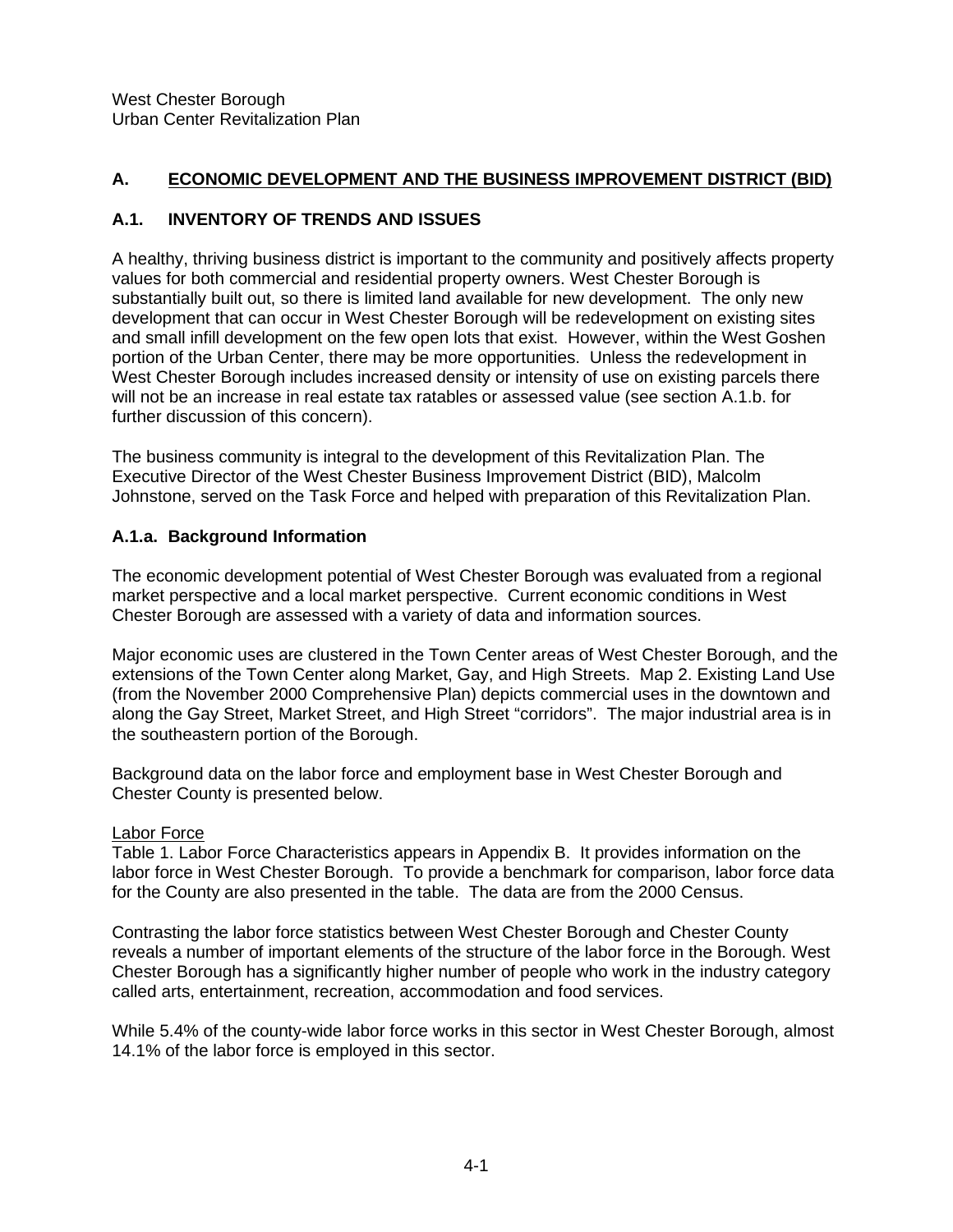Map 2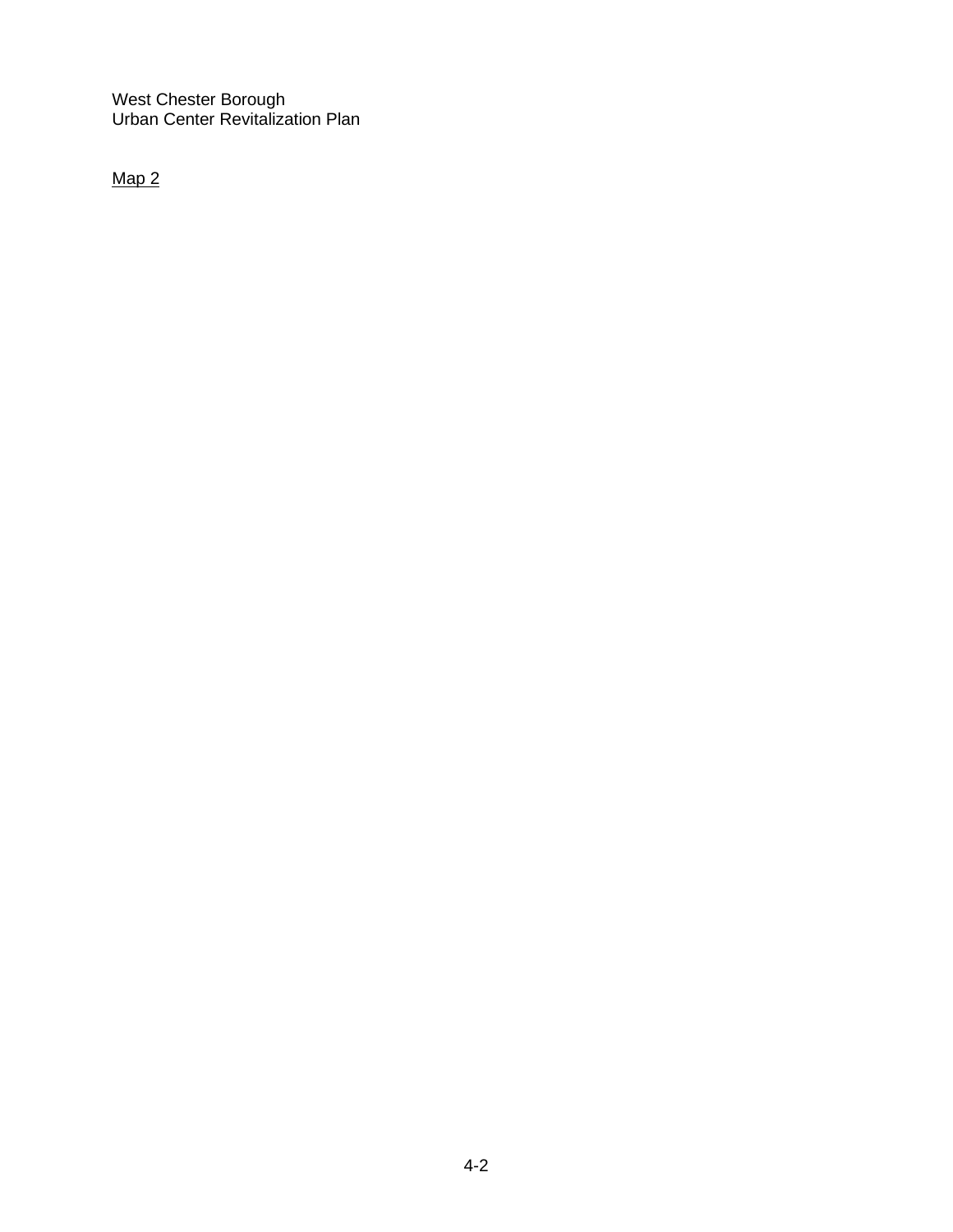Another difference revealed in Table 1. is the percentage of employees who work in educational services. While 19.8% of the county population is employed in educational, health, and social services in West Chester Borough, 21.9% of the population is employed in educational, health, and social services. This number can be attributed to West Chester University.

Another difference is apparent in the class of worker data. 12.5% of the workers in West Chester Borough are classified as government workers, due to the presence of the Courthouse. Throughout the County, 8.5% of the workers are classified as government workers.

The data for manufacturing workers reveals another interesting contrast. In the county, 14.8% of workers are employed in the manufacturing sector (summing the numbers for the manufacture of nondurable and durable goods). In West Chester Borough, 7.8% of workers are employed in manufacturing.

#### Economic Sector Analysis

The 1997 Economic Census reports the number of employees and number of establishments by Industry in the Borough. This information is listed in Table 2. Statistics by Economic Sector, which appears in Appendix B. These data corroborates the picture protrayed by the labor force data. The largest sectors in West Chester Borough, as measured by total number of employees are: retail trade (4,805); professional, scientific, and technical services (2,735); accomodation and food services (1,000-2,499); and manufacturing (1,796). The information shown is reported only for for-profit organizations. The government sector and the non-profit sector are not reported, so the impact of West Chester University and local government agencies are not reflected in this table.

In regard to the gross value of output, the retail sector reported over \$2.5 billion in gross receipts. The manufacturing sector reported over \$402 million in gross receipts. Professional, scientific, and technical services reported over \$270 million in gross income.

#### Employment Base

The West Chester Comprehensive Plan (November 2000) reported the major employers in the Borough. Table 3. indicates the Major Employers in West Chester Borough. The largest employers are West Chester University, Chester County Hospital, and the Chester County Courthouse, which have 5,488 employees or 70.6% of the total number of employees of the list of major employers.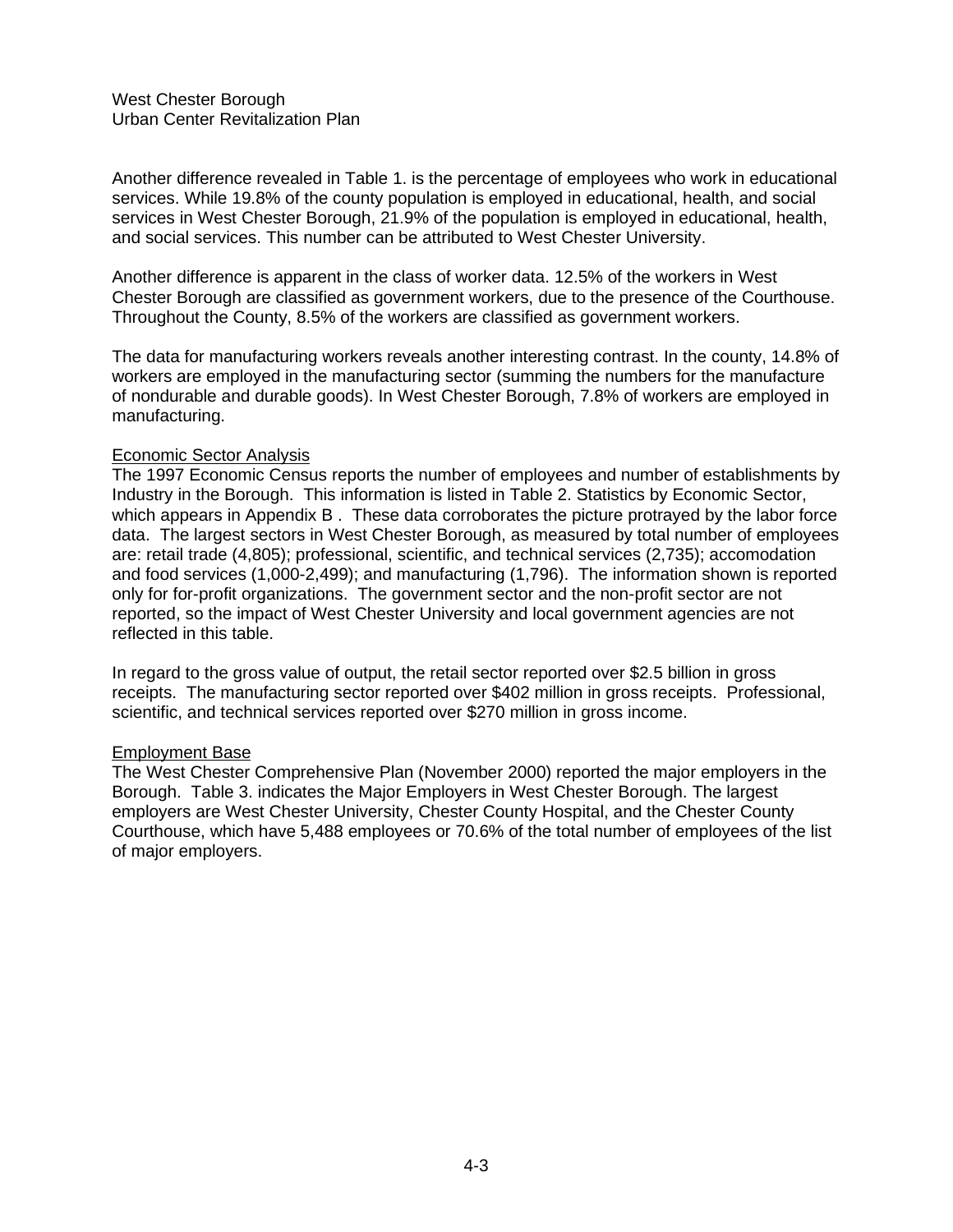# Table 3. Major Employers in West Chester Borough

| <b>Employer Name</b>                     | <b>Number of Employees*</b> |
|------------------------------------------|-----------------------------|
| <b>West Chester University</b>           | 2,782                       |
| <b>Chester County Hospital</b>           | 1,748                       |
| <b>Chester County Courthouse</b>         | 958                         |
| <b>YMCA of Central Chester County</b>    | 467                         |
| <b>ARAMARK Food &amp; Supply Service</b> | 445                         |
| <b>Wyeth Ayerst Pharmaceutical</b>       | 443                         |
| Adecco Employment Services, Inc.         | 443                         |
| West Chester Area School District        | 244                         |
| Borough of West Chester                  | 238                         |
| <b>Total</b>                             | 7,768                       |

\* (Includes full-time, part-time, and seasonal employees)

Source: Berkheimer Associates records for the 1999 tax year, as reported in the West Chester Comprehensive Plan, dated November 2000.

### General Inventory of the Existing Business Uses

Downtown West Chester is one of the oldest commercial districts in the country, dating from the mid-1800's. Most of the buildings in the downtown date from before 1900.

The Comprehensive Plan reports that retail/service land use occupies approximately 59.3 acres of land (5.6% of the Borough's total land area). Retail/Service establishments are primarily concentrated in the downtown area and along the main thoroughfares – namely, Gay Street, Market Street, High Street, Route 322 – Hannum Avenue, and Strasburg Road. Industrial uses are clustered in the southeastern portion of the Borough (as shown in Map 2. Existing Land Use).

An inventory of existing business uses in the Downtown was prepared in 2001 as part of a Zoning Ordinance analysis for Retail Overlay Districts. This inventory is included in Appendix C-2.

# Inventory of Vacant Commercial Sites Within the BID Area

The Business Improvement District (BID) reports that commercial vacancy rates for the Downtown area (BID area) range between 7% and 11%. The BID classifies vacant commercial spaces into three categories:

- 1) vacant and available (ready to rent);
- 2) vacant and unavailable (possible to rent but unlisted); and
- 3) vacant and undeveloped (or underdeveloped).

The vacant commercial sites are illustrated on Map 3. Within the Downtown, there are 18 vacant commercial sites. Of these, 13 fall into the first category. There are currently four vacant sites that are unavailable for lease. There is one site at Market and Walnut that is classified as vacant and undeveloped. The vacancies are distributed throughout the Downtown.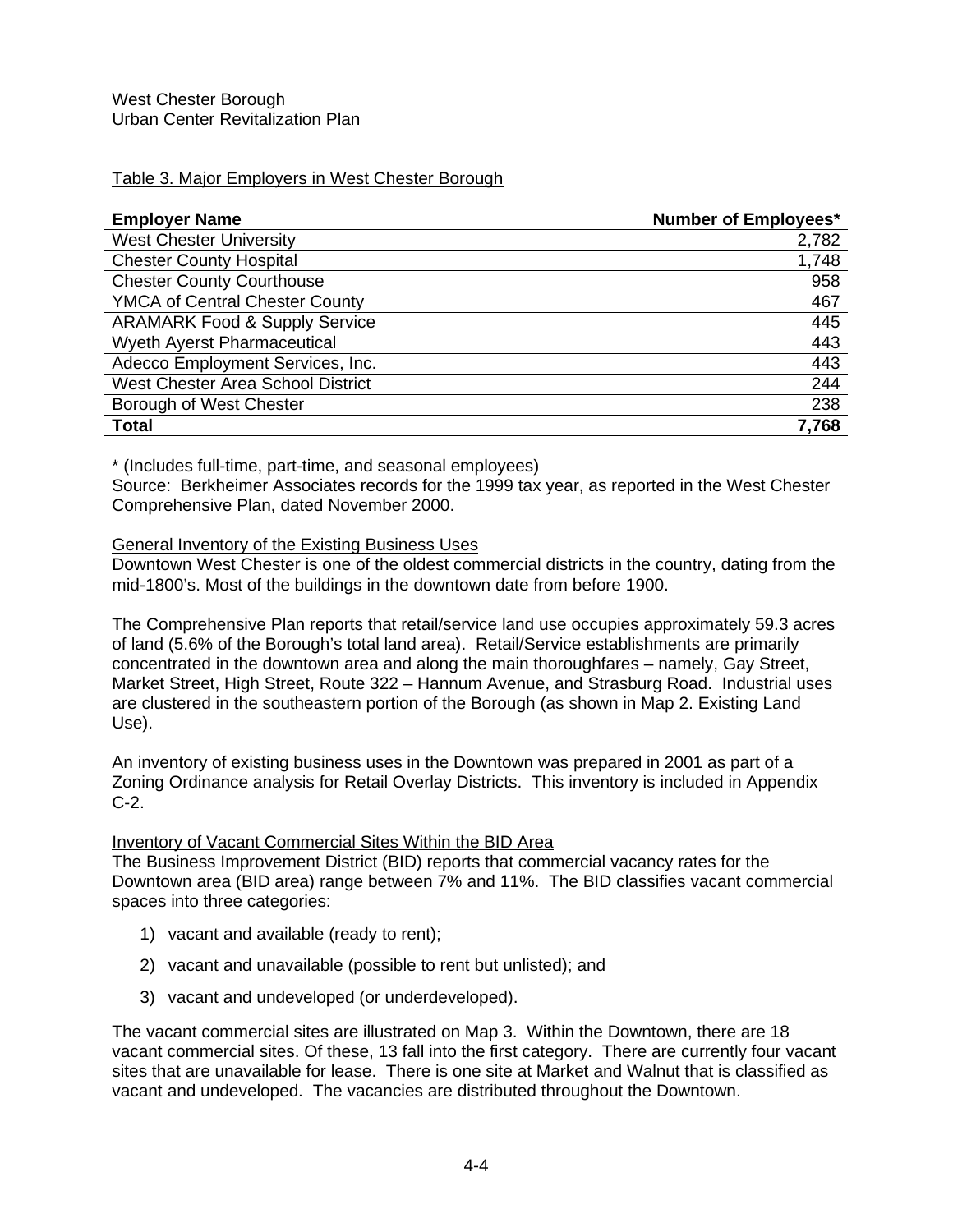Map 3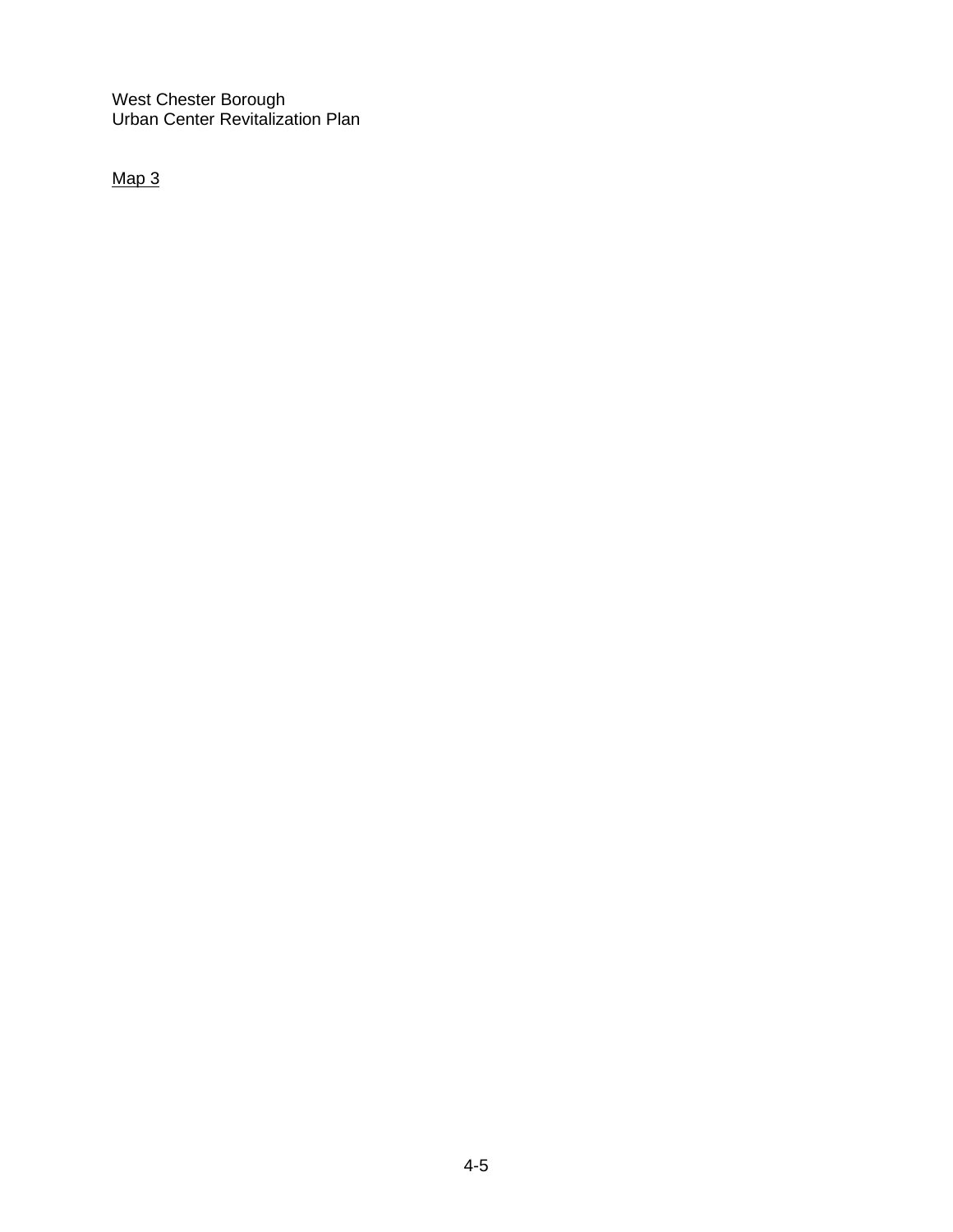### Retail Mix in Downtown West Chester

The Retail Enhancement & Expansion Program (REEP), developed by the BID, analyzed the economic structure and retail mix in and around downtown West Chester. The analysis indicates that there are four general economic categories in downtown West Chester. These include: government services; professional and financial services; retail services; and amenity and eating establishments.

- Government services are the most visible sector. As the county seat, West Chester is the traditional center for government offices, courts, and the post office.
- Professional and financial services is the largest sector of downtown West Chester representing approximately two-thirds of the businesses. Included in this category are banks, insurance agencies, financial consultants, attorneys, design professionals, media agencies, computer and technology consultants, and other professional services.
- The retail services sector includes jewelry stores, apparel shops, art galleries, antique shops, gift shops, home furnishings, and other establishments that provide for the sale of goods.
- Amenity and eating establishments include restaurants, hotels, bars and taverns, coffee shops, and other businesses that attract customers for social or entertainment purposes.

# Retail Market Analysis

The retail sector is vital to the functioning of Downtown West Chester as well as to the overall well-being of the Borough. As noted in Table 2., retail trade is a substantial component of the local economy. To effectively promote this sector, it is important to understand the functioning of the retail market.

The REEP includes an analysis of the primary, secondary, and tertiary markets in the retail sector. Businesses in the retail sector have a market orientation to their location strategies. They want to locate in places that will maximize access to their buyers. Retailers expect their customers to travel relatively short distances to make purchases. Different products have different population thresholds and different geographic areas or ranges. People will travel a longer distance to purchase a piece of furniture than they will to buy a gallon of milk. In light of the varying ranges of goods, the retail market can be subdivided into three classifications – primary, secondary, and tertiary markets.

- The primary market is the market for convenience items and items that are purchased frequently. Customers are not willing to travel long distances for these goods; therefore the geographic market in the primary sector is typically no greater than a five (5) mile radius.
- The secondary market is for goods that are not purchased frequently and are typically more expensive. Shoppers are willing to travel and take their time to comparison shop. To compete in this market, West Chester will have to focus on specialty items, such as women's apparel and shoes.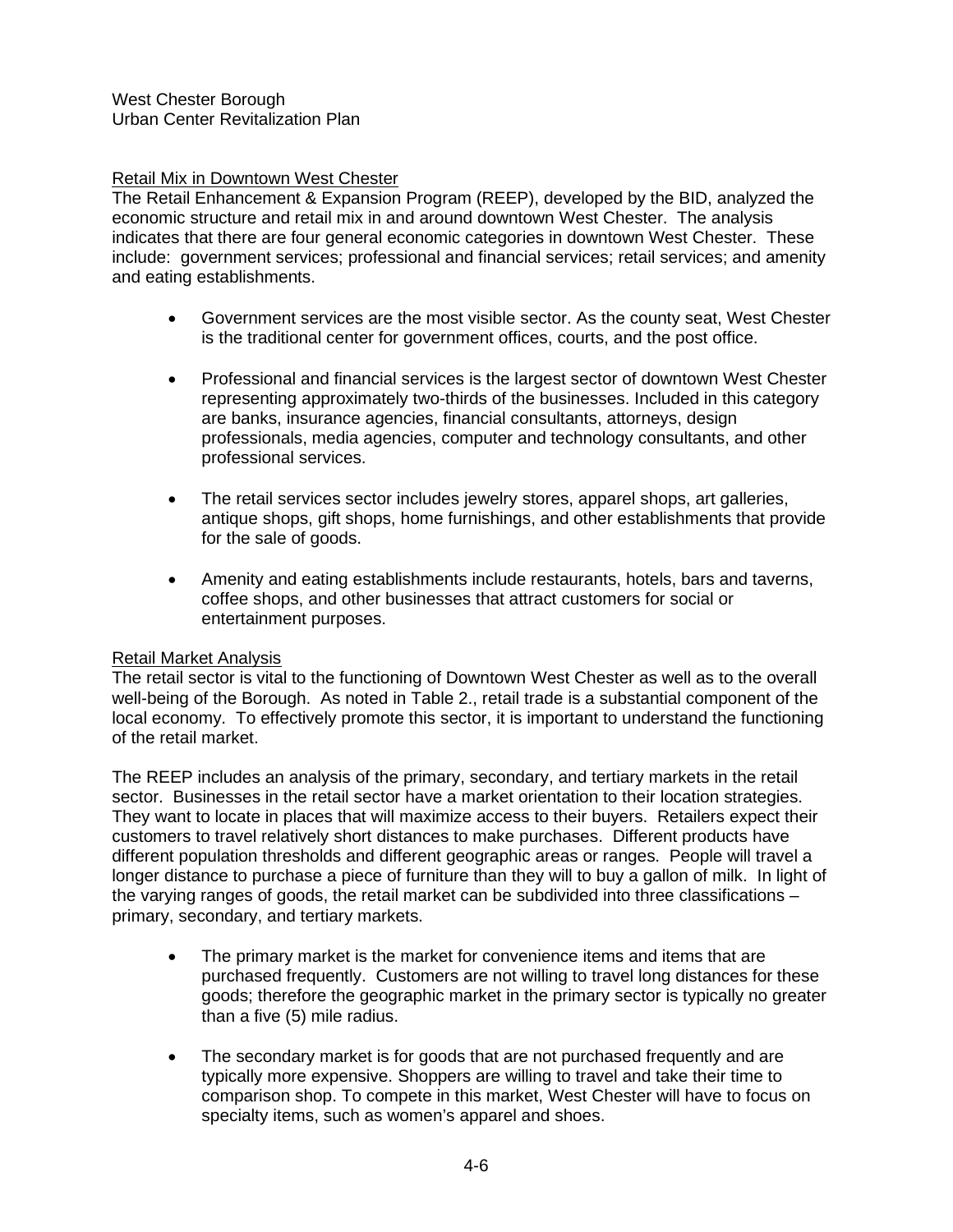• The tertiary market is the market for goods that are sold infrequently and**,** therefore**,** require a larger market threshold and serve larger geographic areas, as customers are usually willing to travel longer distances to purchase the goods. To capture this market, West Chester Borough has to function as a destination shopping location for items such as jewelry, fine art, and specialty gifts.

Ideally, the retail sector in West Chester Borough would function to serve each of these markets. While the primary market is functioning well in West Chester, it is important to identify those items in the tertiary market for which the Borough has a comparative advantage. With this information, a viable retail positioning strategy and marketing program can be developed. An advertising program is already underway to promote West Chester as a destination and as a place to do business.

# "Main" Street's Mission

The overall mission of "Main Street" in West Chester is to serve all constituencies in the urban center as a hub for entertainment, specialty and convenience retail, employment, restaurants, art and culture, professional services, government services, housing, business services, and nonprofit services. Main Street in West Chester is to enhance the quality of life and serve as a focus for life in the community.

# **A.1.b. Economic Development Problems: Reasons and Causes**

Some of the causes and reasons for economic development problems in the Borough of West Chester are described below.

# Meeting Contemporary Building Code Standards

As with any older commercial buildings, the older structures which do not conform to contemporary code standards must undergo regular renovation and demand adaptive reuse. However, 21<sup>st</sup> Century retail and office standards may run contrary to the design practices of the 18<sup>th</sup> and 19<sup>th</sup> Centuries. Thus, adaptive reuse becomes limited by historic design features and expensive to apply in comparison to new construction in vacant areas.

# Regional Market Competition

New commercial construction has escalated within the regional market area. This has the effect of causing local market demand to flatten and the retail sector to become more competitive. This has marginalized or eliminated traditional downtown businesses as they have to compete in the regional market.

#### Limited Space for Business Expansion

Because of the relatively small size of the Borough at 1.8 square miles, the relatively small area constituting the Town Center and Commercial Service Zoning Districts, and the limited number of vacant, unoccupied, or underutilized buildings, business expansion opportunities are limited.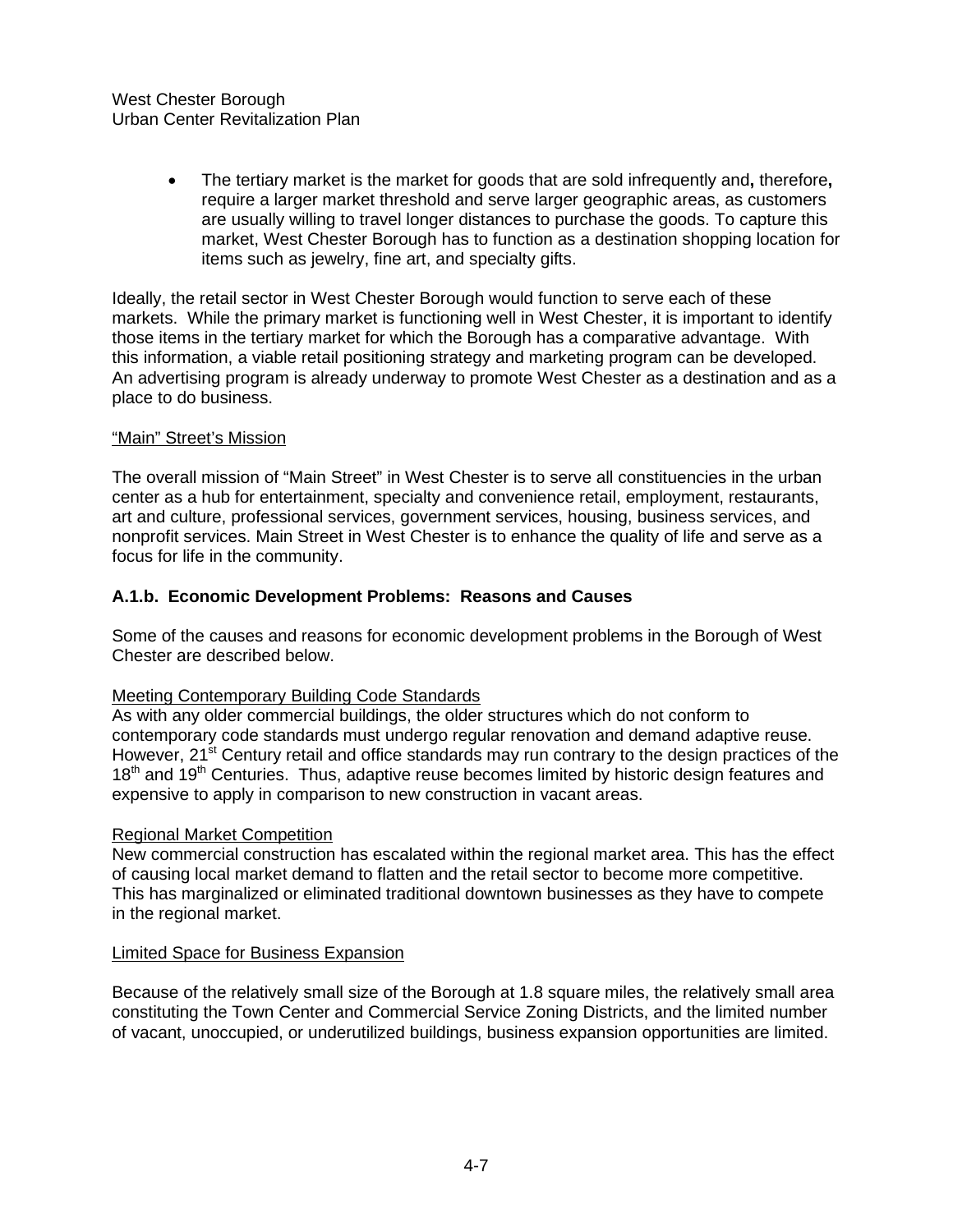# Lack of Economic Development Programs

Although the BID is doing a great job, there is a general lack of economic development programs that are tailored to small businesses. However, the Chester County Development Council has a Small Business Assistance Program. (It is referenced in Appendix G on pages G-10 and G-11.) In addition, the private sector needs to continue to "step up to the plate" and help to stimulate private investment in the Borough.

### Lack of Borough Resources to Promote Economic Development

Although the Borough is doing everything possible to apply for grants for economic development projects, and to support the BID, the funds from public entities are somewhat limited for promoting economic development through the public sector.

### Declining Infrastructure

The Downtown receives a lot of wear and tear. Everything from street trees, to benches, to brick pavers, becomes worn with age (and occasional abuse). Much attention is given to the Downtown in this Revitalization Plan to brighten the future of the streetscape as an economic development initiative.

# **A.1.c. Existing and Relevant Economic Development Plans**

There are a number of existing and relevant economic development plans which are summarized below.

#### Market Street Economic Development Project

This project is part of the business plan for West Chester prepared by the Business Improvement District Authority, and a continuation of the multi-year effort by the Borough of West Chester to revitalize its central business district. The project will address declining and blighting influences along Market Street from New Street to Railroad Alley – by completing public infrastructure site improvements, including new, decorative street lights, sidewalk and curb replacement, limited street resurfacing, stormwater improvements, street furniture, and signage.

#### Business Improvement District Five-Year Plan

The Plan is designed to achieve the mission and vision of the West Chester BID. The BID's mission is "to create a partnership among business and property owners to achieve long-term economic growth for business in Downtown West Chester. Its vision is to make Downtown West Chester a destination for Borough residents, customers, and visitors, as well as for small and large businesses and investors. The Plan includes marketing strategies aimed at bringing people and businesses to Downtown West Chester and improving parking conditions, and advocacy for downtown business people and for downtown physical improvements.

#### Retail Enhancement and Expansion Program

The West Chester *Retail Enhancement & Expansion Program (REEP),* discussed above in the Retail Mix in West Chester section, was developed by the West Chester BID to generate the necessary information for an action plan that will guide the efforts of the BID and the Borough as they seek to create a functional and viable business mix for the downtown area. The scope of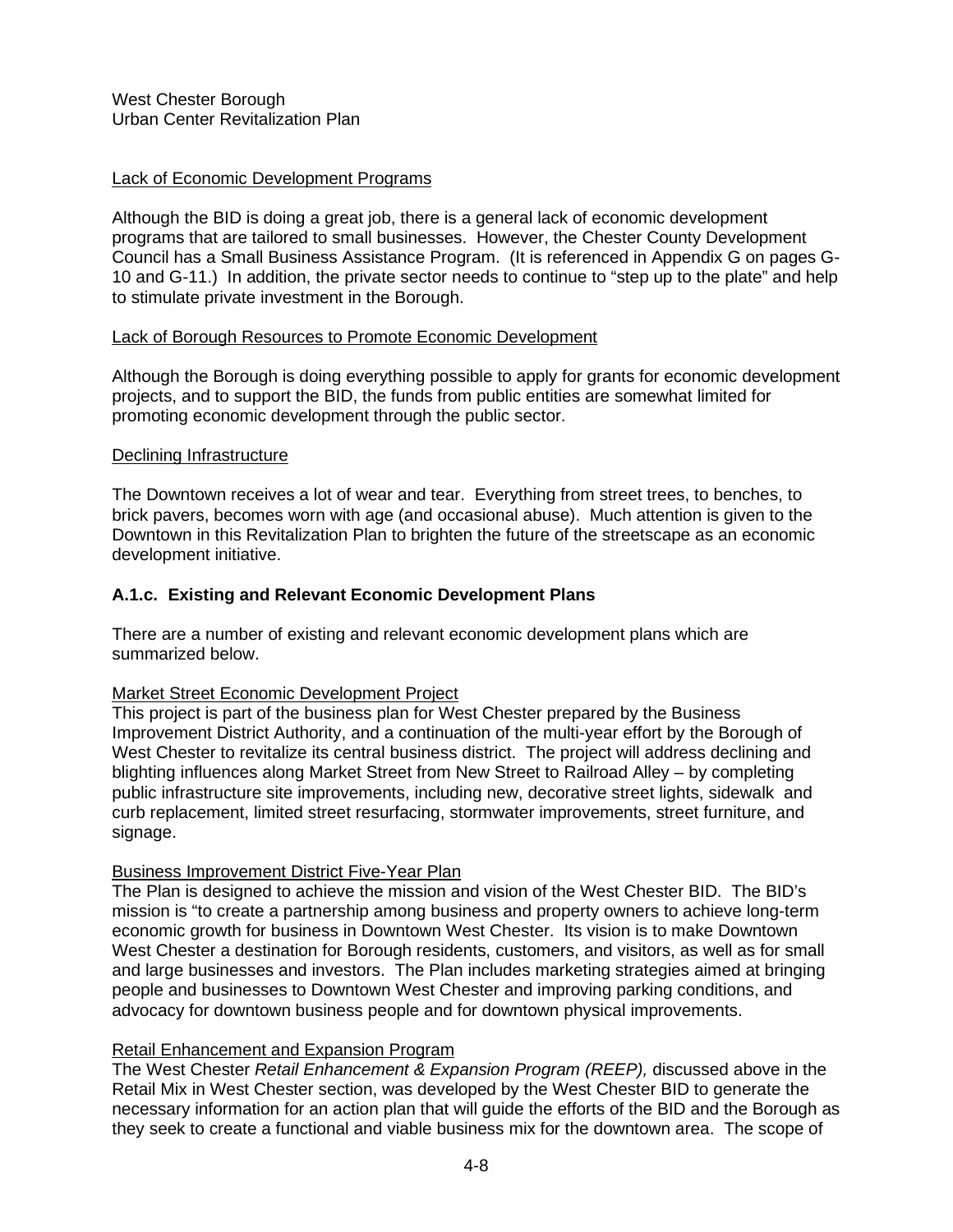work for this project is to collect, analyze, and make recommendations to the BID and the Borough regarding which business categories will have the best chance of succeeding in the downtown area. Once viable retail categories are identified, the BID can effectively develop recruitment and retention programs for targeted segments.

# **A.1.d. Economic Development Actions Taken or Underway**

A number of economic development action plans have already been implemented. The major projects are noted below.

### Streetscape Improvement along Gay Street

The "Gay Street Semi-Mall" was constructed in the late 1970s to the mid-1980s. New street trees and street lights were added between Matlack Street and New Street, as were brick sidewalks and benches. Parking bays were created where sidewalks were extended, especially at street intersections. Brick pavers were also installed at key intersections to form a more graceful system of crosswalks.

### The Bicentennial Parking Garage

The new deck parking structure located one-half block south of the Court House along High Street was constructed in 2000. The structure provides 372 parking spaces and 4500 square feet of retail and office space. In 2001 it won an award for "Best Aesthetics in Facility Design" for a parking garage by the International Parking Institute because of its context sensitive design. First-floor retail and offices are along the sidewalk as "liner shops" to the new building.

#### Business Improvement District (BID)

A Business Improvement District (BID) was established as a municipal authority in 2001. Governed by a Board of Directors and operated by an Executive Director, the BID will be the primary vehicle to oversee economic development initiatives in Downtown West Chester. The mission of the BID is "to create a partnership among business and property owners to achieve long-term economic growth for business in Downtown West Chester." The primary objectives of the BID program include:

- increasing customer traffic and sales, to increase property values
- retaining, expanding, and recruiting viable businesses
- achieving a positive image of downtown parking, and
- advocating for the downtown business community with government agencies.

The BID is currently in the process of developing marketing and promotional materials, developing programs to attract strong, stable businesses and investors, helping to fill vacant spaces, and assisting established businesses.

The BID has developed a retail strategy based on an understanding of the primary, secondary, and tertiary retail markets (described above in the discussion of the *Retail Enhancement and Expansion Program*). The opportunities to expand are in the primary market and the tertiary market.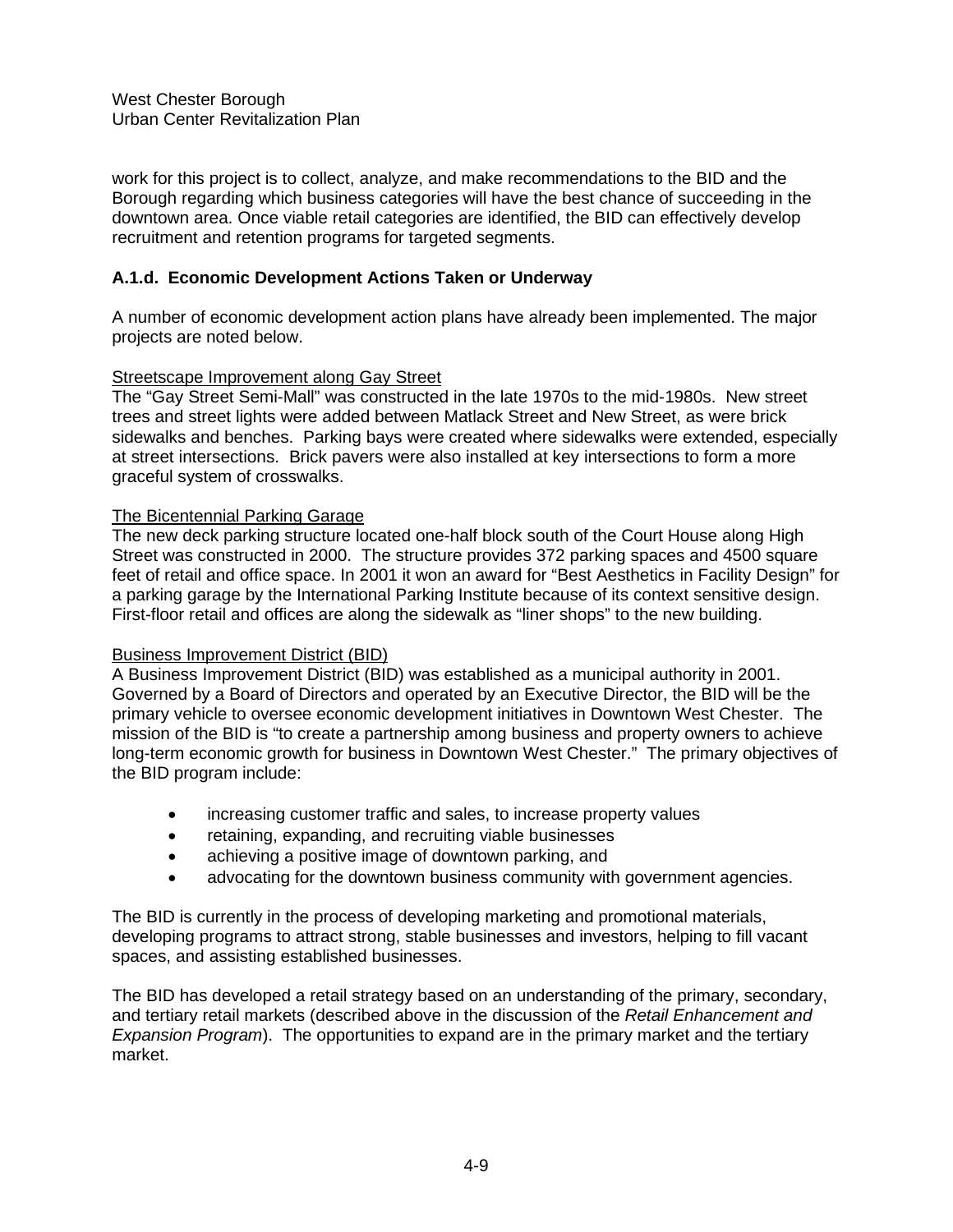### Urban Development Action Grant (UDAG) Fund

The \$135,000 fund is committed to economic development projects. A total of \$90,000 will be used for economic development loans. There is a loan in place from this fund to the Turks Head Inn Hotel project.

#### Local Economic Revitalization Tax Assistance (LERTA) Act Program

The LERTA program is a three-year real estate tax forgiveness program designed to stimulate local economic development and to accomplish other revitalization goals. In West Chester, LERTA was used to help create the fiber-optic loop in town.

### **A.1.e. Strengths and Weaknesses of the Borough's Economic Role**

West Chester being centrally located in Chester County, is well positioned to serve as an entertainment and specialty-shopping destination. This is in addition to West Chester's economic role as a center of government at the Chester County Courthouse, and the center of higher education with West Chester University.

### **A.1.f. Suitable Locations for Business Development**

Suitable locations for business development obviously include existing shops and buildings, as they become available. Locations for potential, significant business development include the following sites:

- (1) The lots owned by the Borough and General Sales at the southeast corner of Walnut Street and Chestnut Street.
- (2) The Goodwill Fire Company building at 38-40 E. Gay Street when the fire company relocates to Bolmar and Union Street.
- (3) The dilapidated building at 40 E. Market Street (the old "Rubinstein Building").
- (4) The parking lot on the southeast corner of Gay Street and Darlington Street.
- (5) The former Wilmington Trust/RMB Bank building at the southeast corner of Market Street and Walnut Street (in the process of redevelopment).
- (6) The private parking lot at 116-118 W. Market Street.
- (7) The building at W. Market Street which currently houses the Social Security offices when they relocate to a larger facility.
- (8) The former Hoffman Lumber property at Franklin and Barnard Street and Adams Street.
- (9) The former Integra Medicus Buildings at 515 S. Franklin Street.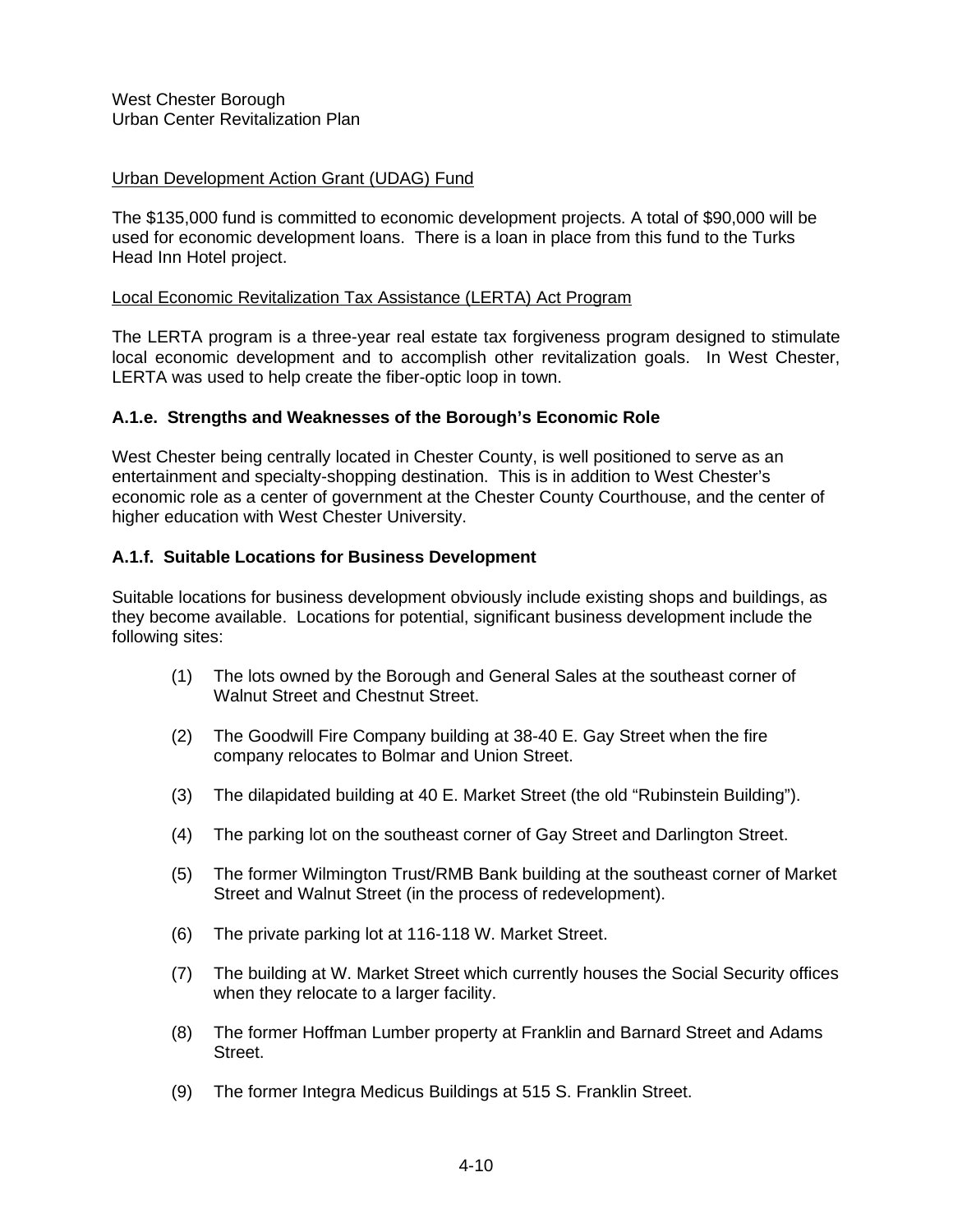- (10) The currently redeveloping Alliance Environmental property on the south side of Union Street west of Bolmar Street.
- (11) The underutilized lots on the south side of the 400 block of E. Gay Street.
- (12) The Wyeth plant site on E. Nields St. if that plant closes.

Within the downtown area, specifically within the Downtown Commercial Historic District, vacant, non-rentable buildings represent an economic blight and drain upon community resources through lost tax revenues, and possible increased fire, vandalism, and security risks, as well as lost opportunities for business attraction and development. Two structures have been identified in the downtown historic district as buildings that are in need of renovation and adaptive reuse but whose costs for such actions are beyond what the market may support. These are identified above as sites (3) and (5).

Sites (3) and (5) are considered by the community to be important downtown buildings and are vital to the downtown's health. While the buildings are structurally stable, their previous uses will cause the adaptive reuse of the buildings to cost more than the market will bear. Further, decay due to lack of maintenance of the buildings will add cost to any rehab projects.

It is in the community's best interest and desire to preserve and renovate these structures into viable and economically contributing buildings. Such projects would include a pro forma analysis and feasibility study, a revolving loan fund, facade improvement grant program, use of historic tax credits, and business resource development planning.

# **A.1.g. Additional Performance Standards to Assure That Business Development is Compatible With Adjacent Land Uses and Landscape**

West Chester Borough adopted the updated Comprehensive Plan in November 2000, and an updated zoning code in November 2001. Coupled with the Historic District regulations, these standards are sufficient to assure that business development is compatible with adjacent land use and landscape.

# **A.1.h. Local Fiscal Structure**

A more general concern, albeit one that is more serious in the long run, relates to the tax structure, and the ability of the Borough to maintain a level of service in public goods provision. A strong business community does not translate into increased tax revenue to support Borough services because West Chester can only tax businesses at a \$150.00 per year flat rate under current state law. Increased property values also do not immediately translate into increased tax revenue, because property assessments are not regularly updated to reflect market values. Countywide assessments can be decades apart.

If an enhanced business community results in an increased demand for services, the Borough will not have the increased revenue sources to meet the growing demand. The only source of tax revenue to the Borough that does increase with economic conditions is the earned income tax which is paid predominately by residents living in the Borough. This revenue will increase only with resident wage increases or new residents. This revenue supports only 21 percent of the Borough budget for services.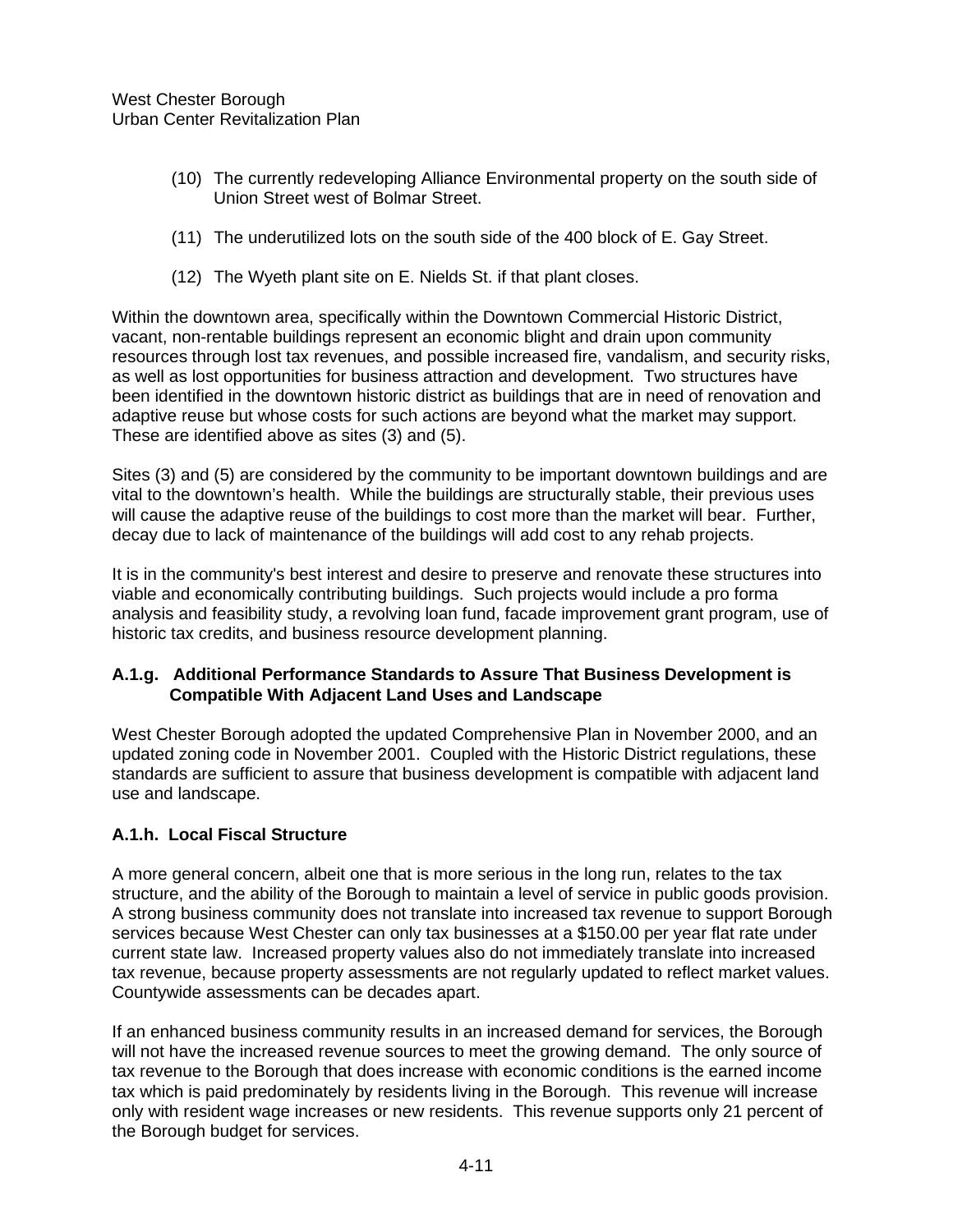These factors create a long-term destabilizing threat to the economic health of West Chester. While the demand and cost of providing necessary municipal services such as police protection, fire protection, codes enforcement, public works, and recreation grow, there is no corresponding revenue growth to fund the expense. Without the necessary revenue growth either services will decline or local government taxes will have to be constantly increased. Both of those outcomes have the effect of making the community less attractive for residents and business and potentially lead to urban decline.

Economic development is essential to keeping West Chester a viable, healthy, livable community into the future. In order to inflate the tax base, economic development must involve increased intensity of redeveloped land use and/or an increased number of wage earning residents.

# **A.2. GENERAL ACTION PLAN**

The General Action Plan pertaining to Economic Development and the Business Improvement District (BID) is reflected on page 4-13. In addition, many of the BID Action Plan items are related to Transportation and Streetscape. Therefore, most of the BID Action Plan items are included in Section C. under Transportation. Further, there are a few revitalization initiatives that could be considered as a subcategory of economic development, addressed in this report in Section F. under "Other Redevelopment Initiatives". These pertain to the creation of a Redevelopment Authority, the continuation of Brownfield site redevelopment, and various intergovernmental cooperation measures.

As described earlier, the BID is actively involved in a number of Downtown initiatives. Most of the BID initiatives and priorities are established through a questionnaire/survey process that is organized and administered by the BID Executive Director and staff. Each of the approximately 300 affected property owners in the BID area is asked for input. The projects on BID's "wish list" include many transportation and streetscape projects listed in Section C. such as: Market Street improvements; Signage improvements; Trash Receptacle replacement; Brick Sidewalks; Planters; Bus Stop enhancements; and Landscaping enhancements. These projects have been extensively discussed over the past three years at numerous BID meetings with Borough involvement.

Several of the proposed improvements by BID that are not related to streetscape or transportation are listed on page 4-13. These include items such as kiosks, brochures, special events, and cultural interpretation programs.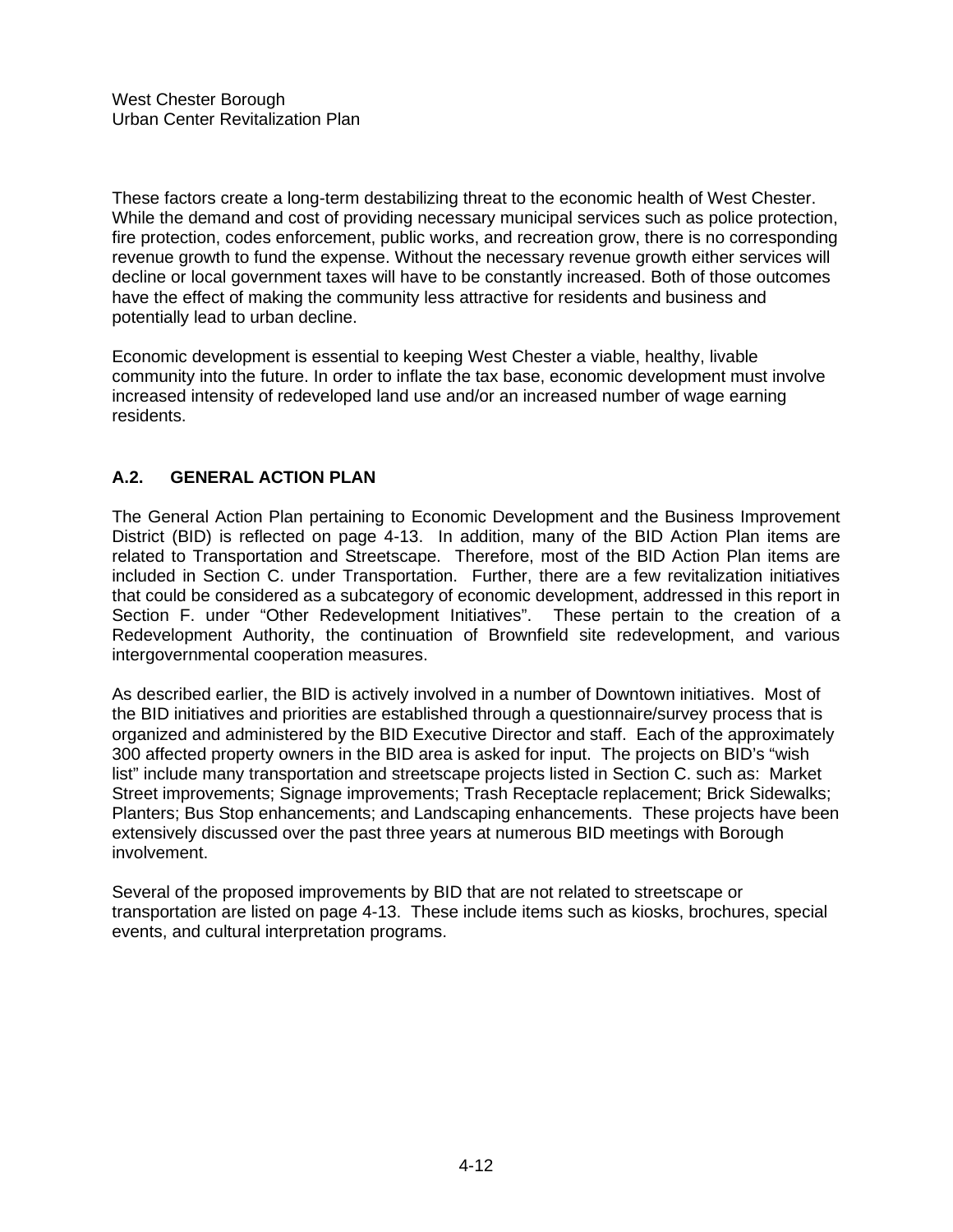# **A.2. ECONOMIC DEVELOPMENT INITIATIVE BUSINESS IMPROVEMENT DISTRICT (BID) GENERAL ACTION PLAN**

In addition to the BID initiatives listed in Section C. under "Transportation**"**, other initiatives proposed by BID include:

- $\Box$  Creation of informational kios ks
- $\Box$  Publication of downtown directory and informational brochures

# Additional cultural and arts attractions include:

- $\Box$  Creation of public arts evets
- $\Box$  Funding for public art projects
- $\Box$  De velopment of internet presence  $\sqrt{\phantom{a}}$  [www.westchesterbid.com](http://www.westchesterbid.com/) with links to [www.west-chester.com\)](http://www.west-chester.com/)
- $\Box$  Cultural interitive items recognizing Samuel Barber
- $\Box$  Cultural interpretive items recognizing the influence of the black community
- $\Box$  Cultural interpretive items recognizing the Underground Railroad

# Other economic development tools are featured in Appendix G, such as the:

- $\Box$  Facade Improvement Program
- $\Box$  Main Street/Commercial Investment Program
- $\Box$  Small Business Assistance Program

# Refer to pages G-6 and G-11 for additional details.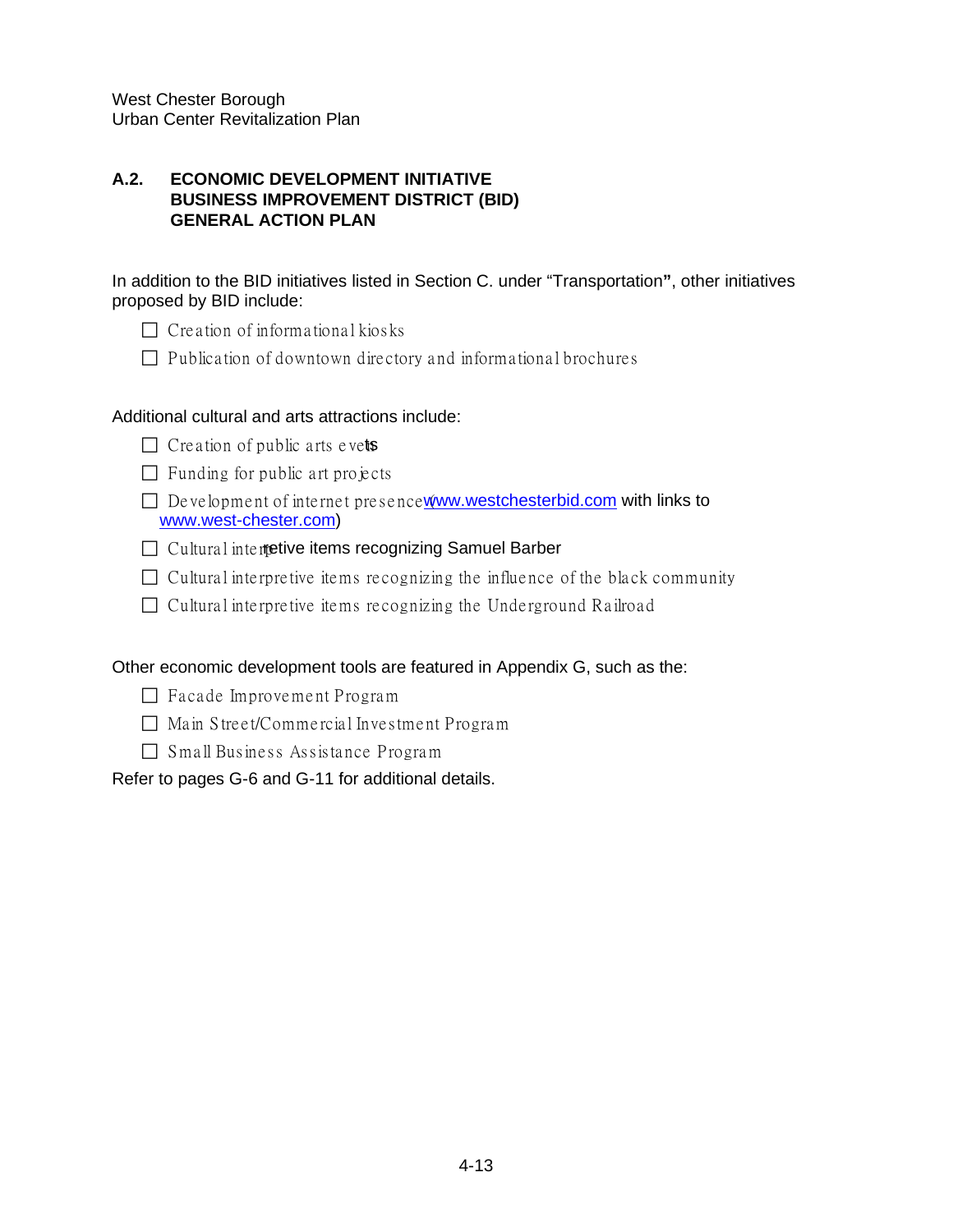# **B. HOUSING**

# **B.1. INVENTORY OF TRENDS AND ISSUES**

A demographic study of West Chester Borough was conducted to identify key household characteristics and concerns relevant to this revitalization plan. Demographics were selected which affect housing such as household types, sizes and income. These are good indicators of the types of housing needed and the housing costs in the community. Housing stock characteristics in the Borough were also researched to further ascertain housing conditions. The data for this section rely heavily on the 2000 Census.

# **B.1.a. Background Information**

Housing data and trends were presented in the Comprehensive Plan. This section will summarize the findings in light of the considerations of the Urban Revitalization Plan. The quantitative information comes from a variety of sources including the U.S. Census, County data, and Delaware Valley Regional Planning Commission (DVRPC) data.

### Population Characteristics

Tables 4., 5., and 6.below present the Census 2000 Housing data. As listed in Table 4., Household Type, 57.5% of the households are classified as nonfamily households, this category includes householders living alone and non-related individuals living together. Over 16% of the total households are households with individuals 65 years and over. Table 5., Household Occupancy, indicates a housing vacancy rate of 4.2%. Over 80% of the vacancies are rental vacancies.

The most striking statistic for housing in West Chester Borough, and the cause of the greatest housing concern is the extremely high percentage of housing units devoted to rental housing (62.8%) as shown in Table 6., Housing Tenure. The high proportion of rental housing potentially creates a destabilizing effect on neighborhoods, as renters are less inclined to maintain their properties and tend to be temporary residents.

| <b>Household by Type</b>                      | <b>Number</b> | <b>Percent</b> |
|-----------------------------------------------|---------------|----------------|
| <b>Total Households</b>                       | 6,265         | 100.0          |
| <b>Family Households</b>                      | 2,660         | 42.5           |
| Nonfamily Households                          | 3,605         | 57.5           |
| Householder Living Alone                      | 2,212         | 35.3           |
| Householder 65 years and over                 | 486           | 7.8            |
| Households with individuals under 18 years    | 1,335         | 21.3           |
| Households with individuals 65 years and over | 1,051         | 16.8           |

# Table 4. Household Type

Source: U.S. Census Bureau, Census 2000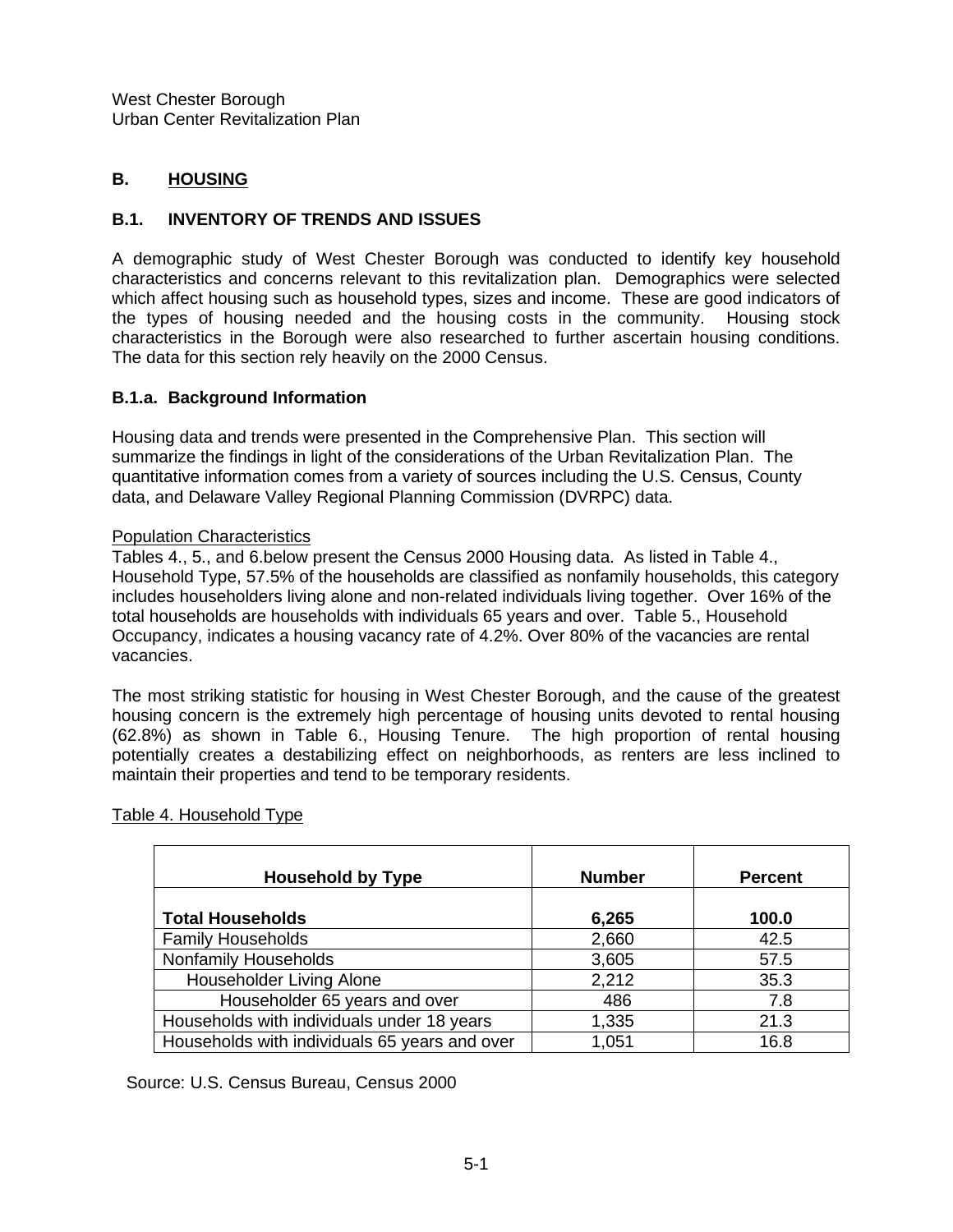# Table 5. Housing Occupancy

| <b>Housing Occupancy</b>                 | <b>Number</b> | <b>Percent</b> |
|------------------------------------------|---------------|----------------|
| <b>Total Housing Units</b>               | 6,541         | 100.0          |
| <b>Occupied Housing Units</b>            | 6,265         | 95.8           |
| <b>Vacant Housing Units</b>              | 276           | 4.2            |
| For seasonal, recreational or occasional |               |                |
| <b>use</b>                               | 18            | 0.3            |
| Homeowner Vacancy Rate (percent)         | 0.9           |                |
| Rental Vacancy Rate (percent)            | 3.2           |                |

Source: U.S. Census Bureau, Census 2000

# Table 6. Housing Tenure

| <b>Housing Tenure</b>                                    | <b>Number</b> | <b>Percent</b> |
|----------------------------------------------------------|---------------|----------------|
| <b>Total Occupied Housing Units</b>                      | 6,265         | 100.0          |
| <b>Owner-Occupied Housing Units</b>                      | 2,331         | 37.2           |
| <b>Renter-Occupied Housing Units</b>                     | 3,934         | 62.8           |
| Average Household size of Owner-Occupied<br><b>Units</b> | 2.49          |                |
| Average Household size of Renter-Occupied<br>Units       | 2.20          |                |

Source: U.S. Census Bureau, Census 2000

#### Housing Types

West Chester Borough has a variety of housing types. Map 4, which was originally produced for the Comprehensive Plan, shows the distribution of major housing types in the Borough. The twin house is the predominant housing type, followed by single-family detached houses and row houses. Twins and row houses are clustered in the central portion of the Borough as well as in the southeast section. Single-family detached housing is the predominant type of housing in the northwest, northeast, and southwest sections of the Borough. Large apartment complexes are found in the west and northeast areas of the Borough, and smaller apartment buildings are located throughout the southeast section. There are also some scattered housing units in commercial areas.

Table 7., Housing Types, shows the breakdown of number of houses by type. Almost 33% of the total housing stock is twin structures. Single-family detached houses account for 26.8%, and row houses account for 17.8% of the housing stock.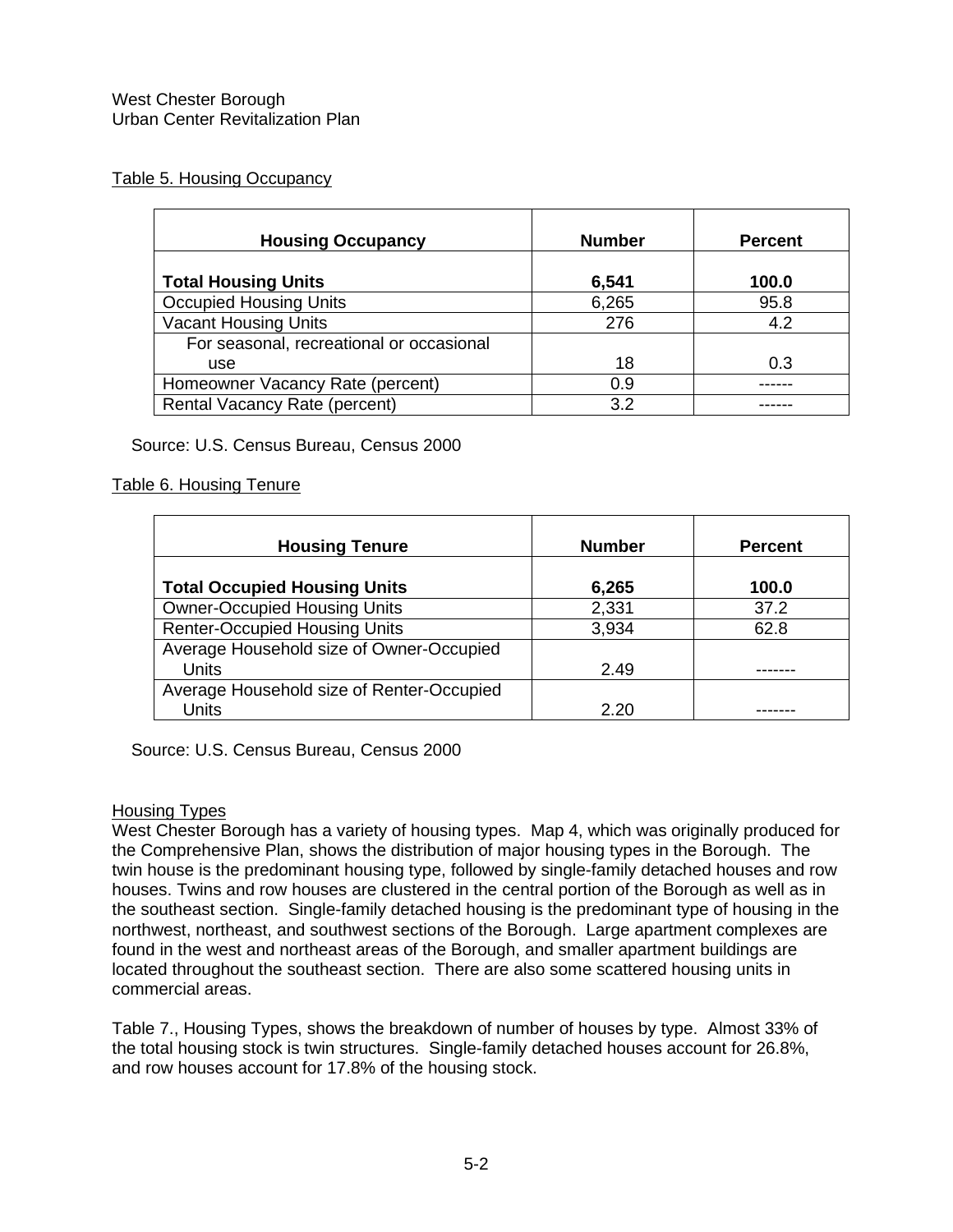HOUSING TYPES MAP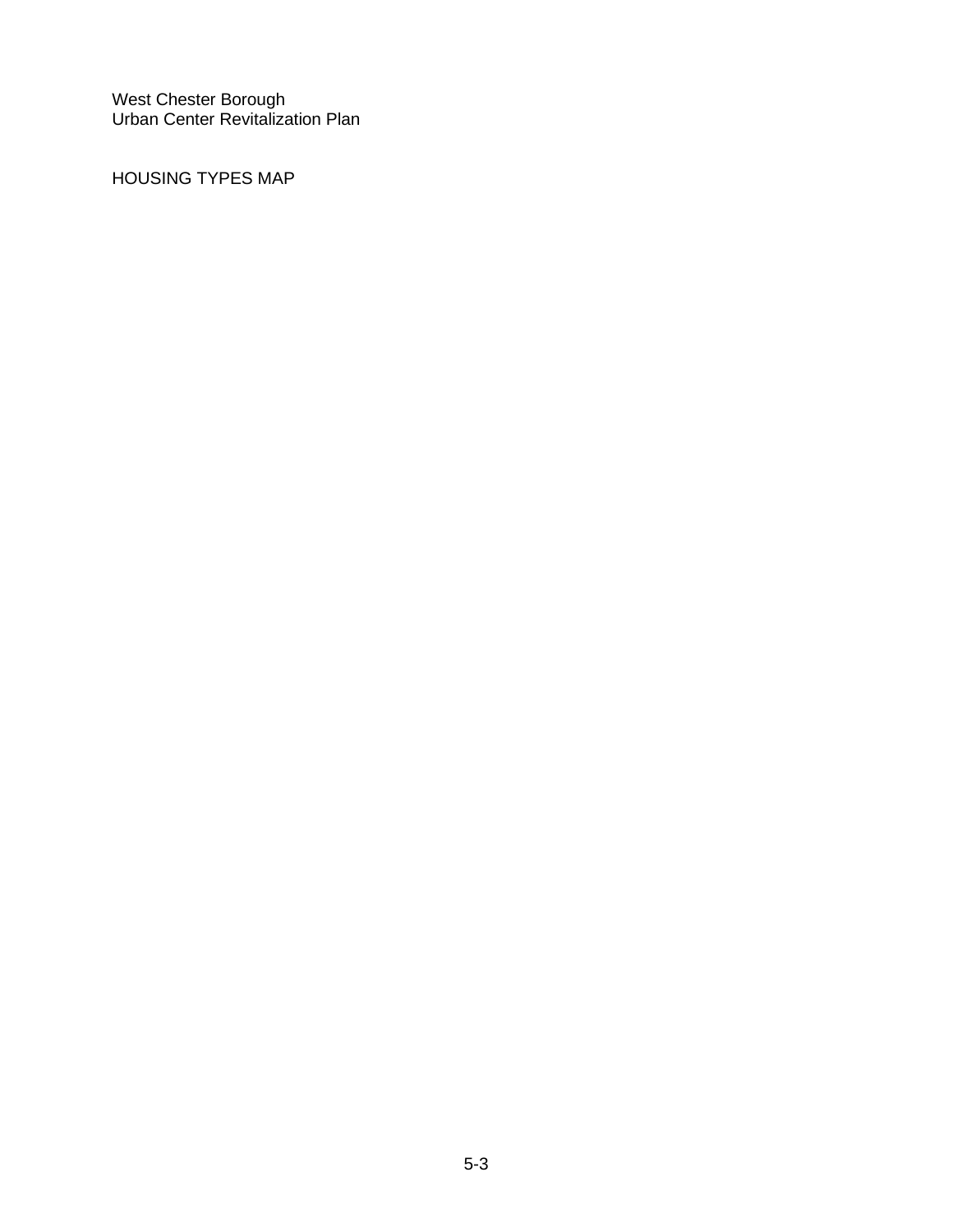# Table 7. Housing Types

| <b>Housing Type</b>    | <b>Number of Parcels</b> | <b>Percent</b> |
|------------------------|--------------------------|----------------|
| Single-Family Detached | 1,071                    | 26.8%          |
| Twin                   | 1,314                    | 32.9%          |
| Row                    | 711                      | 17.8%          |
| Apartments 9+          | 50                       | 1.3%           |
| Non Residential        | 846                      | 21.2%          |
| <b>TOTAL</b>           | 3,992                    | 100%           |

# Rental Units

As indicated in Table 6., Housing Tenure, West Chester has a very large rental population. Map 5 shows the distribution of rental properties in the Borough. There are a large number of rental properties – 62.8% of the total housing stock. As can be seen on the map, rental housing is found throughout most areas of the Borough, but the heaviest concentration is in the central portions. The neighborhood to the east of West Chester University also has a disproportionately large number of rental housing properties. Those areas of the Borough that are composed of primarily single-family detached houses have a small number of rental properties.

# **B.1.b. Reasons or Causes for Housing Concerns**

The cause of the greatest housing concern is the high proportion of rental housing. A second concern is the abundance of student housing and the impact of the large student population on the neighborhoods. The third concern is the lack of housing in the Town Center area.

# High Rental Housing Population

There is an extremely high percentage of housing units (62.8%) devoted to rental housing. The high rental percentage creates a destabilizing effect on neighborhoods, as the rental populations tend to be of a temporary nature and renters have little incentive to maintain their properties. This is a trend that started in 1980 and continues to be a problem.

# **Student Housing in the University area**

The Borough has taken action to try to address student housing impacts. A student home ordinance was adopted on March 2001. It limits areas where student homes can and cannot be created; existing student housing that is contrary to the ordinance is deemed "non-conforming." A database of student homes is maintained and helps in the enforcement of the student home ordinance.

#### Density restrictions in the Town Center area

The Borough enacted a Zoning Ordinance Amendment in November 2001 to enable an increase in density in the Town Center area by eliminating the lot area square footage requirements in the Town Center District, Block Class B. In addition, the lot area requirement in Block Class A was reduced to 1,250 square feet.

# Carriage House Regulations

In November 2001, the Borough Council also enacted new regulations governing the use and adaptive reuse of historic carriage houses. New opportunities to utilize these buildings as residences and for limited commercial use are now in effect. This measure should help to enable additional dwelling units in the future.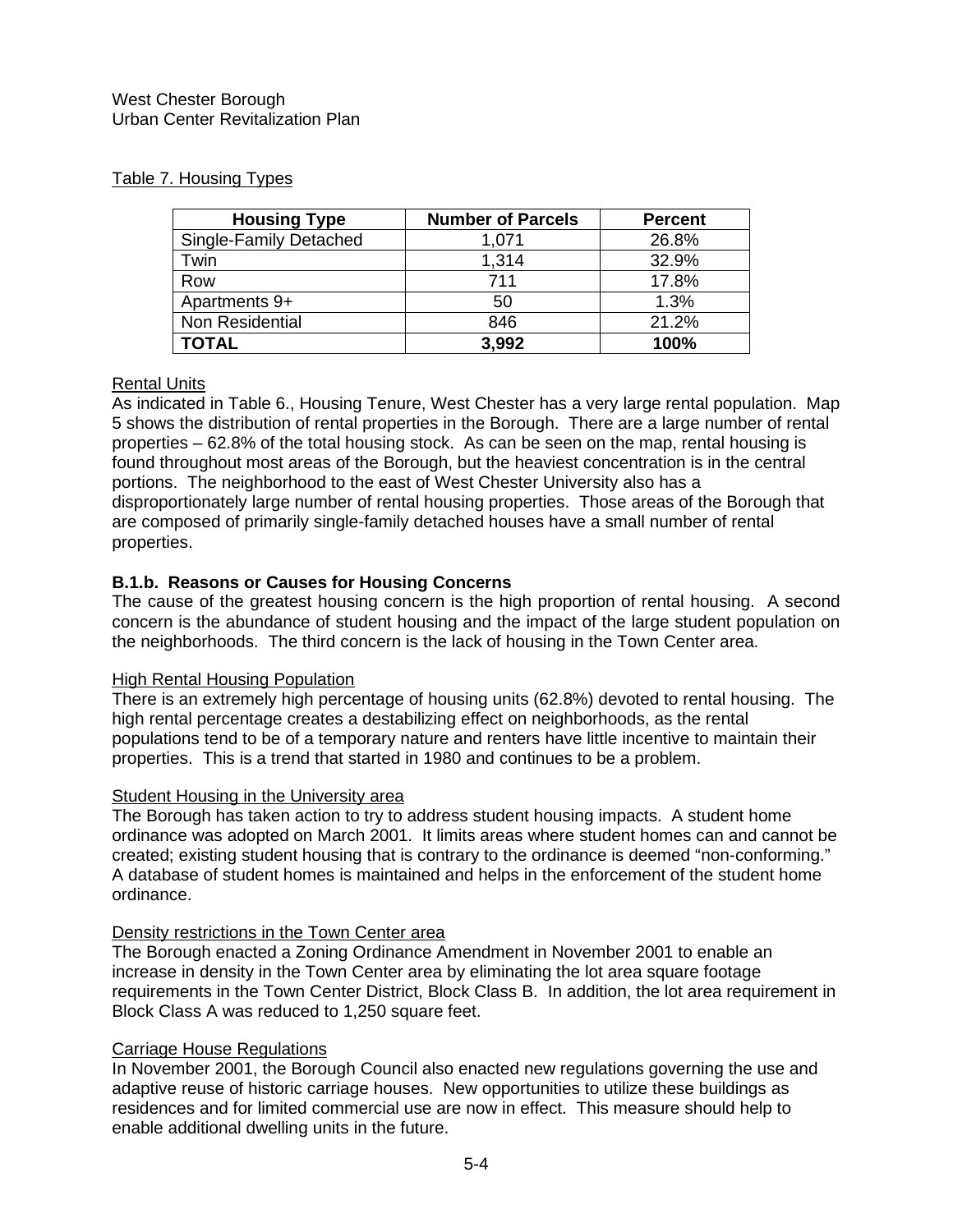RENTAL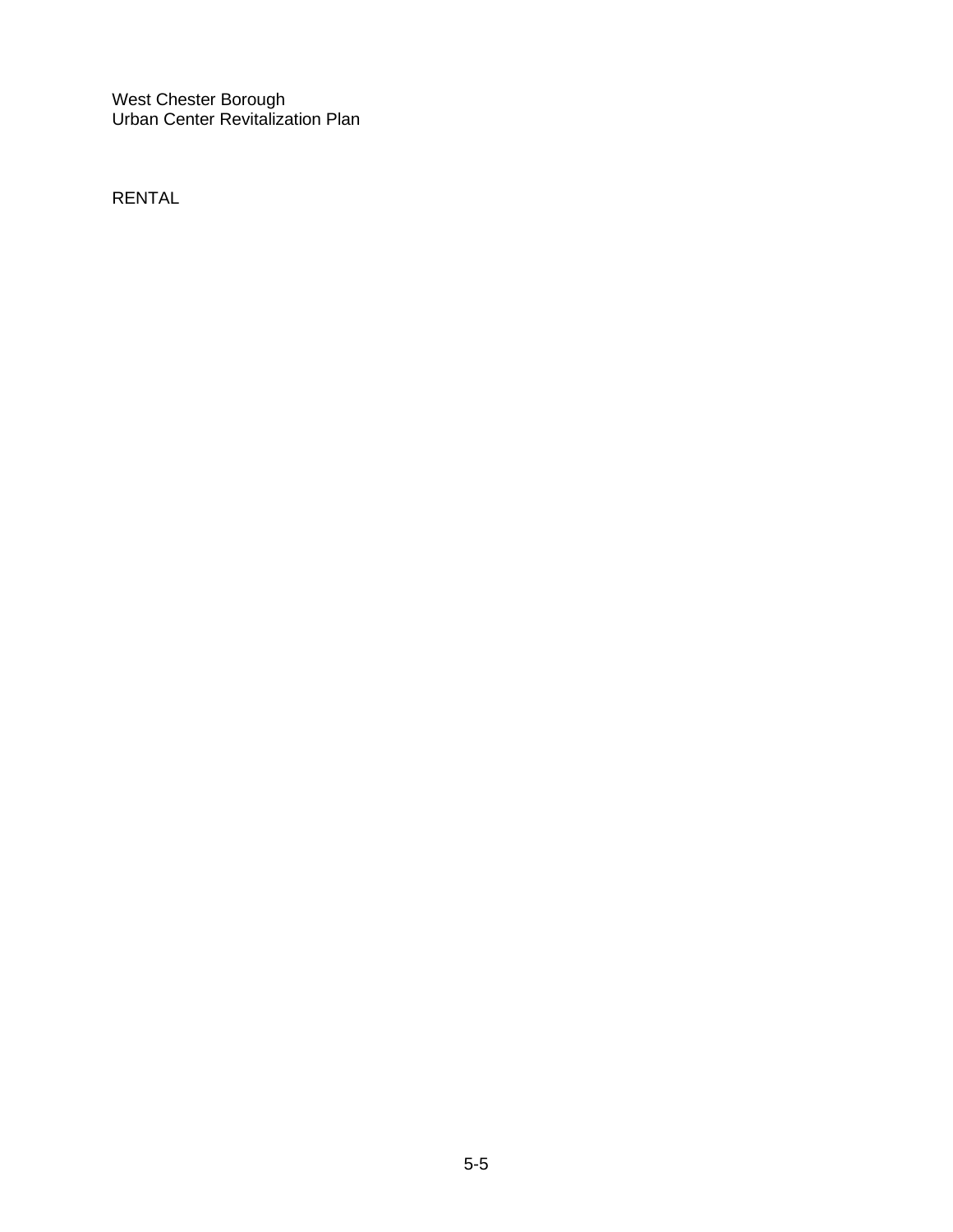# **B.1.c. Summary of Existing Housing Plans and Studies**

There are two relevant housing plans that have recently been completed. These include the Housing Plan completed for the West Chester Comprehensive Plan (Adopted November 2000) and the Five-Year Consolidated Plan (2000-2004) for Chester County completed by the Department of Community Development.

#### West Chester Comprehensive Plan (November 2000)

In conformance with the requirements of the Municipalities Planning Code (MPC), the Housing Plan was completed as part of the Comprehensive Plan. The data used in the Comprehensive Plan came from the 1990 Census. The affordable housing findings from the Comprehensive Plan appear on pages 5-10 and 5-11.

#### Chester County Consolidated Plan (2000-2004)

To meet the requirements of the United States Department of Housing and Urban Development (HUD), the Chester County Department of Community Development produces a Consolidated Plan to establish a unified vision for meeting Housing and Community Development needs for the County. The plan employs Census data to describe the housing needs of the low, very low, and extremely low-income population as well as the homeless.

## **B.1.d. Recent Housing Improvement and Development Actions**

A few of the housing development actions have recently been taken or are in progress, include the following:

Converted warehouse – 500 block of Mechanics Alley – into 7 dwelling units

New townhouse development – Bradford Avenue (across from Daily Local News) – 20 rental townhouse units currently being constructed

Student dormitories – West Chester University is currently planning two new dormitory projects – one on the north campus in the Borough, and one on the south campus in East Bradford Township. The north campus dormitory will have approximately 250 beds.

## **B.1.e. Identification of Substandard Rental and Ownership Housing Units/Properties**

There are substandard rental and owner occupied housing units at isolated scattered sites in the Borough. West Chester Borough's vigorous rental housing licensing and inspection program prevents excessive deterioration of the housing units, which constitute 63% of the total housing units. Despite that program there are still a number of poorly maintained rental properties, predominately located in the southern quadrants of the Borough, which are heavily student rental populated. Additionally, there are scattered substandard housing units, both rental and owner occupied, in the northwest quadrant of the Borough.

## **B.1.f. Identification of Structurally Unsound Housing Units/Structures**

There are no known areas of structurally unsound housing units or structures in the Borough.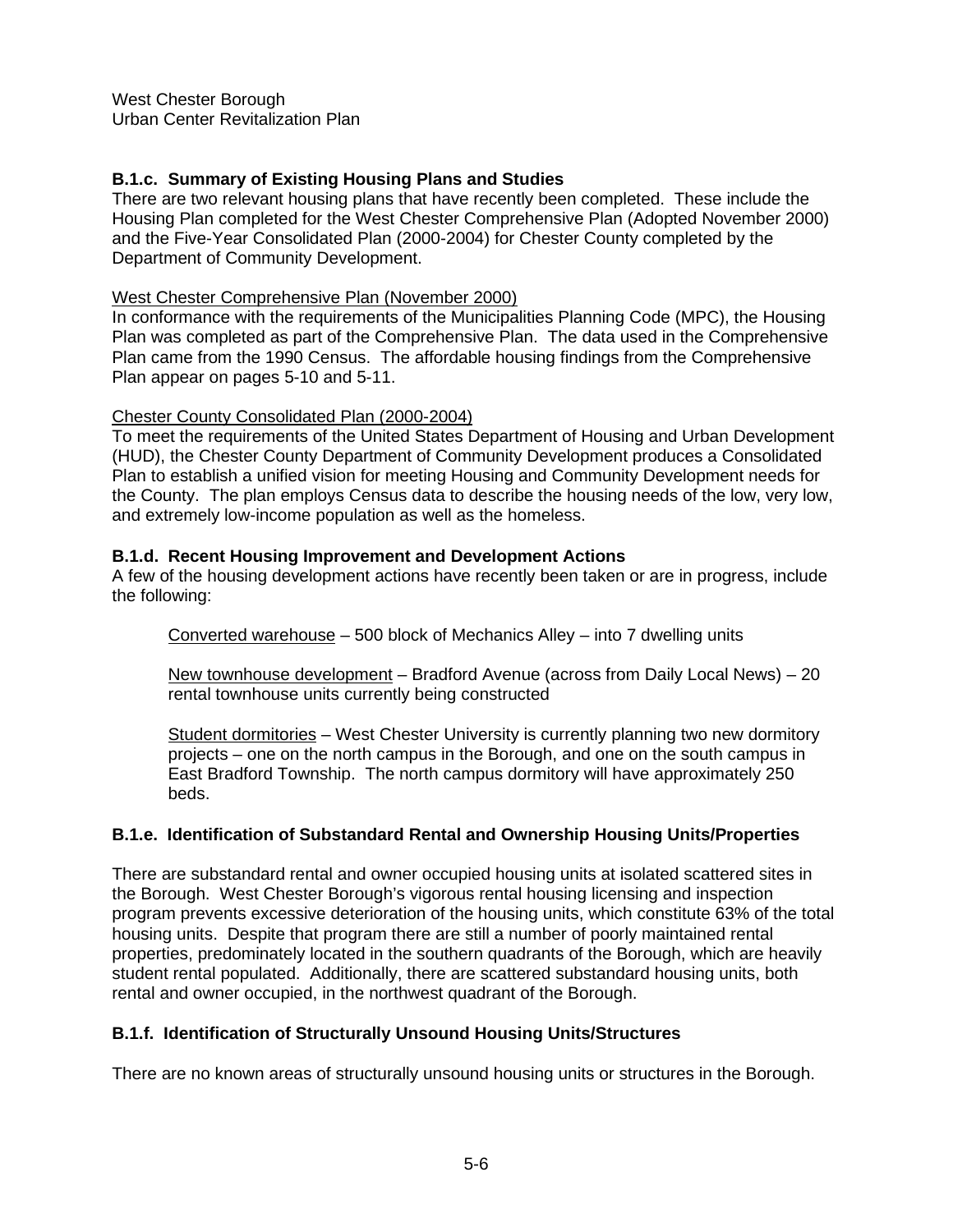## **B.1.g. Identification of Areas Targeted for Revitalization of Substandard Rental and Ownership Housing Units**

The Borough has targeted two areas for revitalization of substandard housing units by designating them as targeted LERTA tax assistance areas shown on Map 3.a., Lerta (Tax Assistance) Zones.

# **B.1.h. Land Use Regulations and the Cost of Housing**

West Chester Borough's land use regulations provide for relatively small lot sizes with reasonable setback and coverage standards. Therefore, the regulations do not unnecessarily inflate the cost of housing or discourage any form of housing. The only provision that may discourage new housing development is the parking requirement of two (2) spaces per dwelling unit. However, most residential neighborhoods already have serious parking problems, adequate parking is essential in those areas. Based on the Comprehensive Plan, which encourages residential development in the commercial areas, the Borough in November 2001 eased the lot size requirements for residential development in the Downtown. The parking space requirement for residential development could be reduced to further encourage dwelling units in the Town Center and Commercial Service zoning districts.

# **B.2. GENERAL ACTION PLAN**

The General Action Plan pertaining to Housing is limited. This is due to the fact that the housing situation in West Chester is in good shape, and the neighborhoods are reasonably stable. However, the Task Force discussed housing affordability, and felt that its coverage in the November 2000 Comprehensive Plan was appropriate for inclusion in this Revitalization Plan. In addition, Zoning Ordinance Amendments that were adopted in November 2001 helped with the provision of affordable housing in the Town Center District.

Information on Housing Affordable is included on pages 5-9 to 5-11.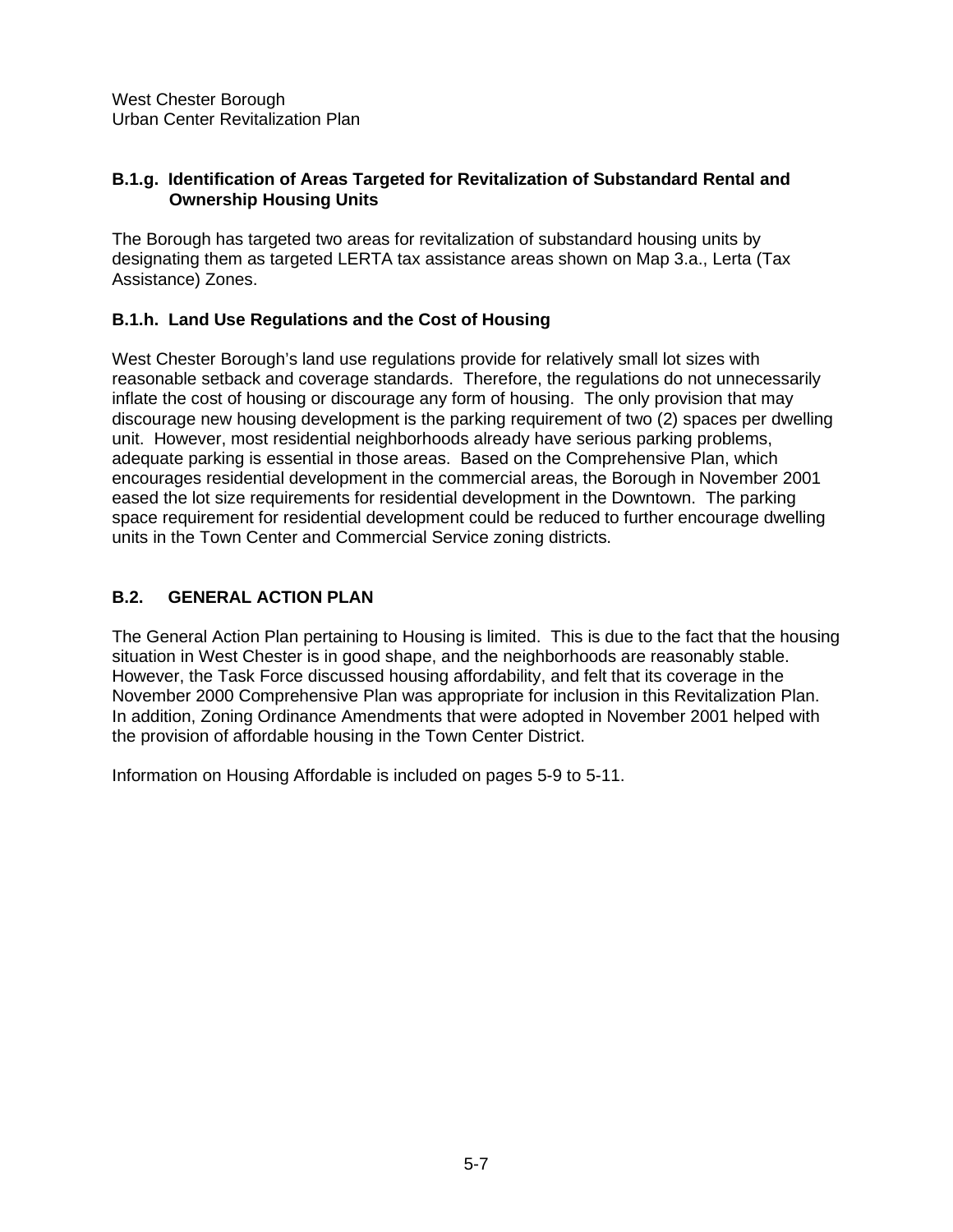Map 3.a.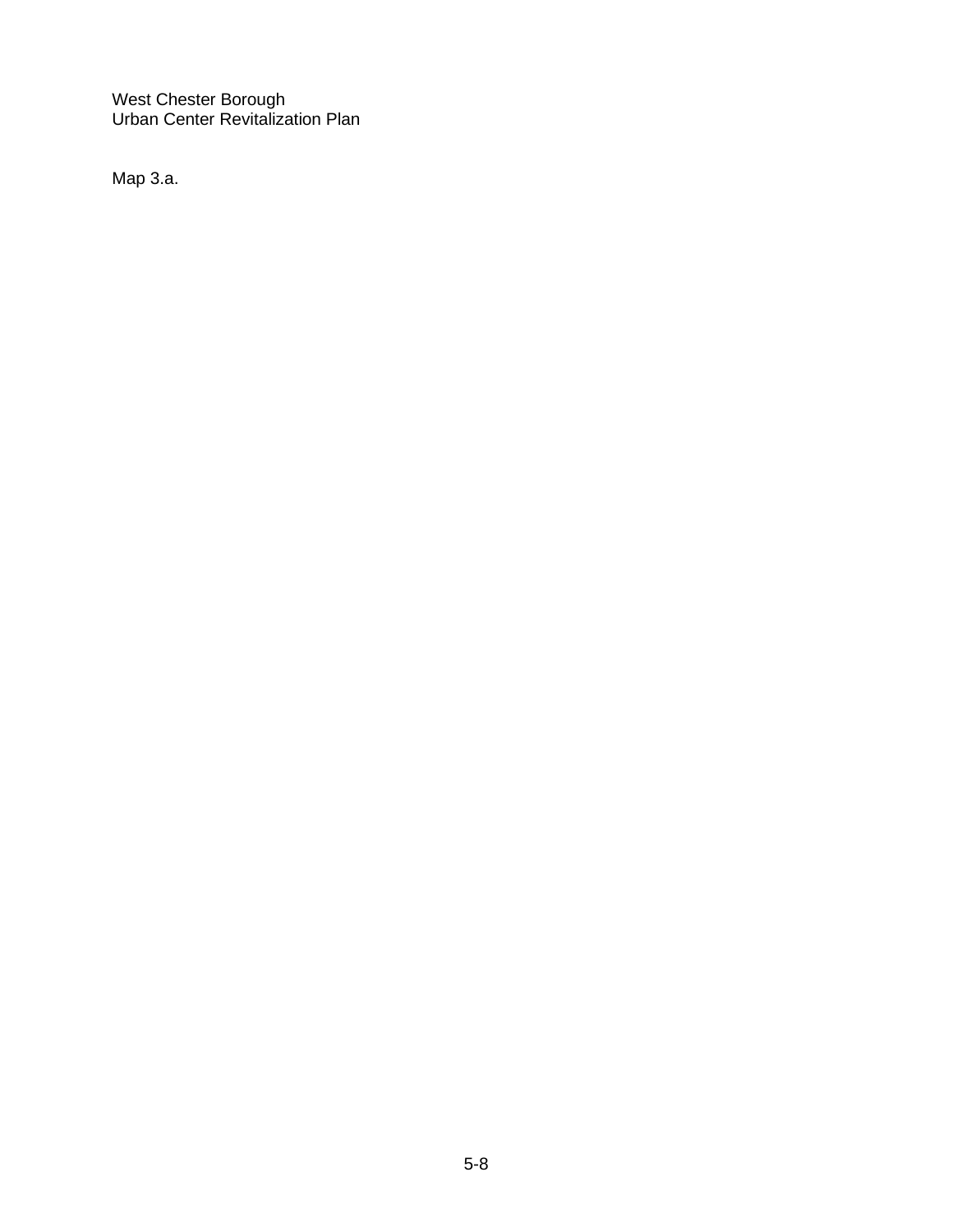# **B.2. HOUSING GENERAL ACTION PLAN**

Program Type: AFFORDABLE HOUSING

Program Notes:

- 1. The Borough took steps on 11-28-01 to provide for more affordable housing opportunities with the adoption of two Zoning Ordinance Amendments:
	- a. Carriage House regulations now enable adaptive reuses as a second dwelling on a lot.
	- b. Town Center lot area square footage at 0 for Block Class "B", and reduced to 1,250 square feet for Block Class "A".
- 2. The Borough can collaborate with West Chester University and their new dormitory project on the North Campus. If a 250 bed facility is added, it could relieve the South Walnut Street area of pressure for student homes.
- 3. The Borough should investigate possibilities to encourage a reduction in the percentage of rental housing and a higher ratio of owner occupied units.

The Borough should promote the use of the First Time Home Buyer Program, and the Housing Rehabilitation and Modification Programs, of the Chester County Department of Community Development. (These programs are profiled in Appendix G on pages G-2 to G-5.)

- 4. Pages 62 and 63 of the November 2000 Comprehensive Plan for the Borough are attached as pages 5-10 and 5-11. This information indicates that West Chester meets its "fair share" of affordable housing at both the regional and the County level.
- 5. Through intermunicipal cooperation (see page 9-4), the entire Urban Center should be scrutinized for possible opportunities to provide affordable housing.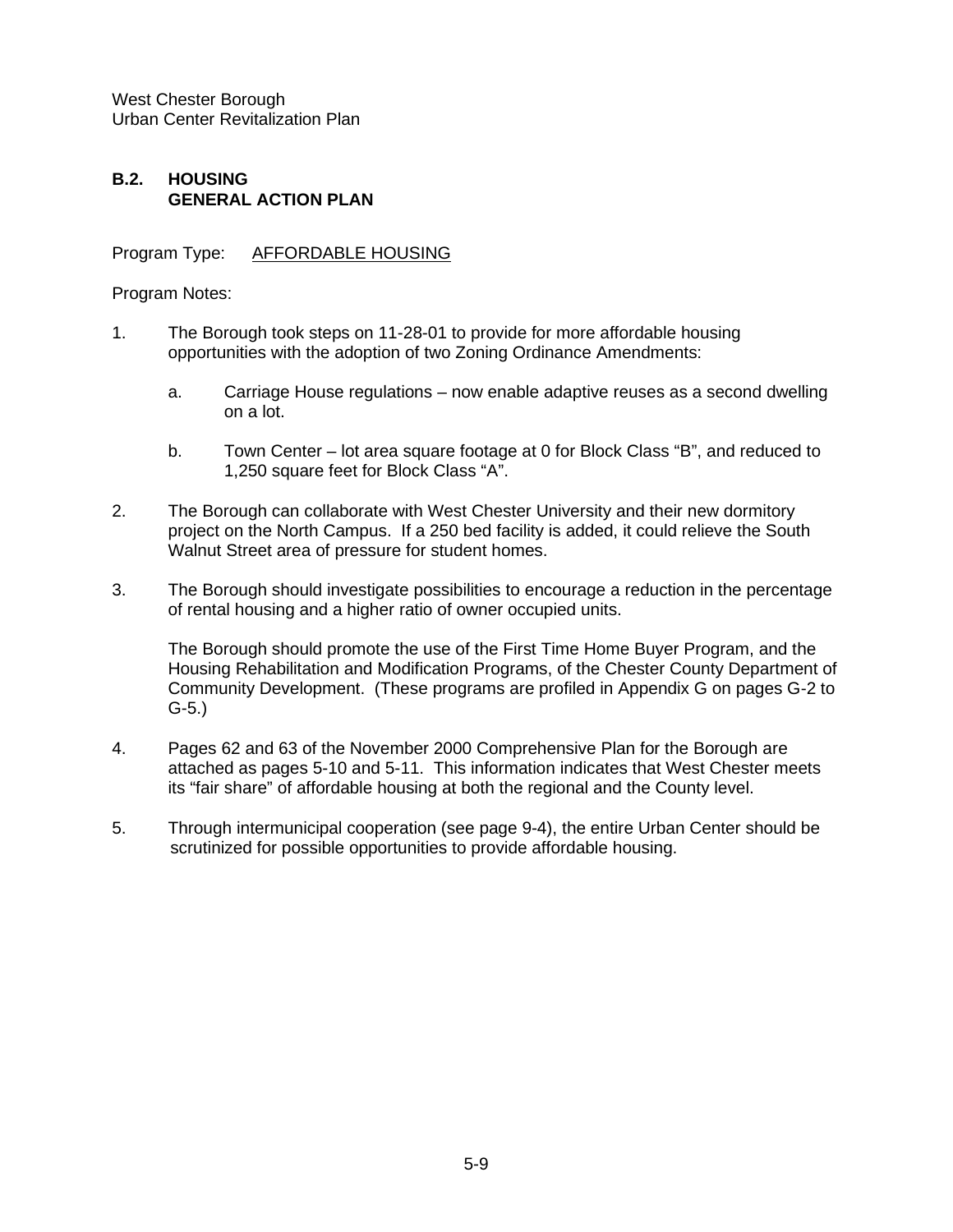## **C. PUBLIC WORKS & INFRASTRUCTURE, AND TRANSPORTATION**

## **C.1. INVENTORY OF TRENDS AND ISSUES**

The Public Works Department is responsible for 44.01 miles of roadways in the Borough, including 27.63 miles of Borough-owned streets, 5.98 miles of state-owned, and 10.69 miles of alleys. Basic repairs to streets and alleys is addressed through a streets and alley resurfacing program. The Public Works Department also provides yearly line painting on crosswalks, arrows, line dividing lanes, stop bars, and curbs.

West Chester Borough owns and operates all sanitary sewage collection and conveyances facilities in the Borough. Almost the entire Borough has public sanitary sewer service. The system consists of 40 miles of sanitary sewer mains, 4,050 connections, and four pumping stations.

Relative to Transportation, the Borough is highly accessible by motor vehicles and buses. The Borough is currently served by four SEPTA bus routes, a Southern Chester County Organization on Transportation (SCCOOT) route, and a Krapf's route. These bus routes help to connect West Chester with such places as Philadelphia, Exton, the Great Valley Corporate Center, and Coatesville. However, there is no existing shuttle bus service to connect the Borough to nearby places. Overall, however, bus service can be considered to be good to and from West Chester. Unfortunately, the train service that used to connect West Chester to Media, PA (and, thence, to Philadelphia) has been discontinued for over 20 years. West Chester really needs to have the train service reconnected in order to reduce auto dependency and reduce the growing gridlock, both locally and in the region.

## **C.1.a. Background Information**

Relative to infrastructure, the Borough has been developing a digital database of the sanitary and stormwater sewer system that can be stored in a GIS system. The Public Works Department has ArcView installed on their computer system and has contracted with HRG Associates to develop a geo-referenced digital database of the stormwater and sewer system. Map 6, Sanitary Sewer System, shows the sanitary sewer network, and Map 7, Stormwater Sewer System, shows the stormwater system.

The Borough does not have a thorough inventory of the condition of the underground infrastructure, since much of it was built in the early 1900s, and extensive records were not kept. Nearly 85% of the storm sewer and sanitary sewer network was built between 1911 and 1916.

Since the implementation of the new GIS system, the public works department has been developing an extensive database to monitor the condition of infrastructure in the Borough.

Wastewater is conveyed to two treatment plants. Wastewater on the southeastern side of the Borough is conveyed to Goose Creek Wastewater Treatment Plant (WWTP) in West Goshen Township. Wastewater on the western side of the Borough is conveyed to Taylor Run Wastewater Treatment Plant in East Bradford Township. The Borough of West Chester has an agreement with East Bradford Township to accept residential, light commercial, and industrial waste, and is at 96% capacity of the original agreement.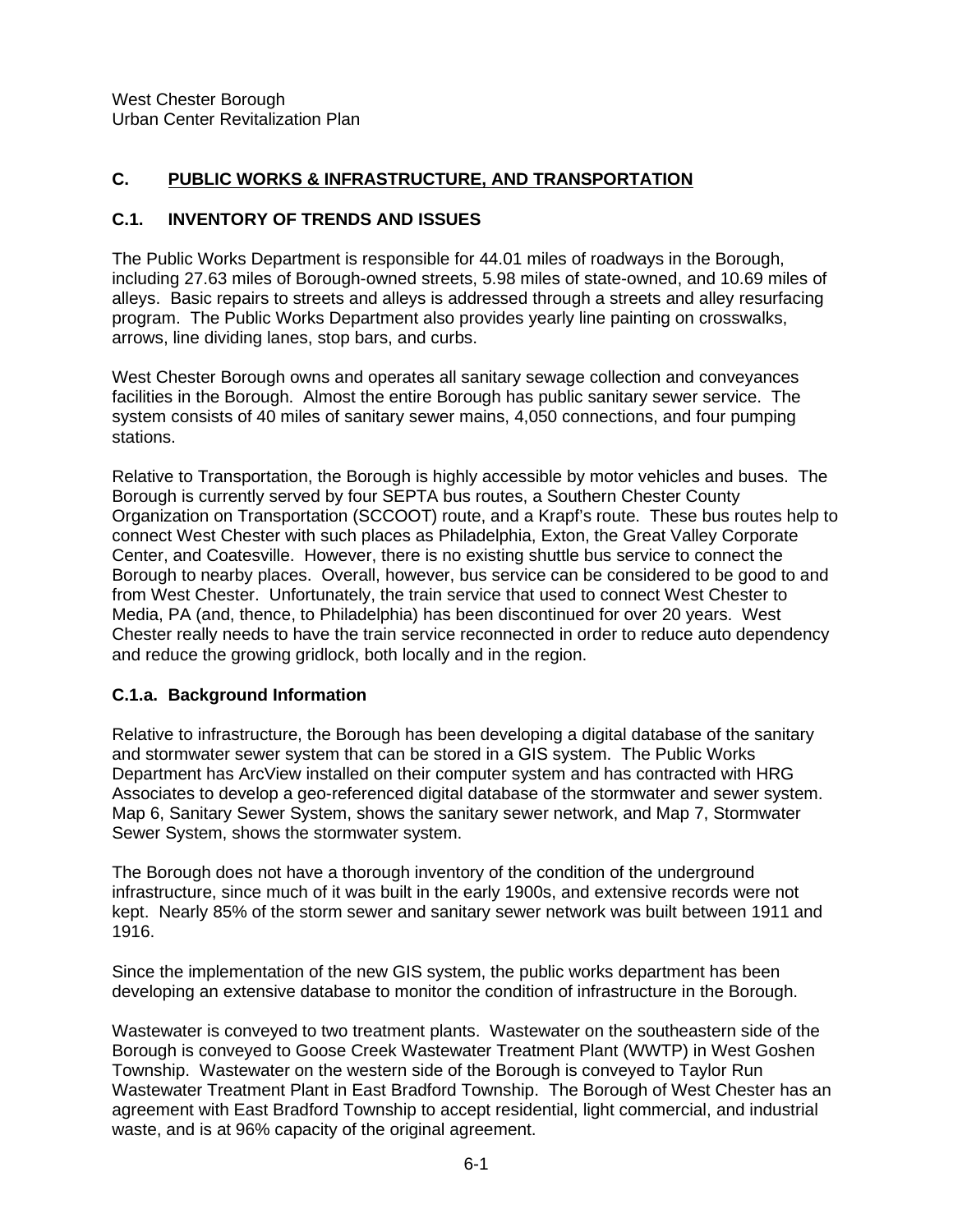Map 6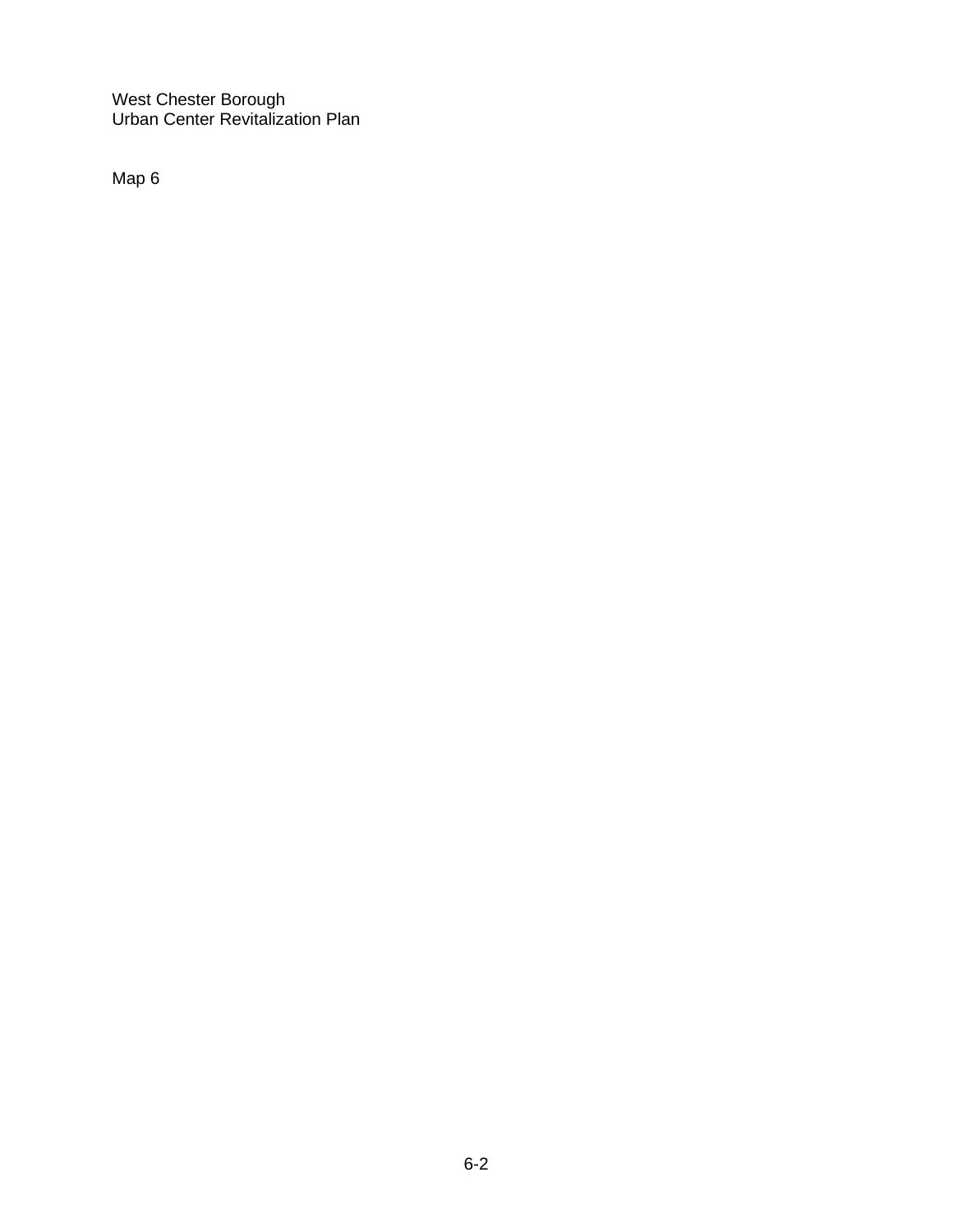Map 7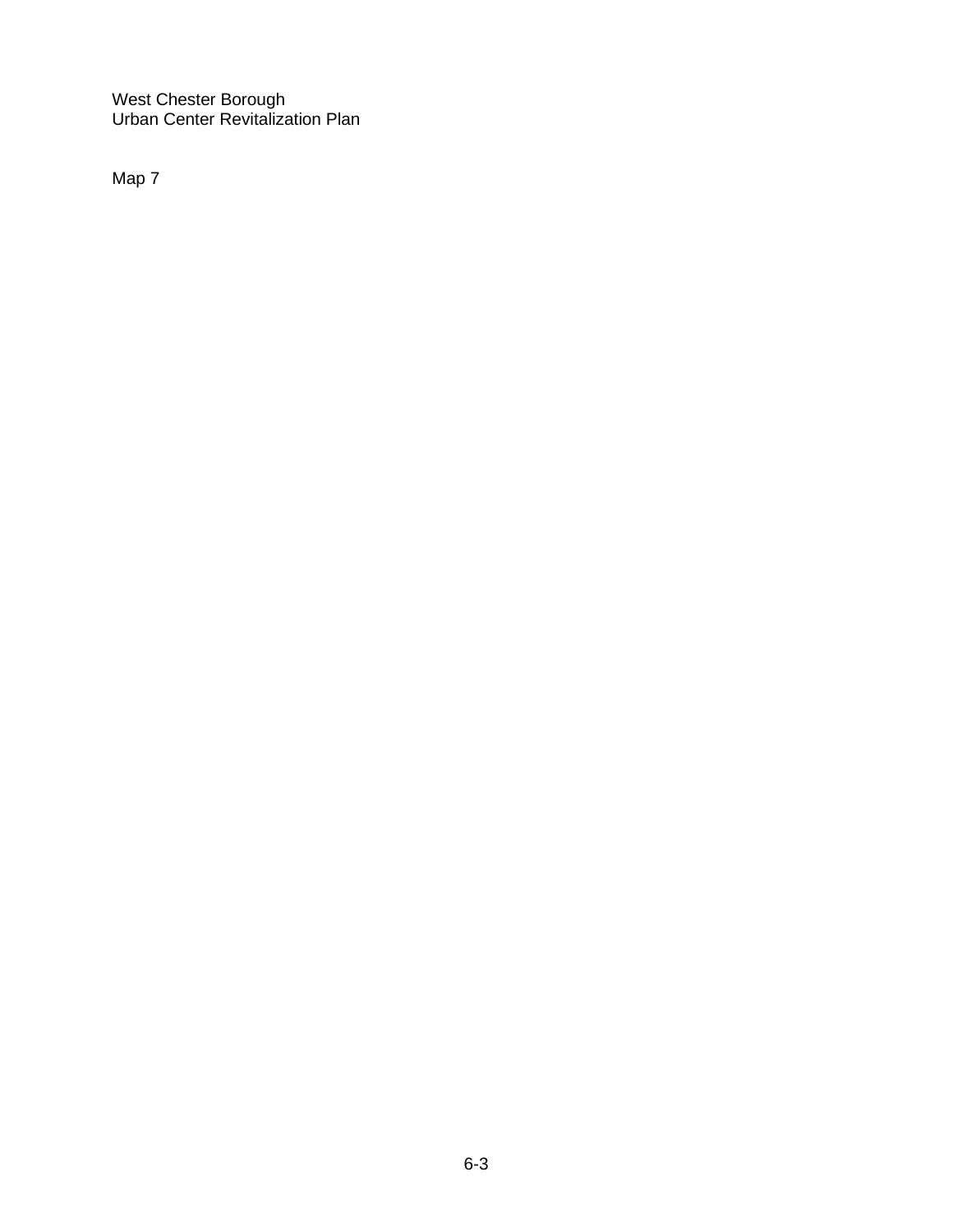The Taylor Run WWTP is in compliance with National Pollution Discharge Elimination System (NPDES) requirements. Goose Creek WWTP is in compliance with NPDES discharge parameters and has excess capacity.

Relative to transportation, the Borough has prepared several transportation plans and parking plans over the past 15 years. For example, a "Long Range Transportation Study" was prepared by the West Chester Regional Planning Commission in February 1997. In addition, a "West Chester Transportation Center Study" was prepared by the Southeastern Pennsylvania Transportation Authority in October 1993. In addition, several downtown parking studies have been prepared to address on-street parking, off-street parking in open air parking lots, and offstreet parking in deck parking structures. The implementation of these plans has lead to the construction of the Bicentennial Parking Garage, as discussed on page 4-9, and the upgrade of the traffic control signals along High, Gay, Market and Chestnut Streets in the interest of better traffic flow.

Of the initiatives not yet addressed, the reestablishment of train service to West Chester is a major transportation program element that still needs to be accomplished. Other traffic and parking needs that have been previously identified include: the construction of additional deck parking structures in the downtown and at and near West Chester University; a shuttle or jitney service; and the creation of an intermodal transportation center in conjunction with the Chester County Courthouse expansion. These outstanding projects were studied previously, and are addressed below.

## **C.1.b. Infrastructure and Transportation Problems**

In addition to the problems described in other parts of this chapter, there are two notable traffic problems as summarized below.

## Heavy Peak-Hour Traffic

During the morning and evening peak hours, there is a heavy volume of traffic on the streets through West Chester. Reduced volumes are evident during the midday and weekends. Traffic calming has been noted as a concern in a number of neighborhoods, particularly due to speeding vehicles.

## Pass-Through Traffic

A high volume of traffic travels through the Borough along High Street, as a continuation of traffic along Route 100 from Exton, and along Route 202 from points south of the Borough. This traffic generates noise, pollution, and congestion. The pass-through truck traffic contributes nothing to the local economy.

## **C.1.c. Summary of Infrastructure, Transportation, and Capital Improvement Plans**

## West Chester Regional Planning Commission

Noted in the Comprehensive Plan, the West Chester Regional Planning Commission prepared a "Long Range Transportation Study" in 1997, which inventoried the regional transportation network. The study made recommendations for minimizing congestion problems, road improvements, trip reduction strategies, trip congestion problems, and strategies for maximizing the efficiency of the road network. The study identified heavy volume as a concern on High Street. Recommendations included reducing pass-through traffic in the Borough by improving access to the existing bypasses of Routes 100, 202 and 322.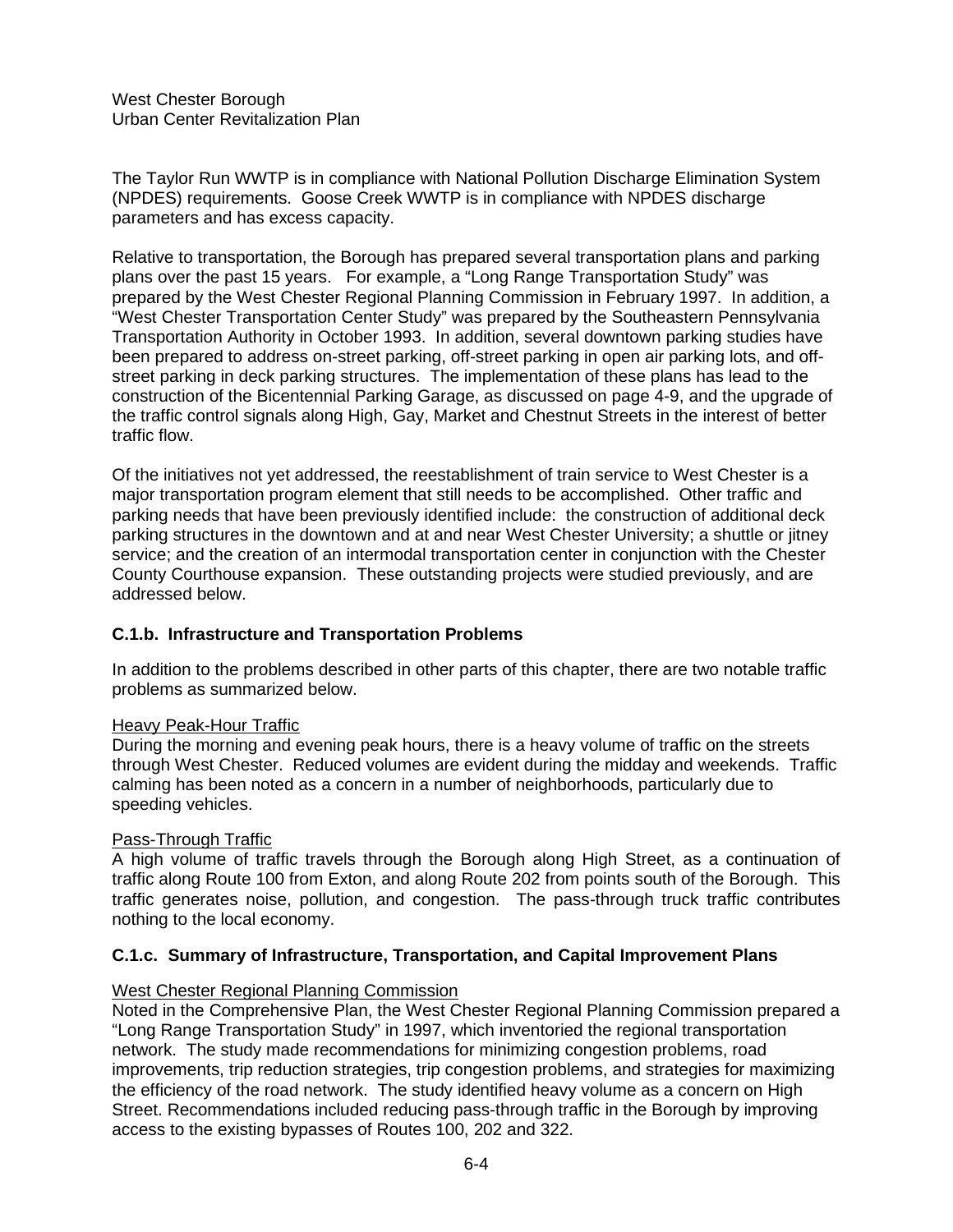# Stormwater Management Planning Study (1989)

A Stormwater Management Planning Study was prepared in 1989 by BCM Engineers to identify the extent of stormwater problems in designated drainage areas in the Borough and to develop solutions for the drainage areas of the Marshall Manor Tributary, Goose Creek, and Hannum Avenue Tributary.

The study recommended a number of structural and non-structural stormwater management measures, including culvert improvements and channel improvements and streambank erosion protection. A few of the high priority recommendations have been implemented. The public works director indicated that the improvements have been effective.

# **C.1.d. Infrastructure and Transportation Improvement Actions Taken or Underway**

Refer to the list of Public Works Improvements and Priorities, which appears in the General Action Plan section on page 6-9. This list is a relatively short-term (one to five years) improvement program that the Department of Public Works has organized. This list has been prepared after extensive study and analysis by the Department and Borough Council. In addition, the Borough is actively pursuing the construction of two deck parking structures in collaboration with West Chester University, and is working with the Chester County Commissioners to plan another deck parking structure and intermodal transportation center on the south side of Market Street, east of New Street. These facilities would tie into the proposed Courthouse Expansion at the site of the existing Dague Building.

# **C.1.e. Analysis of Age/Condition/Capacity of Underground Infrastructure**

The current underground infrastructure of West Chester Borough generally was installed in the early to mid-1900s. Portions of the stormwater, sewer, water, gas, electric, and telecommunications systems have been upgraded over the years. The water supply system, the electric system, the gas system, and the telecommunication system are the responsibility of the private sector. Their maintenance and modernization are important, and evidence suggests that the private corporations are keeping these systems modernized.

The stormwater and sewer systems are the Borough's responsibility, and because of the age of the collection systems they do pose an on-going maintenance and funding concern. Of the two wastewater treatment plants that serve the Borough, the Taylor Run Wastewater Treatment Plant was replaced in 1984, the Goose Creek Plant was replaced in 1988. They have an expected lifespan of at least 40 years. It is certain that maintenance costs will rise as the plants age.

Both the stormwater and sanitary sewer collection systems require on-going line replacement to keep them functional. The Borough is implementing a \$600,000 stormwater system improvement project in the Marshall Manor neighborhood in 2002 to replace a system poorly designed in the 1960s. Additionally, design plans are being prepared to replace the New Street sewer pump station at an expected cost of over \$400,000.

In connection with the installation in 2001 of a new closed loop traffic signal system, the Borough of West Chester installed excess fiber-optic cable along all the major roadways, including High Street, Gay Street, Market Street, and Chestnut Street. This infrastructure while already enhancing Borough services, has additional capacity that could prove beneficial in the future.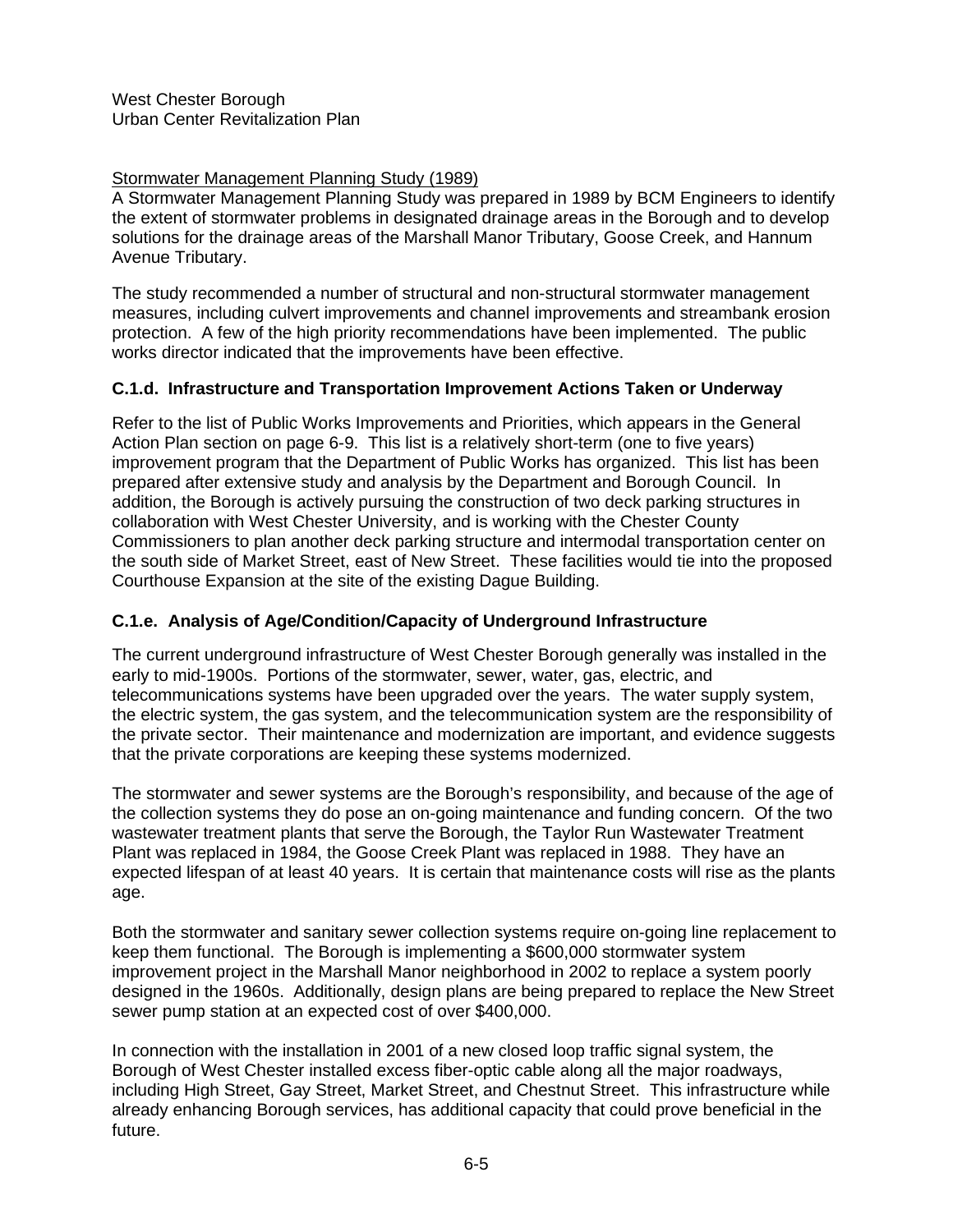# **C.1.f. Analysis of Age/Condition/Capacity of Above-Ground Infrastructure**

Most of the current above-ground infrastructure of West Chester consisting of streets, curbs, sidewalks, street trees, streetlights, parking facilities and bridges was also originally constructed in the early to mid 1900s. The original record of when streets and sewers were laid out is recorded in Borough ordinances and road dockets. While portions of this infrastructure have been replaced over the years, the aging condition of the facilities presents a major challenge to the Borough for years into the future.

The Gay Street Semi-Mall improvement area including the street, sidewalks, lights, trees and street furniture was completed in the late 1970s and early 1980s and is showing some need of rehabilitation. The Lacey Street and Nields Street bridge culverts were replaced in 2001. In December 1999 the Borough completed construction of the new 372 space Bicentennial Parking Garage while the Mosteller Parking Garage with 414 spaces was originally constructed in 1974. Several substantial repair projects have been required at the Mosteller Garage in recent years, but periodic engineering inspections show that it remains in good condition. Through homeowner incentive plans and park replenishment, the Borough replants over 100 trees per year. West Chester Borough purchased the streetlights from PECO Energy Co. in the early 1990s and has upgraded a substantial portion of the system replacing old incandescent fixtures. In 2002, a \$1.9 million traffic signal system replacement project was completed.

Continued repair, replacement, and upgrade of all the above ground facilities will be necessary in order to prevent decline.

## **C.1.g. Summary of Current Capital Improvement Plans**

Current capital improvement plans include an ongoing street and alley repaving and reconstruction program, ongoing storm sewer and sanitary sewer line rehabilitation, streetlight upgrades, and the tree planting program. A 5-year capital plan (see Appendix E) is prepared and updated annually. Plans for specific major projects include the following:

- Market Street Improvement Project Streetscape project between New Street and Railroad Alley - \$820,844 to correct deteriorated infrastructure and promote economic development.
- South Walnut Street Lighting Project pedestrian style lighting from Gay Street to Linden Street - \$400,000 to enhance resident safety and promote neighborhood revitalization.
- Mosteller Garage Elevator Upgrade \$18,000
- New Street Sewer Pump Station Replacement \$400,000
- Goose Creek Streambank Stabilization \$30,000
- Marshall Manor Stormwater Project \$600,000

These capital projects along with those listed in the five-year capital plan, are all planned for the immediate future or are ongoing.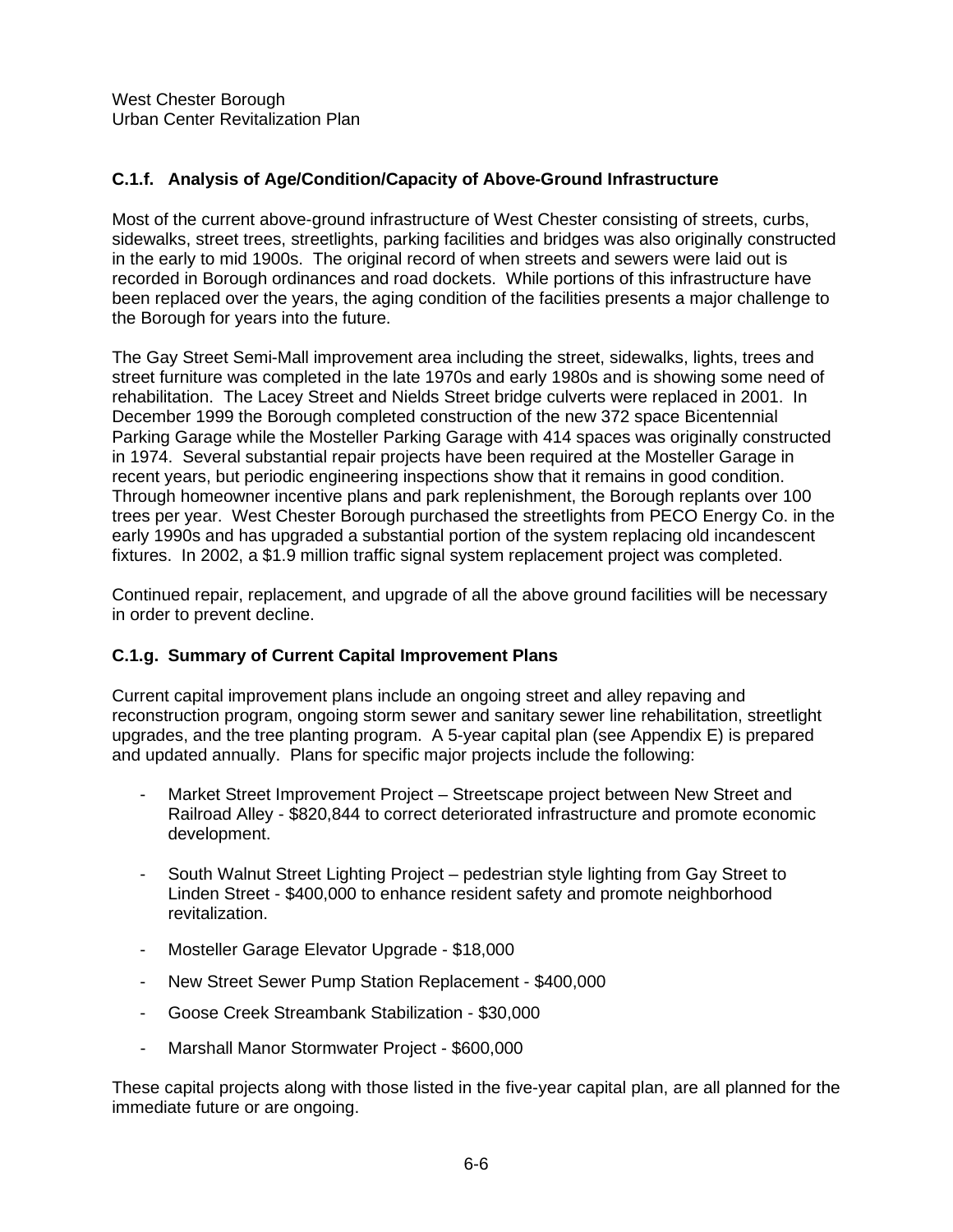# **C.1.h. Facilities or Services Outside the Borough limits**

The West Chester wastewater treatment plants are located outside the Borough limits. Any shuttle bus service studied or implemented would include service outside the municipal limits. The wayfinding signage plan would require some sign locations outside the municipal limits.

#### **C.1.i. How the Borough's Future Land Use Plan, Infrastructure, and Transportation Plans Interact**

The West Chester Borough Comprehensive Plan adopted November 2000, while creating the basis for land use, also recognizes the importance of the Borough infrastructure (and its ongoing maintenance) plus the continuing desirability of enhanced public transportation. The Plan recommended the designation of a transportation corridor zoning overlay district to preserve the possibility of restoring train service to West Chester. That district was adopted in November 2001. The Comprehensive Plan also recommends investigation of implementation of a local shuttle bus service to enhance public transportation. Finally the Comprehensive Plan recognizes that solutions to West Chester traffic congestion problems mostly reside with infrastructure improvements needed outside of the Borough. Therefore, the Comprehensive Plan supports conclusions of the 1997 Regional Transportation Study prepared by the West Chester Regional Planning Commission.

## **C.1.j. The Borough's Land Use Regulations and Support of Proper Infrastructure and Transportation Development**

The West Chester land use regulations have little impact on and certainly do not discourage infrastructure or transportation development. The Zoning Code was updated in November 2001 and includes a Transportation Overlay District to encourage eventual return of public train service.

## **C.1.k. Extent of Infrastructure on Growth and Development Patterns**

Infrastructure development, in particular water, sewer, and emergency protection has shaped development patterns in West Chester, but that was long ago. The development pattern in West Chester has been desirable and resulted in the growth of an ideal urban community. It is expected that the administrators of these facilities and services recognized the impact of their decisions while the town growth occurred. The current administrators also recognize how these decisions shaped development patterns.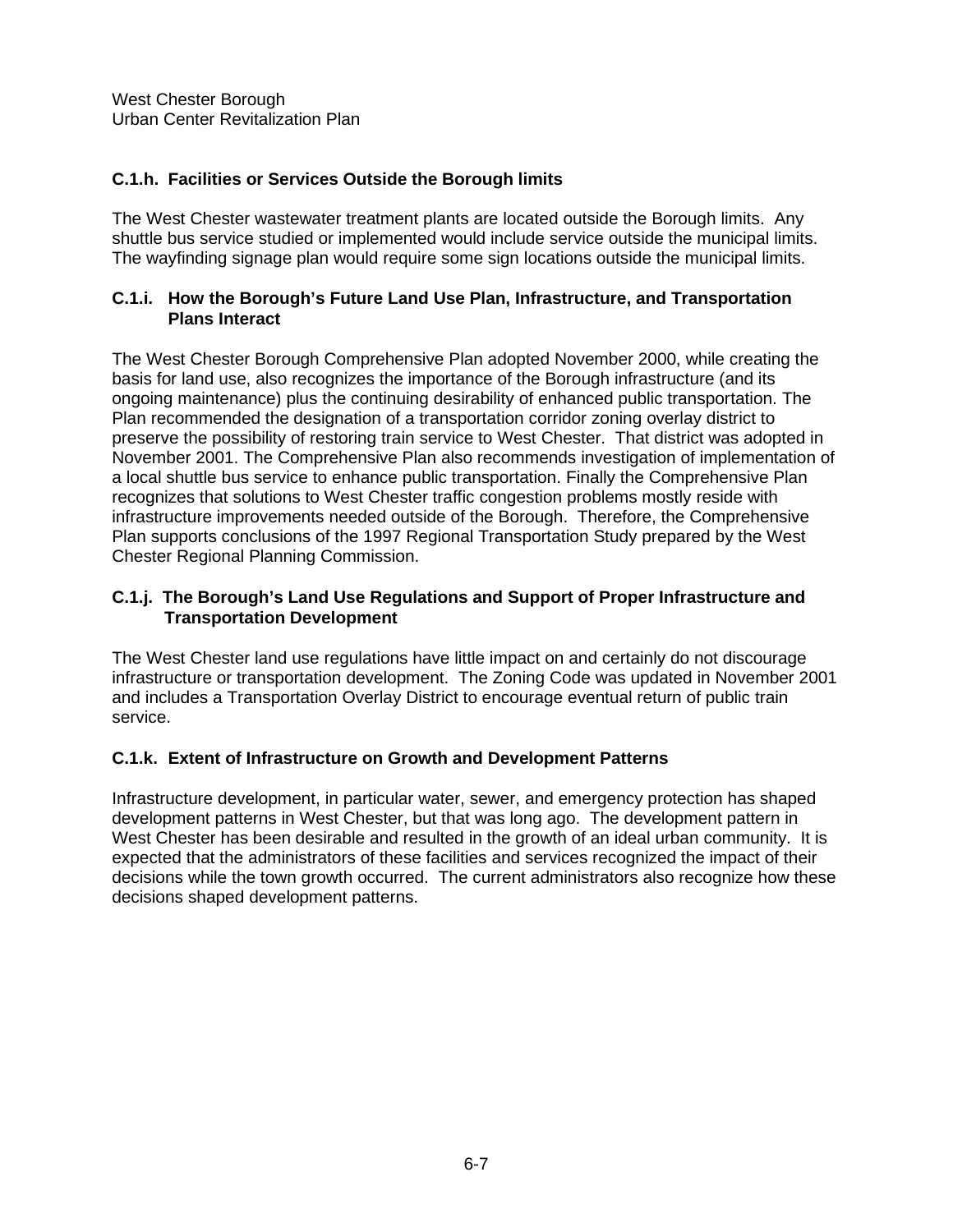## **C.2. GENERAL ACTION PLAN FOR PUBLIC WORKS & INFRASTRUCTURE, AND TRANSPORTATION**

As described earlier, the Public Works Department is involved in many infrastructure projects in the Borough as an ongoing program. Public works is essentially the agent for the street/streetscape/subgrade components of the public realm of West Chester. Each year, the Public Works Department itemizes the improvements that are most needed and most critical. Those included on page 6-9 were determined in the Fall of 2001 in consultation with Borough Council, the Borough Manager, and the Public Works Director.

As described previously, the BID is actively involved in a number of Downtown initiatives that pertain to streetscape and transportation enhancements. Most of the BID initiatives and priorities are established through a questionnaire/survey process that is organized and administered by the BID Executive Director and staff. Each of the approximately 300 affected property owners in the BID area is asked for input. The projects on BID's "wish list" include many transportation and streetscape improvements such as: Market Street improvements; Signage improvements; Trash Receptacle replacement; Brick Sidewalks; Planters; Bus Stop enhancements; and Landscaping enhancements. These projects have been extensively discussed over the past three years at numerous BID meetings with Borough involvement.

The General Action Plan items reflected on pages 6-9 to 6-24 represent the bulk of the improvements that have been identified for this Revitalization Plan. Given the Borough's relatively good conditions with economic development and housing, as discussed in Sections A and B, two of the most critical needs are Public Works & Infrastructure, and Transportation. (Parks and Recreation Improvements, also considered critical are separately addressed in Section E.) The overall emphasis of these Section C., General Action Plan, items is on improving the public realm of transportation, the streets, the streetscape, signage, subsurface utilities, and other pedestrian-oriented amenities. These improvements are needed to make West Chester a more functional and attractive place, a vibrant urban center, a viable county seat, and a desirable downtown destination, consistent with the goals and strategies discussed on pages 2-1 to 2-3.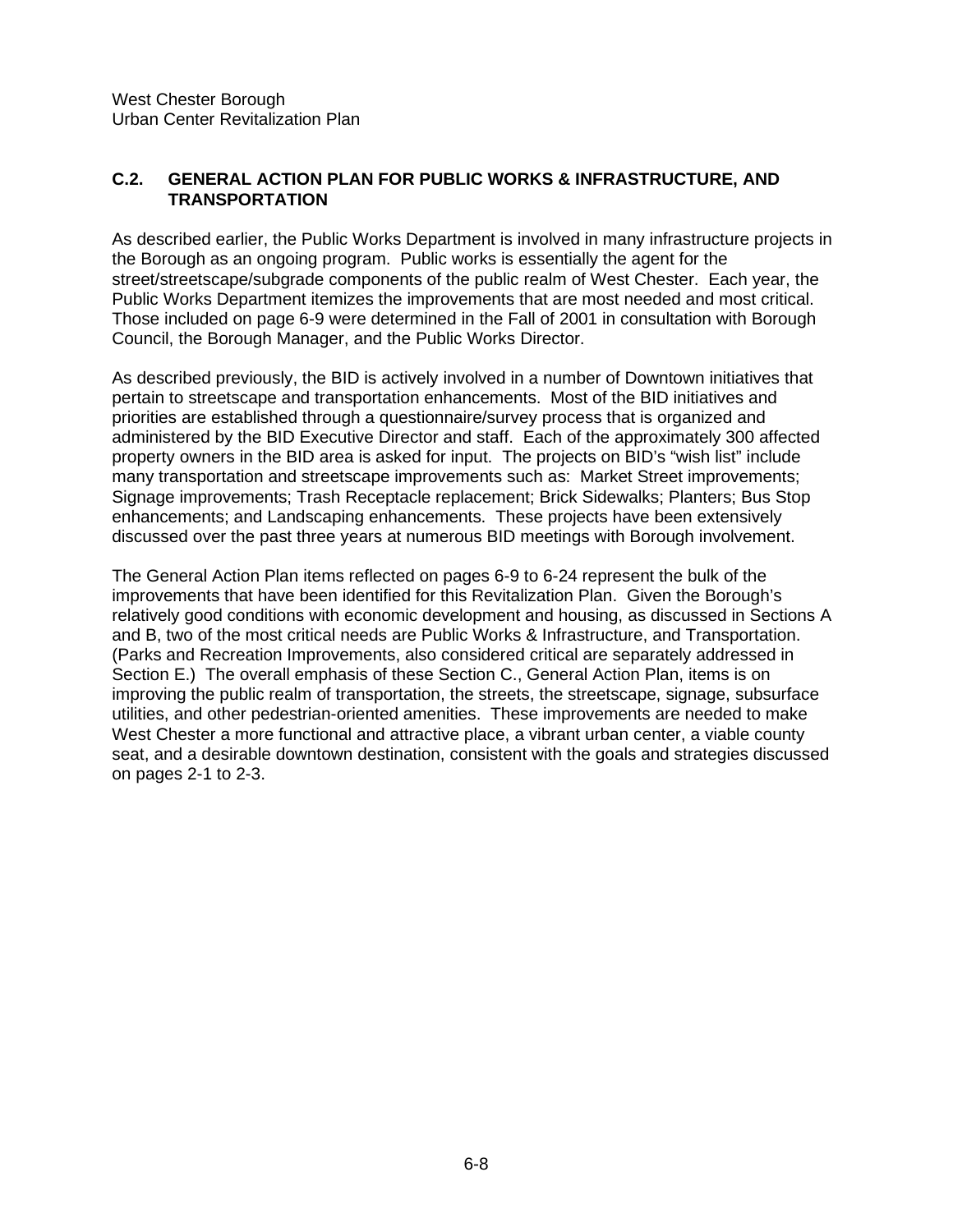# **C.2. PUBLIC WORKS & INFRASTRUCTURE GENERAL ACTION PLAN**

|     | <b>Item/Description</b>                                                                                                                                                                                                                                                               | <b>Cost Estimate</b>                                            |
|-----|---------------------------------------------------------------------------------------------------------------------------------------------------------------------------------------------------------------------------------------------------------------------------------------|-----------------------------------------------------------------|
| 1.  | Reconstruct North Franklin Street (Ashbridge to Goshen)                                                                                                                                                                                                                               | \$<br>54,000.00                                                 |
| 2.  | Reconstruct Marshall Drive, and North and South<br><b>Hillside Drive</b>                                                                                                                                                                                                              | 200,000.00                                                      |
| 3.  | Reconstruct West Nields Street (New to Bradford)                                                                                                                                                                                                                                      | 110,000.00                                                      |
| 4.  | Reconstruct North Walnut Street (Marshall to Clark)                                                                                                                                                                                                                                   | 78,000.00                                                       |
| 5.  | Sidewalk Installation, East Market Street (Franklin to Bolmar)                                                                                                                                                                                                                        | 50,000.00                                                       |
| 6.  | Sidewalk Installation, East Gay Street (to West Goshen)                                                                                                                                                                                                                               | 30,000.00                                                       |
| 7.  | <b>Street Trees</b><br>Install 100 per year; 50 per season, at 2-2½ in. cal.<br>a.<br>Install Allée of Shade Trees along North High Street<br>b.<br>Remove 50 per year<br>c.<br>Devise program to assist homeowners with tree<br>d.<br>removal and the replacement of hazardous trees | 30,000.00<br>tbd<br>94,600.00<br>166,000.00                     |
| 8.  | Replace Goose Creek Culvert (E. Barnard Street)                                                                                                                                                                                                                                       | 150,000.00                                                      |
| 9.  | Replace Goose Creek Culvert (Franklin @ Linden)                                                                                                                                                                                                                                       | 200,000.00                                                      |
| 10. | Replace 30" Brick Storm Sewer (Dean Street)                                                                                                                                                                                                                                           | 127,000.00                                                      |
| 11. | Relocate 30" Storm Sewer (Juniper to Sharpless)                                                                                                                                                                                                                                       | 52,000.00                                                       |
| 12. | Re-line 30" Brick Storm Sewers:<br>Union Street (Darlington-New)<br>a.<br>New Street (Union-Holly Alley)<br>b.<br>Wollerton Al. (New-Wayne)<br>C.<br>Wayne Street (Wollerton-Washington)<br>d.<br>Hannum Avenue (New to outfall)<br>е.                                                | 68,000.00<br>27,000.00<br>85,000.00<br>200,000.00<br>150,000.00 |
| 13. | Street Light Installations, including period-style lighting<br>along selected areas of High Street, Church Street,<br>Walnut Street, Darlington Street, Miner Street, and<br><b>Chestnut Street</b>                                                                                   | 100,000.00                                                      |
| 14. | <b>Bus Shelter Installations</b><br>SW corner of Market & Matlack Streets<br>a.<br>b.<br>SW corner of Market & Franklin Streets<br>SW corner of Market & Worthington Streets<br>c.                                                                                                    | 75,000.00                                                       |
| 15. | New Street Sewer Pump Station Replacement                                                                                                                                                                                                                                             | 400,000.00                                                      |
| 16. | Stormwater Management/Stabilization Projects                                                                                                                                                                                                                                          | tbd                                                             |
| 17. | <b>Traffic Control Speed Indicator Sign</b>                                                                                                                                                                                                                                           | tbd                                                             |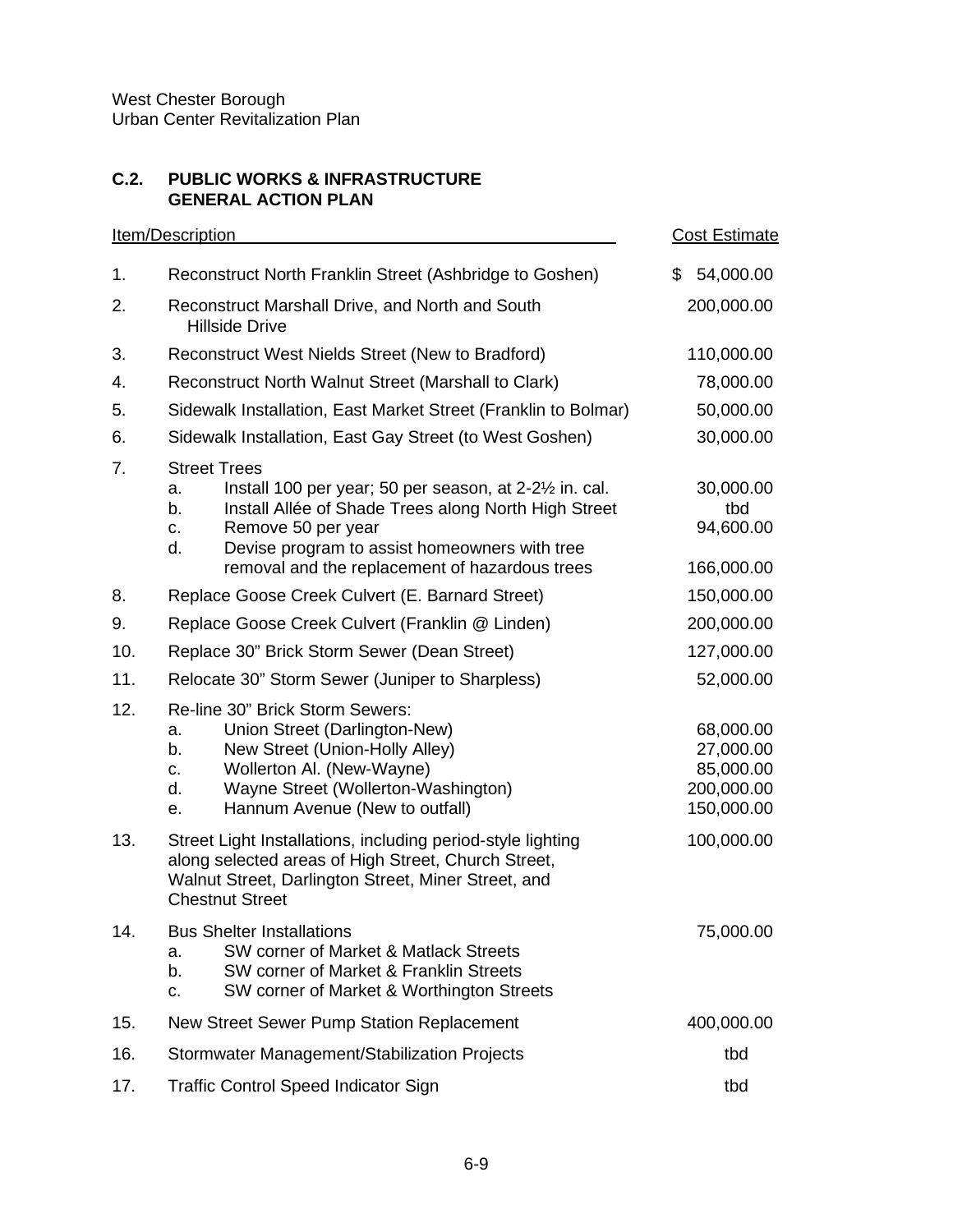#### **C.2. TRANSPORTATION IMPROVEMENTS GENERAL ACTION PLAN**

Name of Improvement: TRANSPORTATION CENTER

- Location(s): (1) Train Station Restoration near railroad tracks at Market Street (west of Rubinstein's)
	- (2) Regional Transportation Center, possibly near new Courthouse Expansion site, or possibly near Train Station

Improvement Priorities:

|    | Item/Description                                                                                               | <b>Cost Estimate</b> |
|----|----------------------------------------------------------------------------------------------------------------|----------------------|
| 1. | Restore the Train Station, with a manned<br>ticket booth, newspaper kiosk, small coffee shop,<br>and restrooms | \$1,000,000.00       |
|    | 2. Regional Transportation Center, featuring<br>bus terminal                                                   | tbd                  |

Other Comments:

- a. Restore Train Service to Elwyn, PA and on to Media, PA and Philadelphia, PA
- b. The West Chester Railroad Heritage Association received a \$25,000.00 grant from the Pennsylvania Community Revitalization Program to build a second set of rails, a new 20'x450' concrete platform on the east side of the tracks, and a shelter to house a temporary ticket office and restrooms.
- c. To date, the West Chester Railroad Heritage Association has applied for funding twice to restore the Train Station, under the Federal Transportation Enhancements Program (TEA).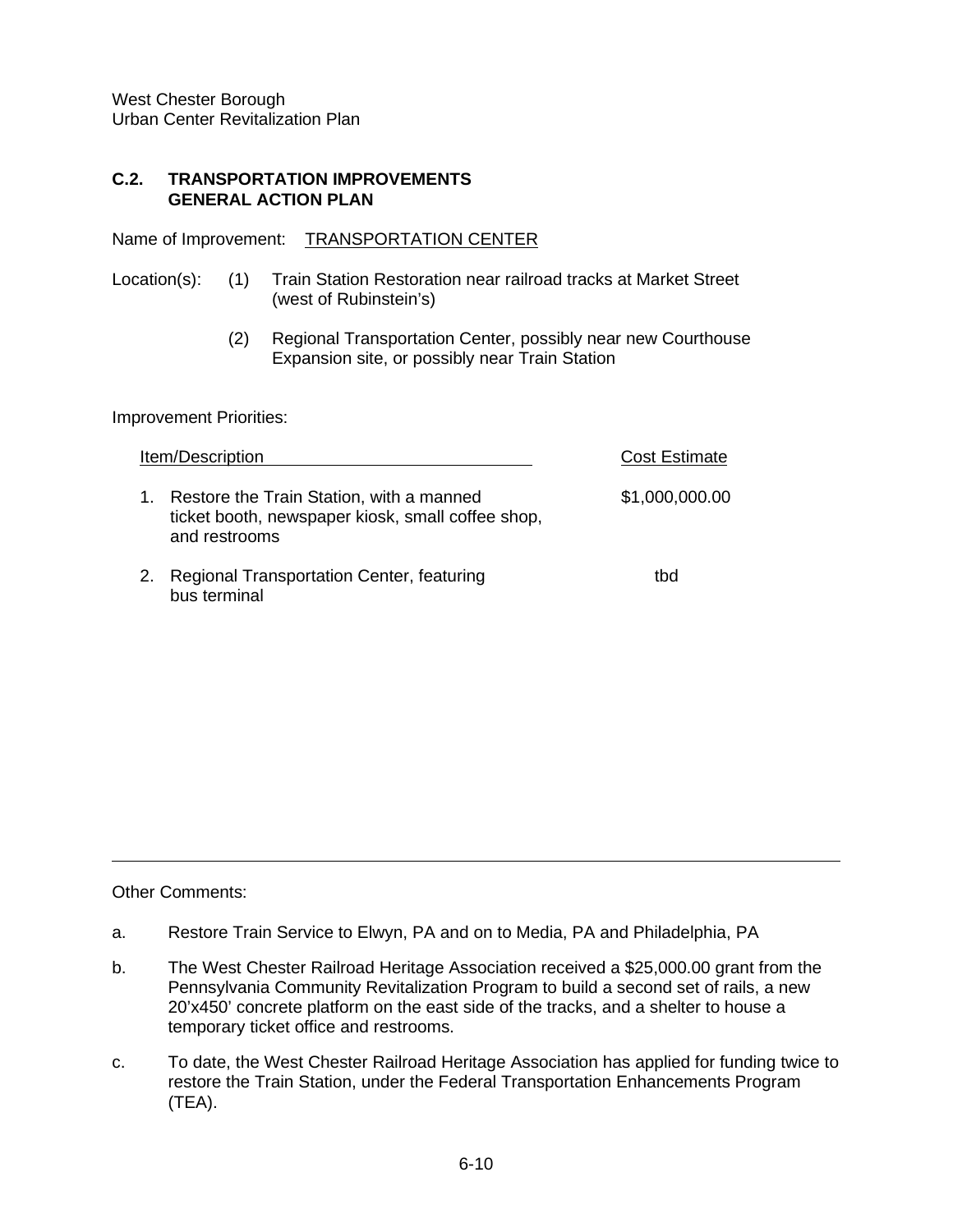#### **C.2. TRANSPORTATION IMPROVEMENTS GENERAL ACTION PLAN**

Name of Improvement: SHUTTLE BUS

Location: Route related to description below

Improvement Priorities:

**Item/Description** Cost Estimate

1. Establish a Shuttle Bus or Jitney service to the thing that primarily serve the Downtown, the Chester County Courthouse, the University, the Chester County Hospital, West Goshen Shopping Center, the Government Services Center, and Bradford Plaza in East Bradford (Extend the Shuttle Bus service in the future to link WCU to apartment complexes along Route 3)

Other Comments:

- a. Research the Shuttle Bus networks in other areas, such as "The Whirl" in Exton, "The Link" in Coatesville, and the Shuttle Bus in Newark, Delaware.
- b. Seek relationship with West Chester University to use Shuttle Bus to encourage students to reside in apartment complexes along West Chester Pike – Route 3 in West Goshen, East Goshen, and Willistown Townships.
- c. Promote bus service to fill in the gaps in service reductions from other routes.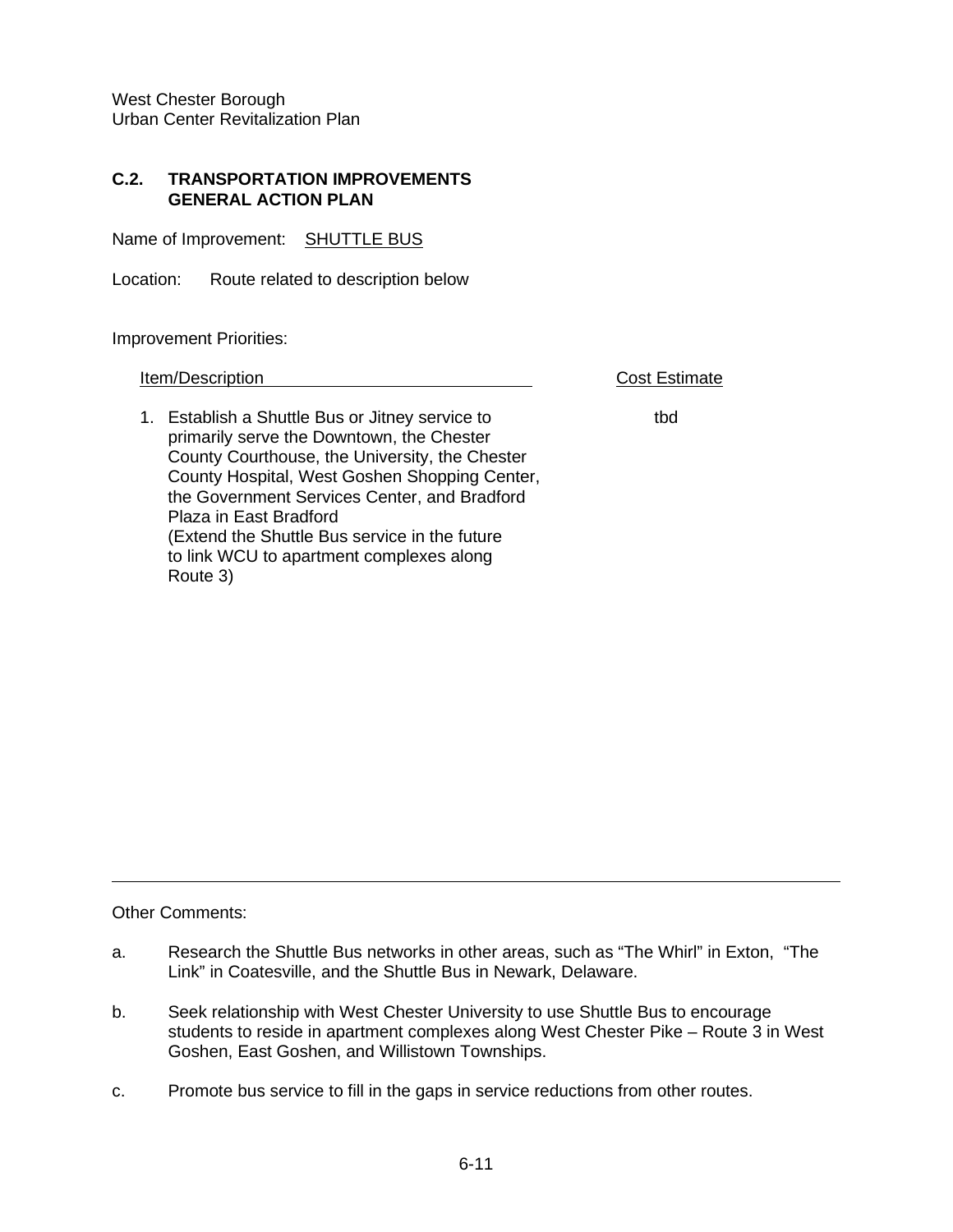## **C.2. TRANSPORTATION & STREETSCAPE IMPROVEMENTS BUSINESS IMPROVEMENT DISTRICT (BID) GENERAL ACTION PLAN**

Downtown West Chester Streetscape Improvements

# **Market Street Economic Development Project**

This recommendation is supported by the BID Board of Directors as per the revised grant application of January 25, 2002, from the Borough of West Chester to the Pennsylvania Department of Economic and Community Development.

| Description:                                                                                                                     | <b>Cost Estimate</b>              |
|----------------------------------------------------------------------------------------------------------------------------------|-----------------------------------|
| New streetscape including pavers, street trees, and street lights<br>along West Market Street, from New Street to Railroad Alley | \$1,157,000.00                    |
| (20% reduced scope from New Street to Railroad Alley)                                                                            | \$ 820,844.00<br>(see Appendix F) |

Other Comments:

a. Refer to Appendix F for detailed cost data.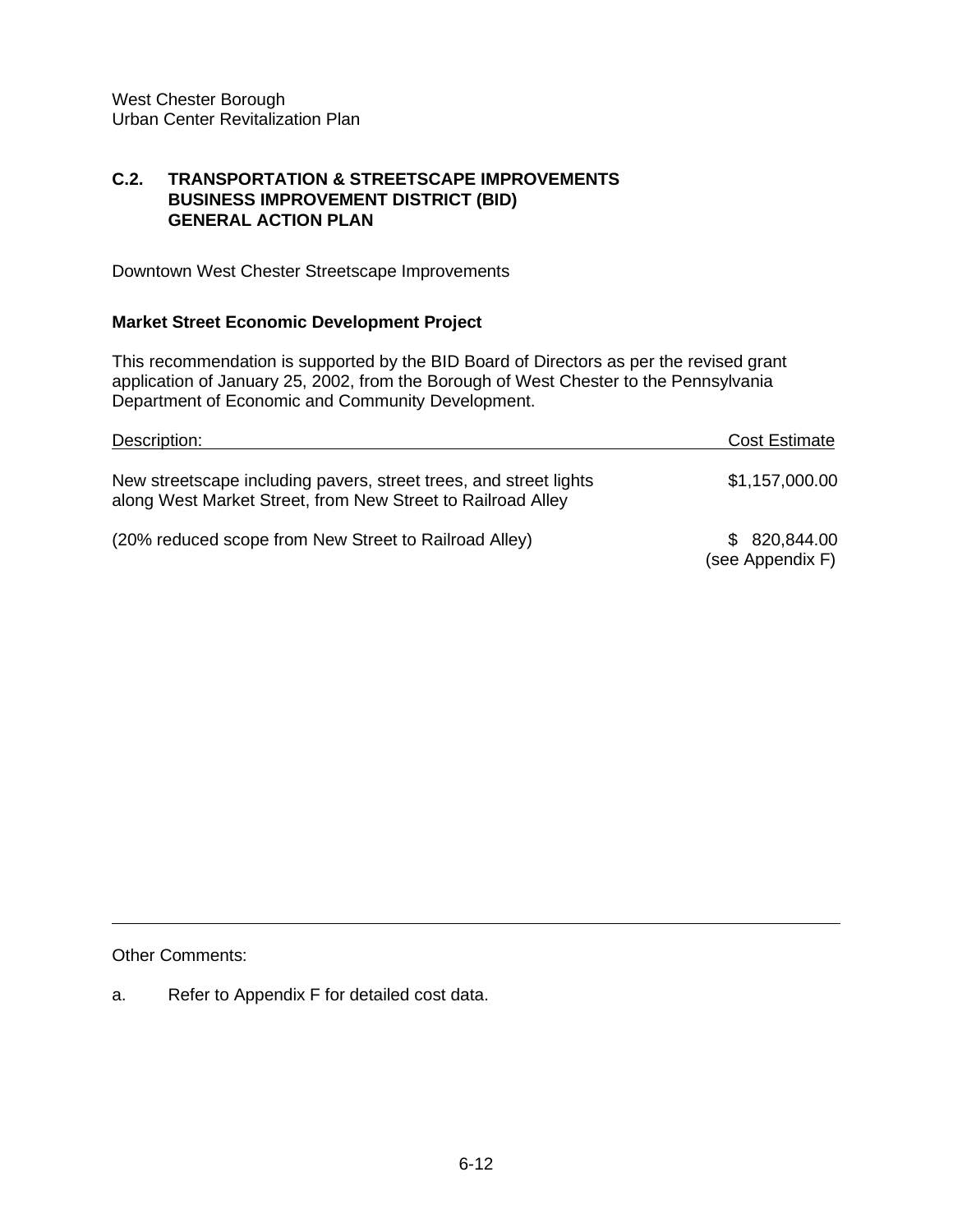## **C.2. TRANSPORTATION & STREETSCAPE IMPROVEMENTS BUSINESS IMPROVEMENT DISTRICT (BID) GENERAL ACTION PLAN**

Downtown West Chester Streetscape Improvements

#### **Downtown West Chester Wayfinding and Parking Signage Improvements**

Description: Cost Estimate Directional signs guiding travelers to any one of the six parking lots or two parking garages have become inadequate due to age or obsolescence. There are 19 signs currently posted.

Replacement or removal of each of the signs. Install a directional signage \$100,000 system that creates a parking loop for downtown. This will serve as an indicator of where convenient off-street parking can be found and guide travelers to long-term garage parking. Additionally, parking loop signage will be logo signs and act as downtown boundary indicators, providing a sense of arrival and place for the downtown commercial district. Stanchion poles will be erected where suitable.

Recommended sites for replacing existing signage or adding signs include:

| _ Hannum St approaching New St            | _ High St at Gay St         |
|-------------------------------------------|-----------------------------|
| _ Walnut St at Miner St                   | _ High St at Market St      |
| _ Chestnut St at Church St                | _ High St at Miner St       |
| _ Chestnut St at Darlington St            | _ Market St at High St      |
| _ Chestnut St at High St                  | Market St at Walnut St      |
| _ Chestnut St at Walnut St                | _ Matlack St at Chestnut St |
| _ Gay St at Matlack St                    | _ New St at Gay St          |
| _ Gay St at Walnut                        | New St at Market St         |
| <b>Litrade Office Disponsional Office</b> |                             |

- \_ High St at Barnard St
- \_ Other locations to be determined to enhance wayfinding to various features and attractions.

## **Tourist Oriented Directional Signs**

| Description:                                                                                                                                                                         | <b>Cost Estimate</b>       |
|--------------------------------------------------------------------------------------------------------------------------------------------------------------------------------------|----------------------------|
| Automobile travelers using Tourist Oriented Directional (TOD) signs<br>could be attracted to downtown West Chester. Such signs can direct<br>motorists to downtown as a destination. | TO BE<br><b>DETERMINED</b> |

Create a TOD sign program integrated into the existing Chester County and Delaware County programs.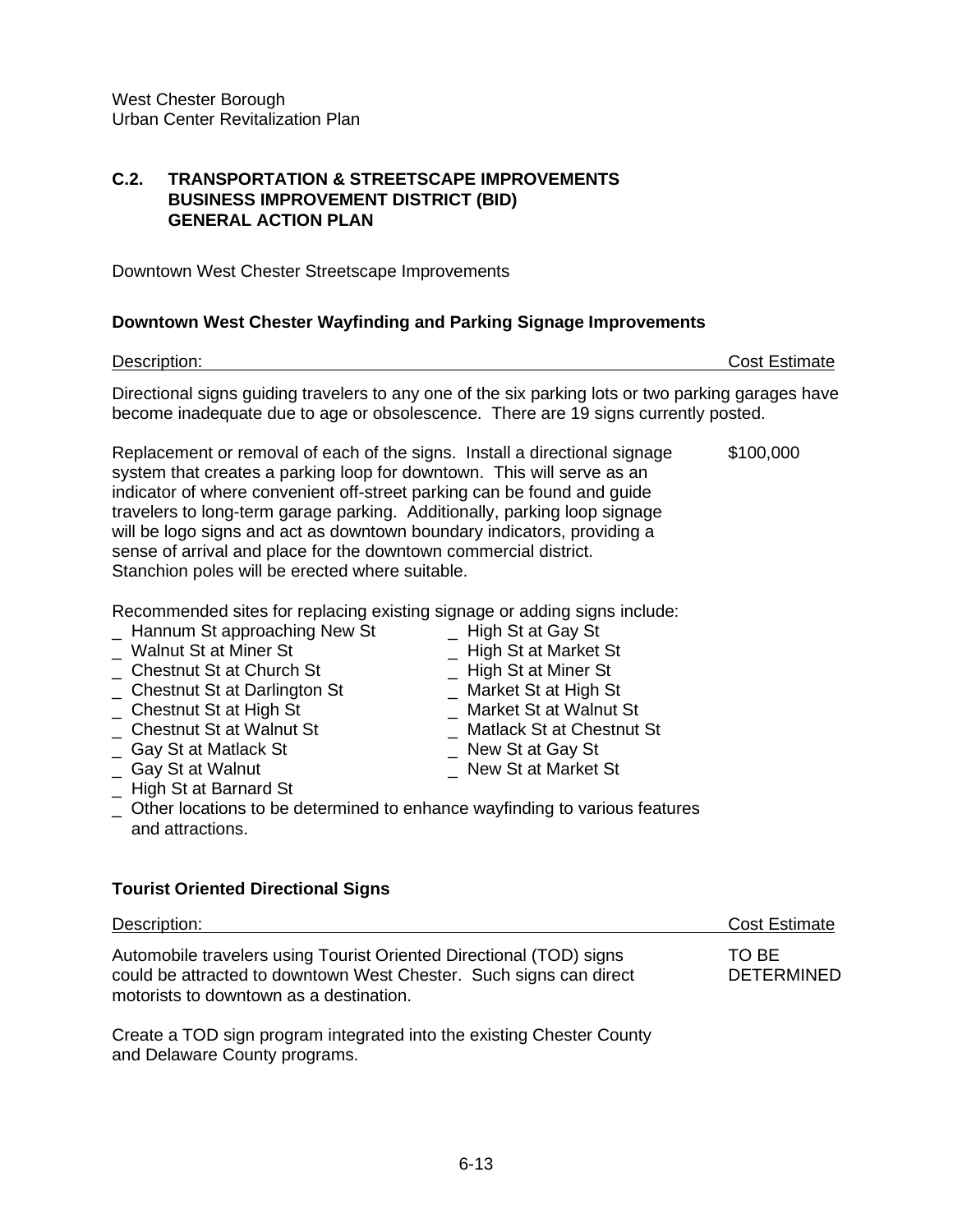## **C.2. TRANSPORTATION & STREETSCAPE IMPROVEMENTS BUSINESS IMPROVEMENT DISTRICT (BID) GENERAL ACTION PLAN**

Downtown West Chester Streetscape Improvements

# **Replace current trash receptacles with larger and better ones**

| <b>Description</b>                                                                                                                                                                                                                                                                                                                                                                                                                                                                                                                       | Cost Estimate |
|------------------------------------------------------------------------------------------------------------------------------------------------------------------------------------------------------------------------------------------------------------------------------------------------------------------------------------------------------------------------------------------------------------------------------------------------------------------------------------------------------------------------------------------|---------------|
| Replace downtown litter baskets with aggregate-style receptacles<br>complementary to downtown architectural features. Approximately<br>65 litter baskets exist in the downtown area. Because of increased<br>number of take-out restaurants, sidewalk tables and eat-and-run<br>lunchers, capacity for the litter baskets is challenged. Standing<br>garbage receptacles will add to the cleanliness of downtown and<br>the ability to control the litter. Clean receptacles are used more<br>and provide a sense of caring in the area. | \$40,000      |
| Receptacle density will exist in high traffic areas of High, Market,<br>and Gay Streets. There will be additional receptacles on the<br>secondary streets.                                                                                                                                                                                                                                                                                                                                                                               |               |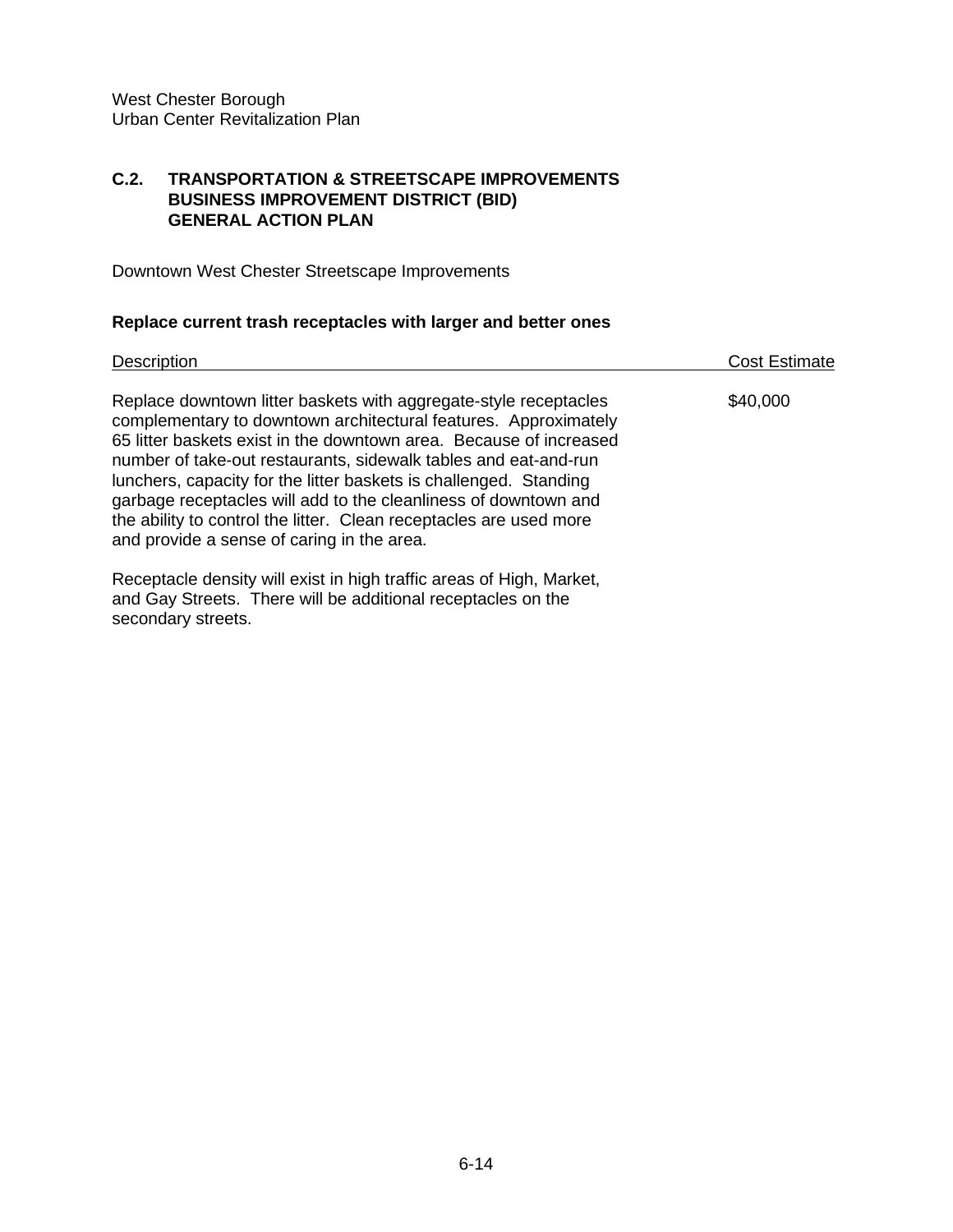#### **C.2. TRANSPORTATION & STREETSCAPE IMPROVEMENTS BUSINESS IMPROVEMENT DISTRICT (BID) GENERAL ACTION PLAN**

Downtown West Chester Streetscape Improvements

#### **Continue brick sidewalk motif on High Street between Chestnut and Miner Streets**

| Description                                                                                                                                                                                                                                                    | <b>Cost Estimate</b>       |
|----------------------------------------------------------------------------------------------------------------------------------------------------------------------------------------------------------------------------------------------------------------|----------------------------|
| Using the model development located at 22-24 South High Street,<br>replace concrete sidewalks with brick sidewalks, extending the brick<br>sidewalk motif prevalent on Gay Street. Project will include repair of<br>brick sidewalks where they already exist. | TO BE<br><b>DETERMINED</b> |
| Items to be included in the sidewalk improvements include:                                                                                                                                                                                                     |                            |
| Granite raised curbs                                                                                                                                                                                                                                           |                            |

- \_ Tree wells with grates
- \_ Replacement or planting of trees compatible with the downtown environment
- \_ Street lamps reflecting the architectural style of the downtown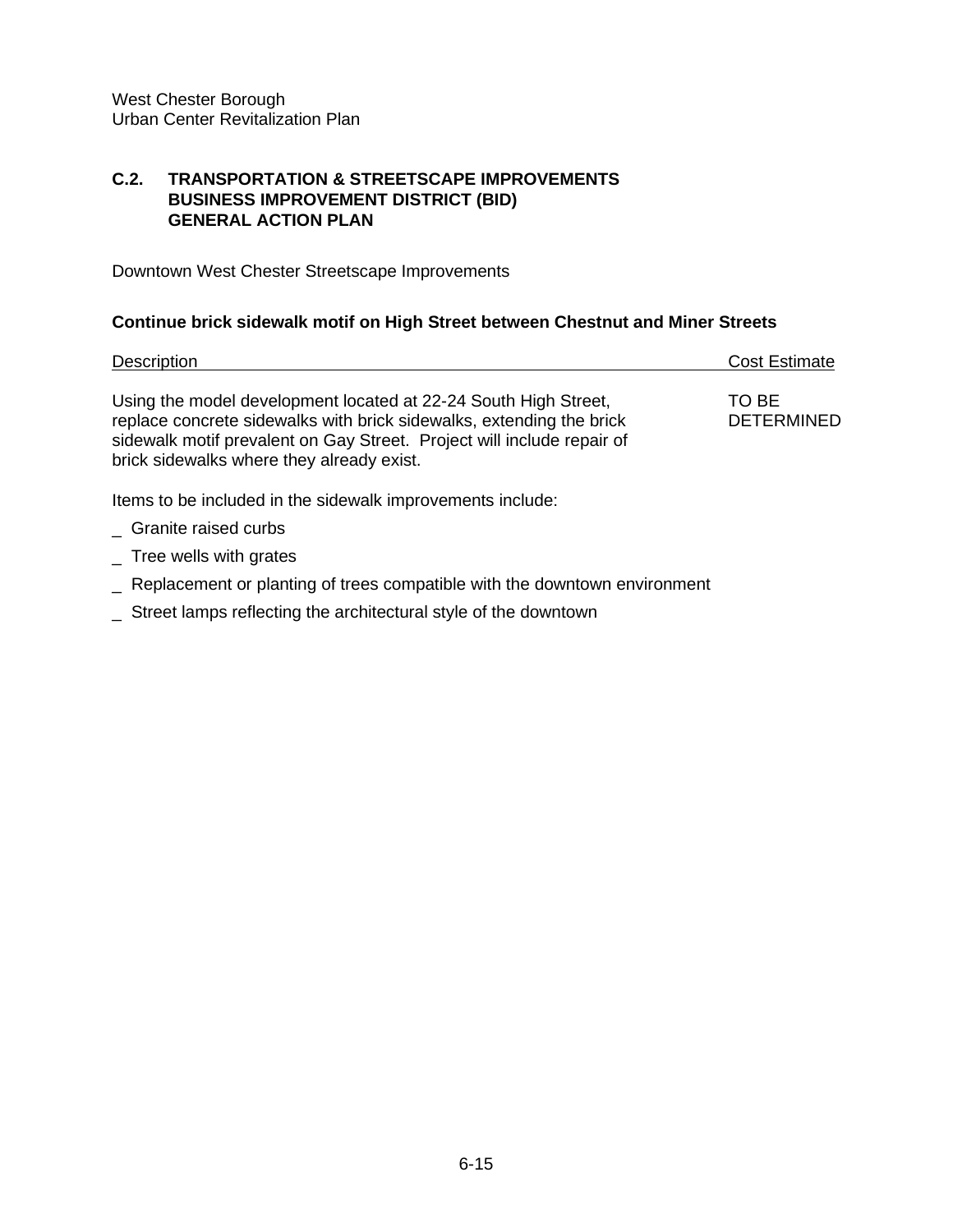#### **C.2. TRANSPORTATION & STREETSCAPE IMPROVEMENTS BUSINESS IMPROVEMENT DISTRICT (BID) GENERAL ACTION PLAN**

Downtown West Chester Streetscape Improvements

## **Continue the brick sidewalk motif on Walnut Street between Chestnut and Market**

| Description                                                                                                                                                                                                                                                   | <b>Cost Estimate</b>       |
|---------------------------------------------------------------------------------------------------------------------------------------------------------------------------------------------------------------------------------------------------------------|----------------------------|
| Using the model development located at 22-24 South High Street,<br>replace concrete sidewalks with brick sidewalks extending the brick<br>sidewalk motif prevalent on Gay Street. Project will include repair of<br>brick sidewalks where they already exist. | TO BE<br><b>DETERMINED</b> |
| Items to be included in the sidewalk improvements include:                                                                                                                                                                                                    |                            |
| _ Granite raised curbs                                                                                                                                                                                                                                        |                            |

- \_ Tree wells with grates
- \_ Replacement or planting of trees compatible with the downtown environment
- \_ Street lamps reflecting the architectural style of the downtown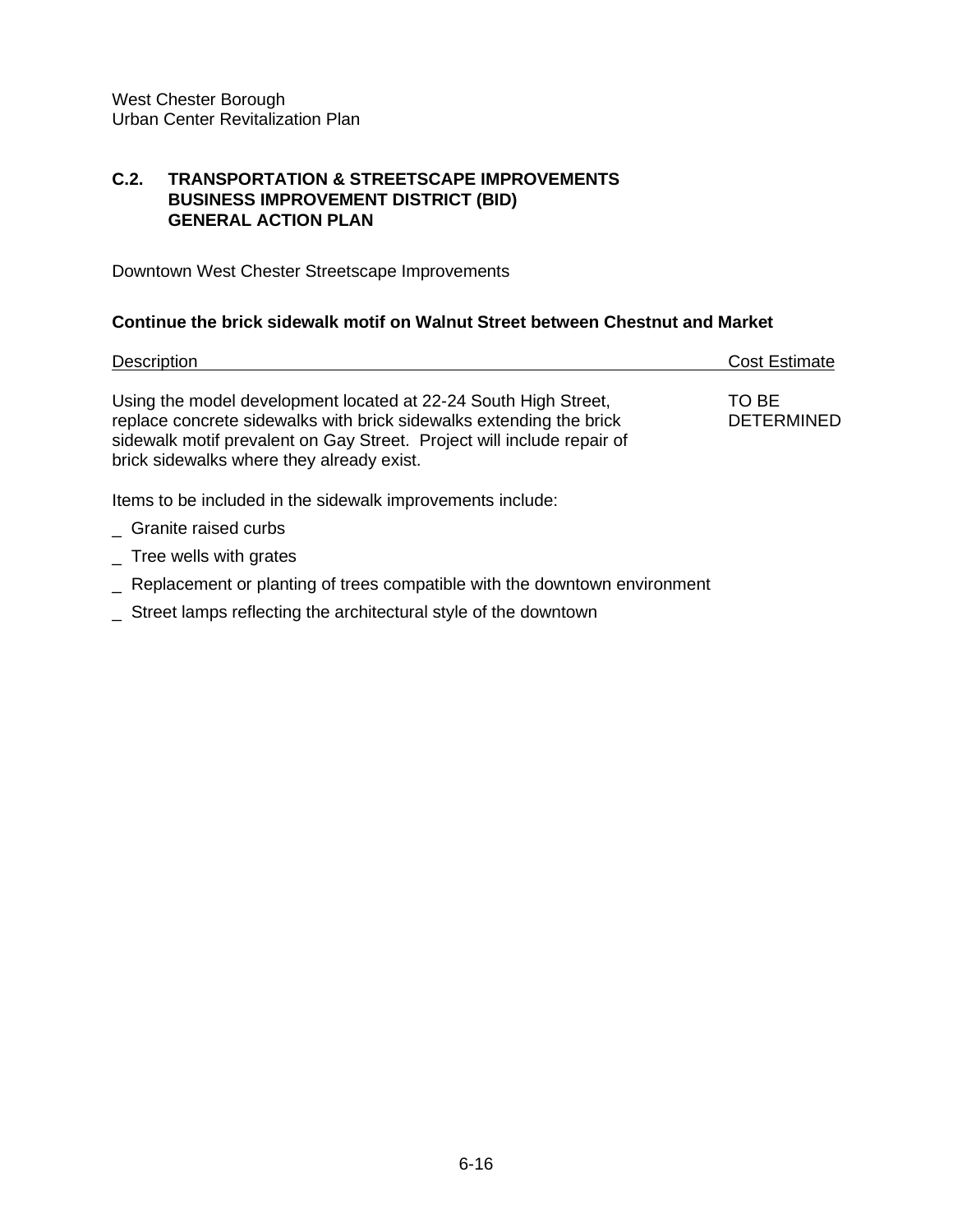## **C.2. TRANSPORTATION & STREETSCAPE IMPROVEMENTS BUSINESS IMPROVEMENT DISTRICT (BID) GENERAL ACTION PLAN**

Downtown West Chester Streetscape Improvements

#### **Provide sidewalk planters at selected areas**

| Description                                                                                                                                                                                                                                                                                                                                                                                                                                                                                  | Cost Estimate |
|----------------------------------------------------------------------------------------------------------------------------------------------------------------------------------------------------------------------------------------------------------------------------------------------------------------------------------------------------------------------------------------------------------------------------------------------------------------------------------------------|---------------|
| Sidewalk planters act as a buffer between pedestrians and automobile<br>traffic and may provide some traffic calming. Further, they add visual<br>interest to the streetscape and promote pedestrian usage. Planters<br>will be the significant feature of gateway development for the<br>downtown to promote a sense of place and arrival. In some cases,<br>streetscape improvements will be made to allow space for planter<br>placement and provide a framework for gateway development. | \$50,000      |
| Number:                                                                                                                                                                                                                                                                                                                                                                                                                                                                                      |               |
| Recommended number for visual prevalence in the downtown area: 48                                                                                                                                                                                                                                                                                                                                                                                                                            |               |

\_ Incremental number segment: 6

#### Specifications:

- \_ Masonry planters (Wausau Tile Co. #TF4175 recommended) with weather stone finish
- \_ Deemed temporary and movable
- \_ Dimensions: 72" x 30" x 30"
- \_ Filled with standard top soil blend (10-12 bags), and Osmocote/terra sorb

## Placement:

- \_ At curbside of widened sidewalks
- \_ At corners of entryways to the downtown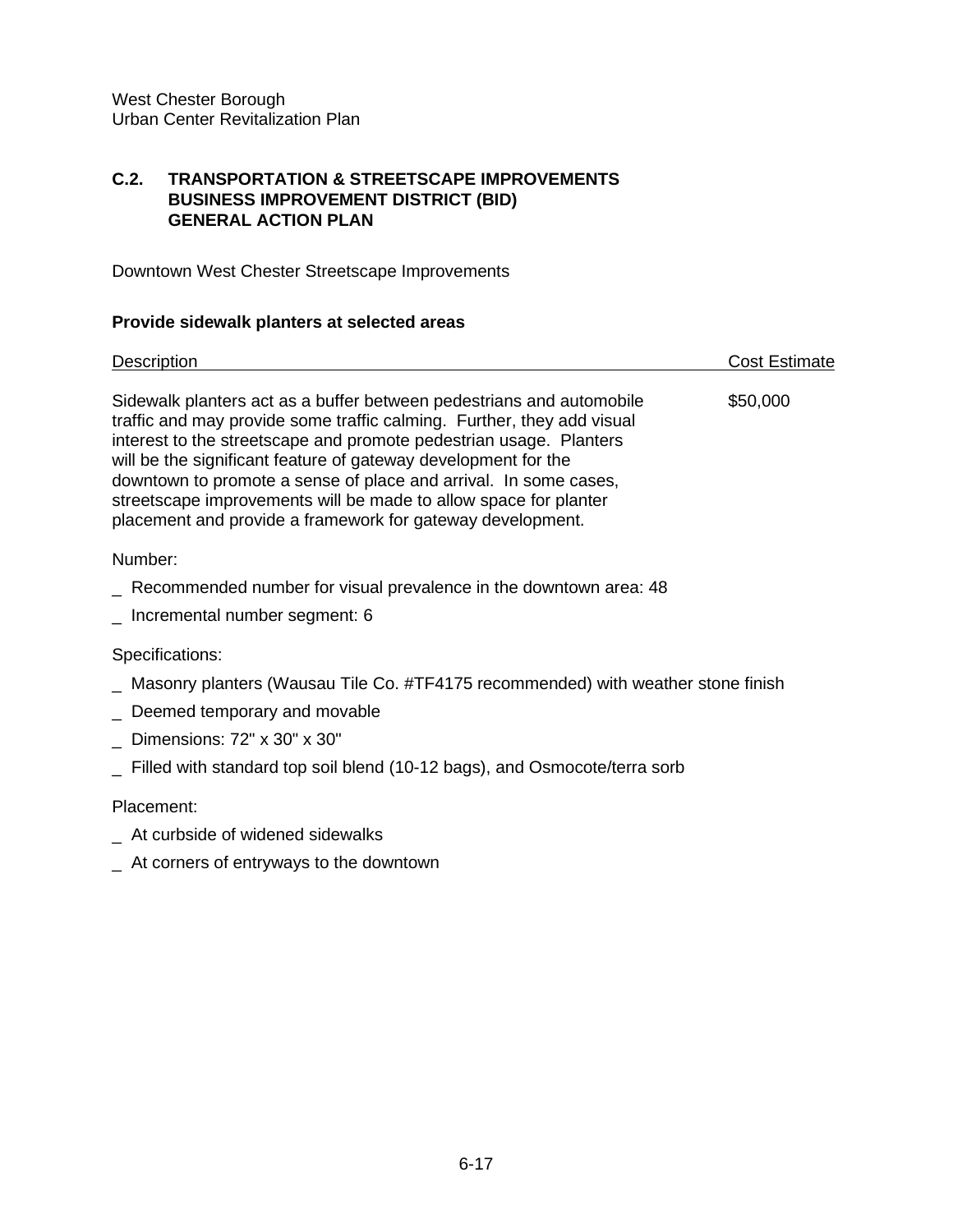## **C.2. TRANSPORTATION & STREETSCAPE IMPROVEMENTS BUSINESS IMPROVEMENT DISTRICT (BID) GENERAL ACTION PLAN**

Downtown West Chester Streetscape Improvements

# **Bus Stop enhancements and improvements**

| <b>Description</b>                                                                                                                     | <b>Cost Estimate</b> |
|----------------------------------------------------------------------------------------------------------------------------------------|----------------------|
| Locations:                                                                                                                             | \$50,000             |
| _ High Street at Gay Street<br>_ Market between New & Darlington Streets, if not incorporated<br>into the future County Parking Garage |                      |
| Items to be included:                                                                                                                  |                      |
| Planters and landscaping                                                                                                               |                      |
| $\_$ Drinking fountains                                                                                                                |                      |
| $\_$ Trash receptacles                                                                                                                 |                      |
| _ Covered stalls with benches                                                                                                          |                      |

\_ Informational kiosks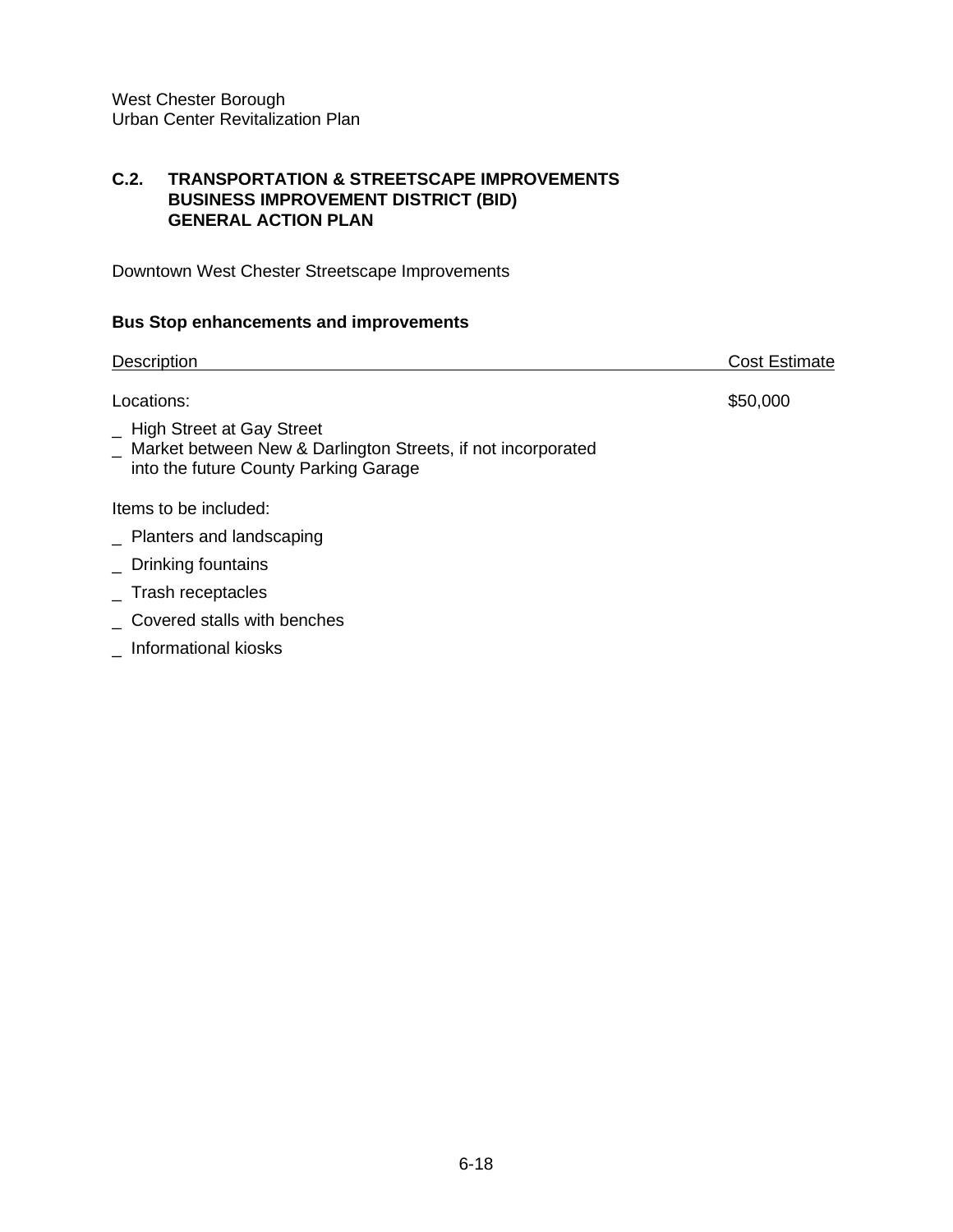## **C.2. TRANSPORTATION & STREETSCAPE IMPROVEMENTS BUSINESS IMPROVEMENT DISTRICT (BID) GENERAL ACTION PLAN**

Downtown West Chester Streetscape Improvements

# **Landscaping improvements at Mosteller Garage**

| <b>Description</b>                                                                                                                                     | <b>Cost Estimate</b>                   |
|--------------------------------------------------------------------------------------------------------------------------------------------------------|----------------------------------------|
| Mosteller Parking Garage, located at the corner of Chestnut and<br>Walnut Streets, is set back with a landscaping planter that rings the<br>structure. | \$10,000 (without<br>sprinkler system) |
|                                                                                                                                                        | \$20,000 (with                         |
| Landscaping improvements include:                                                                                                                      | sprinkler system)                      |
| _ Landscape architectural planning                                                                                                                     |                                        |
| Replacement of dying or inappropriate plant materials                                                                                                  |                                        |
| Refurbishing of the soil                                                                                                                               |                                        |
| - Bi-annual planting of seasonal flowering plants                                                                                                      |                                        |
| Regular maintenance and watering (possible sprinkler system installation)                                                                              |                                        |
| Pathway cuts at areas of pedestrian passage                                                                                                            |                                        |

\_ Protective decorative fencing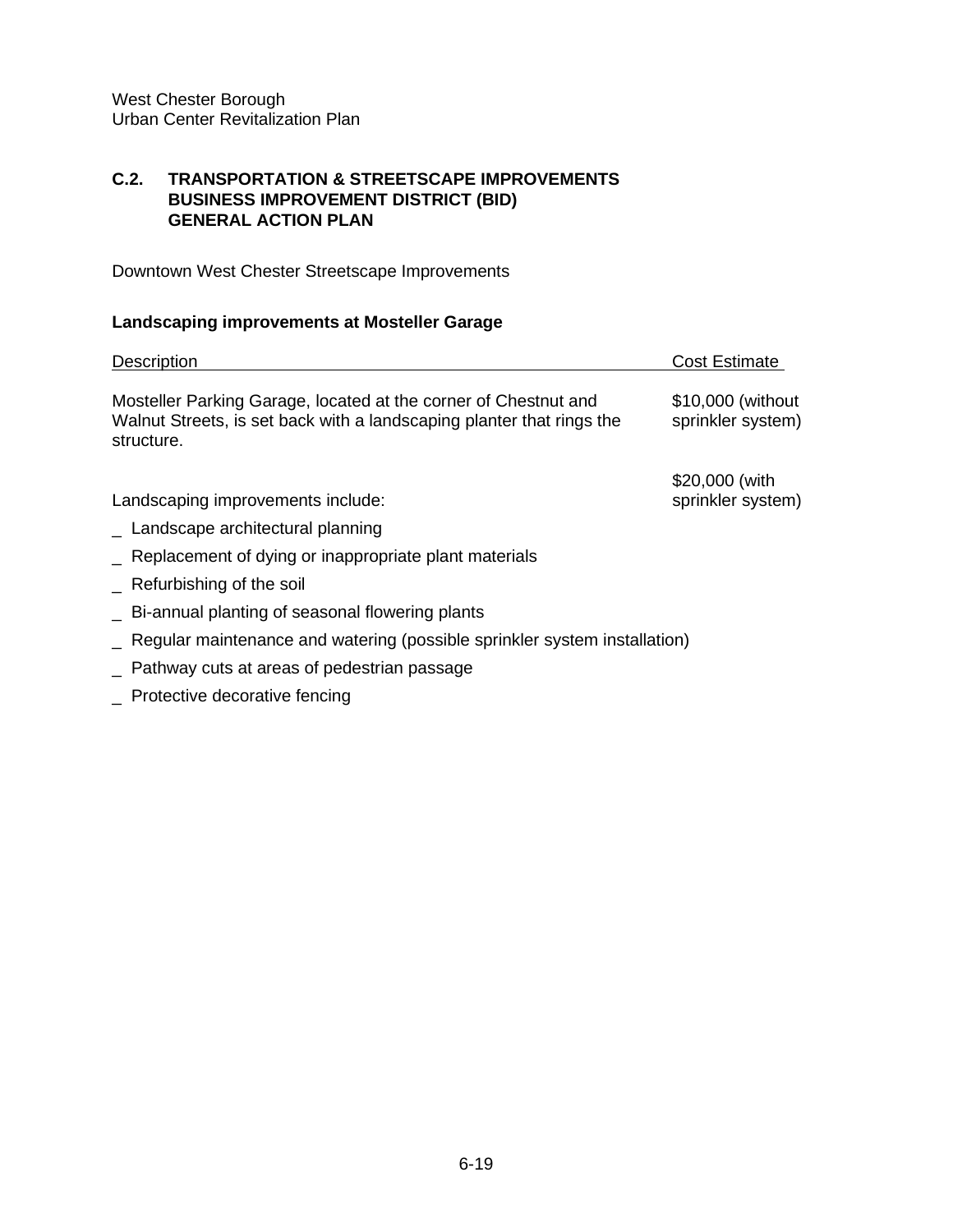#### **C.2. TRANSPORTATION & STREETSCAPE IMPROVEMENTS BUSINESS IMPROVEMENT DISTRICT (BID) GENERAL ACTION PLAN**

Downtown West Chester Streetscape Improvements

# **Pathway development at exits of Mosteller Garage**

| <b>Description</b>                                  | <b>Cost Estimate</b> |
|-----------------------------------------------------|----------------------|
| Location:                                           | TO BE                |
| Entry/exit at the southwest corner of the facility. | <b>DETERMINED</b>    |

Items:

\_ Utilization of street pavers to extend the pathway at the entrance

\_ Pathway to extend across the alley and connect to the rear entrances of adjoining businesses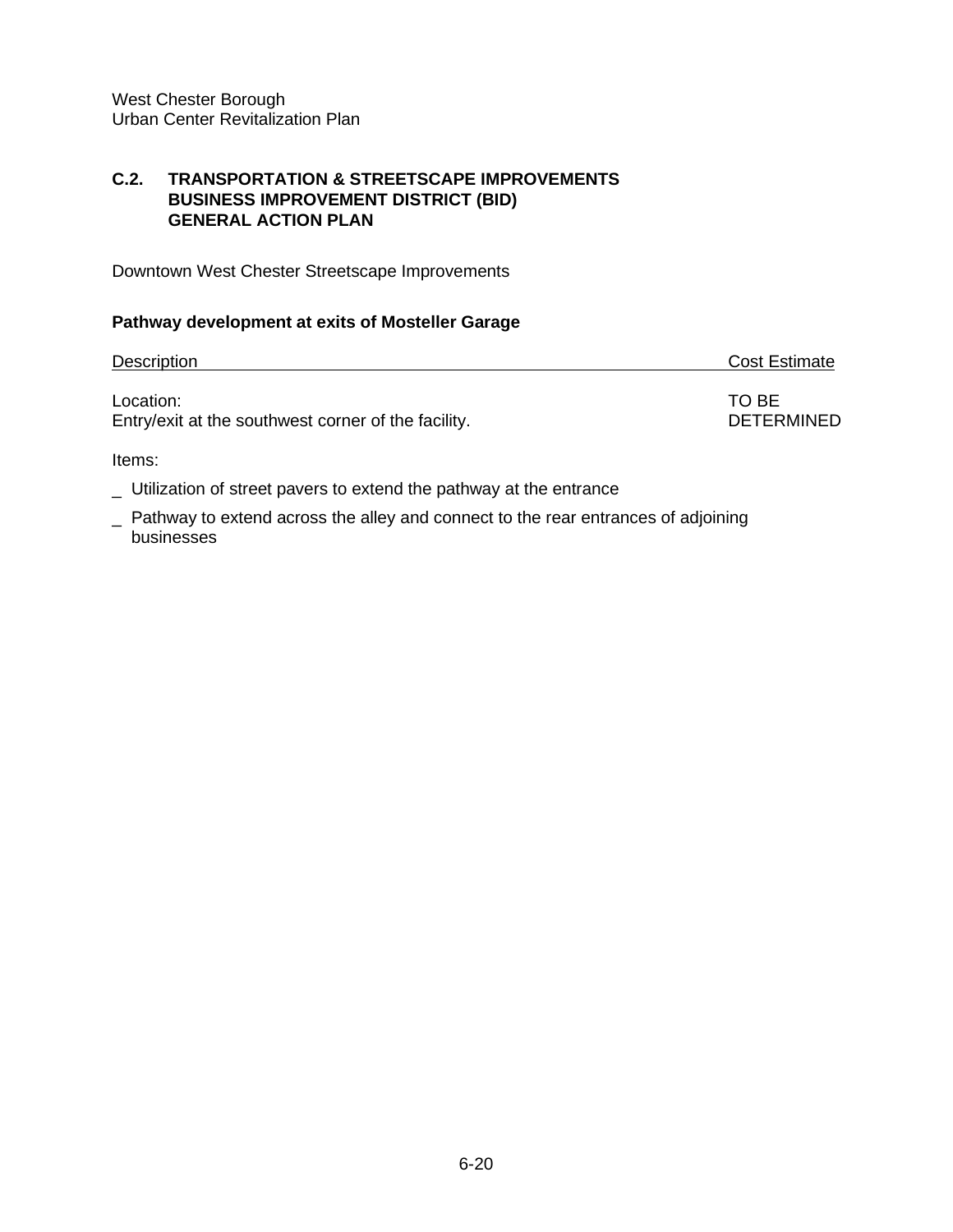## **C.2. TRANSPORTATION & STREETSCAPE IMPROVEMENTS BUSINESS IMPROVEMENT DISTRICT (BID) GENERAL ACTION PLAN**

Downtown West Chester Streetscape Improvements

# **Treewell improvements**

| <b>Description</b>                                                               | <b>Cost Estimate</b> |
|----------------------------------------------------------------------------------|----------------------|
| Specifications:                                                                  |                      |
| $\overline{\phantom{a}}$ Treewells should be enlarged to 5' x 5', where possible | TO BE                |
| Where not possible, treewells should be lengthened to 5' parallel                | <b>DETERMINED</b>    |
| to the street                                                                    |                      |
| _ Concrete curbing at perimeter                                                  |                      |
| $\_$ Metal grating                                                               |                      |
| Soil and hole treatment that will allow for appropriate drainage                 |                      |
| and root growth.                                                                 |                      |
| Number:<br>Approximately 50 treewell situations                                  |                      |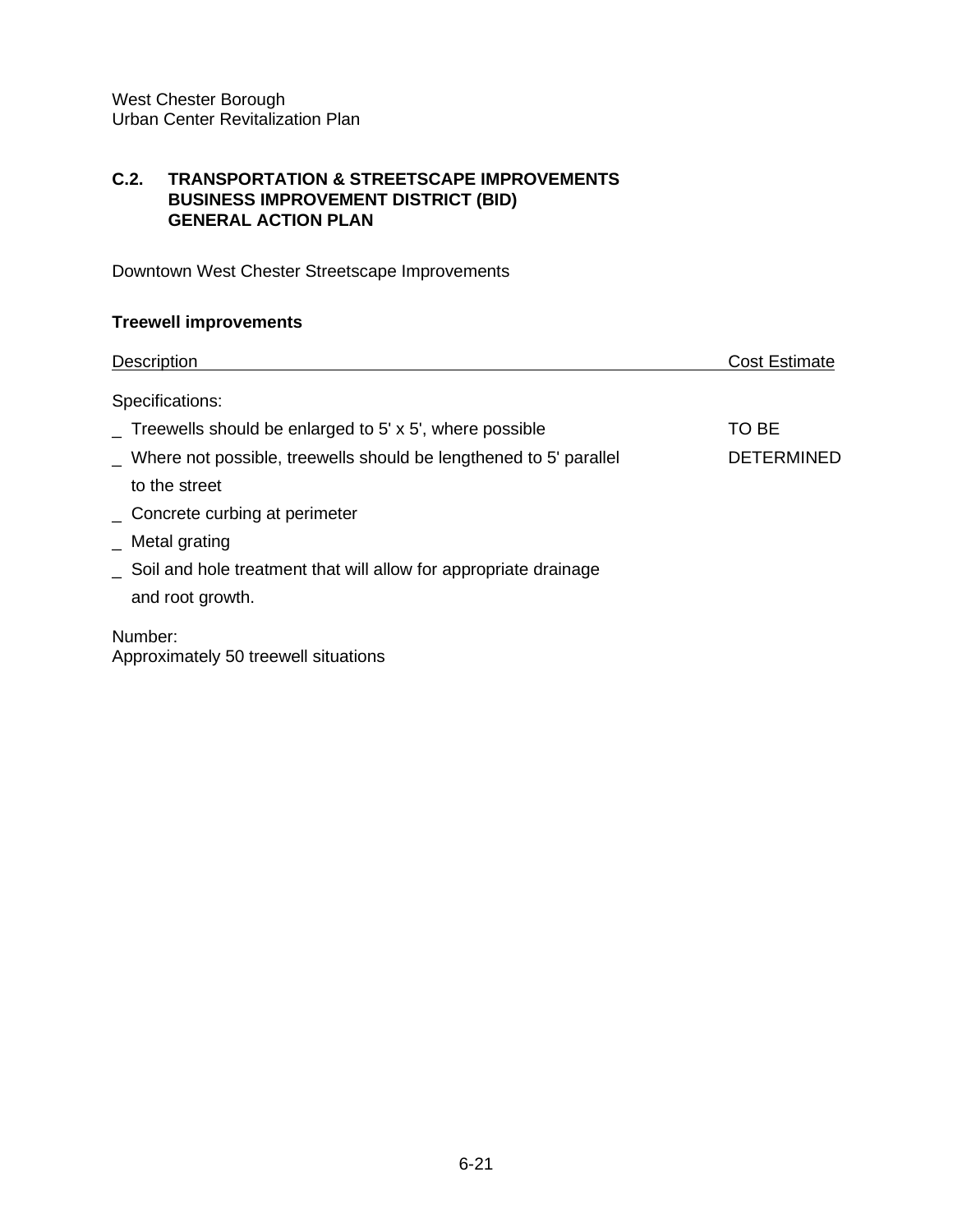## **C.2. TRANSPORTATION & STREETSCAPE IMPROVEMENTS BUSINESS IMPROVEMENT DISTRICT (BID) GENERAL ACTION PLAN**

Downtown West Chester Signage Improvements

# **Development of attraction signage at parking garages**

| <b>Description</b>                                                                                                                       | <b>Cost Estimate</b> |
|------------------------------------------------------------------------------------------------------------------------------------------|----------------------|
| Situation:<br>The utilitarian qualities of the parking garages often acts as an obstacle<br>to their use.                                | \$20,000             |
| Remedy:<br>Attraction signage at parking garages will encourage their use<br>and soften the stark qualities associated with the garages. |                      |
| Items:                                                                                                                                   |                      |
| Framed advertisements located in the walkways of the garage                                                                              |                      |
| _ Oversized vertical banners promoting events draped from the top floor                                                                  |                      |

\_ A parking sign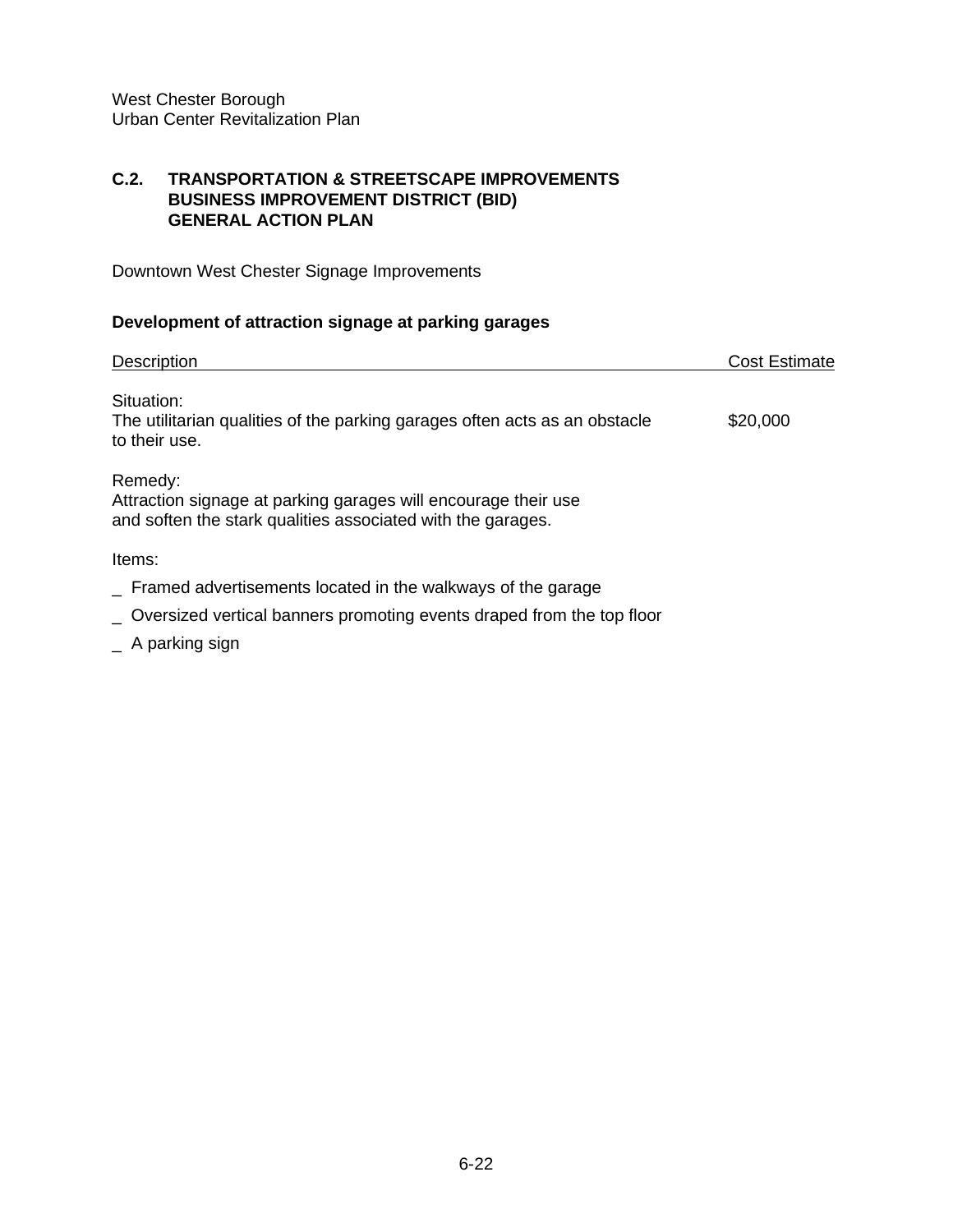#### **C.2. TRANSPORTATION & STREETSCAPE IMPROVEMENTS BUSINESS IMPROVEMENT DISTRICT (BID) GENERAL ACTION PLAN**

Façade Improvement Program Design Challenge Grants

Description **Cost Estimate** Cost Estimate Design Challenge Grants will cover six basic projects and activities. \$ 80,000 The categories and maximum amount to be reimbursed upon completion of an approved project (up to 50 percent of the total cost) are as follows:

- Exterior Woodwork and Architectural Metals \$2,500
- Masonry \$2,500
- Windows and Doors \$2,500
- Cornices, Parapets and Roofs \$2,500
- Landscaping, Streetscaping and Parking \$2,500
- Signs, Awnings and Canopies \$1,000
- Lighting Fixtures \$1,000

The BID proposes to allocate \$20,000 for each of the years 2003-2007 for the Façade Improvement Program. These funds will be disbursed on a first come-first served basis. The Design Committee review applications and recommends approval to the Board of Directors as warranted.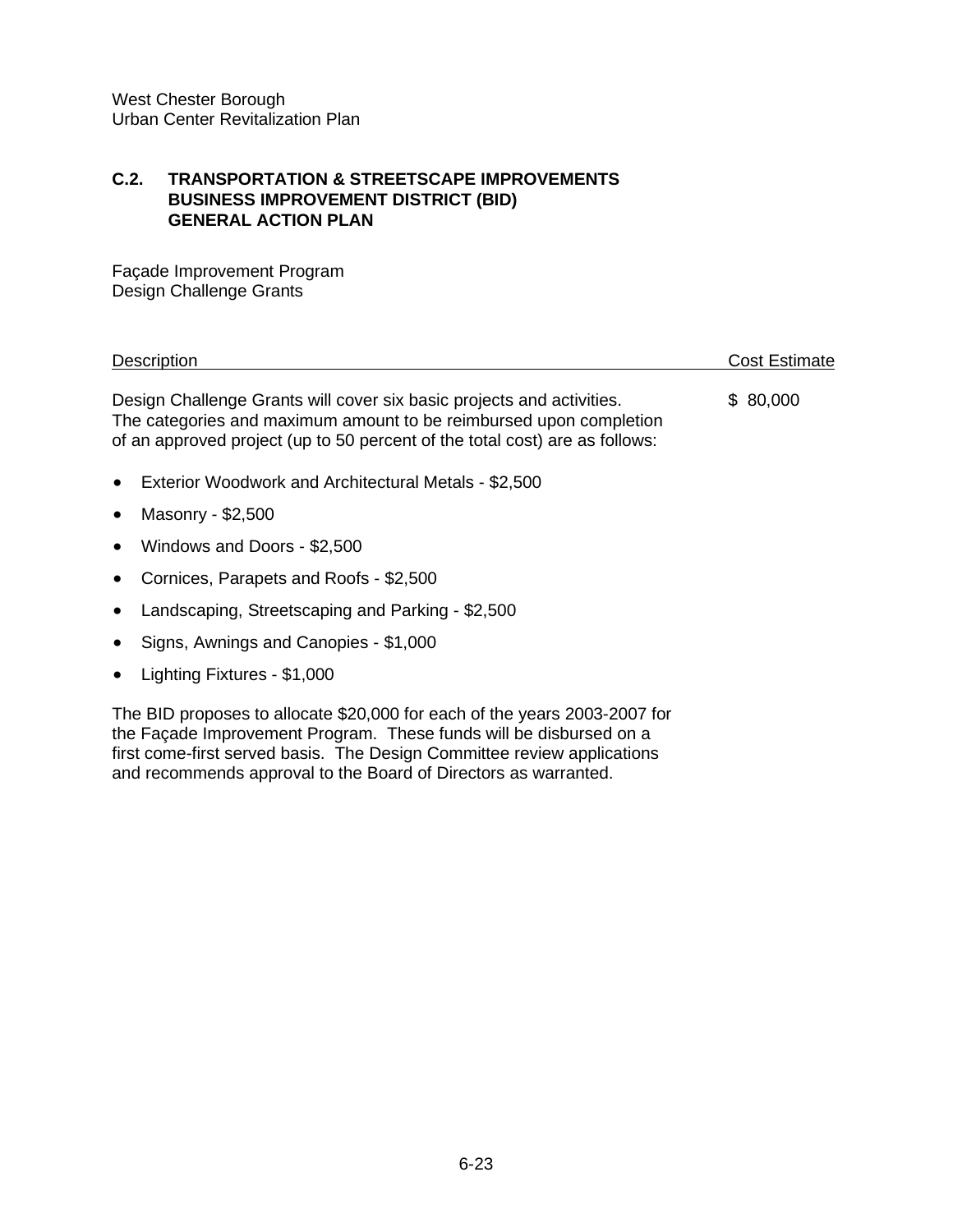#### **C.2. TRANSPORTATION & STREETSCAPE IMPROVEMENTS BUSINESS IMPROVEMENT DISTRICT (BID) GENERAL ACTION PLAN**

#### **Additional Streetscape improvements**

These were mentioned by the BID Authority but not ranked in priority.

Description Cost Estimate • Beautification of Prescott Alley east of High Street the thorn that the thorn that the thorn that the thorn that the thorn that the thorn that the thorn that the thorn that the thorn that the thorn that the thorn that th

- Beautification and clean-up of all Alleys
- Replacement of sidewalk street furniture, including benches
- Street lamps at selected areas of Church, Darlington, and Miner Streets
- Repaved crosswalks for pathway development
- Curb reconstruction
- Tree management and replacement
- Hanging planters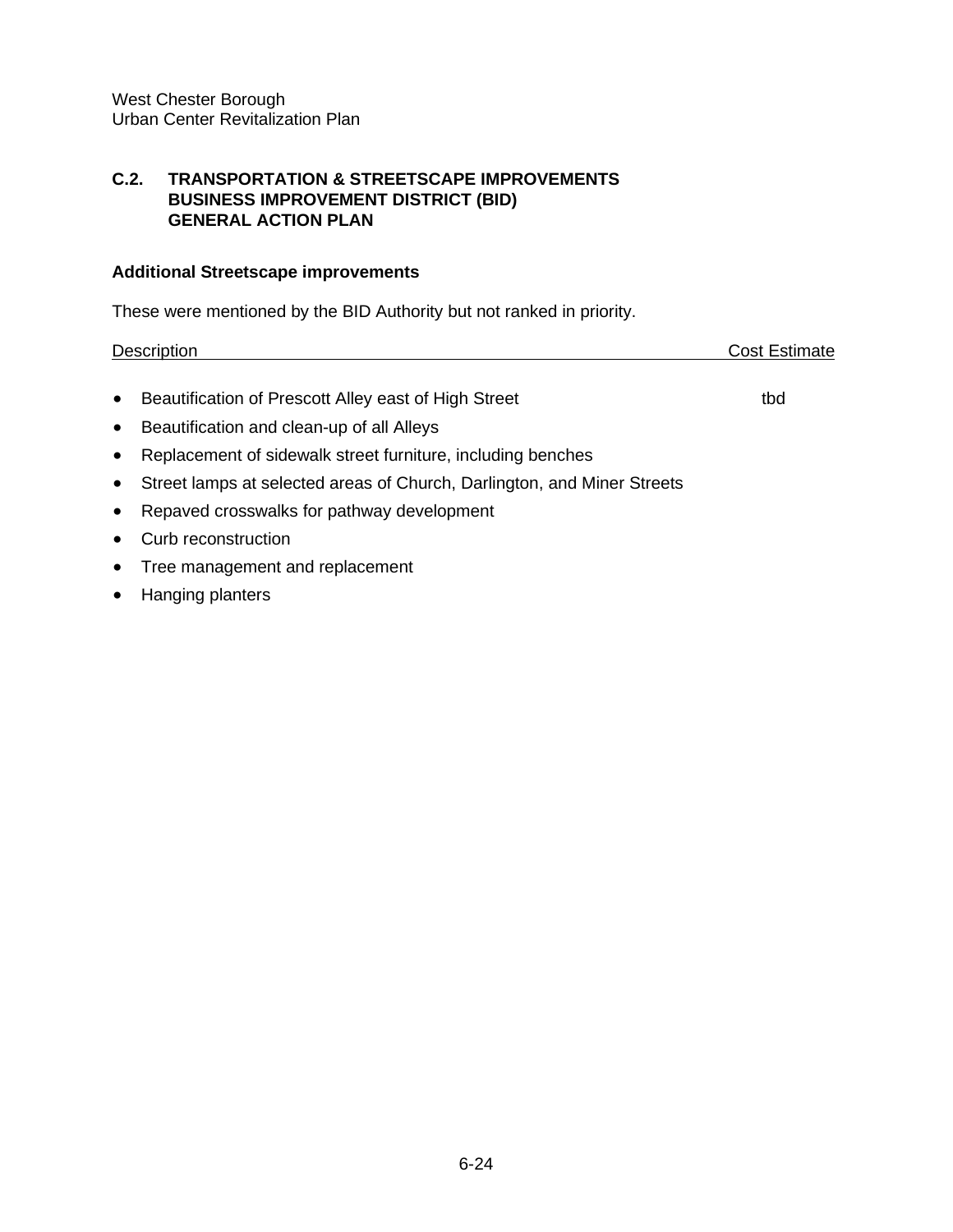# **C.2. OTHER TRANSPORTATION RELATED IMPROVEMENTS GENERAL ACTION PLAN**

Name of Improvement: OTHER SIDEWALK AND CROSSWALK IMPROVEMENTS

Location: tbd

Improvement Priorities:

|    | Item/Description                                                                 | <b>Cost Estimate</b> |
|----|----------------------------------------------------------------------------------|----------------------|
| 1. | Repair broken and unsafe sidewalks in various<br>locations                       | tbd                  |
| 2. | Install new unit paver crosswalks at key street<br>intersections of the Downtown |                      |
| 3. | Reconstruct curbing in selected areas of the<br>Downtown                         |                      |

Other Comments:

a. A Borough-wide sidewalk survey should be conducted, as was recommended in the Comprehensive Plan adopted November 2000.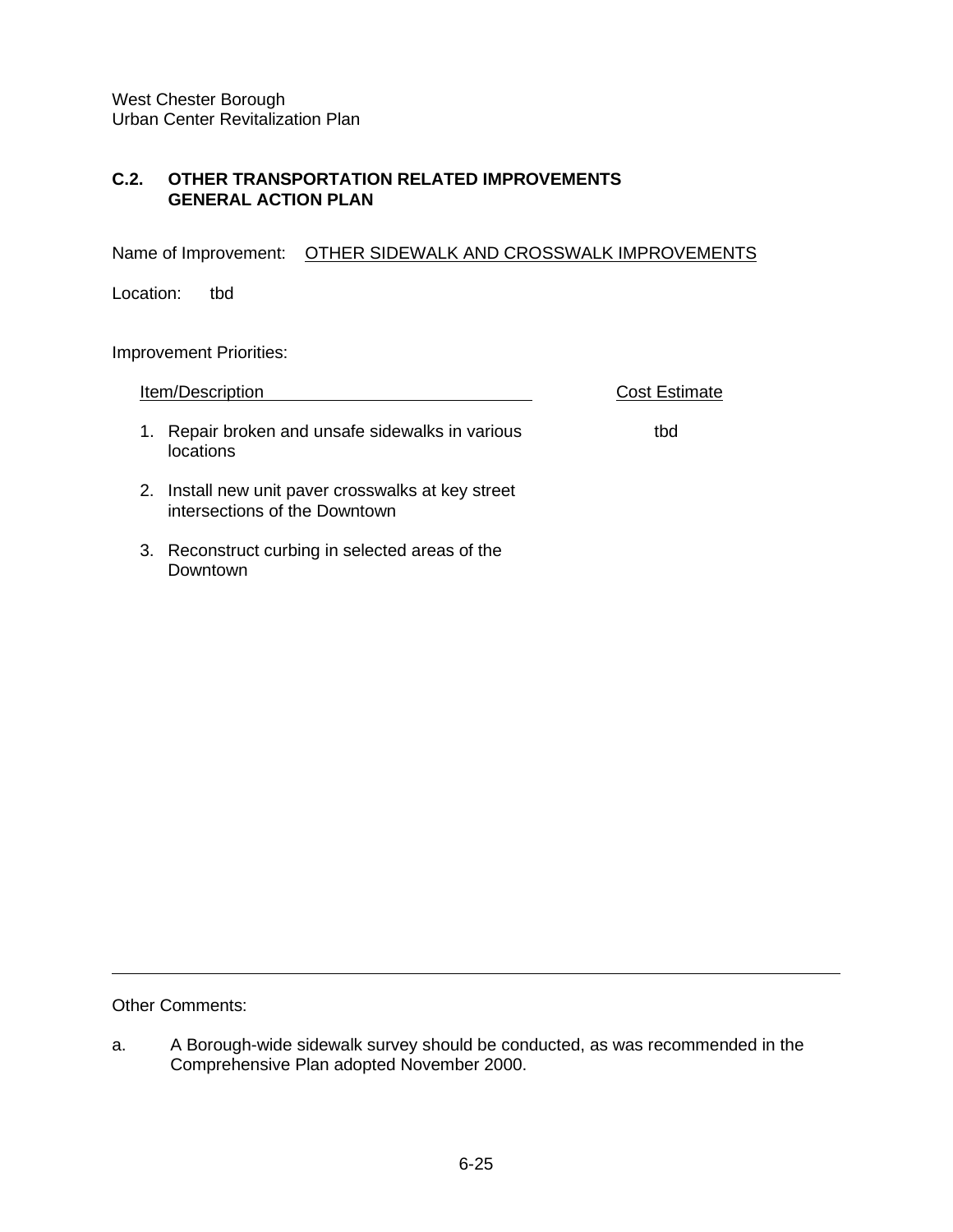## **D. PUBLIC FACILITIES AND SERVICES**

#### **D.1. INVENTORY OF TRENDS AND ISSUES**

Police Chief Scott Bohn is a member of the Task Force overseeing the preparation of this Urban Revitalization Plan.

## **D.1.a. Background Information**

The West Chester Police Department keeps extensive data on crime information in the Borough. They are in the process of integrating the crime data into a geographic information system.

Table 8. Crime data, list the incidents of crime, categorized by major offense types. West Chester Borough does not have a high incidence of violent crimes such as rape and aggravated assault, but it does have a high number of non-violent crimes such as not aggravated assault, violations of the liquor law, drunkenness, and disorderly conduct. Crimes of this nature are related to the high student population in the Borough.

Table 8. Crime Data, 2001

| <b>OFFENSE</b>                    | <b>TOTAL</b>   |
|-----------------------------------|----------------|
|                                   | <b>NUMBER</b>  |
| <b>Forcible Rape</b>              | 3              |
| Robbery                           | 29             |
| <b>Aggravated Assault</b>         | 46             |
| <b>Burglary</b>                   | 14             |
| Larceny-Theft                     | 62             |
| <b>Motor Vehicle Theft</b>        | 9              |
| Other Assaults - Not Aggravated   | 239            |
| Arson                             | 1              |
| <b>Forgery and Counterfeiting</b> | 12             |
| Fraud                             | 5              |
| <b>Stolen Property</b>            | $\overline{2}$ |
| Vandalism                         | 57             |
| Weapons, Possession               | $\overline{7}$ |
| <b>Sex Offenses</b>               | 6              |
| Drug Sale - All                   | 50             |
| Drug Possession - All             | 139            |
| DUI                               | 165            |
| Liquor Law                        | 417            |
| <b>Drunkenness</b>                | 307            |
| <b>Disorderly Conduct</b>         | 262            |
| Vagrancy                          | 2              |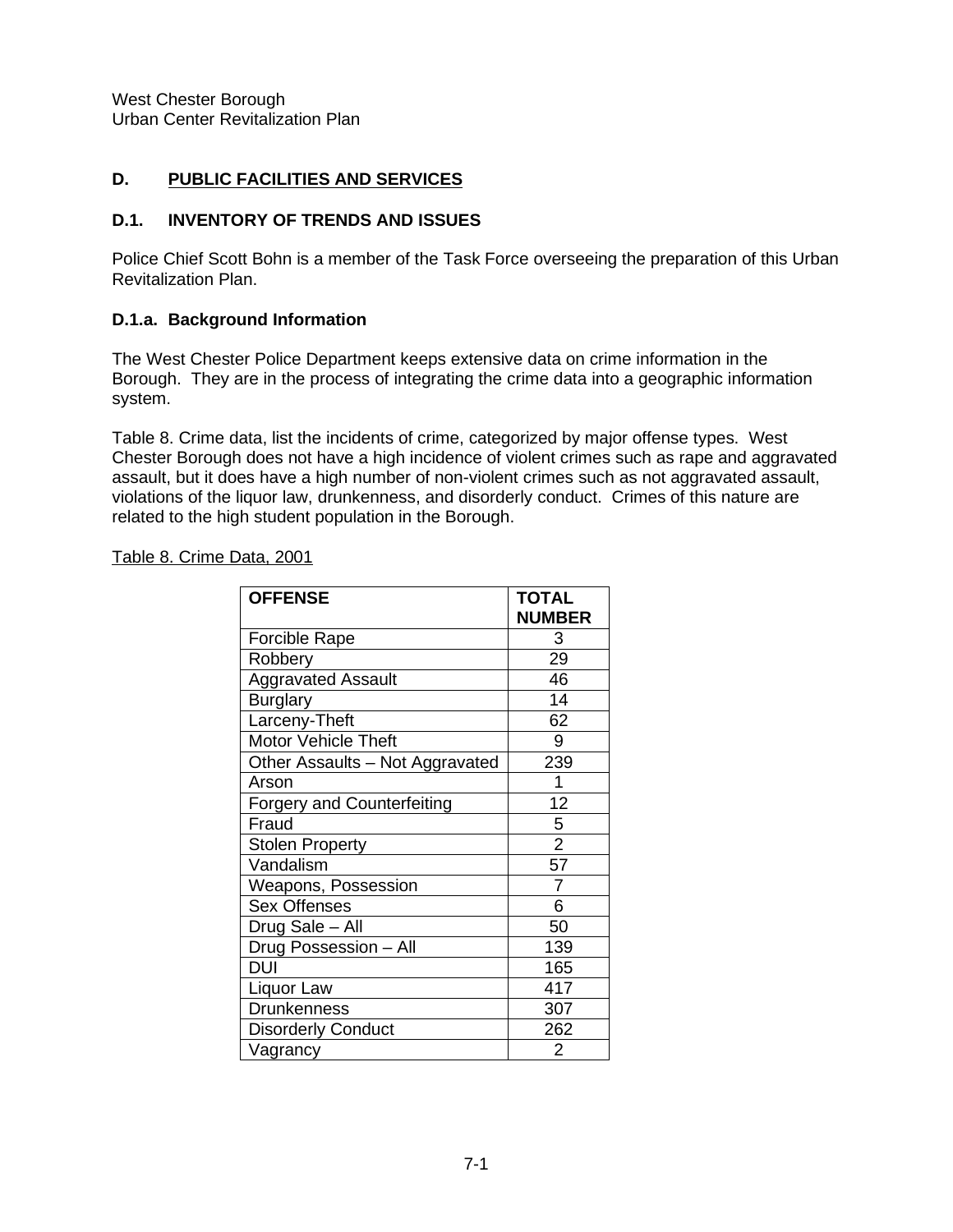# **D.1.b. Public Safety Concerns**

#### Crime Hot Spots

Discussions with the Police Chief indicated that there are no chronic hot spots of crime in the Borough. When a temporary hot spot appears, additional enforcement in the active area will cause the hot spot to disintegrate. The Police Department is constantly alert to crime patterns and quick to respond when a hot spot emerges. As the department continues to integrate geographic information systems into their operations, the early identification of hot spots will become easier.

#### Dangerous Intersections

A traffic analysis completed by URS Greiner Woodward Clyde (URSGWC) identified safety concerns at the intersection of Rosedale Avenue and High Street. Pennoni Associates has been studying this intersection as part of the West Chester University Master Planning Process.

Discussions with police Chief Scott Bohn indicated that accident reports show a slightly higher incident of accidents at the intersections of High and Rosedale Streets, and High and Market Streets.

#### Loitering

While there are no statistics on loitering, it has been indicated from oral interviews with the police department and with the BID that loitering is perceived to be a problem in the downtown area, primarily in the evening. The police department is responsive to loitering, but have indicated that it is a difficult problem to address. While loiterers can be removed from a specific location, it is often the case that they will move to another location.

In order to develop a perception of public safety, it is important that loitering be held to a minimum. The police department regularly monitors for loitering and will address the problem as they observe it.

## **D.1.c. Public Safety Studies**

There are no public safety studies to report upon at this time.

## **D.1.d. Recent Public Safety Actions**

The West Chester Police Department provides for public safety to the Borough. The Department has a staff of 52 people. In addition to ongoing policing efforts, the Police Department has established two community-oriented programs to address local public safety concerns.

#### Community Oriented Policing Unit

A Community Oriented Policing Unit was established to develop and coordinate projects that would directly benefit the community. Specific activities provide for community contact as well as education. A foot patrol and a bicycle unit supplement the existing patrol activity. The bicycle unit includes ten (10) fully equipped bicycles.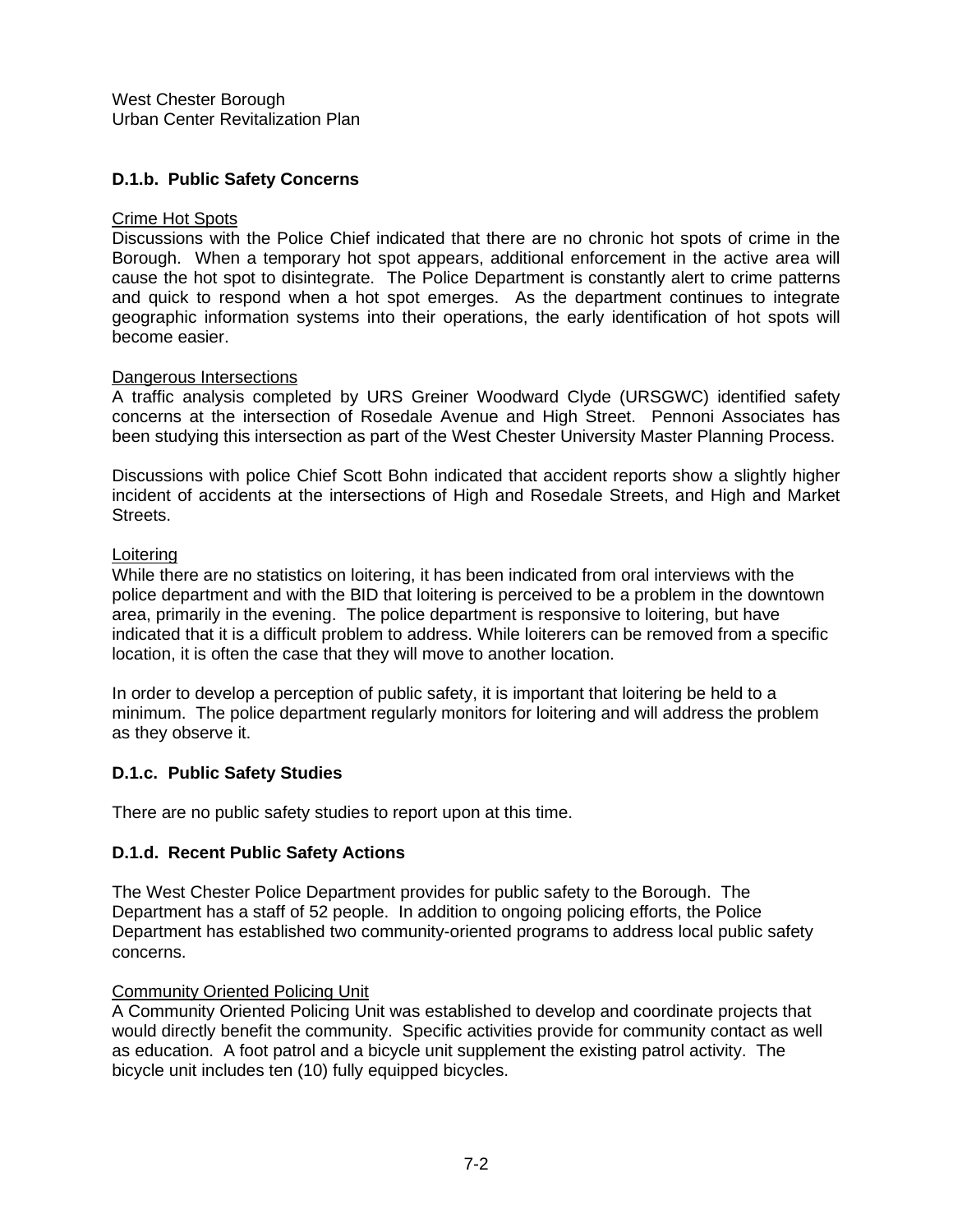#### **Housing Partnership**

The high rental population creates some special concerns for policing. The Housing Partnership was established to have regular interaction between police officers and property owners of these units. The Partnership was developed to facilitate communication with property owners, to check backgrounds of prospective tenants, and to provide a landlord training program.

#### **D.1.e. Public Facilities and Services: public safety (police, fire, ambulance, and rescue); solid waste management; energy facilities; communications; health care; cultural resources; education; recreation; and general municipal administration and services**

Public facility and service information pertaining to police relate to general societal issues and problems; overall police activity; and radio communications. These additional aspects are described below.

West Chester, like society in general, has its share of drug and alcohol problems and issues, particularly in certain pockets of the Borough. This is coupled with a very high incidence of nuisance and quality of life crimes in the southern portion of the Borough, which is populated by college students. The small streets of West Chester, the very dense population, and the high percentage of college students combine to result in a very high incidence of parking problems. Finally, the general societal lack of civility and obedience to traffic laws results in traffic safety and enforcement concerns.

The Borough Police Department serves West Chester and also patrols East Bradford by contract. Total WCPD call volume has increased from 18,732 calls in 1999 to 19,233 calls in 2001, a 2.7% increase. This increase results in an ever-growing workload for the 42 uniformed officers and 10 civilian support staff. There may be a current need for more Police Department manpower, and if the volume of calls continues to increase this manpower need will be exacerbated.

The West Chester Police Department is operating with a radio system that is approaching 14 years of age and is badly in need of replacement. The Borough originally considered but has elected not to purchase a system to operate on the Chester County 800 MHz system because of the years of problems and inefficiencies of the County system. Having waited to see if the County system could be corrected, the Borough Police Department must soon proceed to replace the antiquated radio equipment. Specifications are currently being prepared, but the projected cost ranges from \$300,000 to \$400,000 to replace the Borough stand alone radio system.

Fire service in West Chester is provided by the West Chester Volunteer Fire Department, which consists of the First West Chester, Goodwill and Fame Fire companies. West Chester Borough sells fire protection to five area townships to help fund the West Chester Volunteer Fire Department. The Fire Department is well equipped and adequately funded. Ambulance service is provided by the Goodwill Ambulance Club, which has a mixture of volunteers and paid staff. Goodwill Ambulance has outgrown its current facility just outside of West Chester in West Goshen Township and is conducting a capital fund drive to pay for construction of a new facility on their Montgomery Avenue site.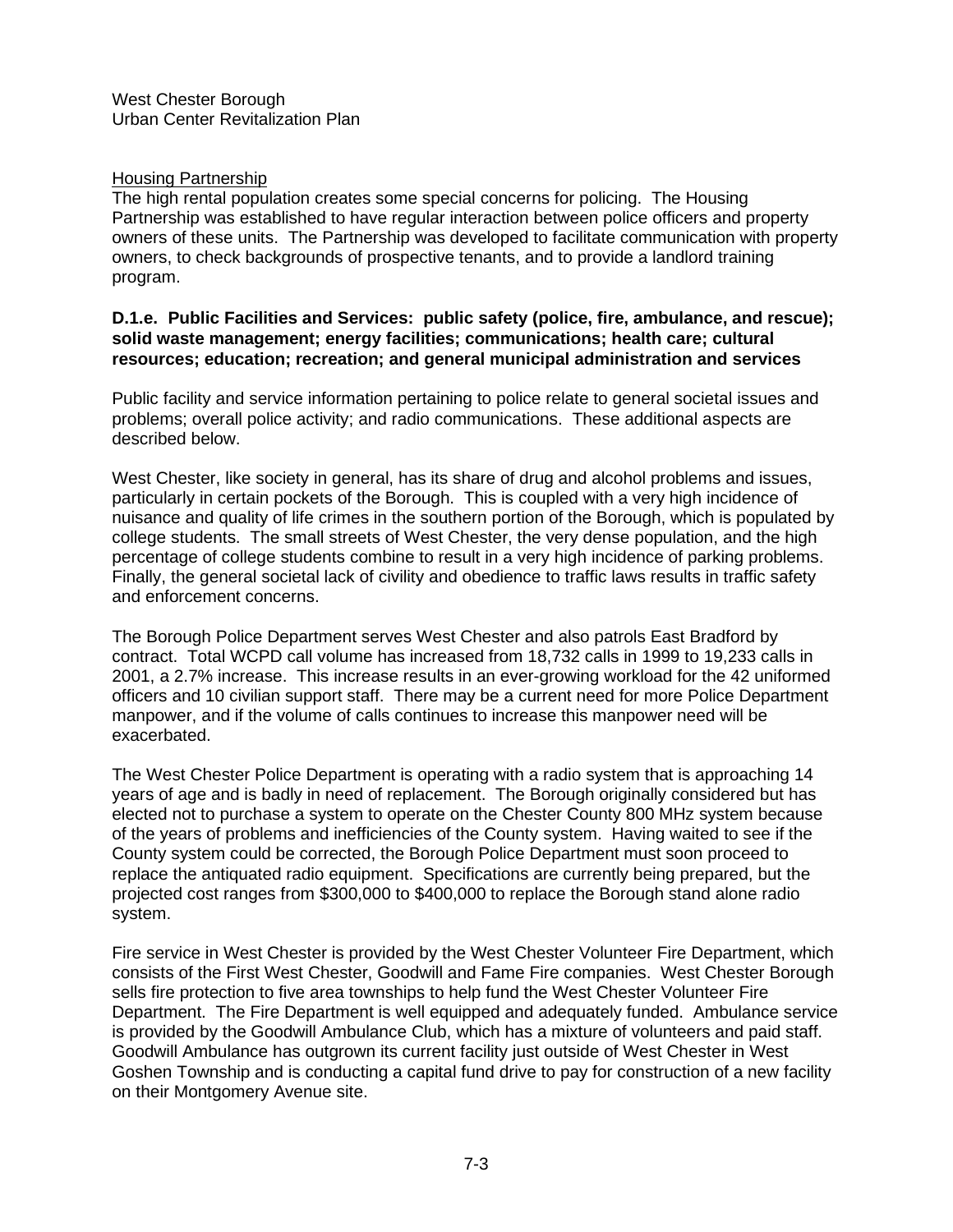Solid waste collection service is provided by West Chester Borough using municipal equipment and employees During a six year span in the 1990s the Borough tried privatization of this service but returned to municipal service because of quality concerns. Contrary to the practice of most other municipalities the solid waste service is funded and provided with general Borough tax revenues, not through a separate fee.

Since Chester County Hospital is located in West Chester, modern, advanced health care facilities and professionals are plentiful. As a center of government, commerce and education, West Chester also has superior energy and communications facilities.

West Chester Borough facilities include a 27,000 square foot Municipal Building constructed in 1990, a Public Works facility and yard totally rehabilitated in 1991, and a nearby Public Works Department warehouse building. The Municipal Building is well maintained, but departmental growth, particularly in the Recreation Department and Police Department is causing space shortages. The Public Works Department facilities, while totally renovated, are very old and will require regular updating and repair.

**D.1.f. Facilities or Services and Geographical Service Area: the condition, usage, and capacity of each facility or service; and the annual operating costs associated with the facilities and services. In addition, current capital improvement plans should be summarized. If the facility or service is provided outside the municipal limits, it shall be included in this inventory.**

(See D.1.e. above.)

## **D.1.g. Administrators of Facilities and Services and the Impact Their Decisions Have on the Patterns of Development**

The administrators of the West Chester public facilities and services recognize the important impact their decisions have on quality of life issues in West Chester. Those decisions have little impact on patterns of development, since West Chester does not have land for new patterns of development. Those decisions can impact redevelopment and infill development, and the Borough administrators are fully cognizant of that possibility.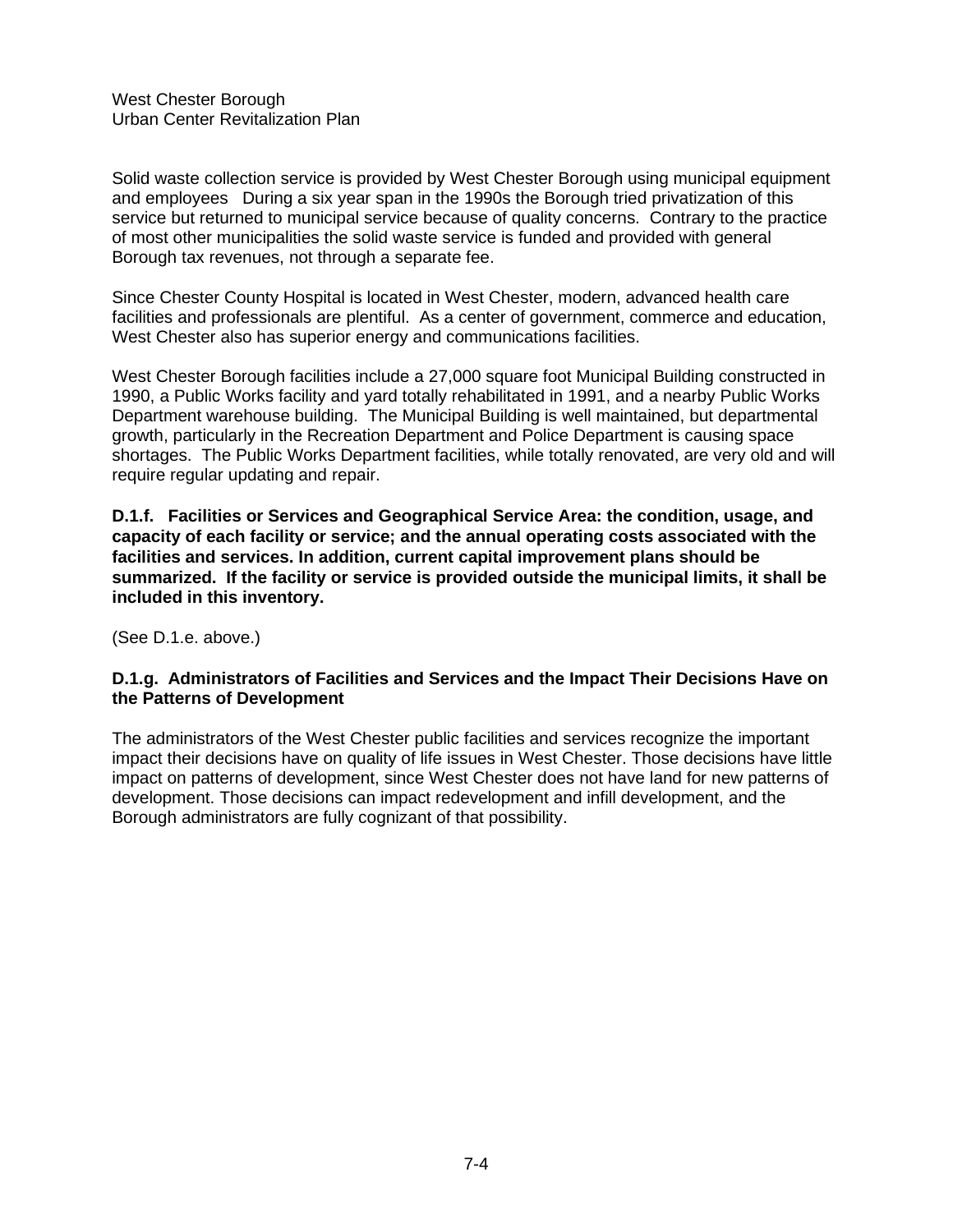# **D.2. GENERAL ACTION PLAN FOR PUBLIC FACILITIES AND SERVICES**

Although there are a few public safety issues as described above, there are no specific General Action Plan initiatives except for the continued Graffiti Removal Program as listed on page 7-8. Overall, we have determined in this Revitalization Plan that the West Chester Police Department is highly effective and appropriately maintained. As such, there are no specific Police Department improvements recommended herein.

Relative to public facilities and services, the General Action Plan defined by the Task Force includes improvements at West Chester Borough Municipal Building and at the Bicentennial Parking Garage. These improvements are relatively minor compared to those previously discussed in Section C under the heading of Public Works & Infrastructure, and Transportation. Nevertheless, indoor storage space and signage at Borough Hall, and Parking Identification signage at the Bicentennial Garage would be appropriate public facility improvements. These improvements need to be studied in greater detail before cost estimates are prepared.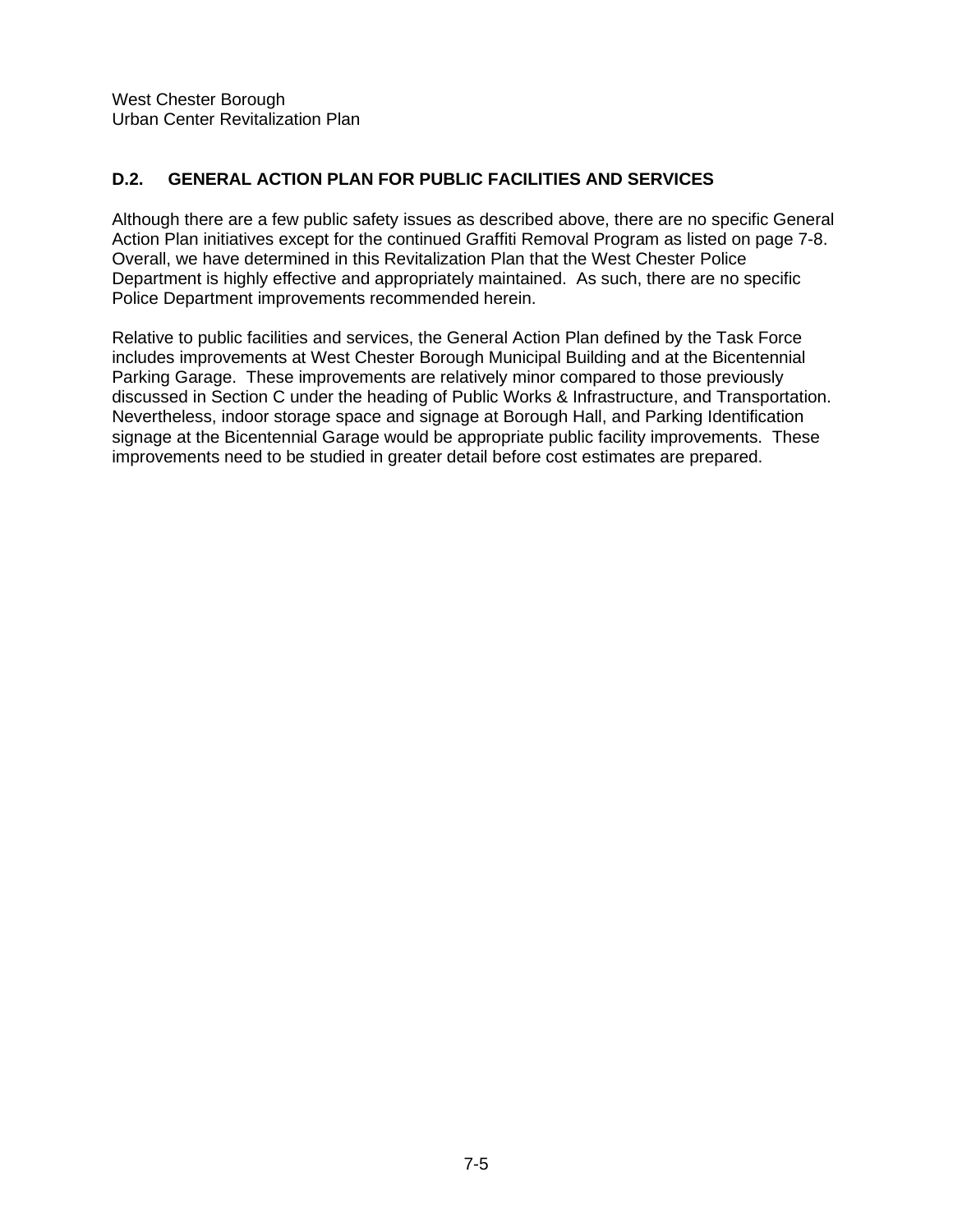#### **D.2. PUBLIC FACILITIES AND SERVICES GENERAL ACTION PLAN**

Name of Improvement: MUNICIPAL BUILDING

Location: Gay & Adams Streets

Improvement Priorities:

| <u>Item/Description</u>                   | <b>Cost Estimate</b> |
|-------------------------------------------|----------------------|
| 1. Add Indoor Storage Space               | tbd                  |
| 2. Install sign along Gay Street frontage | 6,000.00<br>S.       |
| 3. Replace Police Radio Equipment         | tbd                  |

Other Comments:

- a. Evaluate the existing Borough Hall relative to future storage space needs and expansion.
- b. The West Chester Borough Residents Association has donated a bicycle rack to be installed at Borough Hall.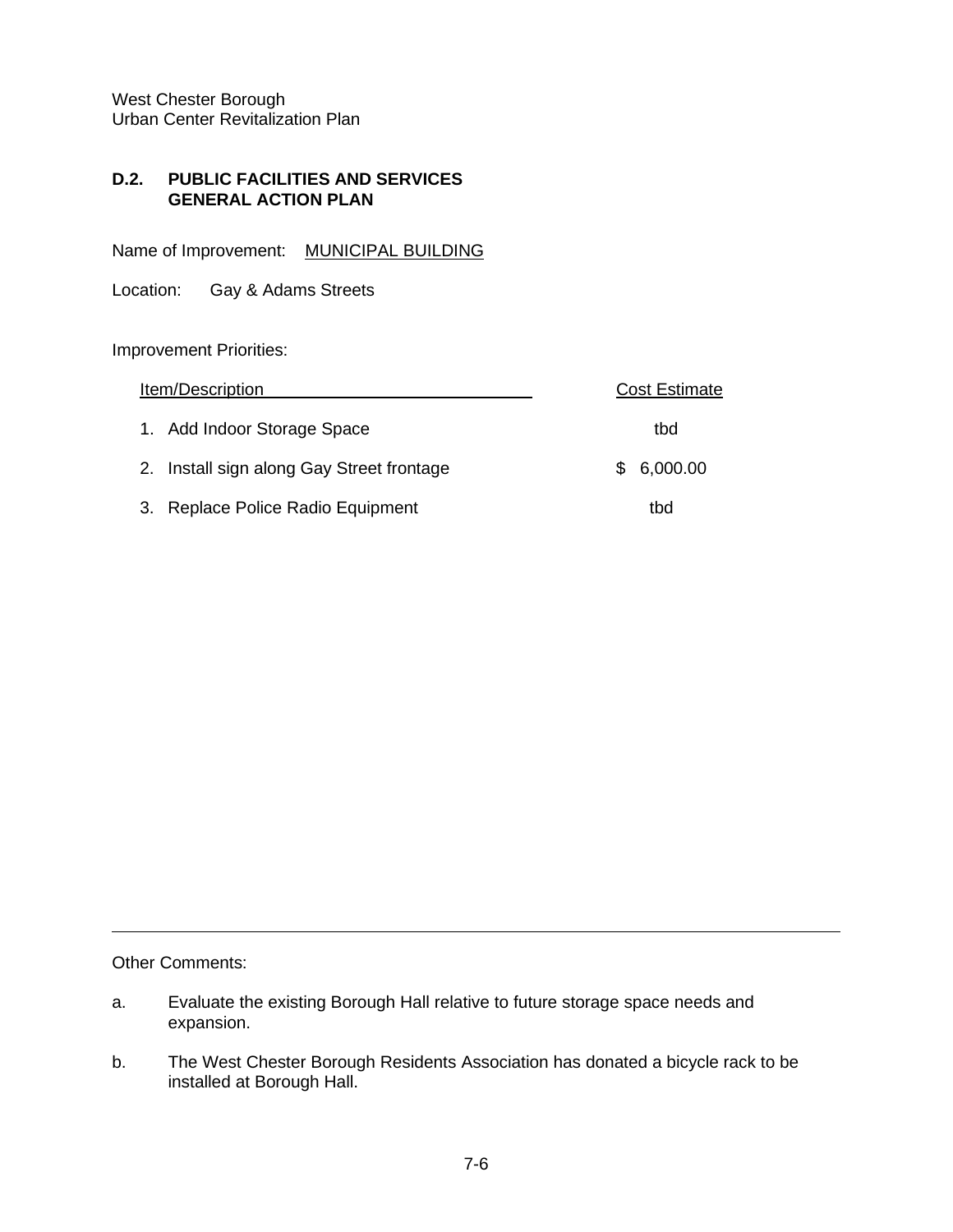#### **D.2. PUBLIC FACILITIES AND SERVICES GENERAL ACTION PLAN**

Name of Improvement: BICENTENNIAL PARKING GARAGE SIGNAGE

Location: S. High Street, below Market Street

Improvement Priorities:

| Item/Description | <b>Cost Estimate</b> |
|------------------|----------------------|
|                  |                      |

1. Install new Signage along High Street to  $$ 17,000.00$ better identify the building as a PARKING structure

Other Comments:

a. The Borough has applied to the Zoning Hearing Board for a Variance for this sign.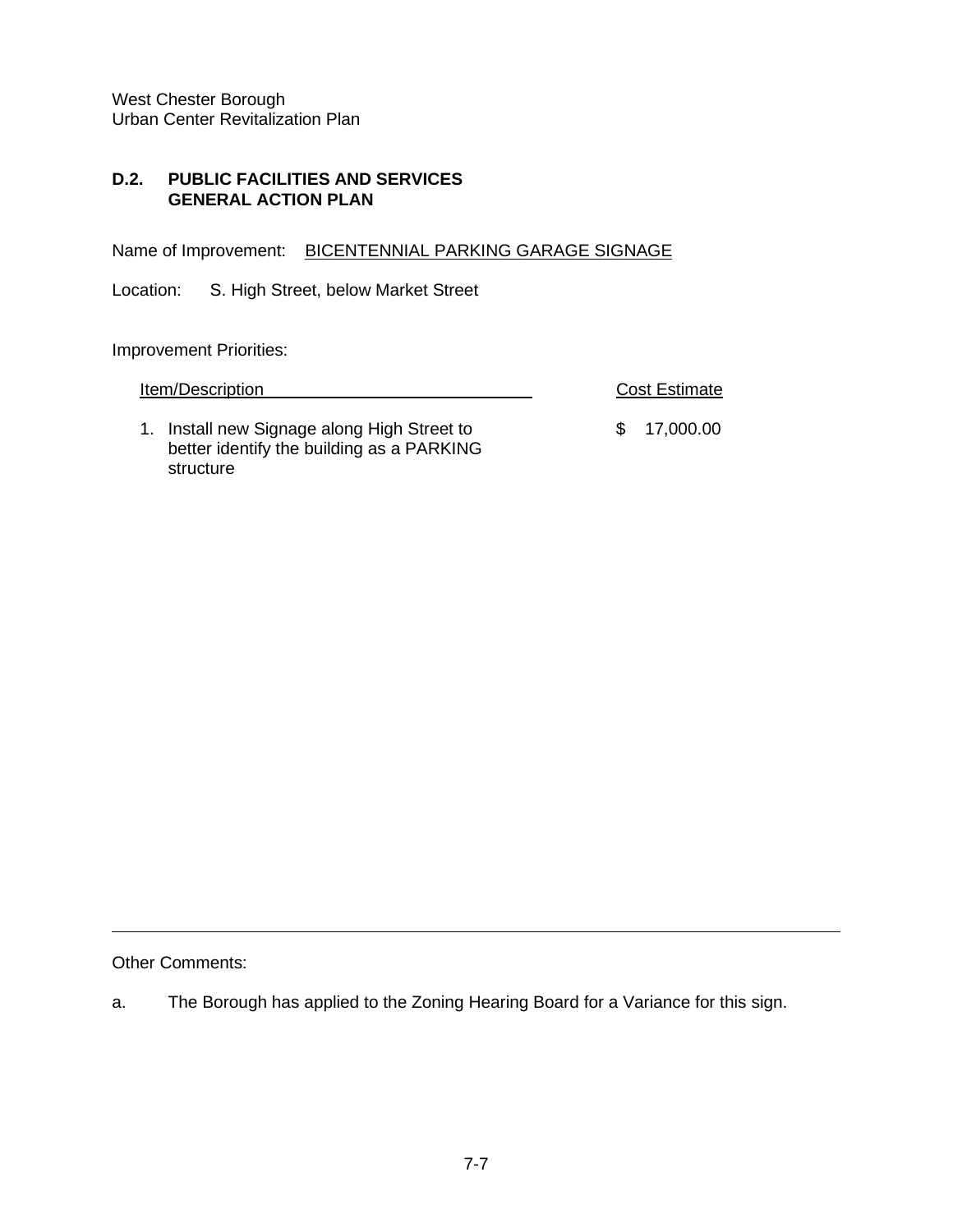#### **D.2. PUBLIC FACILITIES AND SERVICES GENERAL ACTION PLAN**

Name of Improvement: WEST CHESTER PUBLIC LIBRARY

Location: Church and Lafayette Streets

Improvement Priorities:

**Item/Description Cost Estimate** 

- 1. Expand the current building's work and storage space and add a public meeting room, while remaining at the current location within the existing footprint.
- 2. Preserve the unique architectural and historic appearance of the current building.
- 3. Bring the building into compliance with the Americans with Disability Act.

Total Estimated Cost \$2,250,000.00

Other Comments:

- a. In 1999, the Library's board completed a user service needs assessment.
- b. In 2000, the Library's board completed a site survey, a building plan, and a fundraising strategic plan.
- c. Refer to the Building Plan prepared by Frens & Frens, Architects, for additional details.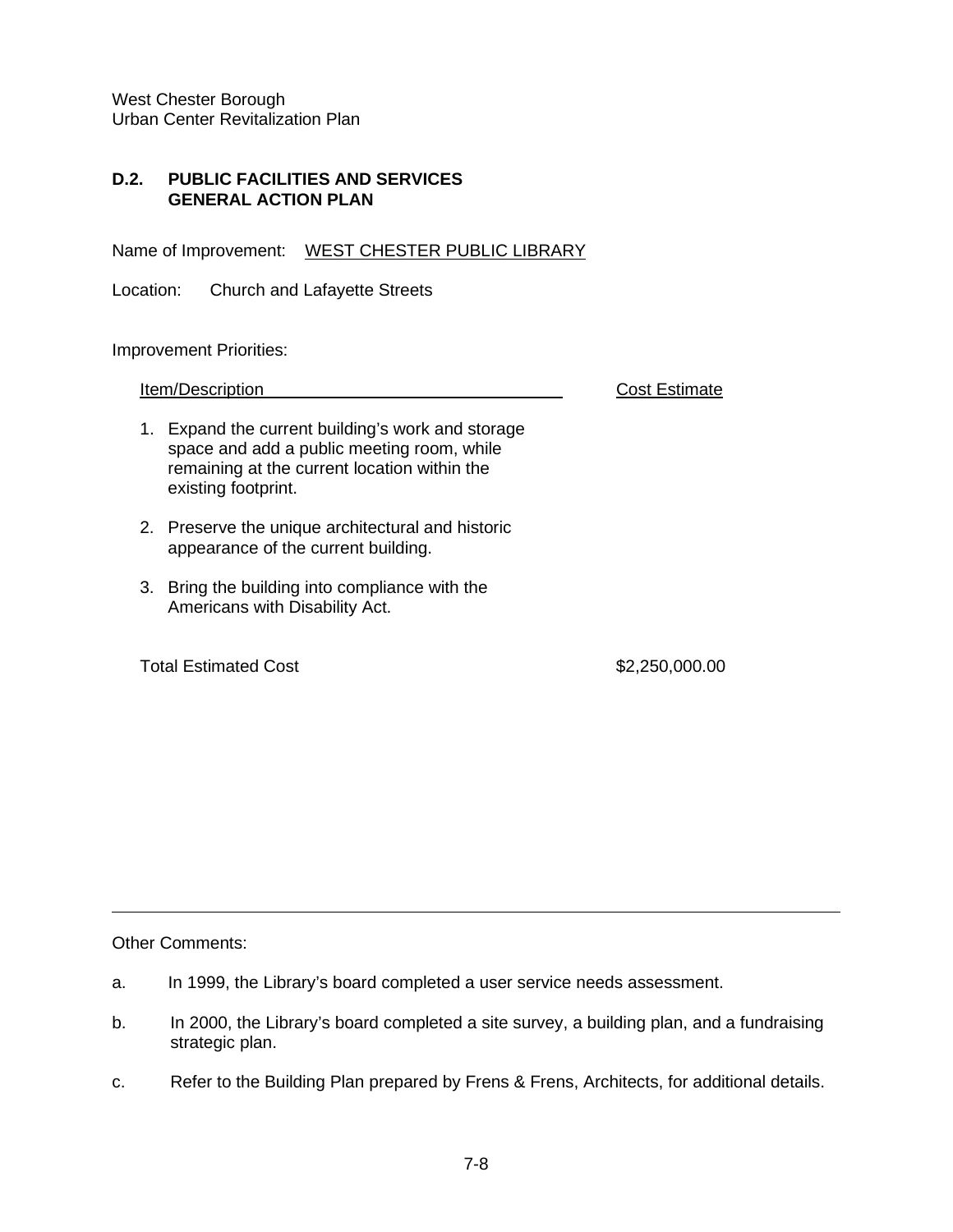#### **D.2. PUBLIC FACILITIES AND SERVICES GENERAL ACTION PLAN**

Program Type: GRAFFITI REMOVAL PROGRAM

Program Notes:

1. The Public Safety Committee and Public Works Department should improve upon the existing Graffiti Removal Program.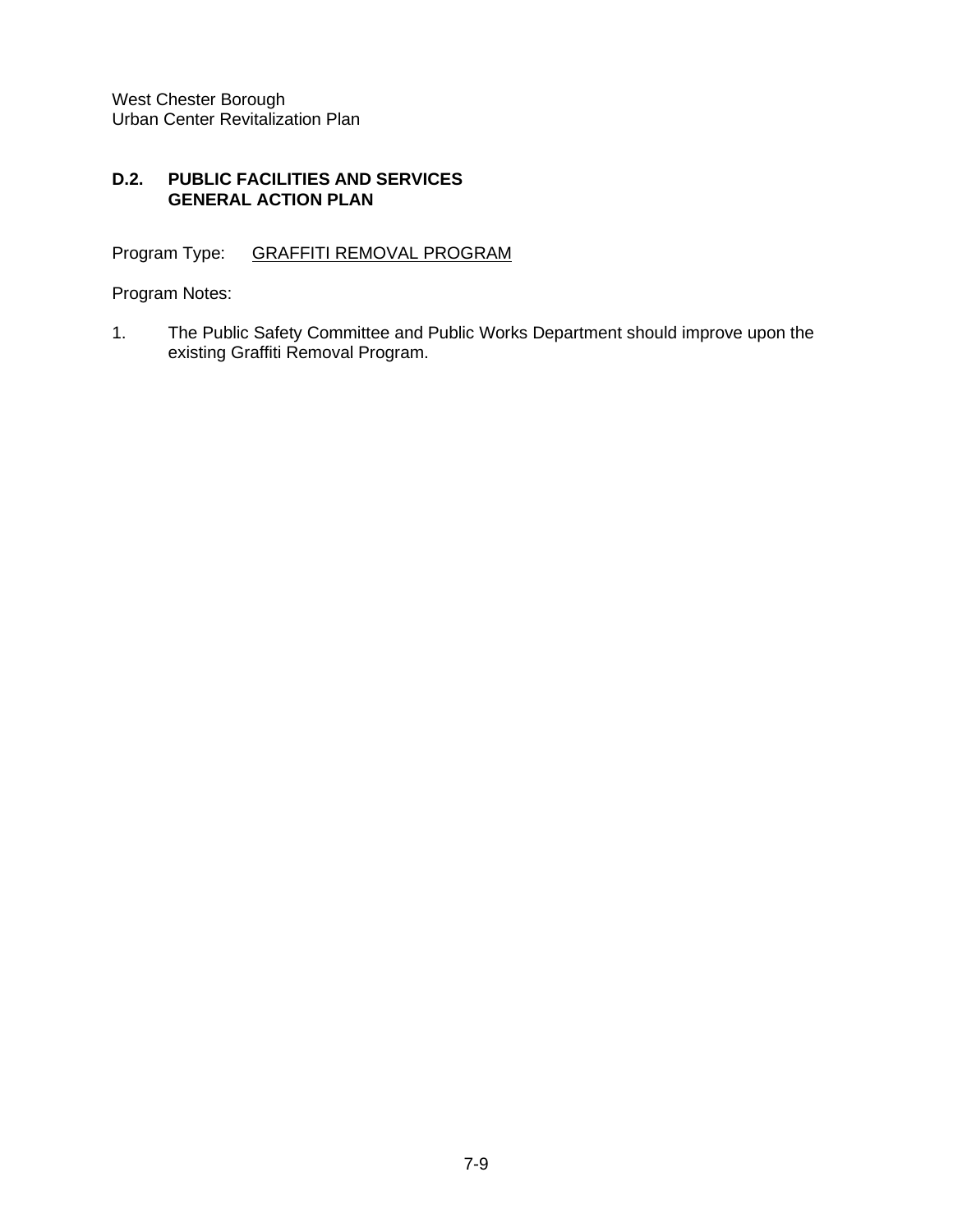# **E. PARKS AND RECREATION**

## **E.1. INVENTORY OF TRENDS AND ISSUES**

The December 9, 1992 "West Chester Open Space, Recreation and Environmental Resources Plan" identified numerous park improvement needs. From 1993 to 2001, the Borough has attempted to enhance the parks as general fund and capital fund budgets have allowed, and as grant subsidies have permitted. The work still needed to be accomplished is outlined in Section E.2.

This wish list evolved in December 2001 after an intensive tour and evaluation of the existing parks by the Director of Recreation, the Director of Public Works, and the Revitalization Plan consultant. The overall notion with the enhancements to the parks is to improve the quality of life for the neighborhoods that are immediately serviced by the parks, and to help ensure that the sense of community for these neighborhoods is as good as it can be. These notions are consistent with the goals described on pages 2-1 to 2-3.

## **E.2. GENERAL ACTION PLAN**

The General Action Plan for Parks and Recreation is reflected on pages 8-2 to 8-12. Each of the three major parks, Hoopes Park, Everhart Park, and Marshall Square Park, is scheduled for enhancement, especially because they serve not only the immediate neighborhoods around them but also the Borough at-large. By improving these parks, the youth, adults, and elderly in West Chester will have greater opportunities to appreciate civic life in the Borough. The overall attractiveness of the Borough as one of the most livable urban centers in Chester County will be maintained as a result of the improvements to these parks. As described earlier, major events such as the May Festival and the Turks Head Musical Festival take place in Everhart Park. Residents from the Borough, the surrounding Townships, and the County, visit Everhart Park as a special Chester County event celebrated at its County Seat.

Other smaller parks are also proposed to be improved and enhanced to increase their desirability and use by the neighbors in close proximity. The improvement of these parks is also consistent with the overall revitalization plan goals described on pages 2-1 to 2-3.

Other park and recreation improvements that were identified by the Task Force include: the creation of a new Recreation Center/Cultural Center; the acquisition of Urban Open Space for passive recreational use; and the creation of a Pocket Park in the Downtown. According to the Director of Parks and Recreation, the Recreation Center is critically needed to round out the recreation program in the Borough, and to provide space for senior citizens. The Urban Open Space concept relates to the notion of balancing the built environment of the Borough with passive green spaces, so as to further beautify and enhance the neighborhoods. The Pocket Park concept grew out of numerous discussions with the BID authority. The advantage of such a park is to have a public space in the Downtown at which special events can be celebrated.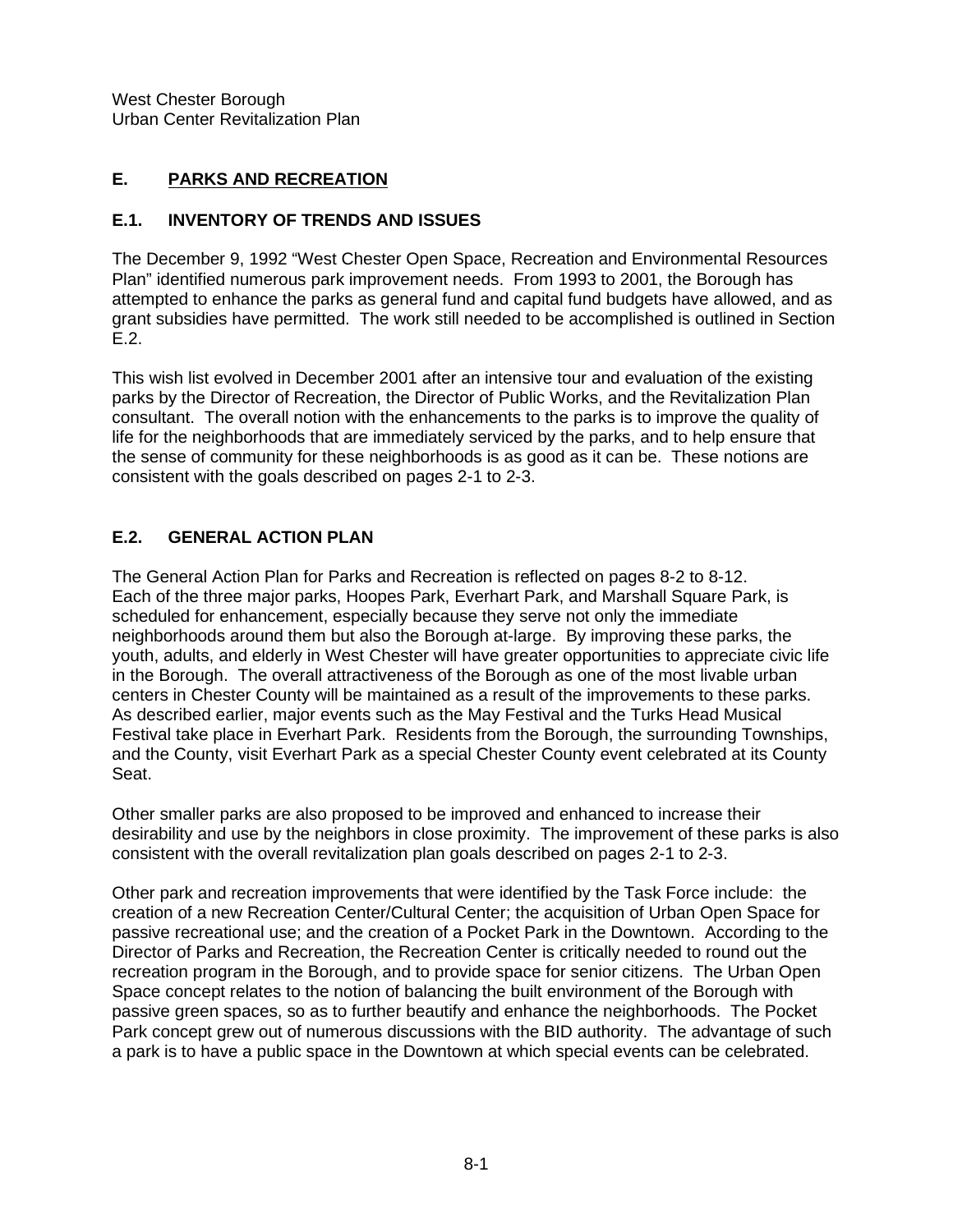#### **E.2. PARK & RECREATION IMPROVEMENTS GENERAL ACTION PLAN**

Name of Existing Park: HOOPES PARK

- Park Type: Community Park
- Location: West Ashbridge Street, Hoopes Park Lane, and Locust Lane in northwest corner of Borough
- Size: 16.2 acres

Improvement Priorities:

|    | Item/Description                                                                                                            | <b>Cost Estimate</b> |
|----|-----------------------------------------------------------------------------------------------------------------------------|----------------------|
| 1. | Replace existing "Girl Scout House" and<br>create an Activity Building approximately<br>20'x25'; provide electrical service | \$65,000.00          |
| 2. | Install new six (6) foot wide path to Pavilion;<br>rehabilitate Barbeque Grills; replace upright<br>Grills                  | \$10,000.00          |
|    | 3. Upgrade Playground with new Baby Swings,<br><b>Climber, and Parallel Bars</b>                                            | \$15,000.00          |
| 4. | Replace Lower Restroom with new 20'x45'<br>facility                                                                         | \$65,000.00          |
| 5. | Improve Steps & Trail to lower area with new<br>switchback trail                                                            | \$25,000.00          |
|    | 6. Remove low spot in upper parking area                                                                                    | \$20,000.00          |
|    |                                                                                                                             | \$200,000.00         |
|    |                                                                                                                             |                      |

#### Other Comments:

a. Improvement priorities from 12-19-01 site visit.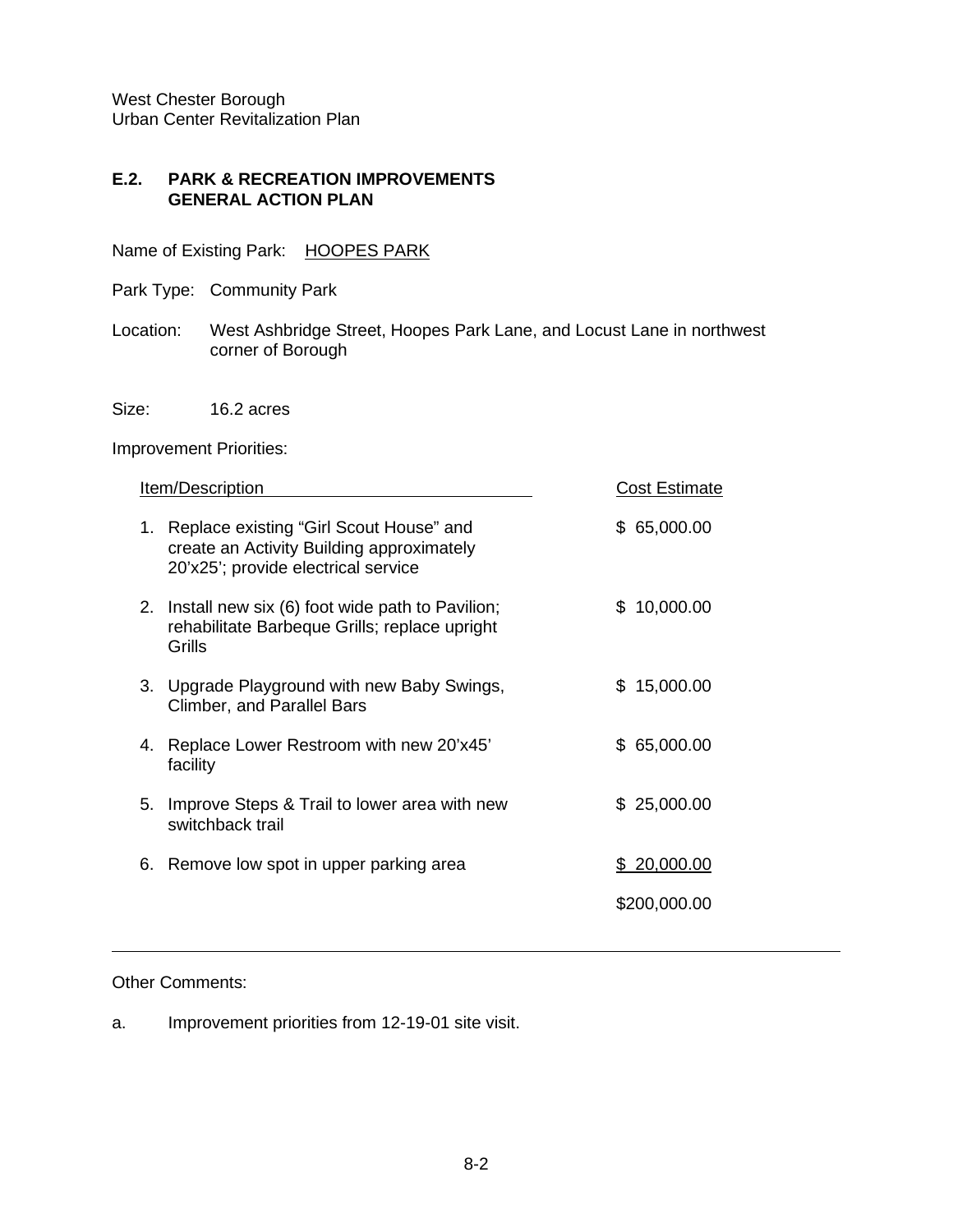#### **E.2. PARK & RECREATION IMPROVEMENTS GENERAL ACTION PLAN**

Name of Existing Park: EVERHART PARK

- Park Type: Neighborhood/Community Park
- Location: Block formed by Miner, Brandywine and Union Streets, and Bradford Avenue in west-central portion of Borough

Size: 10.2 acres

Improvement Priorities:

|                                | Item/Description                                                                                                                             | Cost Estimate  |
|--------------------------------|----------------------------------------------------------------------------------------------------------------------------------------------|----------------|
| 1.                             | Remove and relocate the existing shed                                                                                                        | \$95,000.00    |
| 2.                             | Replace the existing shed with a new Activity<br>Building approx. 20'x30', plus front porch;<br>provide electrical service and water service | included above |
| 3.                             | Repave area in front of new Activity Building                                                                                                | \$10,000.00    |
| 4.                             | Replace Baby Swings and Baby Play Equipment                                                                                                  | \$15,000.00    |
| 5.                             | Replace Climber and Slide                                                                                                                    | \$10,000.00    |
|                                | 6. Re-turf in heavily used areas                                                                                                             | \$10,000.00    |
| $7_{\scriptscriptstyle{\sim}}$ | Remove circular bench                                                                                                                        | \$<br>5,000.00 |
| 8.                             | Install curbing along Miner Street                                                                                                           | \$45,000.00    |
|                                |                                                                                                                                              | \$190,000.00   |

#### Other Comments:

- a. This park dates to the 1910s.<br>b. Improvement priorities from 1.
- Improvement priorities from 12-19-01 site visit.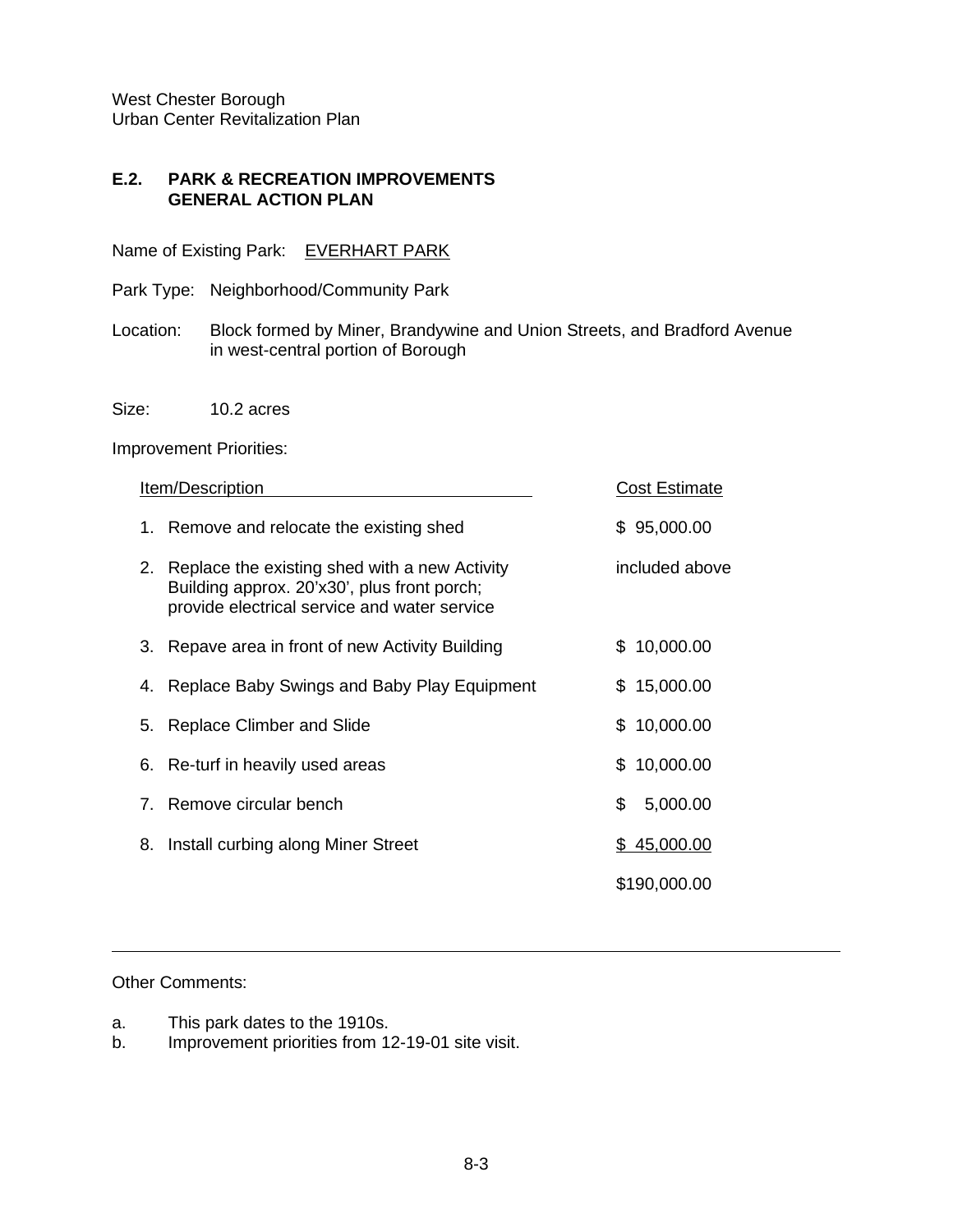#### **E.2. PARK & RECREATION IMPROVEMENTS GENERAL ACTION PLAN**

Name of Existing Park: MARSHALL SQUARE PARK

- Park Type: Neighborhood Park
- Location: Block formed by Marshall, Franklin, Biddle, and Matlack Streets, in northeast part of Borough
- Size: 5.0 acres

#### Improvement Priorities:

|    | Item/Description                                                                                                              |     | <b>Cost Estimate</b> |
|----|-------------------------------------------------------------------------------------------------------------------------------|-----|----------------------|
| 1. | Renovate existing shed                                                                                                        |     | tbd                  |
|    | 2. Construct new 20'x20' building;<br>add electrical service                                                                  |     | \$85,000.00          |
|    | 3. Renovate Gazebo – provide brick apron<br>around; improve paths to it; add six (6)<br>path lights; replace cedar shake roof |     | $$35,000.00+$        |
| 4. | Improve Gravel Access Drive from Franklin<br>and Biddle Streets                                                               | \$. | 12,000.00            |
| 5. | Re-lay Brick Sidewalk around perimeter<br>(900 LF x 8 feet wide)                                                              |     | \$35,000.00          |
|    | 6. Remove and replace Brick Driveway Apron                                                                                    | \$. | 20,000.00            |
|    | 7. Install new major Sign                                                                                                     | \$  | 5,000.00             |
| 8. | Improve steps off Matlack Street                                                                                              |     | \$10,000.00          |
|    |                                                                                                                               |     | \$202,000.00         |

#### Other Comments:

- a. This park dates to the 1880s.
- b. Most recent Master Plan is 1989.
- c. Improvement priorities from 12-19-01 site visit.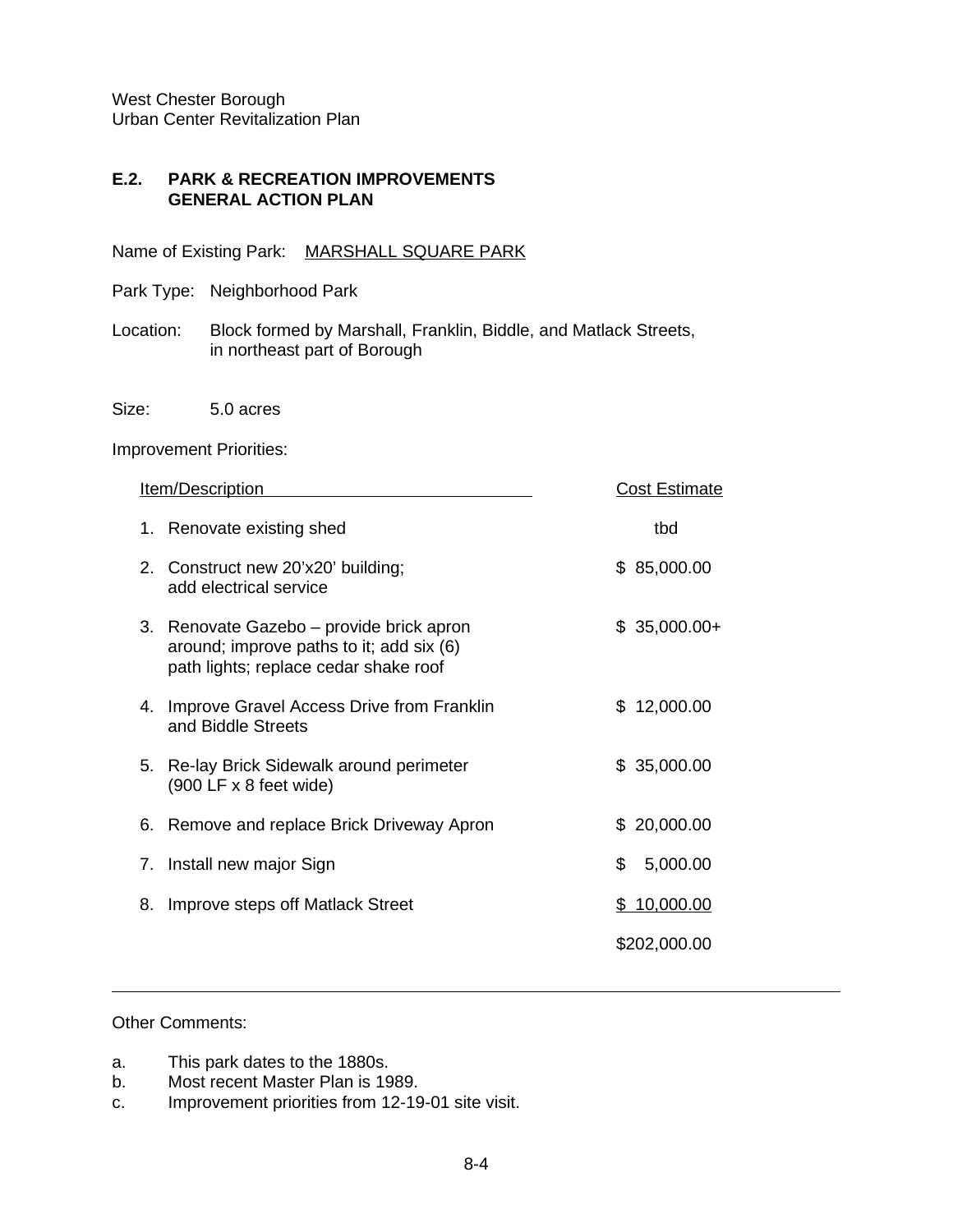#### **E.2. PARK & RECREATION IMPROVEMENTS GENERAL ACTION PLAN**

Name of Existing Park: BAYARD RUSTIN PARK

Park Type: Urban Residential Park

Location: Rosedale Avenue & S. Walnut Street in southeastern portion of Borough

Size: 1.4 acres

Improvement Priorities:

| Item/Description                                                                                                                      | <b>Cost Estimate</b> |
|---------------------------------------------------------------------------------------------------------------------------------------|----------------------|
| Renovate existing storage shed to create usable<br>1.<br>loft space; repoint bricks; add new wiring and lighting;<br>install skylight | \$20,000.00          |
| <b>Replace Basketball Courts</b><br>2.                                                                                                | 12,000.00<br>\$.     |
| Repave area; and provide new Play Apparatus<br>З.                                                                                     | \$20,000.00          |
| 4. Install sidewalks                                                                                                                  | \$25,000.00          |
| Replace Slide<br>5.                                                                                                                   | \$35,000.00          |
| <b>Replace Bollards</b><br>6.                                                                                                         | \$<br>5,000.00       |
| Install statue/plaque recognizing Rustin<br>7.                                                                                        | 3,000.00<br>S.       |
|                                                                                                                                       | \$120,000.00         |

Other Comments:

a. Improvement priorities from 12-19-01 site visit.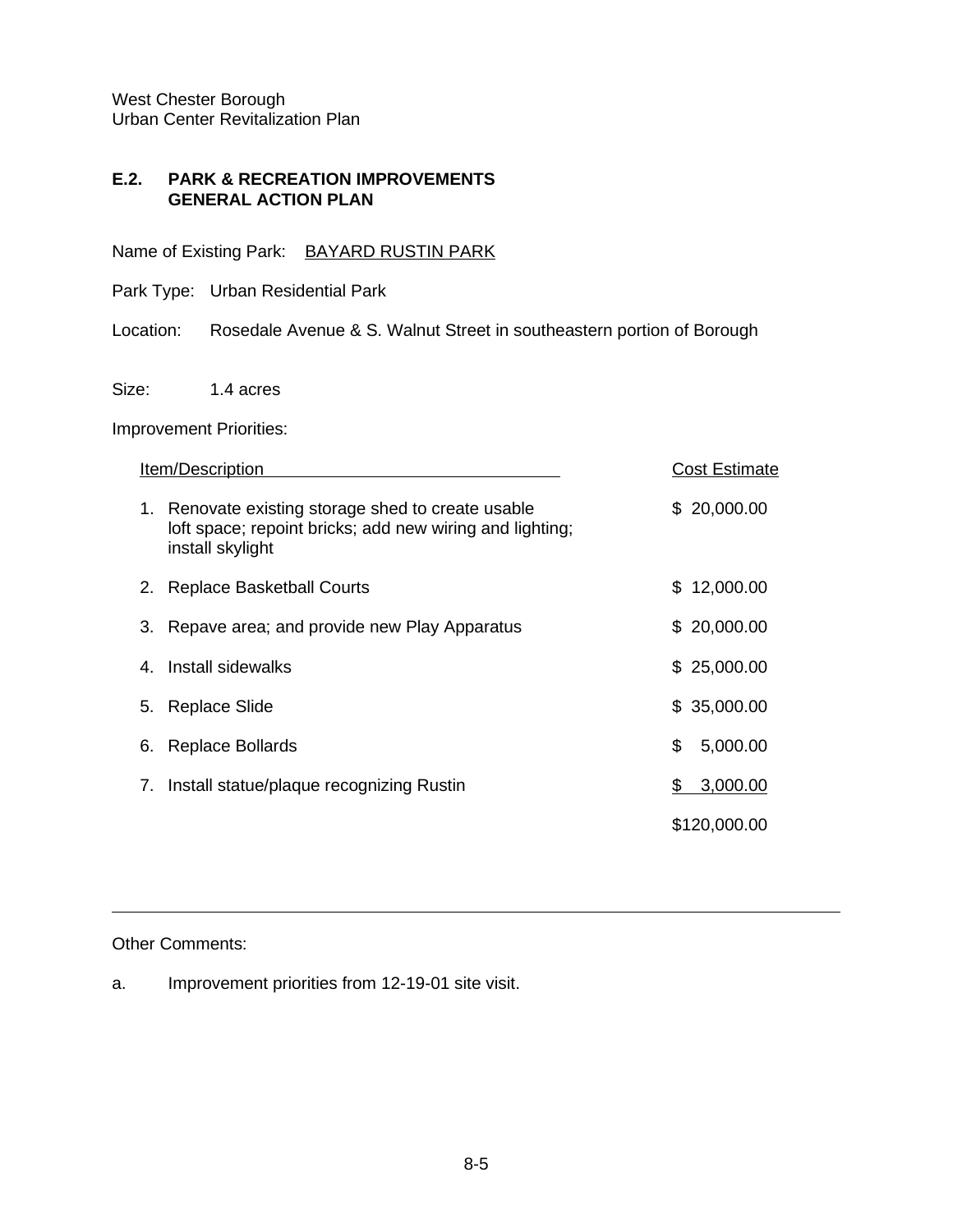#### **E.2. PARK & RECREATION IMPROVEMENTS GENERAL ACTION PLAN**

Name of Existing Park: NIELDS STREET PLAYGROUND

- Park Type: Urban Residental Park
- Location: W. Nields Street & S. New Street in southwest portion of Borough across from West Chester University
- Size: 0.8 acres

Improvement Priorities:

|    | Item/Description                                                                                                 | <b>Cost Estimate</b> |
|----|------------------------------------------------------------------------------------------------------------------|----------------------|
|    | 1. Renovate existing Storage Garage; provide<br>electrical service; install exterior siding;<br>install new door | 15,000.00<br>S       |
| 2. | <b>Replace Swings</b>                                                                                            | S<br>5,000.00        |
|    | Replace Backstop                                                                                                 | \$<br>5,000.00       |
| 4. | Replace Basketball Court and re-line stripe;<br>add new backboards and poles                                     | 17,000.00<br>S.      |
|    |                                                                                                                  | 42.000.00            |

Other Comments:

a. Improvement priorities from 12-19-01 site visit.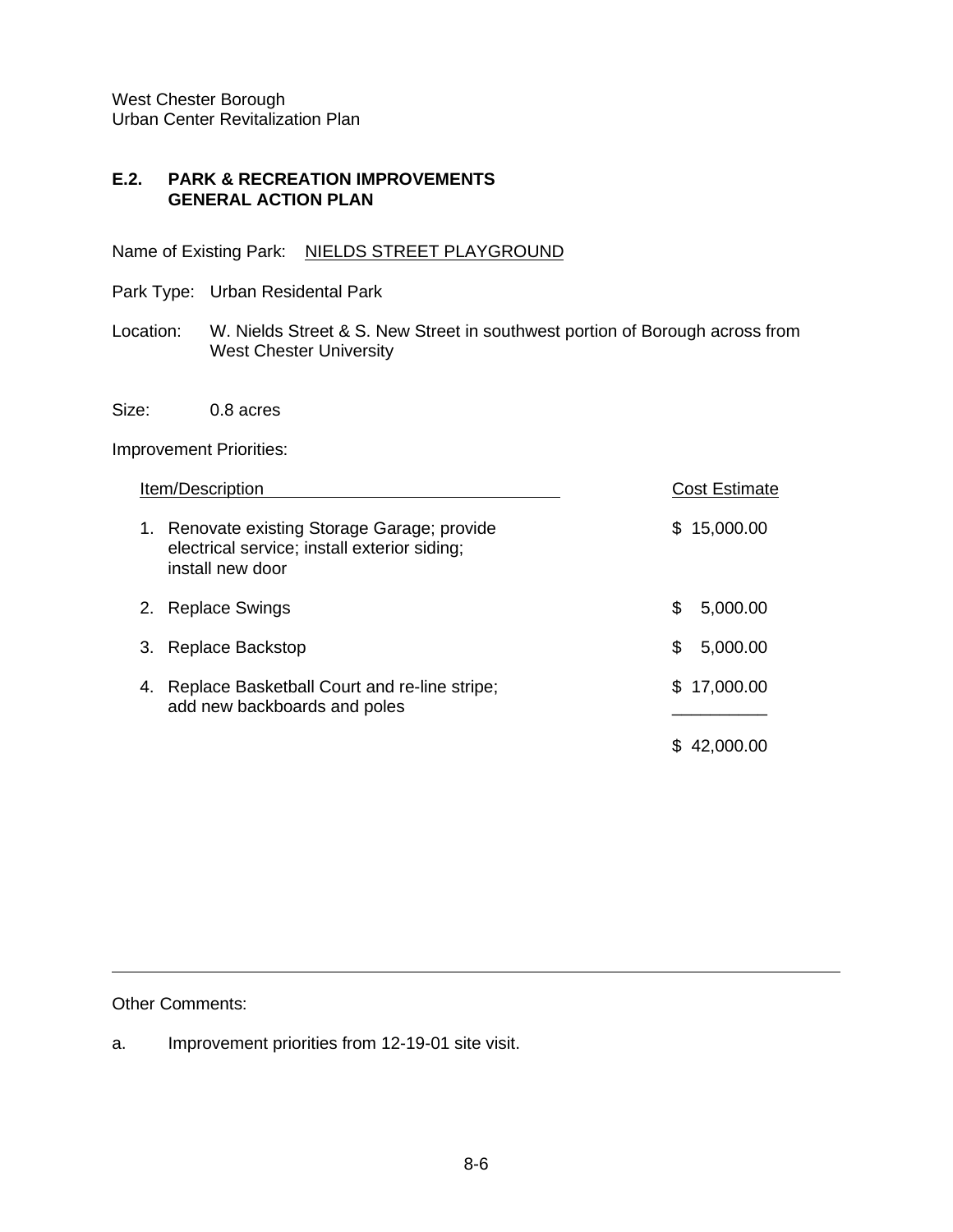#### **E.2. PARK & RECREATION IMPROVEMENTS GENERAL ACTION PLAN**

Name of Existing Park: MEMORIAL PARK

Park Type: Urban Residental Park

Location: Brick Alley, Veterans Alley, Pine Alley in northwest area

Size: 0.5 acres

Improvement Priorities:

|    | Item/Description                                                                                            |     | <b>Cost Estimate</b> |
|----|-------------------------------------------------------------------------------------------------------------|-----|----------------------|
|    | 1. Remove and replace Play Equipment – add new<br>Play Apparatus and new Swings; create new surface<br>area |     | \$25,400.00          |
| 2. | Repave Parking Area and re-line stripe including<br>4 square area                                           | \$. | 12,000.00            |
| 3. | Install new Landscaping                                                                                     | \$  | 7,000.00             |
| 4. | Install new Sign                                                                                            | S   | 3,000.00             |
|    |                                                                                                             | S.  | 50,400.00            |
|    |                                                                                                             |     |                      |

#### Other Comments:

- a. Improvement priorities from 12-19-01 site visit.
- b. Consider acquiring property to serve as an entranceway to the park from West Washington Street.
- c. The Borough applied for a 50% grant to the Pennsylvania Department of Conservation and Natural Resources (DCNR) on October 31, 2001.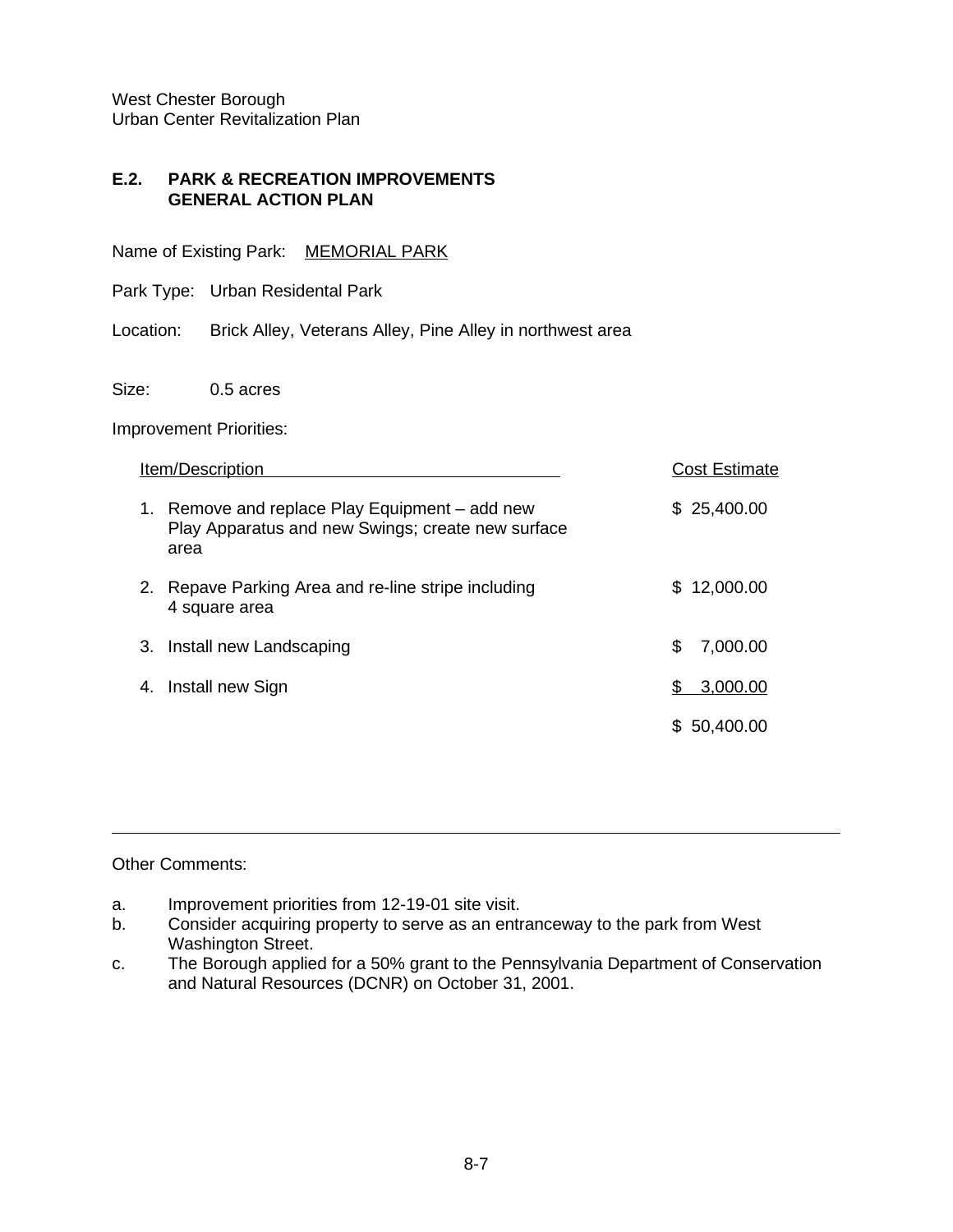#### **E.2. PARK & RECREATION IMPROVEMENTS GENERAL ACTION PLAN**

Name of Existing Park: JOHN O. GREEN PARK

Park Type: Urban Residental Park

Location: E. Miner Street & S. Matlack Street

Size:

Improvement Priorities:

Item/Description **Cost Estimate** 

1. Basketball court; Play apparatus; Climber for older \$ 83,386.00 children

Other Comments:

a. The Borough applied for a 50% grant to the Pennsylvania Department of Conservation and Natural Resources (DCNR) on October 31, 2001.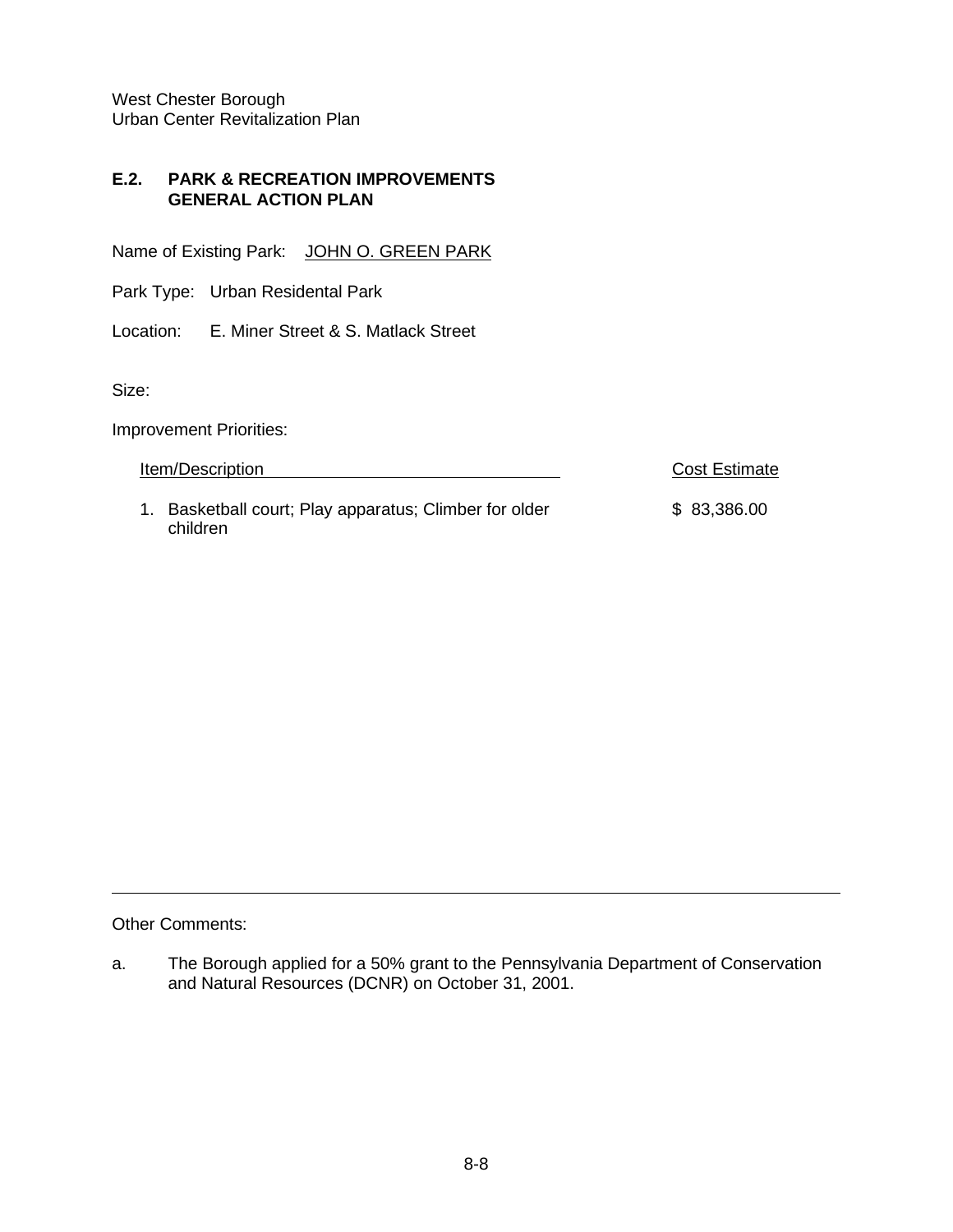## **E.2. PARK & RECREATION IMPROVEMENTS GENERAL ACTION PLAN**

Name of Existing Park: MOSTELLER PARK

Park Type:

Location: Alley behind S. Penn Street & S. Adams Street; borders Goose Creek and railroad tracks

Size: .75 acres

Improvement Priorities:

|    | Item/Description           |    | <b>Cost Estimate</b> |
|----|----------------------------|----|----------------------|
| 1. | Install additional benches | \$ | 1,500.00             |
|    | 2. Stabilize earthen bank  |    | \$12,000.00          |
| 3. | Install fencing            |    | \$20,000.00          |
| 4. | Install gazebo             |    | \$25,000.00          |
|    | 5. Perform grading         |    | \$20,000.00          |
|    |                            | S. | 78,500.00            |

Other Comments:

a. The Sartomer Company has donated \$15,000.00 for improvements over three years (2000-2002), some of which has been used to purchase equipment for Mosteller Park.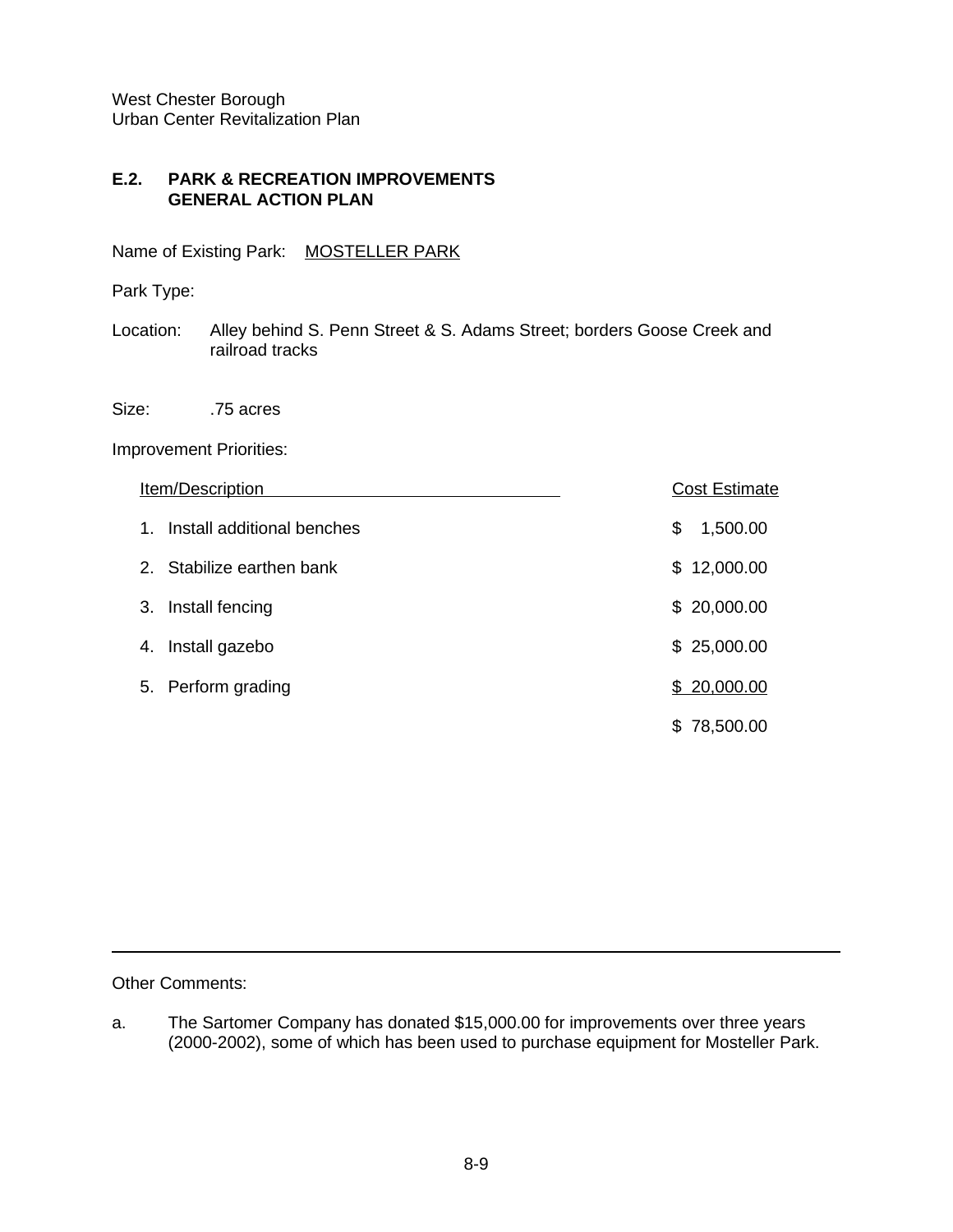## **E.2. PARK & RECREATION IMPROVEMENTS GENERAL ACTION PLAN**

Name of Park: RECREATION CENTER/CULTURAL CENTER

Facility Type: New Recreation Center/Cultural Center

Possible Location: tbd

Size: 2.0 acres +

Improvement Priorities:

Item/Description **Cost Estimate** 

- 1. New Facility, approximately 60,000 square feet, \$ 7.5 million with offices, gymnasium, banquet hall, auditorium/ stage, pool table, chess & board game area, lounge, audio-visual room, and entertainment space for youths to use for socializing
- 2. Parking Lot for new Recreation Center

Other Comments:

- a. This facility should be located near public transportation.
- b. This facility should include a Senior Center and an Entertainment Center.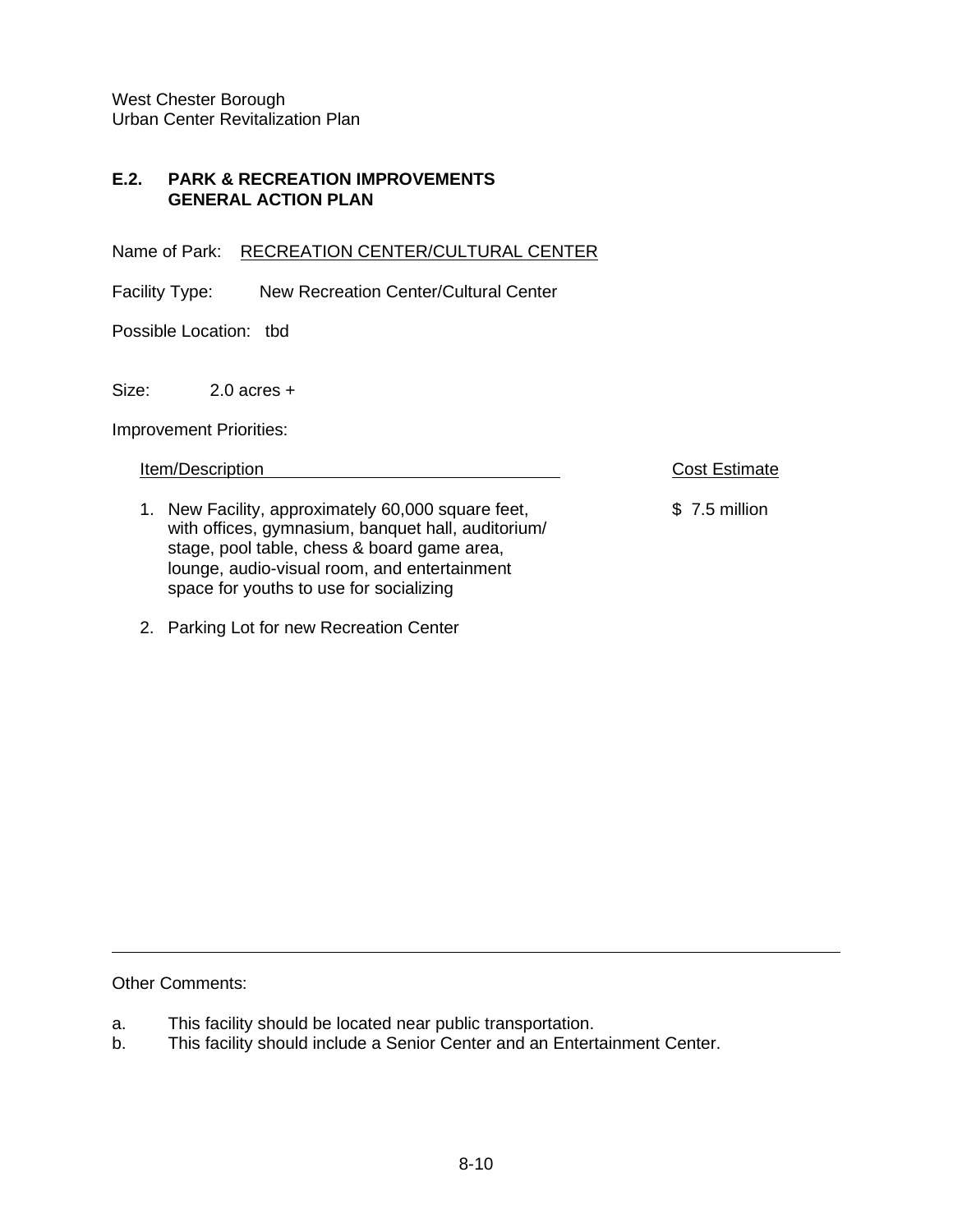#### **E.2. PARK & RECREATION IMPROVEMENTS GENERAL ACTION PLAN**

Name of Park: URBAN OPEN SPACE

Facility Type: Passive Recreation Areas

Possible Location: various

Size: various

Improvement Priorities:

Item/Description

- 1. Gateway Corridor North, on east side of North High Street from Borough boundary to Virginia Avenue
- 2. Barclay "woods" at High and Marshall Streets
- 3. Franklin and Lacey Streets "woods"
- 4. Franklin and Nields Streets (N.W. corner) Goose Creek floodplain
- 5. 314 W. Washington Street gateway to Memorial Park

Other Comments:

a. The Borough should apply for land acquisition grants if these sites are available for purchase.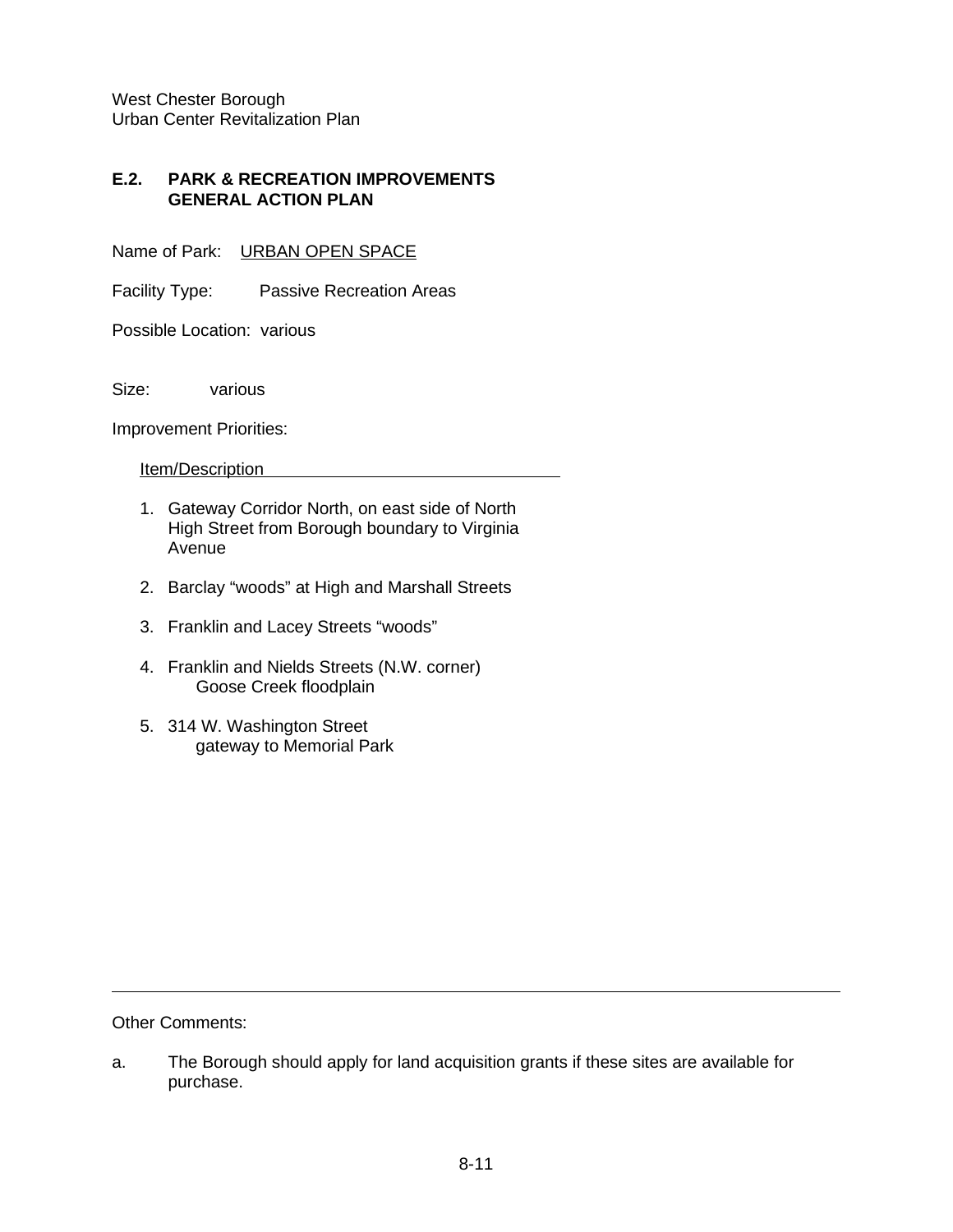#### **E.2. PARK & RECREATION IMPROVEMENTS GENERAL ACTION PLAN**

Downtown West Chester Streetscape Improvements for BID

# **Creation of pocket park on Gay Street between High & Walnut Streets**

| <b>Description</b>                                                                                                                                                                    | Cost Estimate |
|---------------------------------------------------------------------------------------------------------------------------------------------------------------------------------------|---------------|
| Location:<br>Between the curb cuts that allow entry to the surface parking lot.                                                                                                       | \$50,000      |
| Current situation:<br>Currently, there is some street furniture and minimal landscaping.<br>Enhancement to that area would provide attractive visual interest<br>and sense of safety. |               |
| Items to be included:                                                                                                                                                                 |               |
| _ Planters and landscaping                                                                                                                                                            |               |
| _ Drinking fountains                                                                                                                                                                  |               |
| $\_$ Trash receptacles                                                                                                                                                                |               |
| _ Informational kiosks/points of interest                                                                                                                                             |               |
| _ Decorative rock sculpturing                                                                                                                                                         |               |
| _ Public art piece                                                                                                                                                                    |               |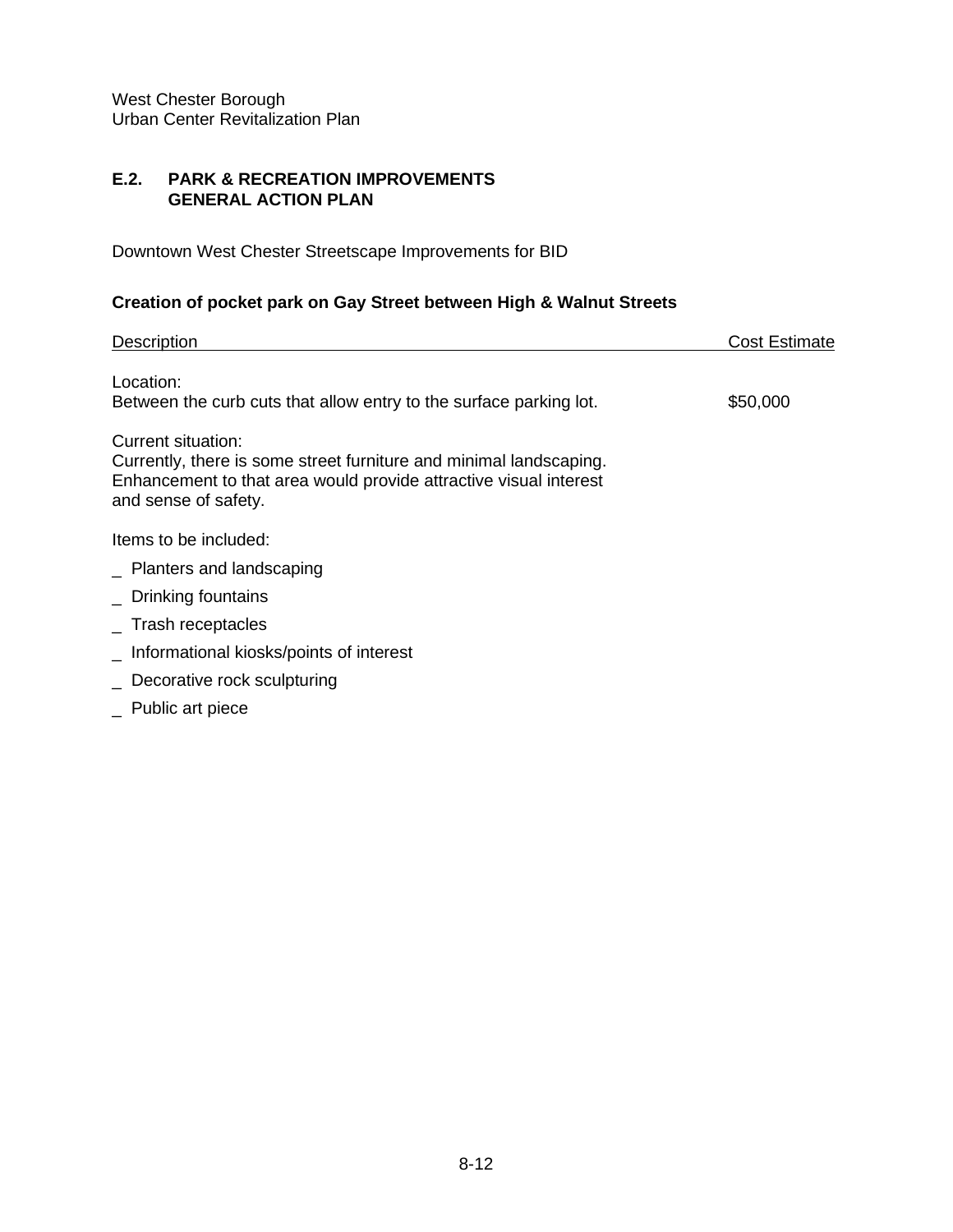# **F. OTHER REDEVELOPMENT INITIATIVES**

## **F.1. INVENTORY OF TRENDS AND ISSUES**

In November and December 2001 and January 2002, the Borough Manager, the Borough staff members of the Task Force, and the Revitalization Plan consultant, had several informal work sessions to brainstorm other improvement needs pertaining to the revitalization of West Chester. Most of these "Other" initiatives pertain to special programs such as creation of a Redevelopment Authority, the continuation of Brownfields Redevelopment, and expanding programs for intergovernmental cooperation.

## **F.2. GENERAL ACTION PLAN**

The General Action Plan for the "Other" initiatives is reflected on pages 9-2 to 9-7. West Chester previously worked with the Chester County Redevelopment Authority to create the Gay Street Semi-Mall, and to redevelop several properties in the Downtown. These initiatives took place in the 1970s and the 1980s. As a renewed idea, the Borough could create a Redevelopment Authority or similar authority as described on page 9-2.

Relative to Brownfields Redevelopment, the Borough has successfully redeveloped three sites as described on page 9-3. The Borough plans to continue its success in this area of revitalization.

Intergovernmental Cooperation, as described on page 9-4, is intended to enhance communications between the Borough, its immediate neighbors of West Goshen, East Bradford, and Westtown Townships, and the municipalities included in the study area of the West Chester Regional Planning Commission. The Borough feels that its ability to sustain itself as a viable urban center depends in part on cooperation with the neighboring municipalities. The Borough plans to initiate communications with the surrounding municipalities as an implementation strategy of this Revitalization Plan. Perhaps a West Chester Urban Center Planning Committee can be formed to address ways to make the Urban Center (as shown on page 1-2) as good as it can be.

A Historic Resources Protection Plan is described on page 9-5. It includes several ideas on how Historic Preservation can serve as an economic development tool, a means of providing affordable housing, and a means to ensure the continued character, vitality, desirability, and livability of the great neighborhoods of West Chester.

An Ad Hoc Revenue Commission is described on page 9-7. It addresses the critical need to generate additional revenues to help pay for the improvements and programs described in this Plan.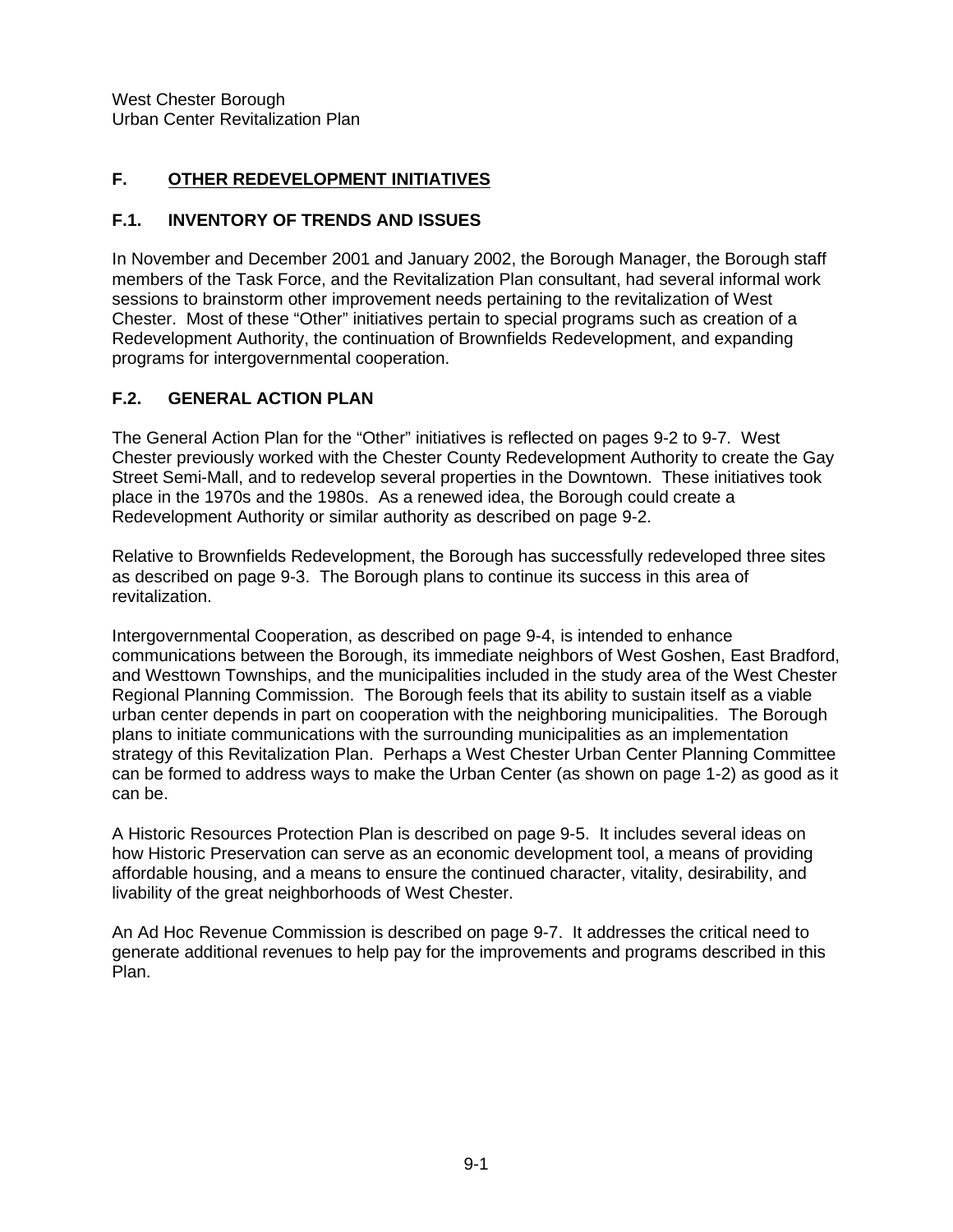## **F.2. OTHER REDEVELOPMENT INITIATIVES GENERAL ACTION PLAN**

## Program Type: REDEVELOPMENT AUTHORITY OR SIMILAR AUTHORITY

Program Notes:

- 1. A West Chester Borough Redevelopment Authority or similar Authority could be established as the turn-key organization through which certain redevelopment projects are financed and managed.
- 2. The Redevelopment Authority could be involved with a Property Reclamation Fund. The Authority could work with the Housing Authority of Chester County to purchase and rehabilitate.
- 3. The Redevelopment Authority could play a major role in an Urban Renewal District. (West Chester Borough worked with the Chester County Redevelopment Authority in the 1970s and 1980s on several projects, including the "Gay Street Semi-Mall" and various rehabilitation projects in the 100-300 blocks of East Market Street.)
- 4. The Redevelopment Authority could also be involved with Brownfields Redevelopment.
- 5. Create a District that would provide Tax Increment Financing (TIF) opportunities to reverse or remedy visible urban decay in the downtown area.
- 6. Renovate other downtown buildings in need of redevelopment.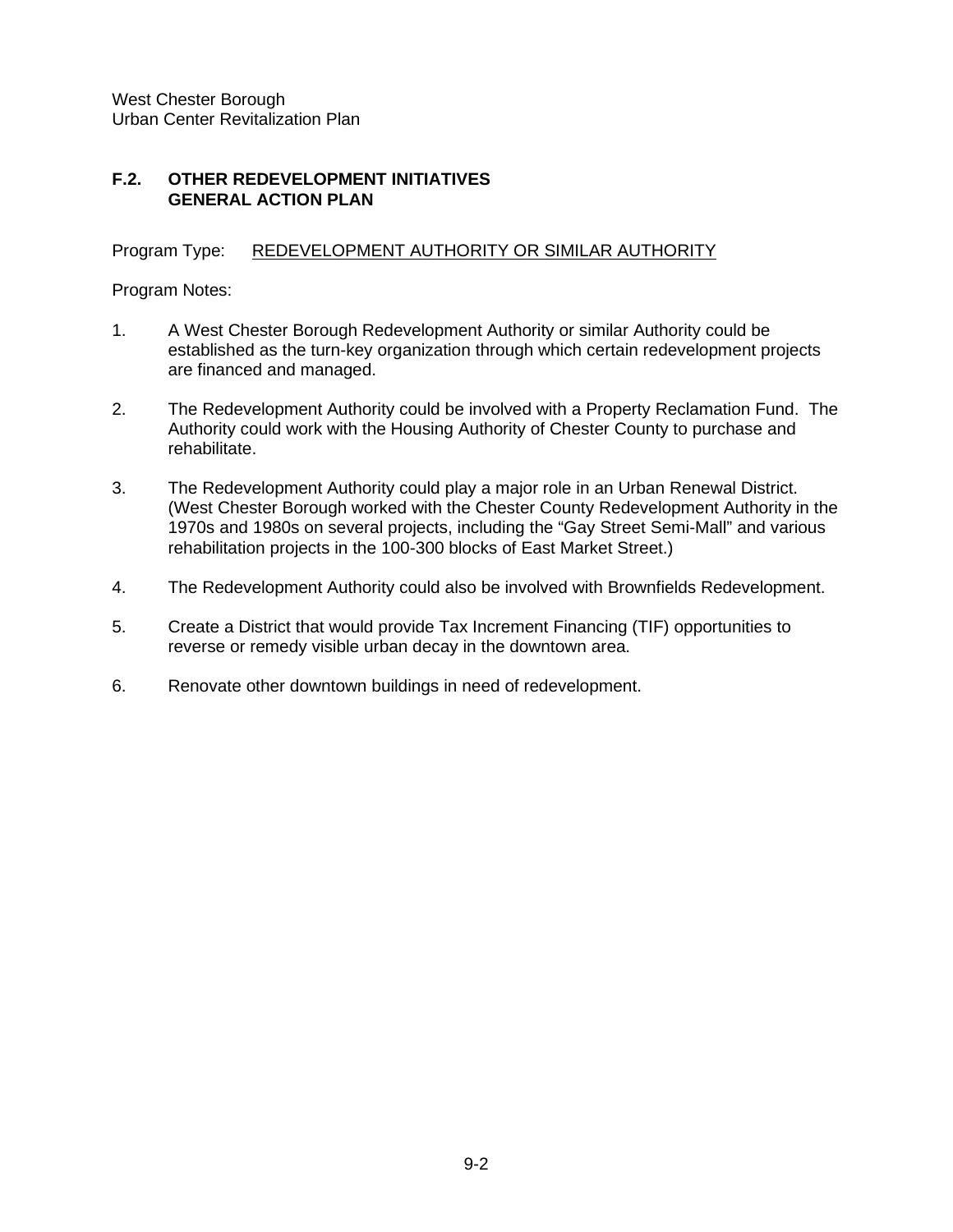## **F.2. OTHER REDEVELOPMENT INITIATIVES GENERAL ACTION PLAN**

Program Type: BROWNFIELDS REDEVELOPMENT

Program Notes:

- 1. The Borough could identify strategic sites where additional brownfields redevelopment would apply. (The Borough has successfully redeveloped three (3) Brownfield sites: Mitch's Gym; Alliance Environmental at Fermtec; and John O. Green Park.) Therefore, the Brownfields Redevelopment should continue.
- 2. Brownfields redevelopment funding services need to be researched.
- 3. The Chester County Development Council (610-458-5700) has received funding from the U.S. Environmental Protection Agency for a Brownsfields Pilot Program. The Development Council is now the lead agency in Chester County for brownfields redevelopment.
- 4. See Redevelopment Authority for other notes.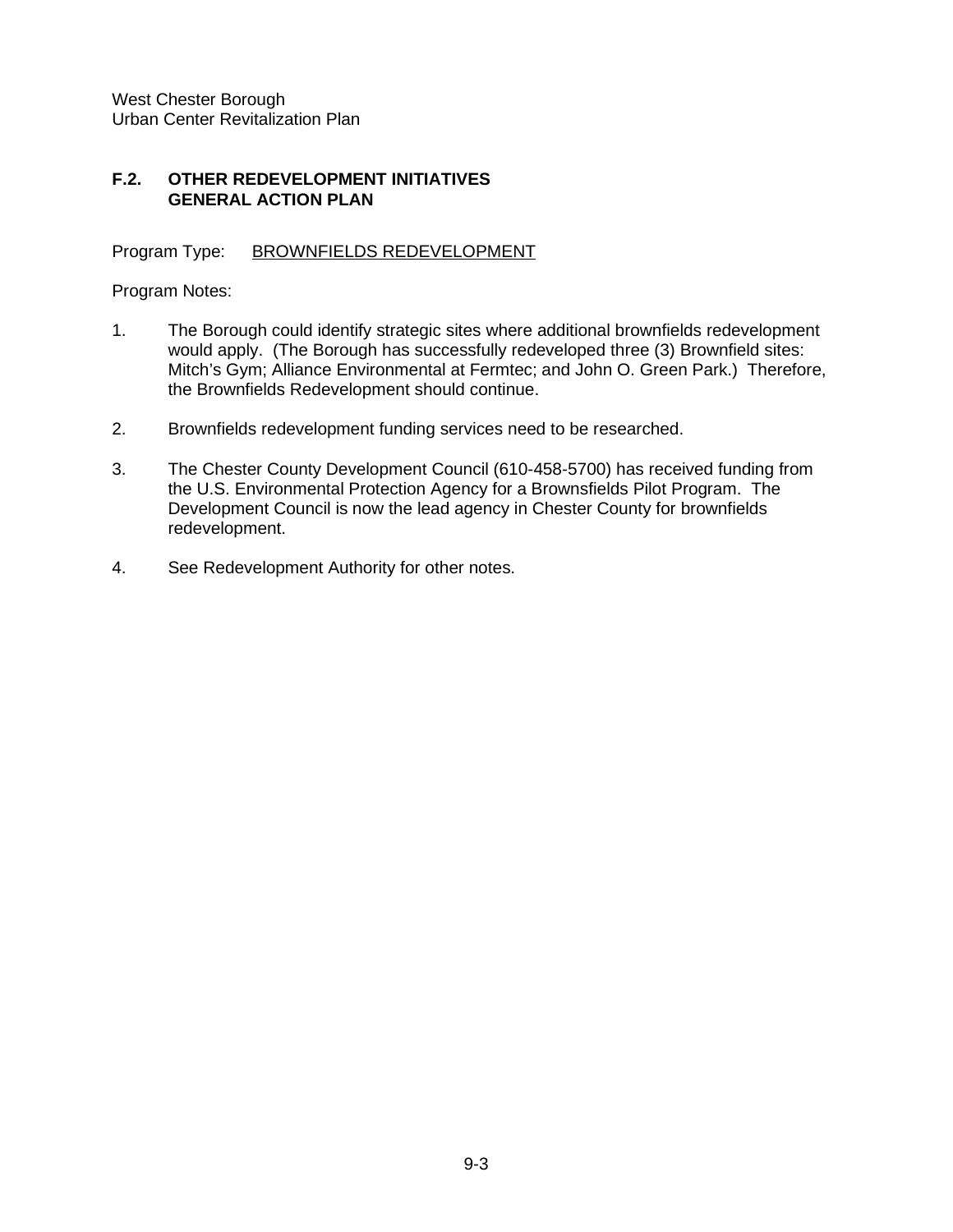## **F.2. OTHER REDEVELOPMENT INITIATIVES GENERAL ACTION PLAN**

#### Program Type: INTER-MUNICIPAL COORDINATION

Program Notes:

1. West Chester Borough needs to communicate with West Goshen Township, East Bradford Township, and Westtown Township to discuss common needs pertaining to revitalization, as these four municipalities are included in the West Chester Urban Center, as shown on Map 1.

Borough Council will need to hold a meeting to establish a framework for on-going Urban Center Inter-Municipal coordination with the three other municipalities. An Urban Center Planning Committee could be formed to focus on how to make the West Chester Urban Center as good as it can be, including the Borough and portions of West Bradford, East Bradford, and Westtown Townships. The municipalities' existing Planning Commissions, governing bodies, or representatives thereof, working together in joint meetings and on joint projects might service this purpose.

- 2. West Chester Borough should continue to participate in the West Chester Regional Planning Commission along with East Bradford, East Goshen, West Goshen, Thornbury, Pocopson, Westtown, and West Whiteland Townships.
- 3. Coordination with West Goshen Township is needed for such initiatives as the Shuttle Bus Service and sidewalk extensions toward West Goshen Shopping Center.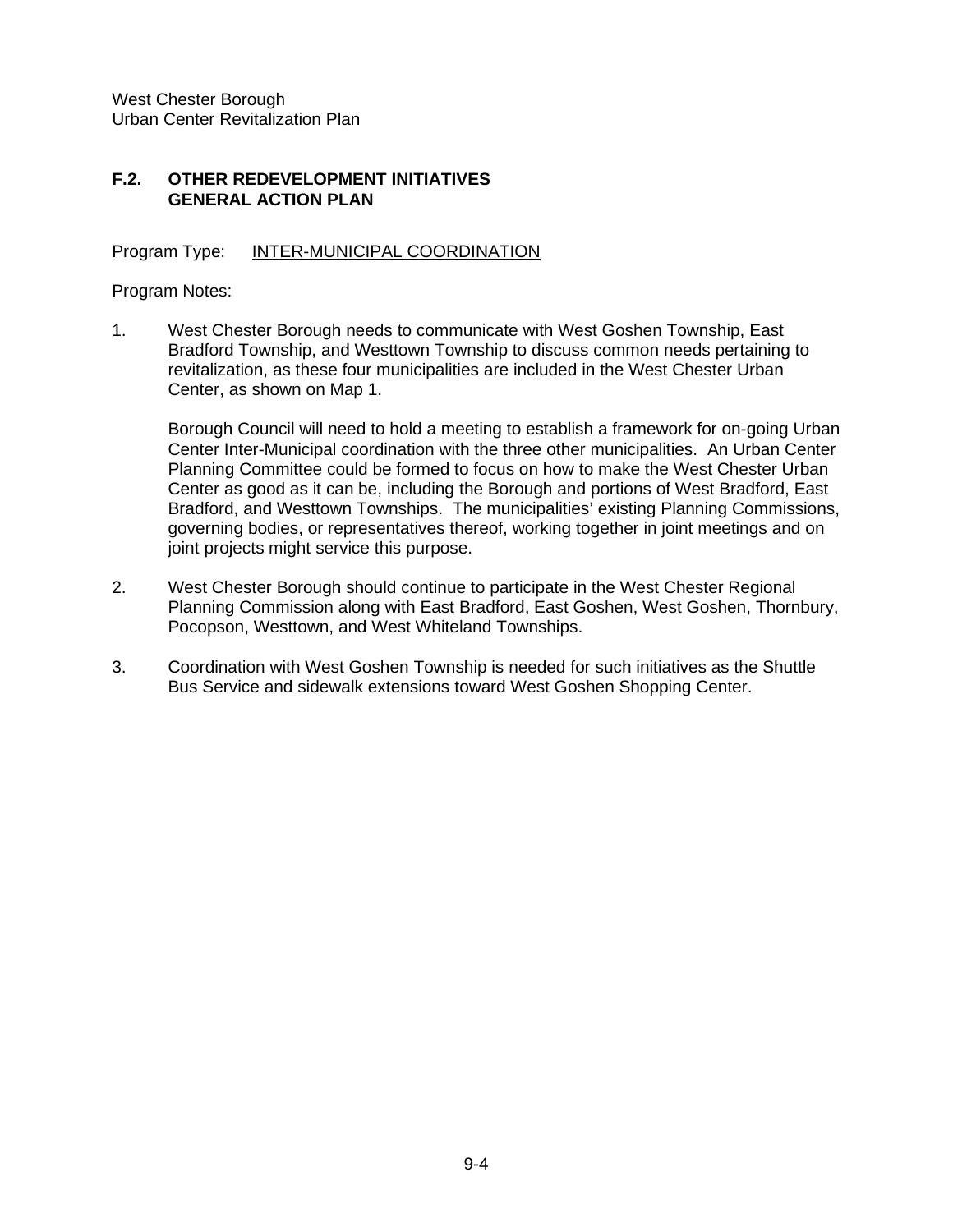## **F.2. OTHER REDEVELOPMENT INITIATIVES GENERAL ACTION PLAN**

#### Program Type: HISTORIC RESOURCE PROTECTION PLAN

Program Notes:

- 1. The Pennsylvania Municipalities Planning Code (MPC), Act 247, was Amended in August 2000 to now require that the Comprehensive Plan include a "Historic Resource Protection Plan" (as per Section 301.(a)(6)).
- 2. West Chester Borough is truly poised for a Historic Resources Protection Plan, given its lineage and success with the following:
	- a. the Historic and Architectural Review Board (HARB), and HARB's awards and recognition programs;
	- b. the inclusion of portions of the Borough within the National Register Historic District;
	- c. publications of numerous books on the history and architecture of West Chester;
	- d. historic markers to recognize internationally known historic Cestrians such as Barber, Rustin, and Pippin;
	- e. private building restorations throughout the Borough;
	- f. the celebration of the Bicentennial in 1999;
	- g. Old Fashioned Christmas and other historic recognition events;
	- h. Design Guidelines for HARB;
	- i. the West Chester Railroad Heritage Association; and
	- j. the lore of the Underground Railroad.
- 3. Relative to Historic Preservation and Economic Development, studies across the county have shown the value of Historic Preservation as a stimulus to economic development, particularly in a small place such as downtown West Chester. Specific programs that could be considered to further economic development through Historic Preservation are:
	- a. Creation of low-interest revolving loan funds to assist property owners in the appropriate renovation and rehabilitation of their income producing properties.
	- b. Adoption of less stringent building codes (as has been done in other states) to facilitate the renovation and rehabilitation of historic properties.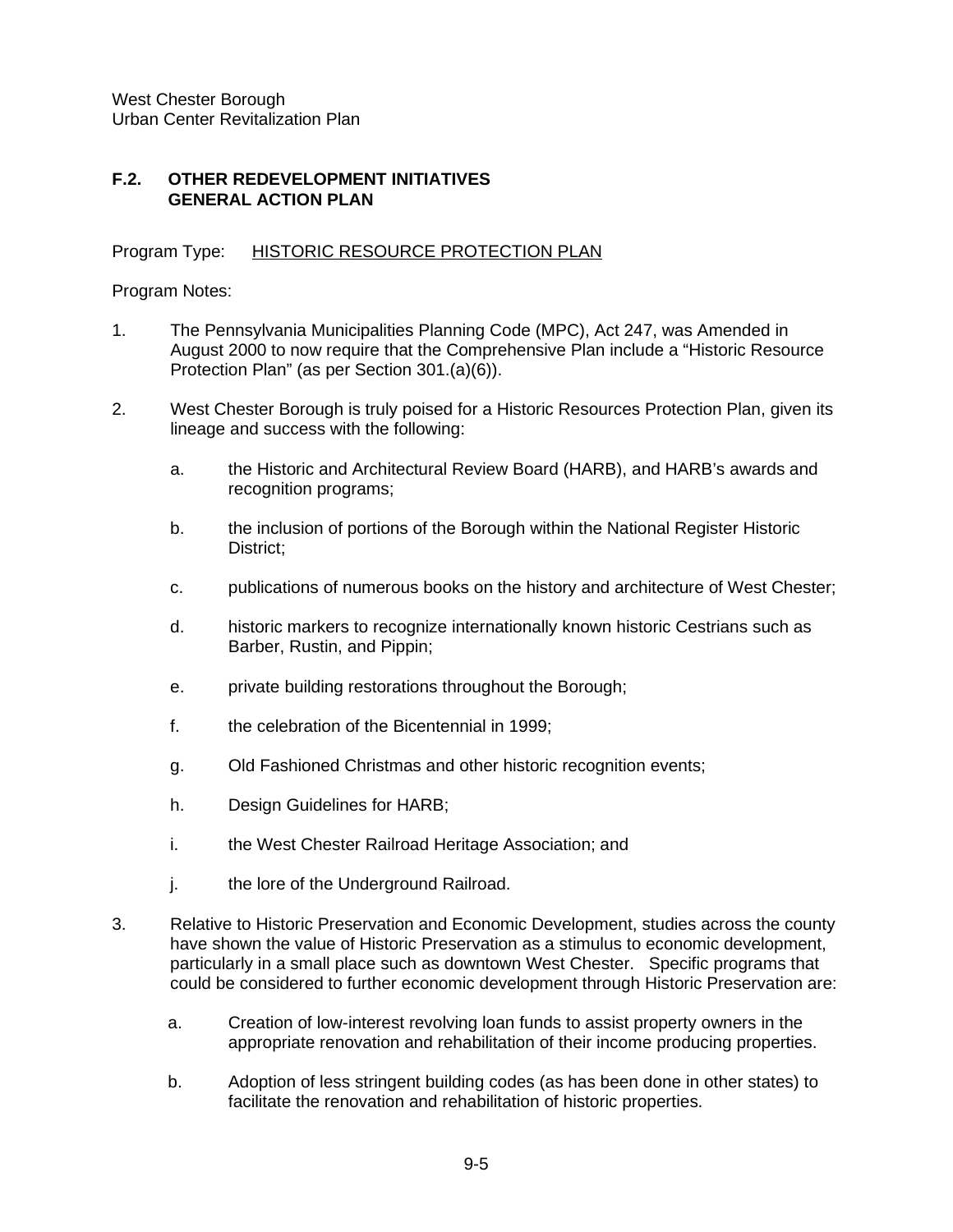- c. Tax abatement programs that exclude appropriate improvements made to historic buildings from additional taxation for a period of 5-10 years.
- d. Giving preference in other economic development programs to investments that enhance the historic and architectural fabric of the Borough over those that do not.
- 4. Relative to Historic Preservation and Housing, historic preservation can play a vital role in maintaining the supply of affordable housing in the Borough, particularly in the southeast and northwest sections. Similar programs to those identified in item #3 should be implemented to ensure the rehabilitation and improvement of existing housing stock is accomplished in a manner to respect the historic integrity of these buildings.
- 5. Relative to Historic Preservation and Neighborhood Vitality, one of the primary factors which makes the Borough an exceptional place to live is the architectural integrity of the diverse housing stock. To ensure that people continue to want to live in the Borough, it is important that the architectural fabric is maintained and enhanced. To this end, consideration should be given to the implementation of policies described above. In addition, programs should be devised to educate homeowners and residents about the value of preservation, and about ways to accomplish the retention of the architectural fabric of these properties. Likewise, it is important that such policies and programs pertain to the entire town. Because of the compact nature of the Borough, many aspects of West Chester's livability should extend seamlessly beyond individual neighborhood boundaries.
- 6. The Borough should pursue grants for such projects as:
	- a. A Historic Resource Inventory.
	- b. Photographing and cataloguing of historic properties.
	- c. Preservation of properties through their acquisition and rehabilitation.
	- d. Educational programs.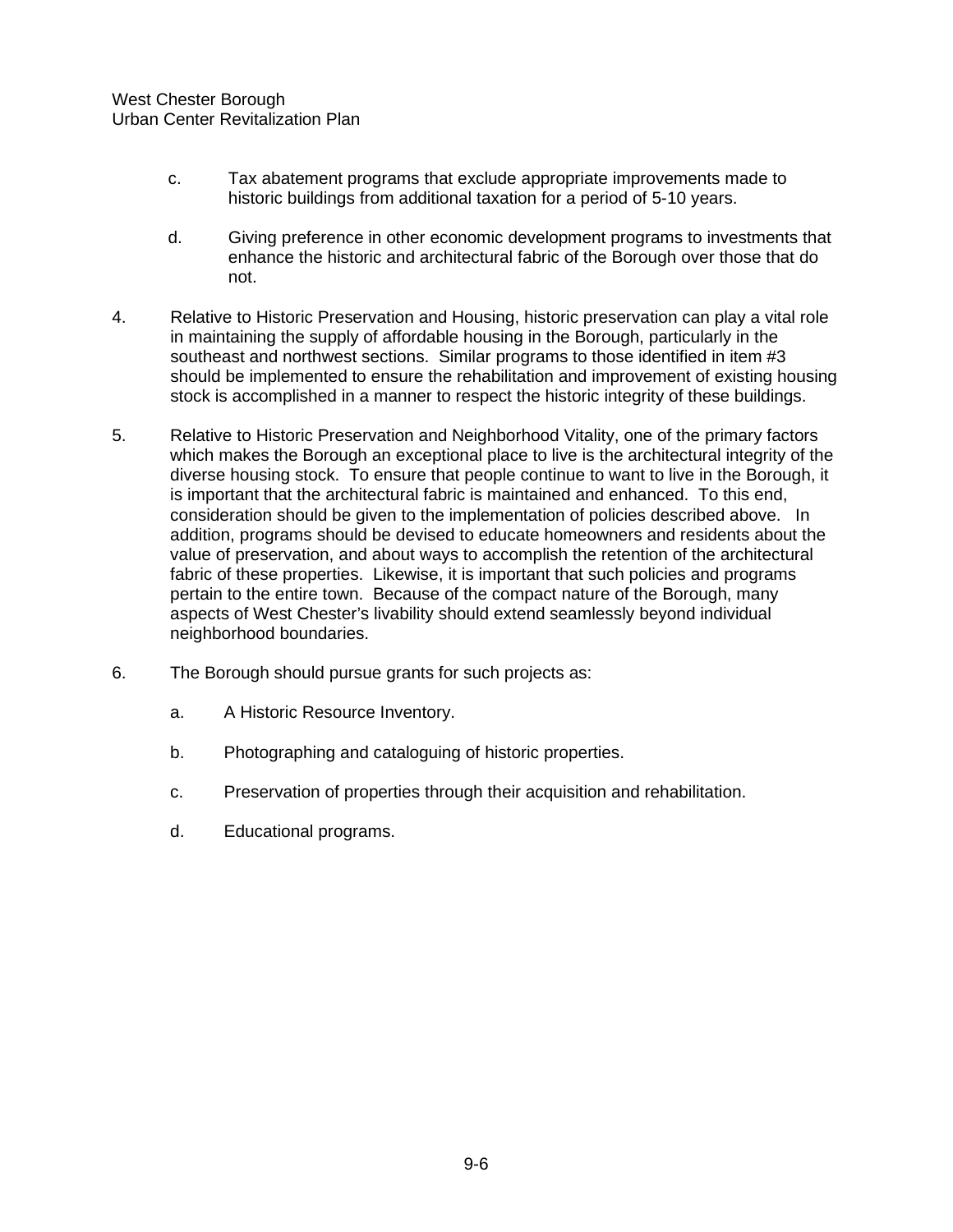## **F.2. OTHER REDEVELOPMENT INITIATIVES GENERAL ACTION PLAN**

Program Type: AD HOC REVENUE COMMISSION

Program Notes:

- 1. The Borough Manager has issued a 2002 Budget Message, and various Memoranda and Monthly Reports pertaining to problems in generating new sources of revenues for the Borough. (This issue is also discussed on pages 4-1, 4-7, and 4-8 of this report.)
- 2. The Borough does not generate enough revenue to be able to pay for the many improvements and programs identified in this Plan over the next 15 years.
- 3. A special Borough Council Ad Hoc Commission should be formed to prepare a comprehensive report with recommendations on how to generate adequate revenues to implement this Urban Center Revitalization Plan.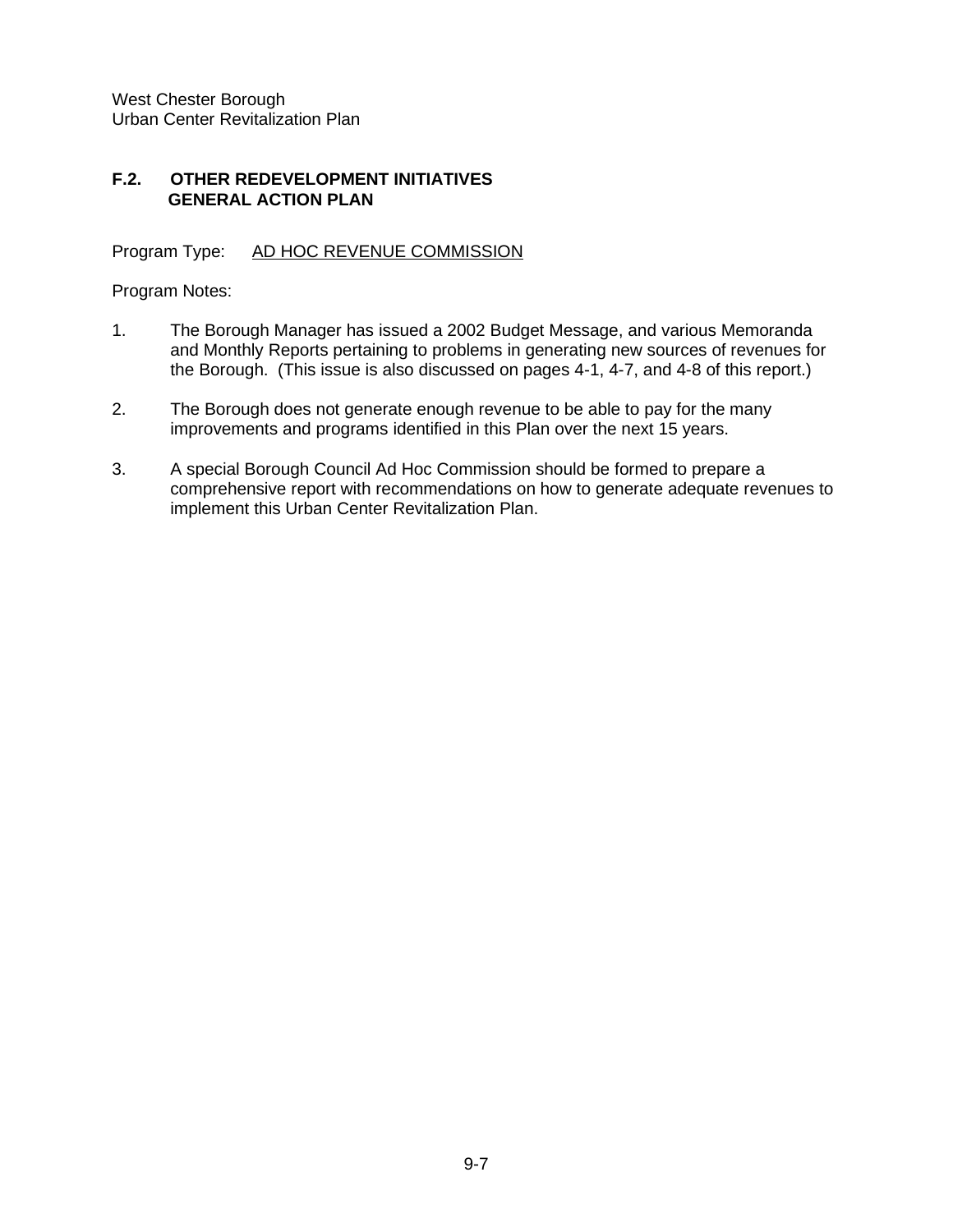# **G. FUNDING SOURCES**

A variety of funding sources can be pursued to help implement the Action Plan and Priorities. Borough, County and State funds are most likely to be used.

# **G.1. BOROUGH FUNDS**

Through the 5 Year Capital Budget, the Borough plans to fund some of the revitalization effort. Refer to Appendix E for more details.

In addition, the Borough plans to utilize part of the General Fund budget to help finance several of the improvement priorities listed for the BID and the Public Works Department in Section C, the Parks Department in Section E, and Other Initiatives in Section F. However, the Borough does not generate enough revenue to be able to pay for the many improvements and programs over the next 15 years as identified in this plan. To this end, a special Borough Council Ad Hoc Revenue Commission should be formed to study and recommend ways to generate adequate revenues to implement this Plan (see page 9-7).

# **G.2. COUNTY FUNDS**

Through the Chester County Department of Community Development (DCD), the Borough plans to apply for funds for at least the following projects (to be prioritized at a later date):

- \$500,000.00 for the Market Street Streetscape project;
- \$500,000.00 for other Downtown improvements listed in Section C for the BID;
- \$500,000.00 for various Public Works and Infrastructure improvements for the projects listed in Section C; and
- \$500,000.00 for Park Improvements for the projects listed in Section E for Parks.

The cost breakdown for the Market Street Improvement Project is in Appendix F.

# **G.3. STATE FUNDS**

The Borough will apply for as many grants as it can through such agencies as: the Pennsylvania Department of Community and Economic Development (DCED), the Pennsylvania Department of Conservation and Natural Resources (DCNR), and PennDOT.

At present, the Borough may receive \$200,000.00 from DCED for the Market Street Streetscape project, to combine with the \$500,000.00 it will seek from the County DCD. Even with a scaledback project (to remove the portion of West Market Street from New to Darlington until the County Courthouse project is completed), the Borough will need \$120,844.00 to complete the downsized project.

# **G.4. OTHER FUNDING OPPORTUNITIES**

Other Funding Opportunities are listed in Appendix G – A Directory of Funding and Programs.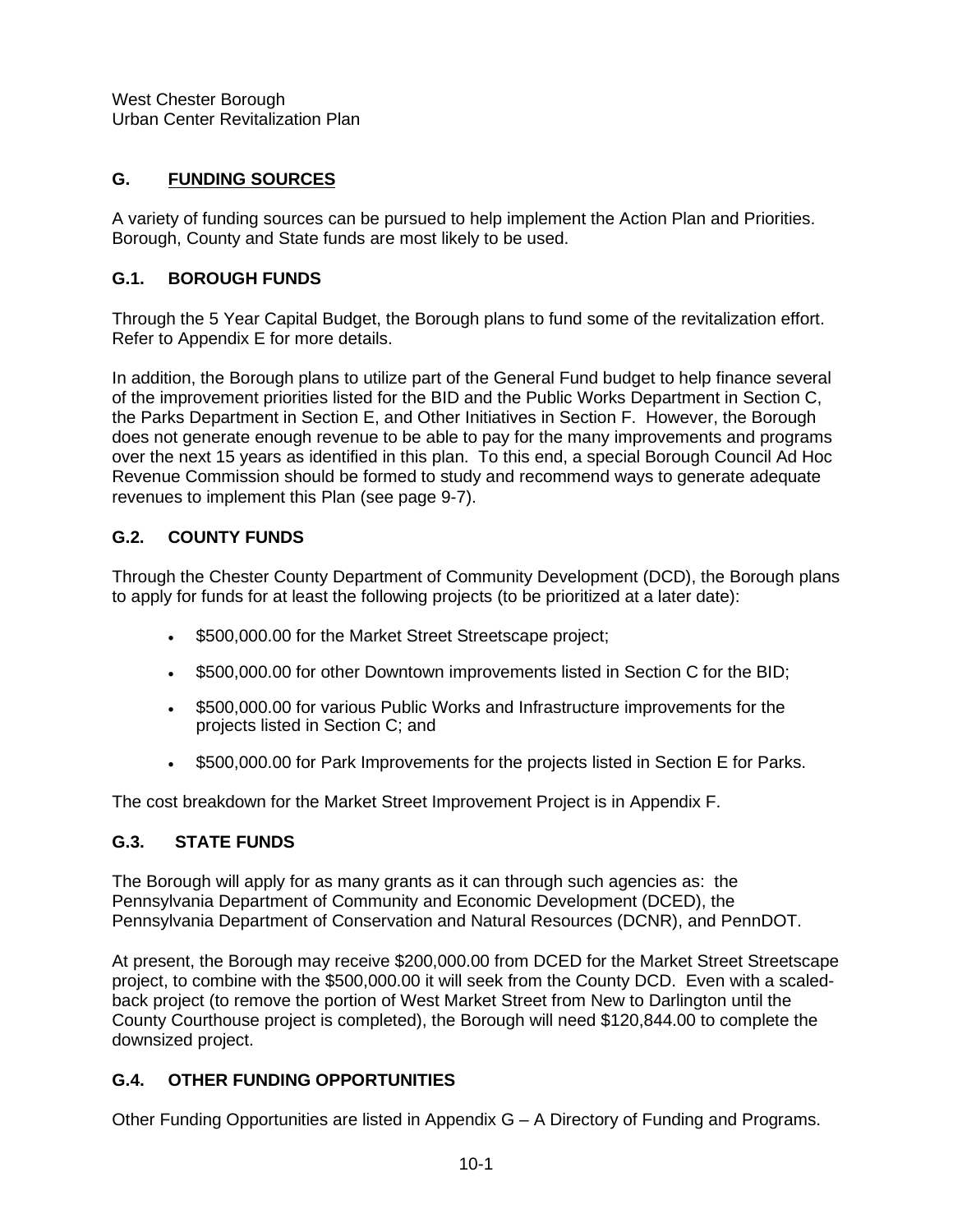## **H. DETAILED ACTION PLAN AND PRIORITIES**

A Detailed Action Plan for the various revitalization initiatives will involve setting and revising priorities, estimating and refining the costs for the various improvements, establishing and updating a timeline for the improvements, allocating personnel resources to guide the implementation process, and obtaining and budgeting the necessary funds for the work.

An initial timeline for implementation of revitalization initiatives is outlined in Table 9, the Revitalization Projects Action Plan. Table 9 serves as the first attempt to itemize a wide variety of revitalization needs according to a 1 to 5, 6 to 10, and 11 to 15 year time horizon, along with probable funding sources, and the entity that should be responsible for the initiative. While the Borough would like to think that many of the initiatives could be addressed or accomplished within the next five years, the general lack of funds or grants will temper whatever can actually be accomplished.

Table 10, Revitalization Programs Action Plan, is an outline of the various programs described in this report. Like Table 9, the action plan for programs is profiled according to the priorities in years 1 to 5, 6 to 10, and 11 to 15, funding sources, and implementing agent. The Business Improvement District (BID) and West Chester Borough Council will be the key implementing agents for these programs.

Table 9 and Table 10 should be reviewed every year for the next five years, and adjusted to reflect what has been accomplished, or to reflect new cost data. It is assumed that the Borough Council and Borough Manager will keep this Plan and these tables up-to-date. The specific Borough Council Committee that will need to work with the Borough Manager is PZBID. The Planning, Zoning, Business, and Industrial Development (PZBID) Committee should expand their monthly Agenda and Meetings to discuss this Plan and to keep it up-to-date.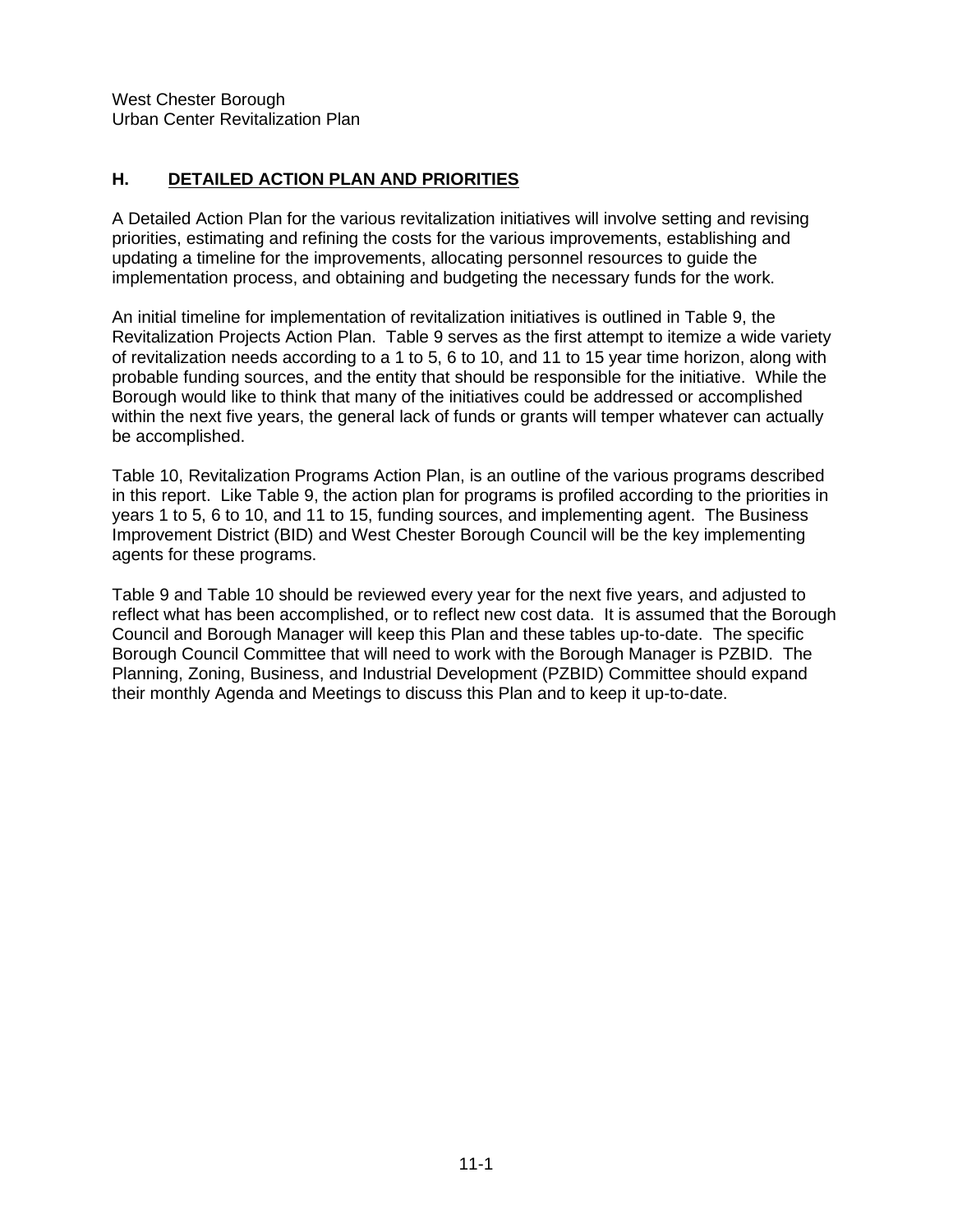# **APPENDIX A**

"Is West Chester the perfect town?"

Inquirer (magazine) October 21, 2001 Article: "Passionate about West Chester", by Ann de Forest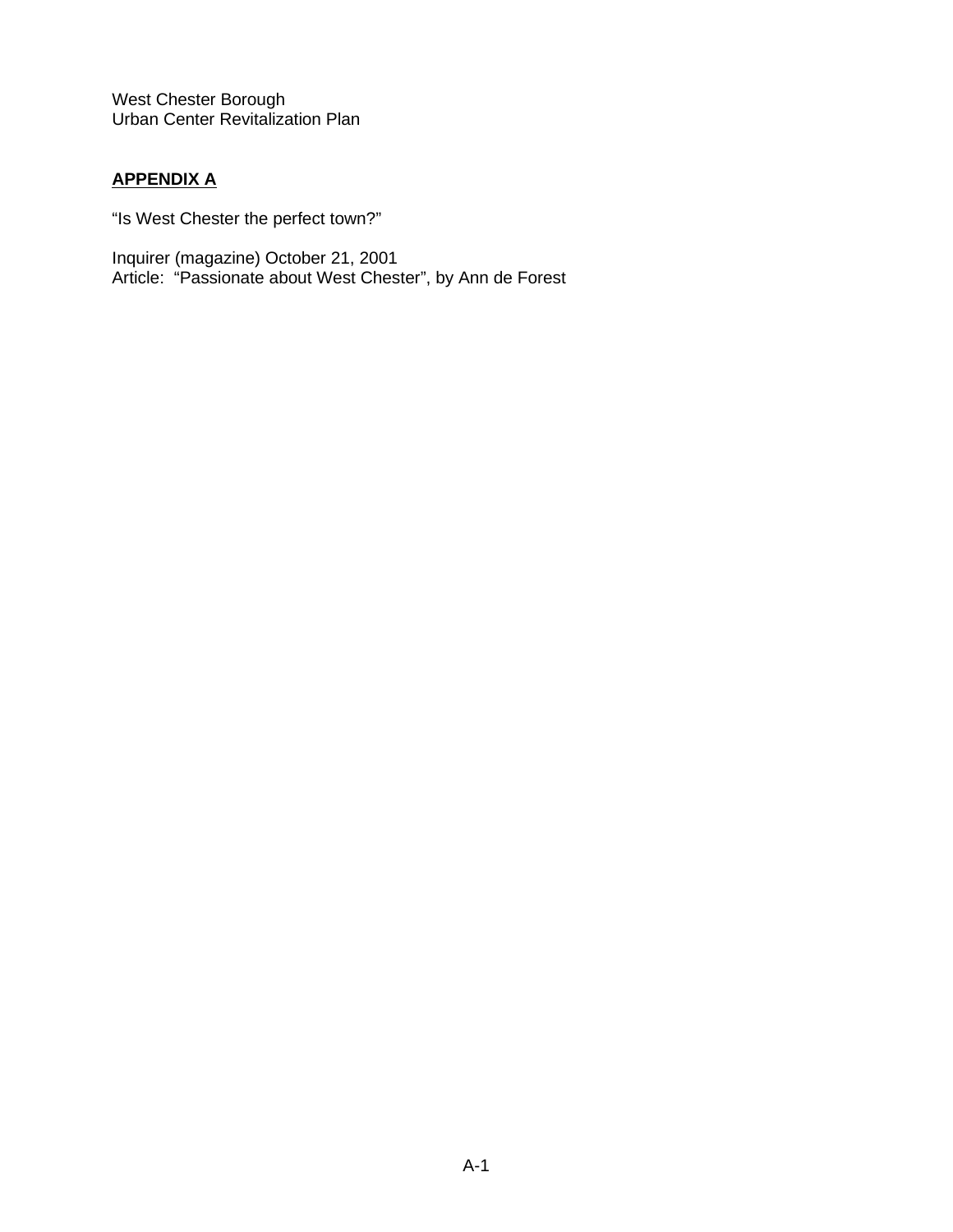# **APPENDIX B**

- Table 1. Labor Force Characteristics
- Table 2. Statistics by Economic Sector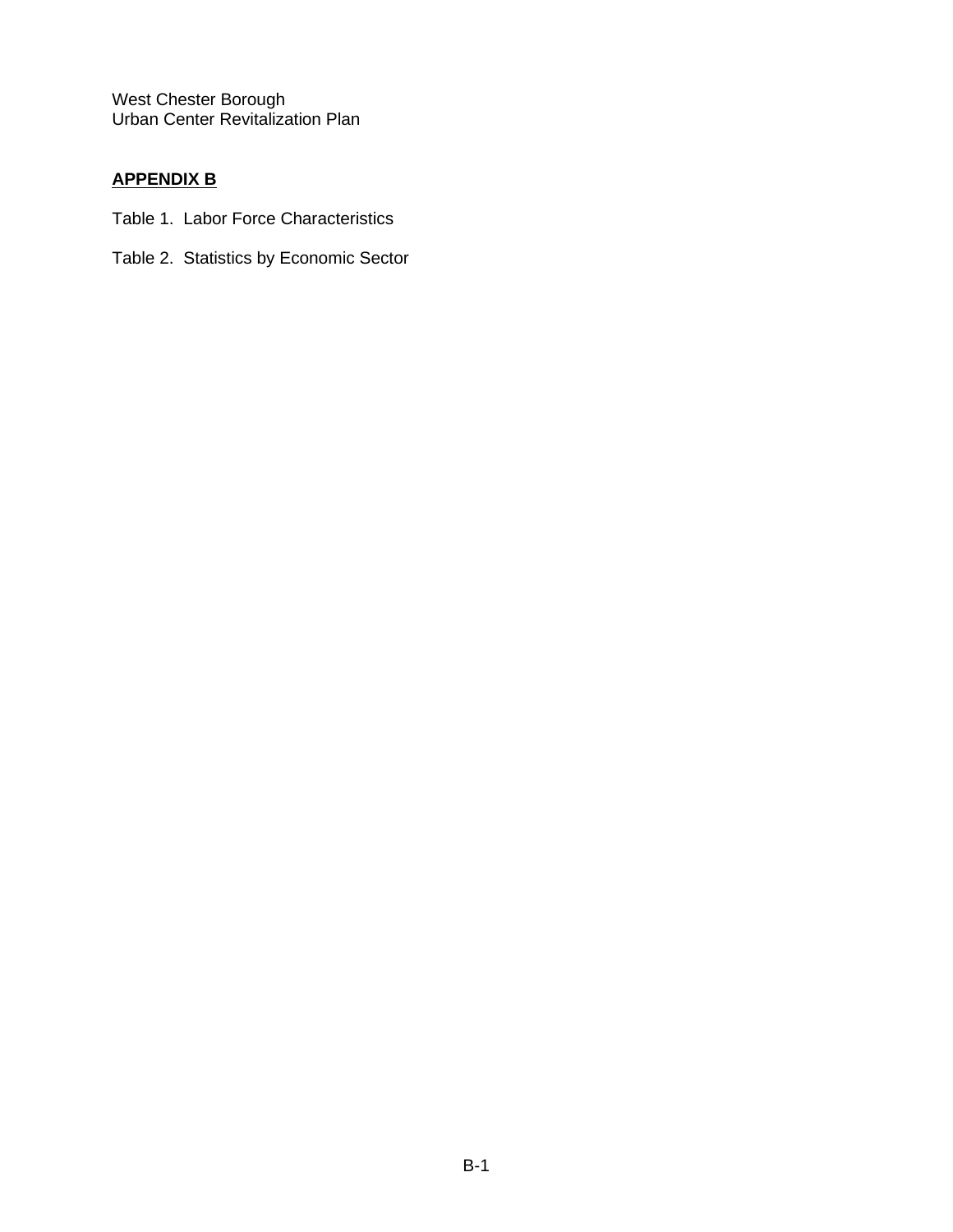# Table 1. Labor Force Characteristics**: 2000**

|                                | <b>West Chester</b> |       | Chester |       |
|--------------------------------|---------------------|-------|---------|-------|
|                                | Borough             |       | County  |       |
| <b>LABOR FORCE STATUS</b>      |                     |       |         |       |
| Persons 16 years and           | 15,731              |       | 332,513 |       |
| over                           |                     |       |         |       |
| In labor force                 | 10,894              |       | 229,631 |       |
| Civilian labor force           | 10,889              |       | 229,469 |       |
| Employed                       | 10,243              |       | 221,255 |       |
| Unemployed                     | 646                 |       | 8,214   |       |
| <b>Armed Forces</b>            | 5                   |       | 162     |       |
| Not in labor force             | 4,837               |       | 102,882 |       |
|                                |                     |       |         |       |
| <b>COMMUTING TO WORK</b>       |                     |       |         |       |
| Workers 16 years and           | 10,039              |       | 218,153 |       |
| over                           |                     |       |         |       |
| Drove alone                    | 6,755               |       | 176,075 |       |
| In carpools                    | 1,177               |       | 18,726  |       |
| Using public transportation    | 265                 |       | 5,725   |       |
| Using other means              | 39                  |       | 1,409   |       |
| Walked or worked at home       | 1,803               |       | 16,218  |       |
|                                |                     |       |         |       |
| <b>OCCUPATION</b>              |                     |       |         |       |
| <b>Employed persons 16</b>     | 10,243              | 100%  | 221,255 | 100%  |
| years and over                 |                     |       |         |       |
| Management, Professional       | 3,519               | 34.4% | 99,985  | 45.2% |
| and Related                    |                     |       |         |       |
| <b>Service Occupations</b>     | 2,357               | 23.0% | 24,066  | 10.9% |
| Sales and Office               | 2,909               | 28.4% | 58,170  | 26.3% |
| Occupations                    |                     |       |         |       |
| Farming, Fishing & Forestry    | 50                  | 0.5%  | 2,267   | 1.0%  |
| Occupations                    |                     |       |         |       |
| Construction, Extraction,      | 507                 | 4.9%  | 15,208  | 6.9%  |
| and Maintenance                |                     |       |         |       |
| Occupations                    |                     |       |         |       |
| Production, Transportation,    | 901                 | 8.8%  | 21,559  | 9.7%  |
| and Material Moving            |                     |       |         |       |
| Occupations                    |                     |       |         |       |
| <b>INDUSTRY</b>                |                     |       |         |       |
| <b>Employed persons 16</b>     | 10,243              |       | 221,255 |       |
| years and over                 |                     |       |         |       |
| Agriculture, forestry, fishing | 78                  | 0.8%  | 4,453   | 2.0%  |
| and hunting, minimg            |                     |       |         |       |
| Construction                   | 390                 | 3.8%  | 12,345  | 5.6%  |
| Manufacturing                  | 795                 | 7.8%  | 32,810  | 14.8% |
| Wholesale trade                | 255                 | 2.5%  | 8,811   | 4.0%  |
| Retail trade                   | 1,415               | 13.8% | 24,769  | 11.2% |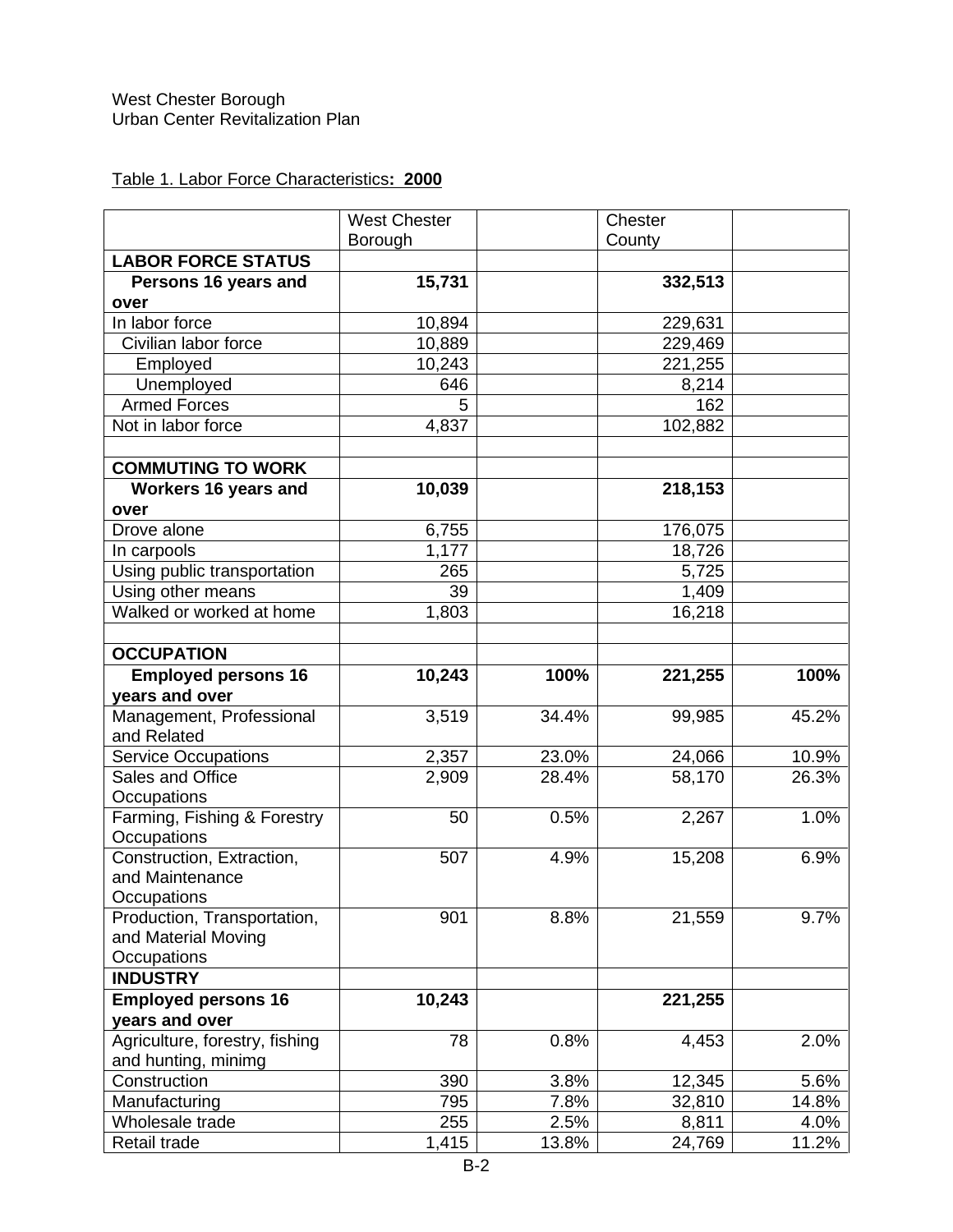| Transportation and<br>warehousing and utilities | 340    | 3.3%  | 8,975   | 4.1%  |
|-------------------------------------------------|--------|-------|---------|-------|
|                                                 |        |       |         |       |
| Information                                     | 366    | 3.6%  | 6,696   | 3.0%  |
| Finance, insurance, real                        | 810    | 7.9%  | 22,064  | 10.0% |
| estate, and rental and                          |        |       |         |       |
| leasing                                         |        |       |         |       |
| Professional, scientific,                       | 1,256  | 12.3% | 30,589  | 13.8% |
| management,                                     |        |       |         |       |
| administrative, and waste                       |        |       |         |       |
| management services                             |        |       |         |       |
| Educational, health and                         | 2,245  | 21.9% | 43,715  | 19.8% |
| social services                                 |        |       |         |       |
| Arts, entertainment,                            | 1,440  | 14.1% | 12,025  | 5.4%  |
| recreation, accommodation                       |        |       |         |       |
| and food services                               |        |       |         |       |
| Other services (except                          | 551    | 5.4%  | 8,978   | 4.1%  |
| public administration)                          |        |       |         |       |
| Public administration                           | 302    | 2.9%  | 5,025   | 2.3%  |
| <b>CLASS OF WORKER</b>                          |        |       |         |       |
| <b>Employed persons 16</b>                      | 10,243 | 100%  | 221,255 | 100%  |
| years and over                                  |        |       |         |       |
| Private wage and salary                         | 8,366  | 81.7% | 186,710 | 84.4% |
| workers                                         |        |       |         |       |
| Government workers                              | 1,285  | 12.5% | 18,891  | 8.5%  |
| Self-employed workers in                        | 570    | 5.6%  | 15,034  | 6.8%  |
| own not incorporated                            |        |       |         |       |
| business                                        |        |       |         |       |
| Unpaid family workers                           | 22     | 0.2%  | 620     | 0.3%  |

Source: U.S. Bureau of the Census, 2000 Census of Population and Housing, Summary Tape File 3 (Sample Data)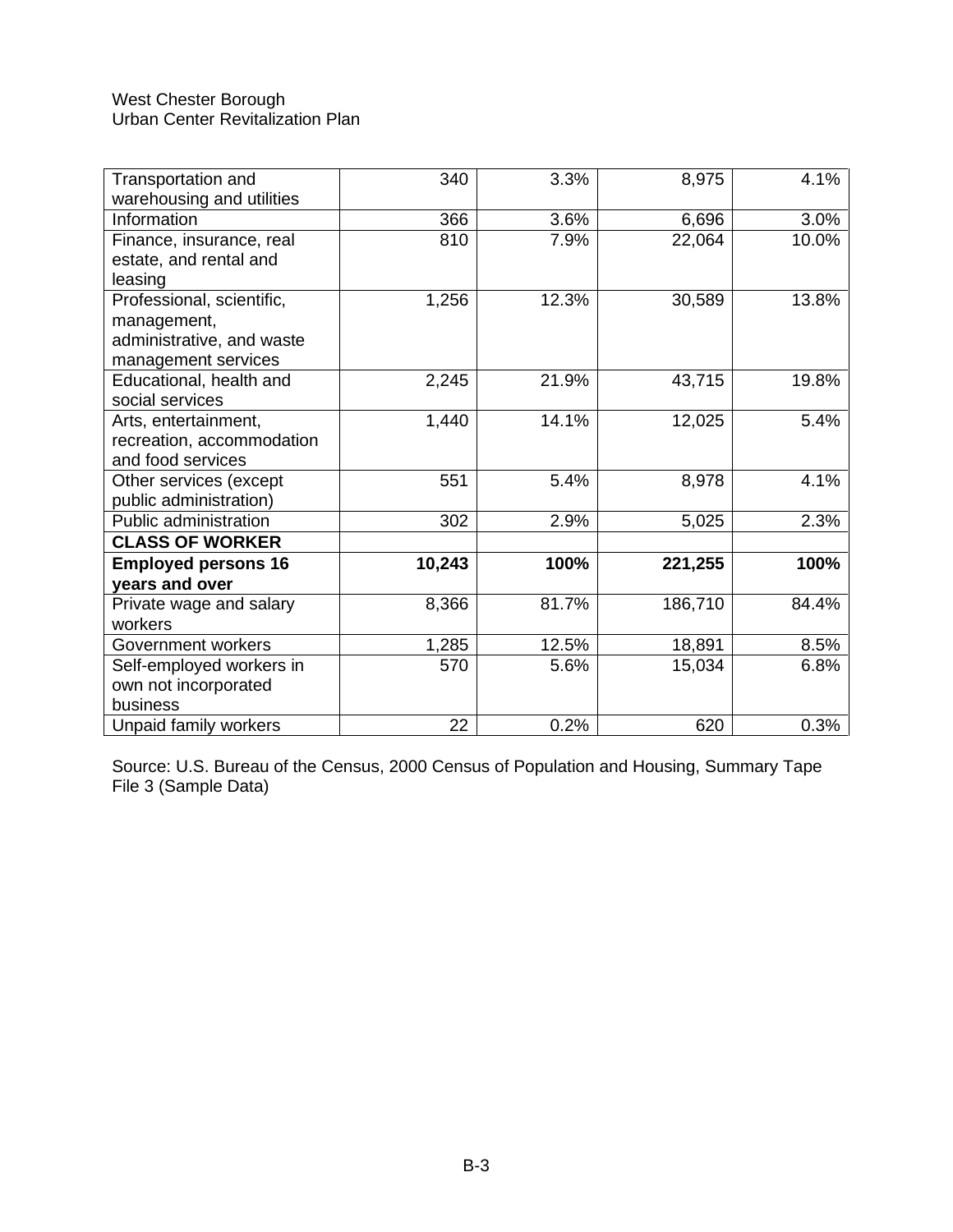| <b>INDUSTRY</b>                          | <b>NUMBER OF</b>  | <b>NUMBER OF</b> | <b>ANNUAL PAYROLL</b> | SALES/RECPT   |
|------------------------------------------|-------------------|------------------|-----------------------|---------------|
|                                          | <b>ESTABLISH-</b> | <b>EMPLOYEES</b> | (\$1,000)             | (\$1,000)     |
|                                          | <b>MENTS</b>      |                  |                       |               |
| Manufacturing                            | 46                | 1,796            | 77,450                | 402,028       |
| <b>Wholesale Trade</b>                   | 84                | 733              | 32,721                | 462,081       |
| <b>Retail Trade</b>                      | 124               | 4,805            | 157,315               | 2,557,805     |
| <b>Real Estate</b>                       | 31                | 303              | 6,613                 | 50,180        |
| Professional,<br>Scientific, & Technical | 197               | 2,735            | 124,464               | 270,458       |
| <b>Services</b>                          |                   |                  |                       |               |
| Administrative &                         | 25                | 230              | 5,305                 | 13,848        |
| Support & Waste                          |                   |                  |                       |               |
| management &                             |                   |                  |                       |               |
| remediation services                     |                   |                  |                       |               |
| <b>Educational Services</b>              | 5                 | 10               | 195                   | 1,189         |
| Health Care & social                     | 69                | 688              | 22,715                | 44,105        |
| assistance                               |                   |                  |                       |               |
| Arts, entertainment &                    | 9                 | 181              | 1,831                 | 8,374         |
| recreation                               |                   |                  |                       |               |
| Accommodation &                          | 85                | $1,000 - 2,499$  | Not available         | Not available |
| foodservices                             |                   |                  |                       |               |
| Other services (except                   | 62                | 747              | 17,257                | 56,369        |
| public administration)                   |                   |                  |                       |               |

Table 2. Statistics by Economic Sector

1997 population: 17,801 Source: Economic Census 1994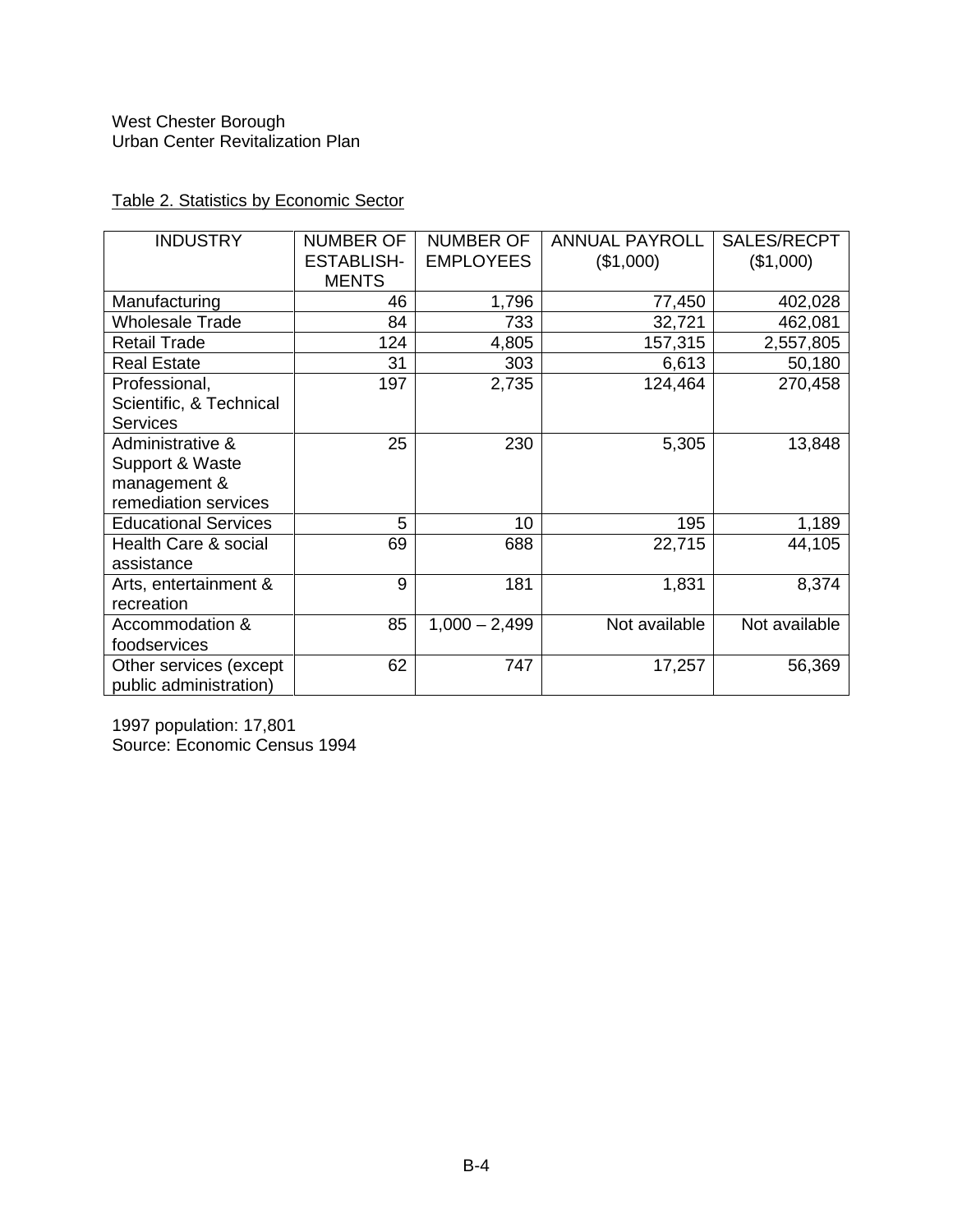# **APPENDIX C-1**

The Top 10 "Rules of Thumb" For Downtown Development and Redevelopment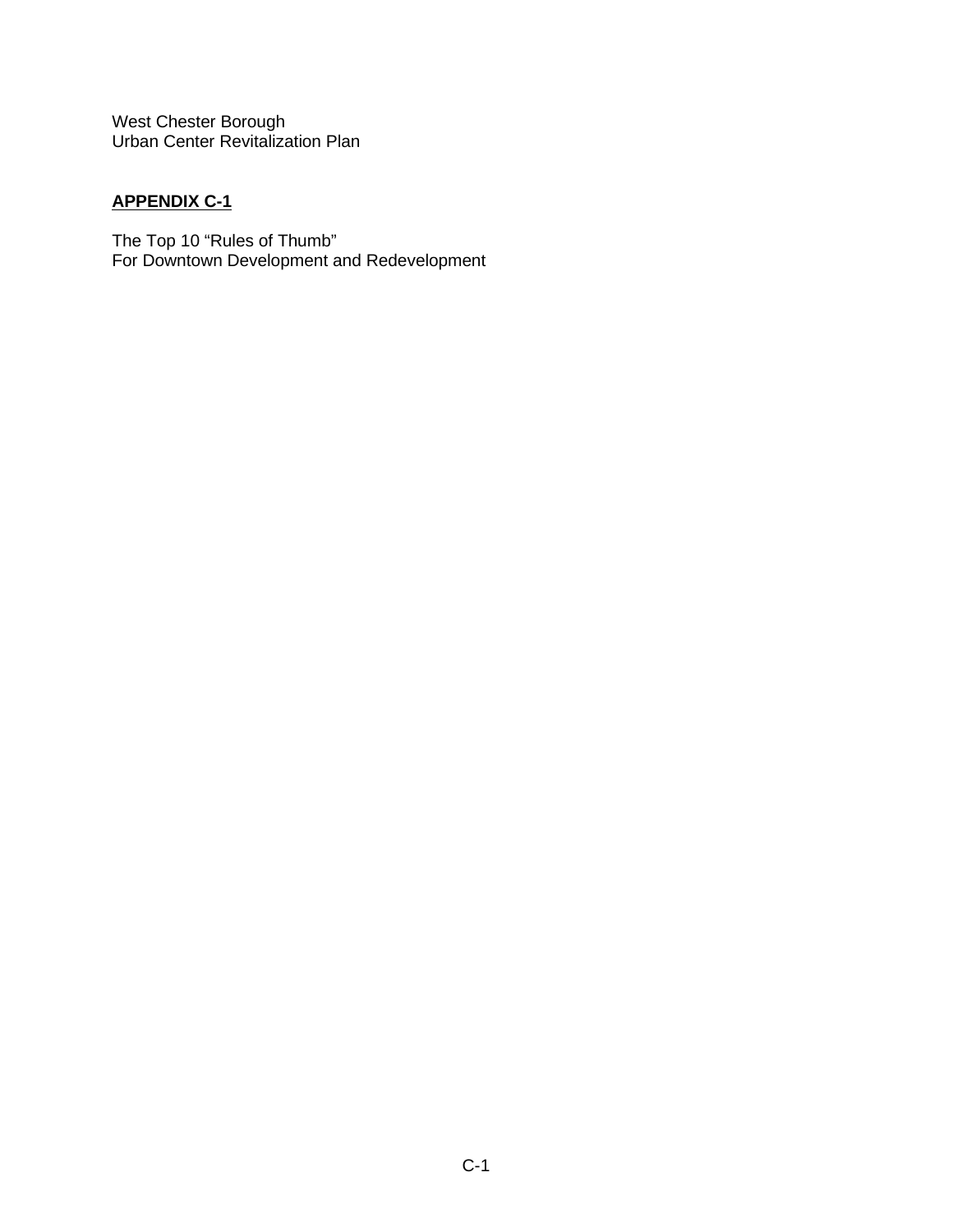# **DOWNTOWN DEVELOPMENT & REDEVELOPMENT GUIDELINES BOROUGH OF WEST CHESTER**

May 27, 1998

#### **THE TOP 10 "RULES OF THUMB" FOR DOWNTOWN DEVELOPMENT AND REDEVELOPMENT**

- 1. Anchor the Corner of every Block with Buildings in scale with Existing Buildings
- 2. Maintain the "outdoor room" Character and Scale of the Streetscape, with Building Walls, "Street Walls", Street Trees, and Sidewalks
- 3. Promote Retail and Service Uses on the First Floor Ground Floor
- 4. Maintain the Network of Interconnected Streets, Alleys, Sidewalks, and Crosswalks
- 5. Park On-Street along the Curb, behind Buildings, and on the side of Buildings (but not in front Buildings)
- 6. Promote Retail Clustering, and Linkages
- 7. Promote a Predominantly Vertical Form of Two (2) to Four (4) Story Buildings, with 16 to 24 Foot Wide "Bays"
- 8. Place Infill Development in Line with Existing "Street Walls"
- 9. Promote the "Greening" of Downtown with Street Trees, Flowers, Plazas, and Pedestrian Spaces
- 10. Promote "Wayfinding" with Effective and Well-Designed Signage and Lighting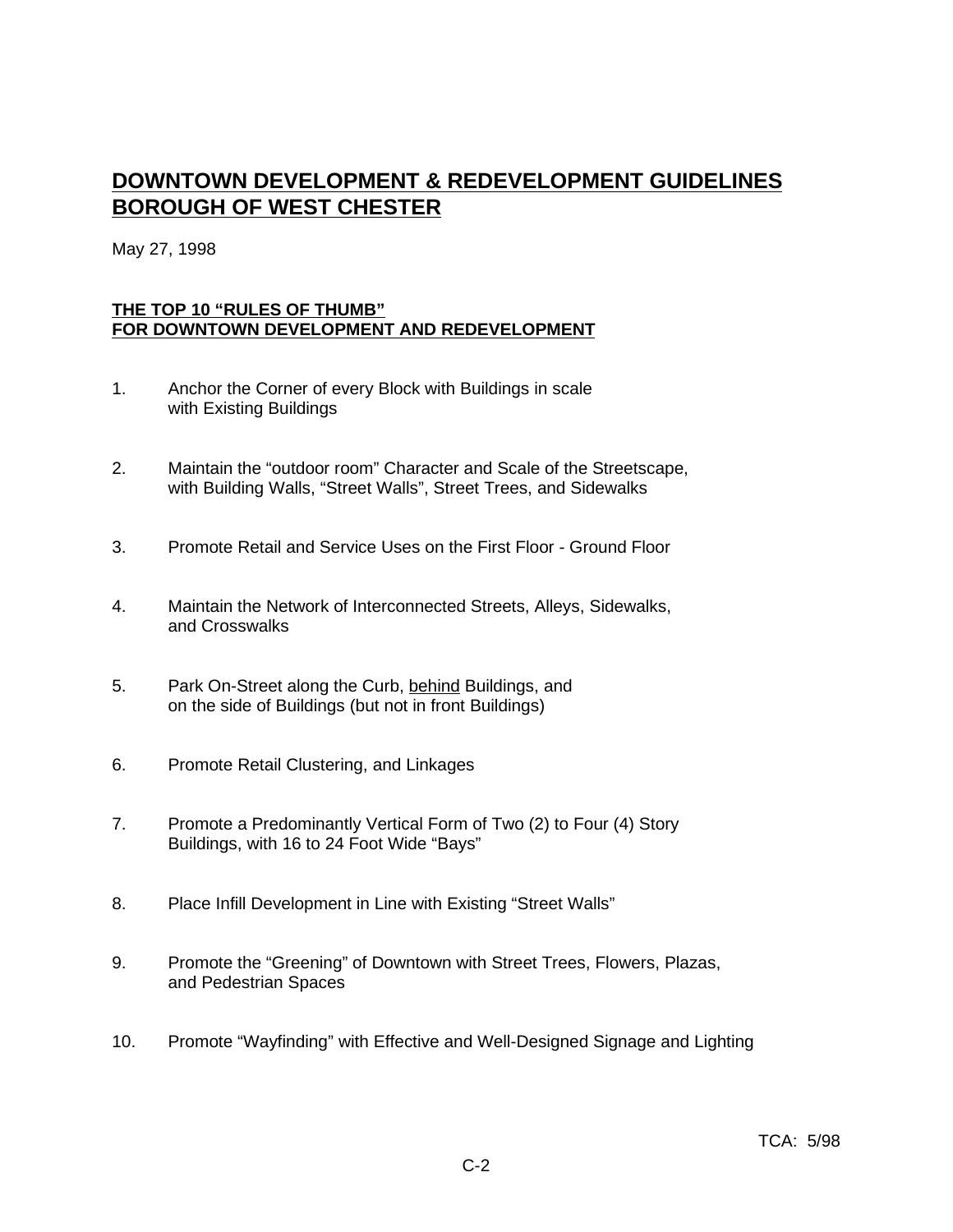## **APPENDIX C-2**

General Inventory of Existing Business Uses in the Downtown (April 2, 2001)

Note:

The properties numbered from 1. to 279. were inventoried as part of an analysis for Zoning Ordinance Amendments. Pages C-4 to C-11 are keyed into a "Current Use Plan" (page C-20) also dated 4-2-01. Pages C-12 to C-19 are a sorted list by the type of Use.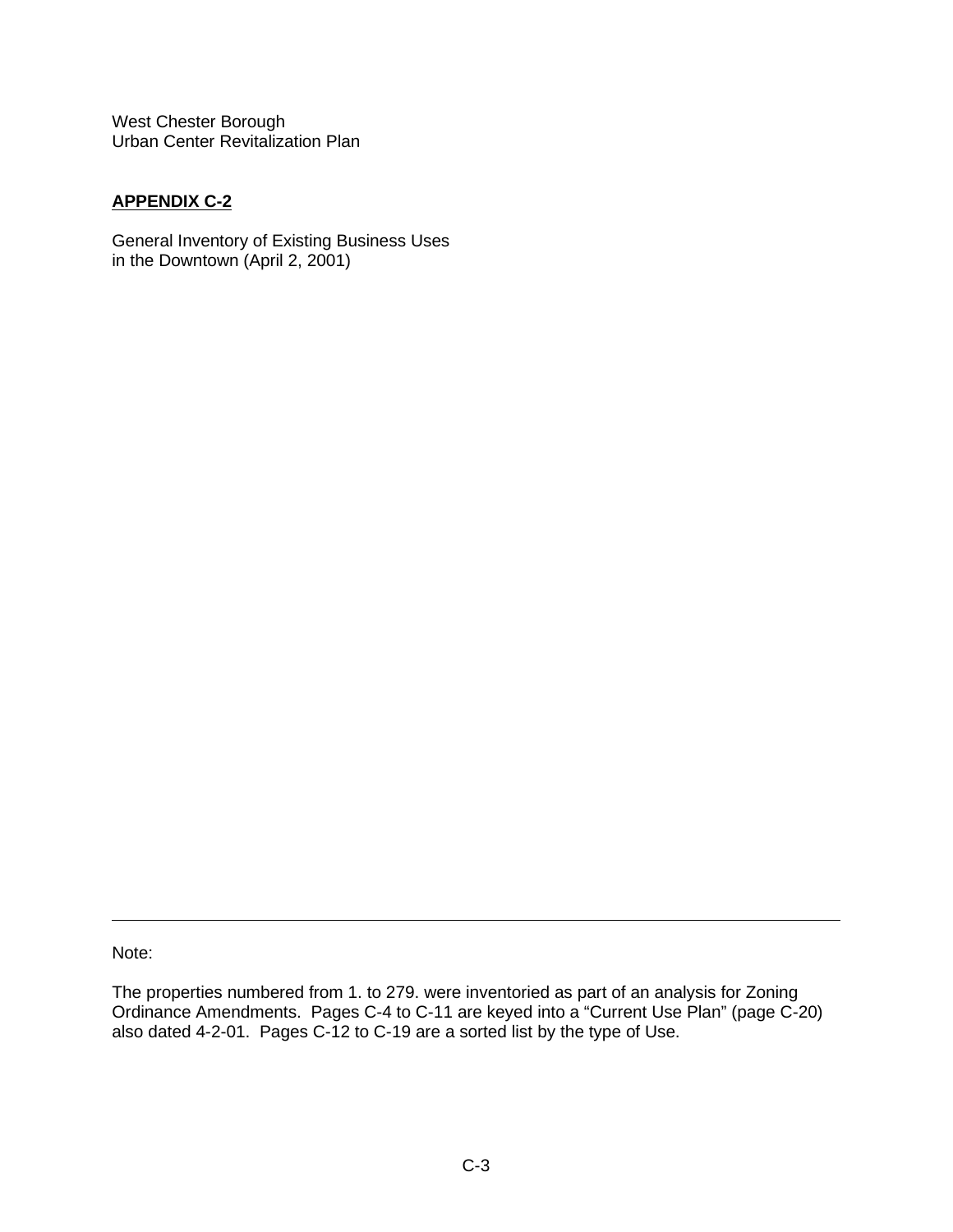# **APPENDIX D**

Chester County Planning Commission Checklist Items for Urban Centers Revitalization Plans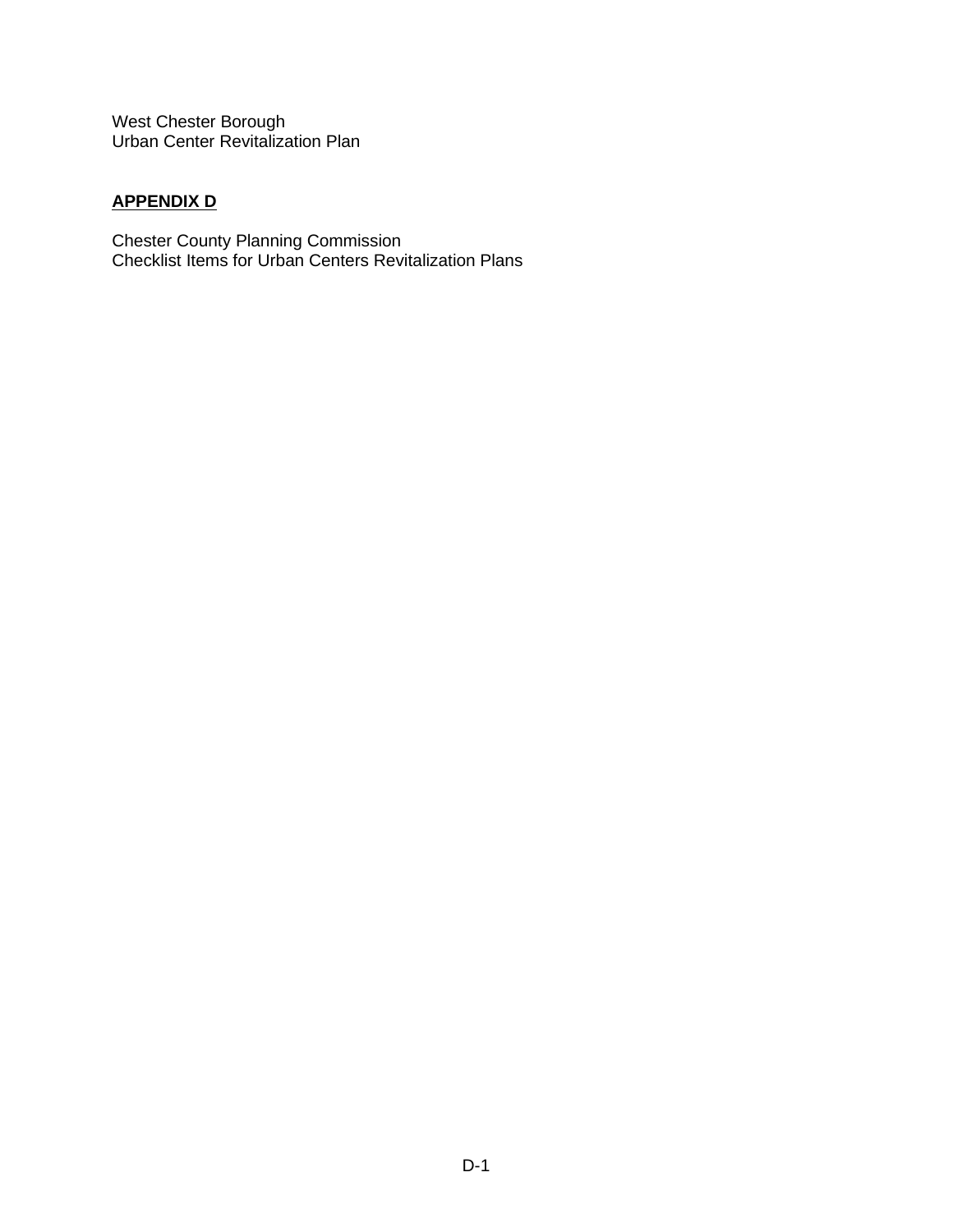#### **APPENDIX D – REVISED JANUARY 2002 Checklist for Urban Centers Revitalization Plans**

An Urban Centers Revitalization Plan shall contain the following minimum scope:

#### **A. Inventory of Trends and Issues**

- 1. Economic development of downtown areas, secondary retail commercial areas and industrial/office areas.
	- a. Municipalities may use a variety of indicators, including census data, real estate data, observations from residents and businessmen, results of surveys, results of focus groups, interviews with stakeholders in the community, or other pertinent information. The following list illustrates the type of data that might be relevant:
		- (1) Vacancy rates of commercial areas in comparison with other areas.
		- (2) The quality, age and concentration of retail establishments.
		- (3) Employment trends.
		- (4) Vacancy rates, vacant sites and obsolete sites in industrial/office areas
		- (5) The overall condition, atmosphere and appearance of downtown, secondary retail and industrial areas.
		- (6) General inventory of existing business uses.
		- (7) Mapped inventory of vacant properties within the urban center.
		- (8) Description of the "Main" street's mission.
	- b. The estimated reasons or causes for any economic development problems should be listed.
	- c. The existing and relevant economic development plans, if any, should be briefly summarized, such as redevelopment plans and downtown revitalization plans.
	- d. All economic development actions already taken or in the process of being taken, if any, should be listed.
	- e. Local strengths and weaknesses of the community's potential economic role.
	- f. Suitable locations for business development.
	- g. Any additional performance standards necessary to assure that business development is compatible with adjacent land uses and landscape.
- 2. Housing
	- a. Municipalities may use a variety of indicators, including census data, real estate data, observations from residents and businessmen, results of surveys, results of focus groups, interviews with stakeholders in the community, or other pertinent information.
	- b. The estimated reasons or causes for any housing concerns should be listed.
	- c. AIl existing and relevant housing plans prepared for the municipality, if any, should be briefly summarized.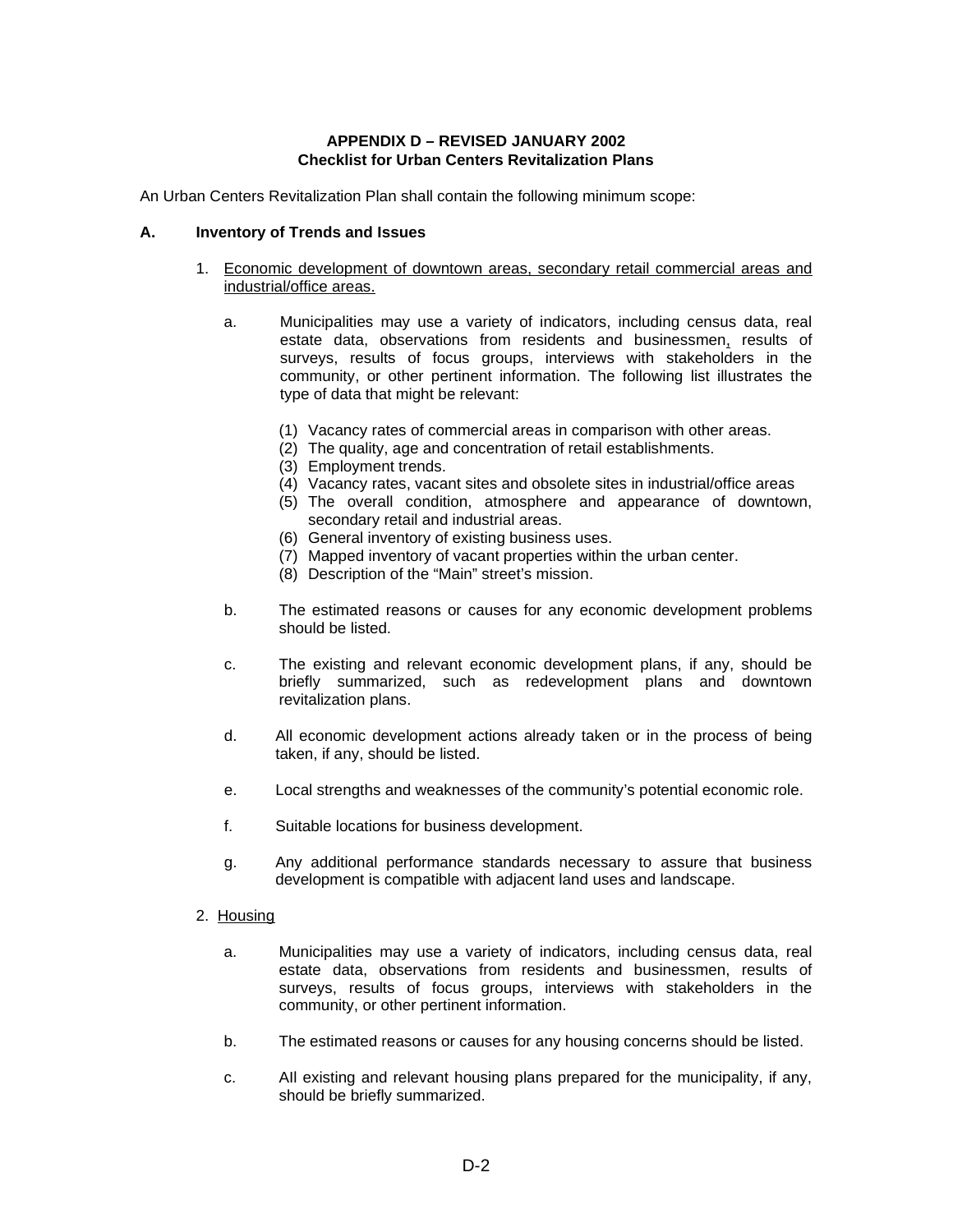- d. All housing improvement/development actions already taken or in the process of being taken, if any, should be listed.
- e. Identification (general location) of substandard rental and ownership housing units/properties.
- f. Identification (general location) of structurally unsound housing units/structures
- g. Identification of areas targeted for revitalization of substandard rental and ownership housing units.
- h. A discussion on whether local land use regulations unnecessarily inflate the cost of housing. Do they prohibit or make it impossible to build certain types of housing?

#### 3. Infrastructures and Transportation.

This section includes: construction, repair or expansion of sidewalks, pedestrian connections, traffic lights, roads, traffic calming facilities, parking facilities, bicycle facilities, installation of fiber optic networks, improved truck access along streets, transit facilities, stormwater facilities, and sewage disposal and water supply facilities.

- a. Municipalities may use a variety of indicators, including census data, observations from residents and businessmen, results of surveys, interviews with public or authority employees, or other pertinent information.
- b. The estimated reasons or causes for any infrastructure or transportation problems should be listed.
- c. All existing and relevant infrastructure and transportation improvement plans should be briefly summarized. In addition, current capital improvement plans should be summarized.
- d. All infrastructure and transportation improvement actions already taken, or in the process of being taken, if any, should be listed, including actions by agencies other than municipality.
- e. Analysis of age/condition/capacity of underground infrastructure (to include: water supply, sewage disposal, stormwater, electric, gas, and telecommunication facilities.
- f. Analysis of age/condition/capacity of above ground infrastructure (to include: streets, curbs, sidewalks, trees, streetlights, parking, bridges).
- g. A summary of current capital improvement plans.
- h. If the facility or service is provided outside the municipal limits, it must be included in this inventory.
- i. A discussion on how the community's future land use plan, infrastructure and transportation plans interact.
- j. A discussion on whether the community's land use regulations support proper infrastructure and transportation development. Do regulations need to be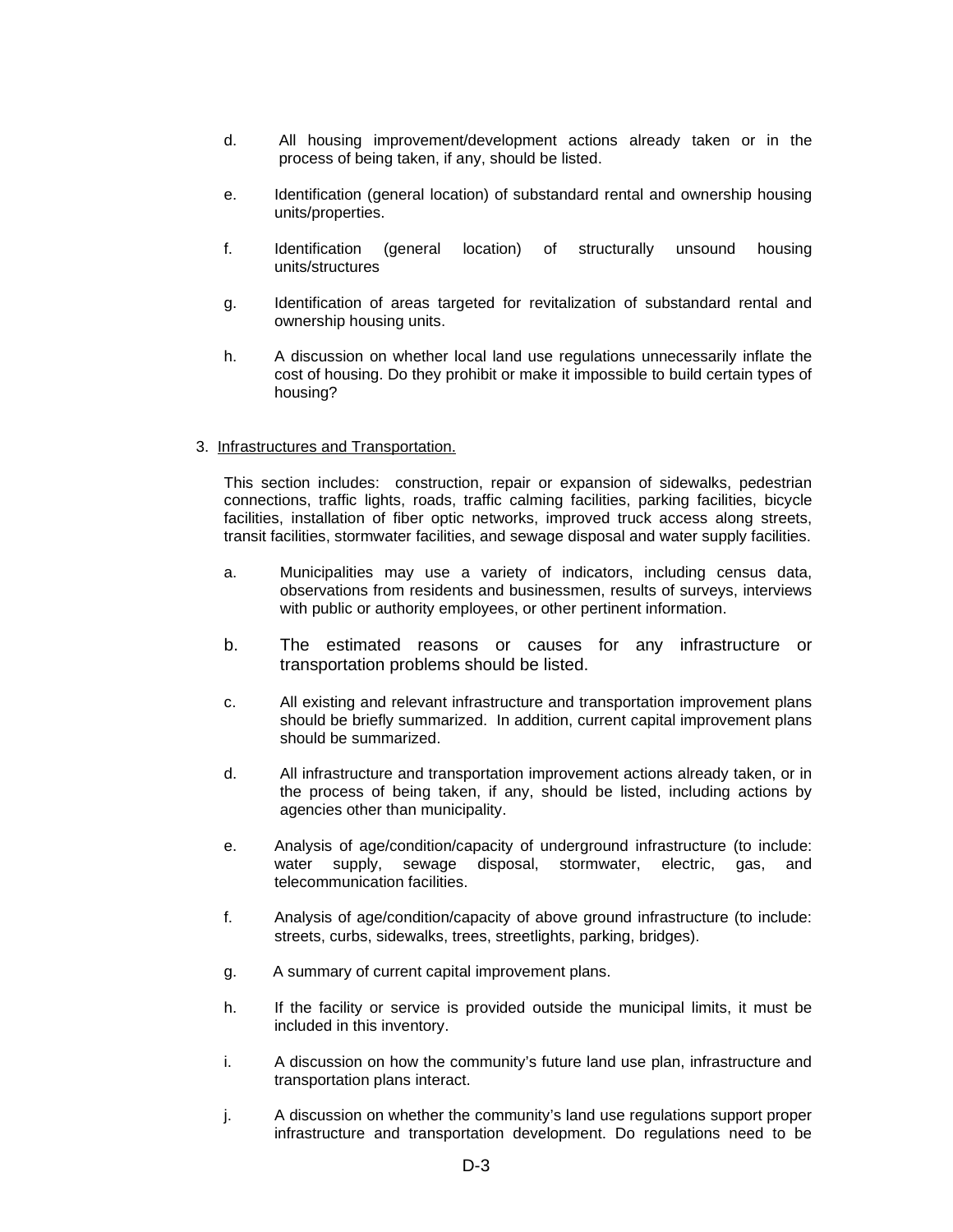#### updated?

k. A discussion as to what extent has the infrastructure, in particular water, sewer, and emergency protection, shaped growth and development patterns. If so, have these patterns been desirable? Do the administrators of these facilities and services recognize the impact their decisions have on patterns of development?

#### 4. Public Facilities and Services

- a. To determine current conditions and problems, municipalities may use a variety of indicators, including census data, observations from residents and businessmen, results of surveys, results of focus groups, interviews with police officials in the community, or other pertinent information.
- b. The estimated reasons or causes for any public safety concerns should be listed.
- c. All existing and relevant public safety studies, if any, should be briefly summarized.
- d. All public safety actions already taken, or in the process of being taken, if any, should be listed.
- e. Public facilities and services shall include, but not be limited to: public safety (police, fire, ambulance, and rescue); solid waste management; energy facilities; communications; health care; cultural resources; education; recreation; and general municipal administration and services.
- f. A description of the facilities or services and its geographical service area: the condition, usage, and capacity of each facility or service; and the annual operating costs associated with the facilities and services. In addition, current capital improvement plans should be summarized. If the facility or service is provided outside the municipal limits, it shall be included in this inventory.
- g. A brief discussion on whether the administrators of these facilities and services recognize the impact their decisions have on the patterns of development.

#### **B. Optional Background Summary**

Additional background summaries can be conducted in the following areas:

- 1. Urban Open Space. This category might include land acquisition, end recreational and related facility development.
- 2. Streetscape Improvements. This category includes street trees, landscaping, downtown packet parks, down central greens, streetlights and street furnishings in retail areas.
- 3. Signage. This category includes directional signage for tourist attractions, government buildings institutions, retail business districts and industrial areas, as well as street sign improvements.
- 4. Cultural and Arts Attractions. This category includes construction of new facilities, facility improvements, program monies and advertising.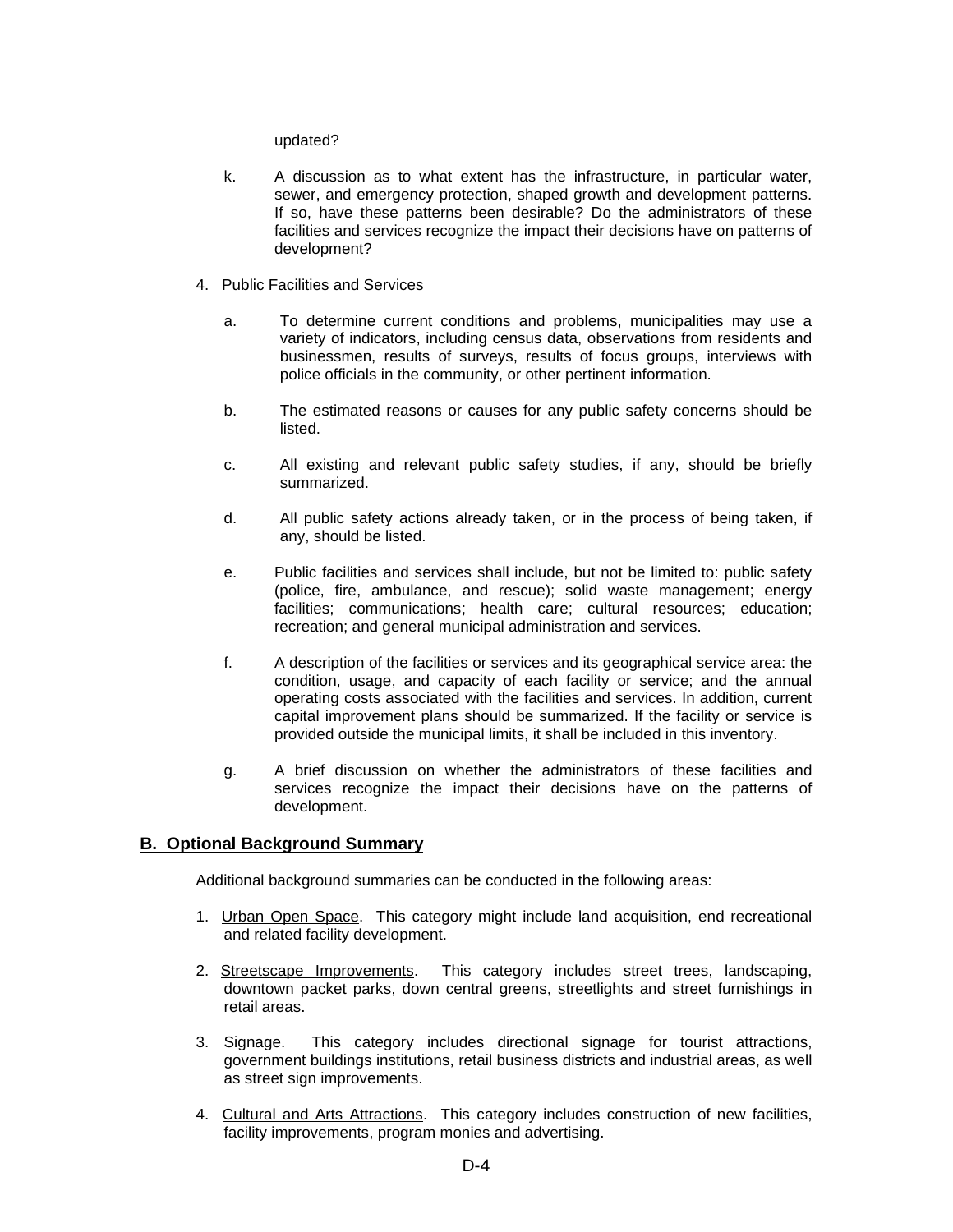- 5. Technical Assistance. This category includes assistance with financial analysis, sire planning, legal issues, d\creation of capital improvement plans, training of municipal staff and expedition of permits, and analysis of municipal codes and regulations.
- 6. Other Innovative Projects.

#### **C. Goal Setting and Consensus Building**

Municipalities should establish goals and build consensus among the various stakeholders within the community. In addition, municipalities must establish a task force that will guide and direct the community revitalization plan.

#### 1. Potential Stakeholders.

As part of this process, the following stakeholders should be contacted and involved in the process:

- a. Residents of the community.
- b. Municipal elected and appointed officials, including the municipal planning commission.
- c. Business owners within the community and representatives of companies located in the community.
- d. Members of civic organizations, neighborhood groups, preservation groups and housing corporations.
- e. Representatives of the real estate community, including realtors, developers, and landlords.
- f. The municipal police department or state police
- g. Municipal public works department, Pennsylvania Departments of Transportation (PennDot), local sewer authorities and local water suppliers.
- h. Chester County staff, including the planning commission, redevelopment authority, youth and aging services, housing and community development, and commerce and economic development.

#### 2. Creation of Task Force.

The municipality must create a community revitalization task force that contains a number of stakeholders, including:

- a. Elected and appointed officials of the municipality.
- b. One representative of Chester County from the Planning Commission, Commissioners' Office, Redevelopment Authority, Housing Services, Commerce and Economic Development, other County staff person.
- c. Stakeholders other than elected officials, staff and appointed officials of the municipality, which might include residents, businessmen civic leaders, and real estate representatives.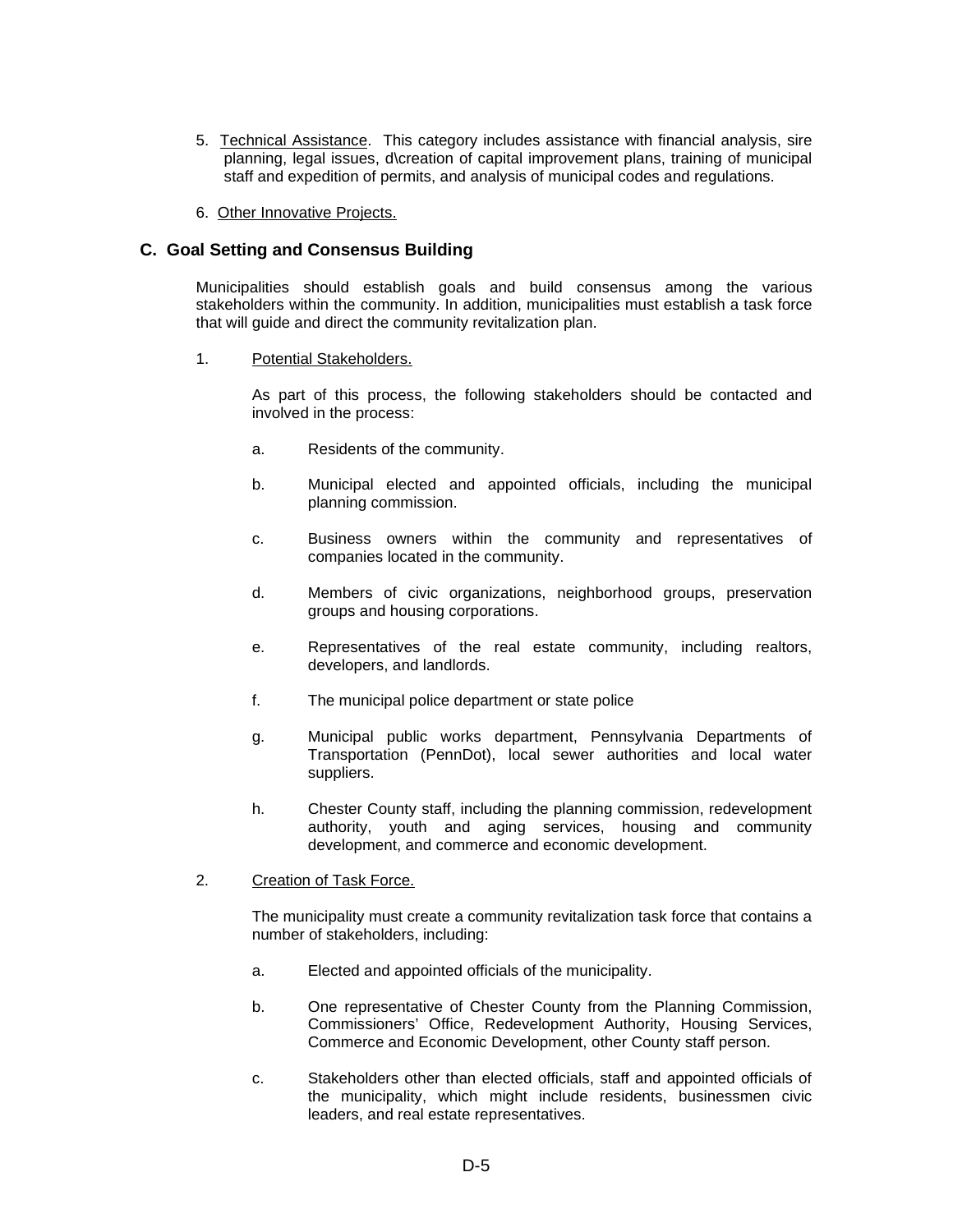- d. Other stakeholders.
- 3. Establishment of Goals.

The municipality should hold a series of meetings or other forums, such as workshops, focus groups and design charettes, to determine goals and to get input from all the various stakeholders. At leas one formal public meeting must be held to discuss the goals.

- a. An overall vision for the community should be created.
- b. Goals shall be created for the economic development, housing, infrastructure and public safety.
- c. Municipalities may also choose to create goals for other program elements including urban open space, street trees, historic preservation, signage, cultural and arts attractions, and technical assistance.

#### **D. General Action Plan**

After goals have been established, a general action plan should be created for the community. This general action plan should list and briefly describe all actions to be taken to accomplish the goals.

1. Overall Vision

The municipality's overall vision should be presented, with general summary or description of how vision will be achieved

2. Analysis of Four Critical Program Elements-

The municipality should analyze the four critical program elements of economic development, housing, infrastructure, and transportation and public safety.

- a. Description of critical program elements the different actions, programs or activities that fall under each critical program element area listed below:
	- (1) Economic development of downtown areas, secondary retail commercial areas, and industrial /office areas. This category includes commercial building rehabilitation, main street programs, assistance for existing, relocating or new businesses, creation of industrial parks, brownfields redevelopment, creation of business improvement development/job training.
	- (2) Housing. This category includes construction of new housing, land acquisition, rehabilitation of housing, home ownership programs and conversation of buildings to residential.
	- (3) Infrastructure and transportation. This category includes construction, repair or expansion of sidewalks, pedestrian connections, traffic lights, roads, traffic calming facilities, parking facilities, bicycle facilities, installation of fiber optic networks, improved truck access along streets, transit facilities, storm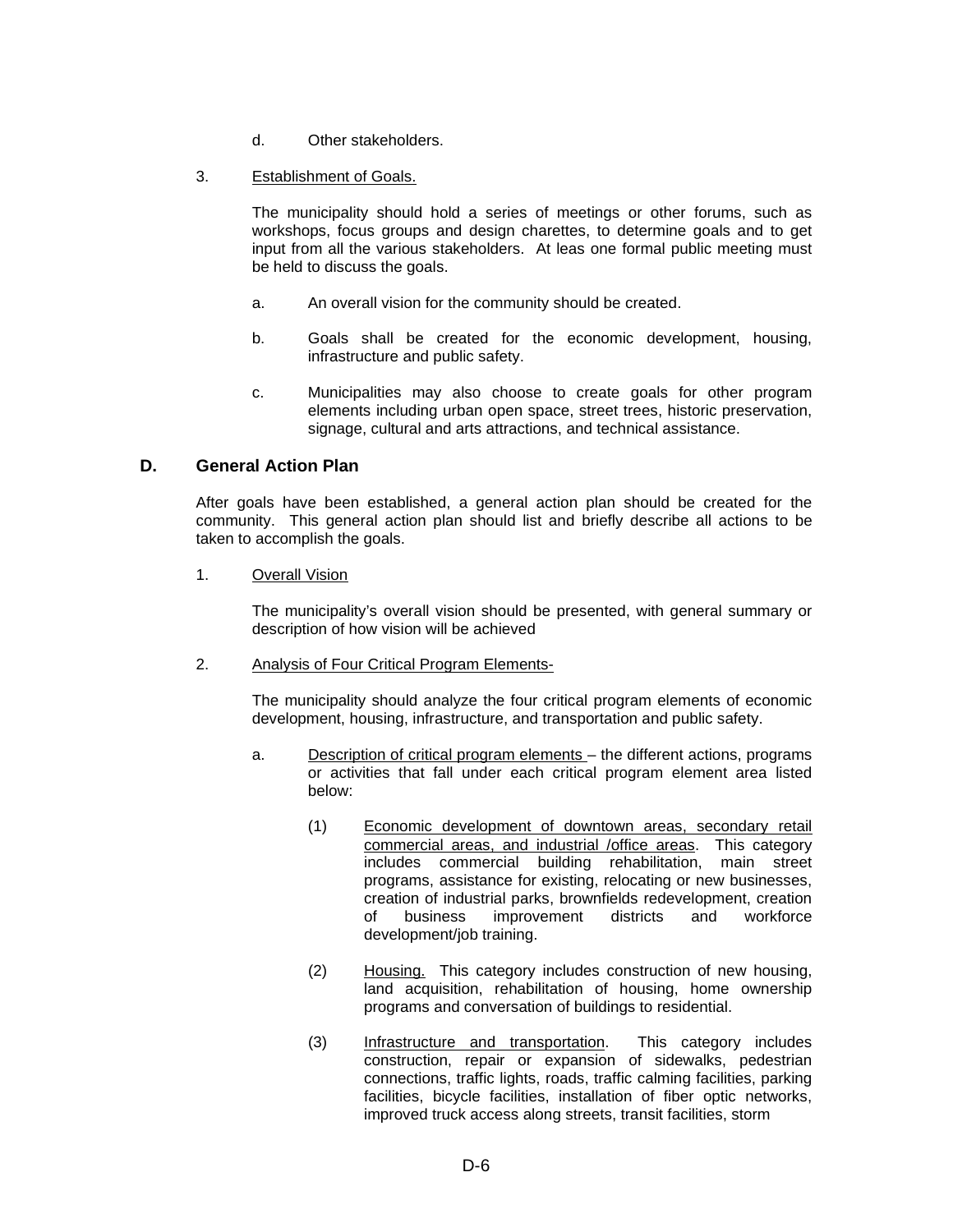sewers, sanitary sewers, and water facilities.

- (4) Public Safety. This category includes increasing the number of police, using bike patrols, increasing community policing techniques, construction of police substations, placement of street lights, the creations of computerized maps of crime, studies on improving police services, creation of graffiti removal programs and temporary continuation of salaries of police officers hired under state pr deferral programs.
- b. For each of the critical program elements, the municipality should answer the following questions:
	- (1) Does a problem(s) exist or could conditions be improved?
	- (2) If a problem does exist, are current and proposed plans and actions adequate to address the problem?
	- (3) Are the proposed actions, if any, already funded?
	- (4) What additional actions can be taken to address the problem or to improve conditions?

#### 3. Analysis of Optional Program Elements.

Any optional program elements identified in the background summary section should be analyzed.

- a. Description of optional program elements. the different actions, programs or activities, that fall under each optional program element are listed below:
	- (1) Urban open space. This category might include land acquisition, downtown pocket parks, downtown central greens and plazas, and recreational and related facility development.
	- (2) Streetscape improvements. This category includes street trees, landscaping, streetlights, and street furnishings in retail areas.
	- (3) Directional and informational signage. This category includes directional signage for tourist attractions, government buildings, institutions, retail business districts and industrial areas, as well as street sigh improvements.
	- (4) Cultural and arts attractions. This category includes construction of new facilities, facility improvements, program monies and advertising.
	- (5) Other innovative projects. To address unique aspects of the community.
- b. For each of the optional program elements, manipulates should answer the following questions:
	- (1) Does a problem(s) exist, or conditions be improved?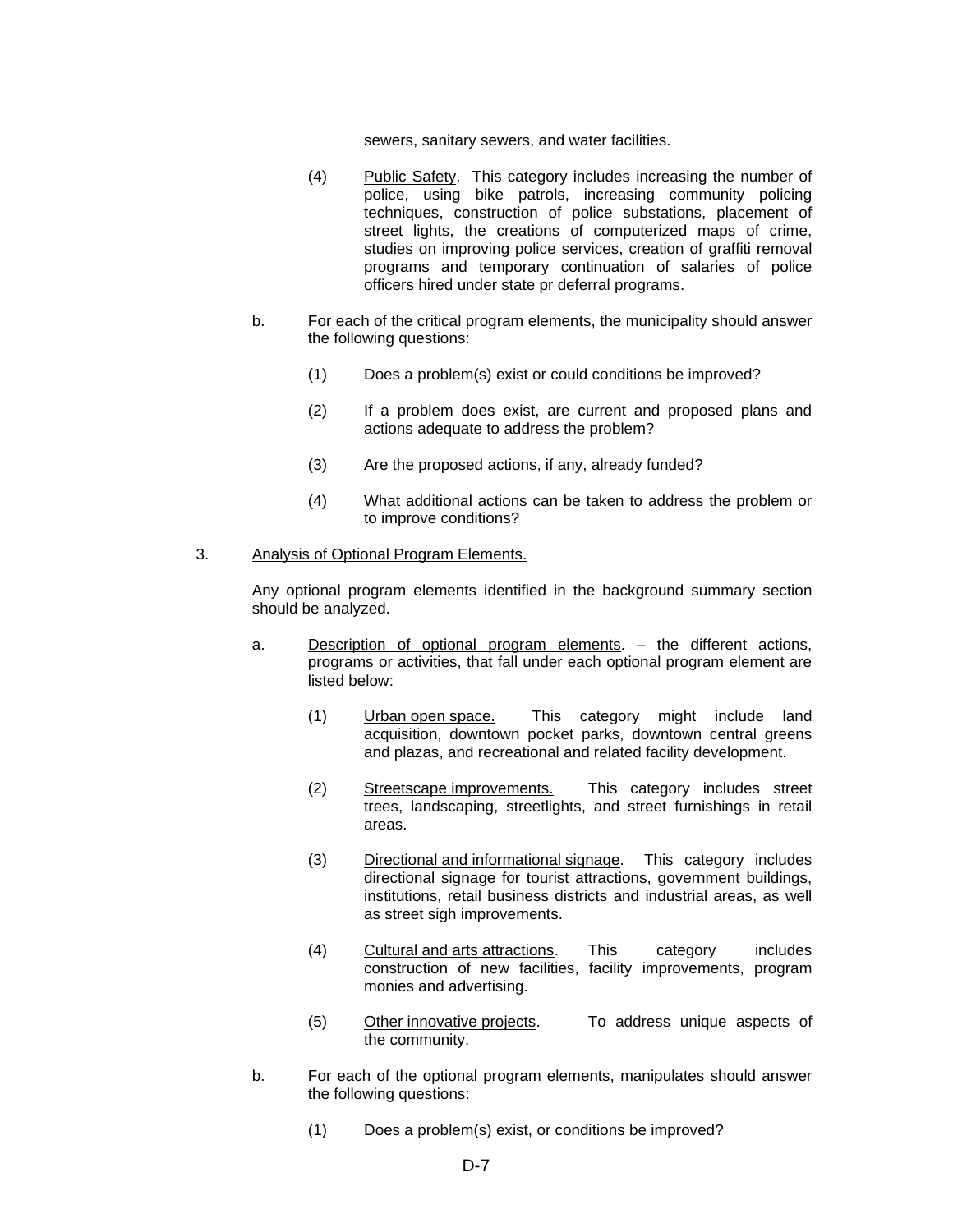- (2) If a problem does exist, are current and proposed plans and actions adequate to address the problem?
- (3) Are the proposed actions, if any, already funded?
- (4) What additional actions can be taken to address the problem or to improve conditions?

#### 4. Listing of Actions.

- a. Proposed actions for community revitalization should be listed. Proposed actions may address only one goal or may address multiple goals. Actions that are related to each other and need to be implemented as whole to be successful should be grouped together.
- b. Proposed actions should always include actions needed to accomplish the four critical program elements of economic development, housing, infrastructure and transportation, or public safety. Additional actions may also be listed, provided these actions were addressed in the background summary and were analyzed in the general action plan.

#### 5. Funding Sources.

Possible funding sources and programs for the various actions must be listed, including federal, state, County, foundation, nonprofit and other sources of funding.

#### **E. Prioritization of Actions, Detailed Action Plans, and Program Assessment**

1. Public Input.

When prioritizing actions and creating detailed action plans, municipalities must hold a public meeting to get public input.

2. Prioritization.

Because of limited funding and the need to create a work program/capital improvements budget, municipalities should prioritize their proposed actions. This prioritization can take the form of a list of actions, from highest priority to lowest priority, or groupings of actions by priority.

Actions needed to accomplish the four critical program elements of economic development, housing, infrastructure and public safety should generally be given a higher priority than other actions. When other actions are given a high priority, the municipality must explain why these actions are more important or timely than action from the four critical program elements.

3. Detailed Action Plans.

A detailed action plan must be created for the highest priority actions. These detailed action plains must include the following items:

a. A description of the project that lists all elements of the project, identifies the location of the project, identifies all affected properties (if any), and identifies affected municipal personnel (if any).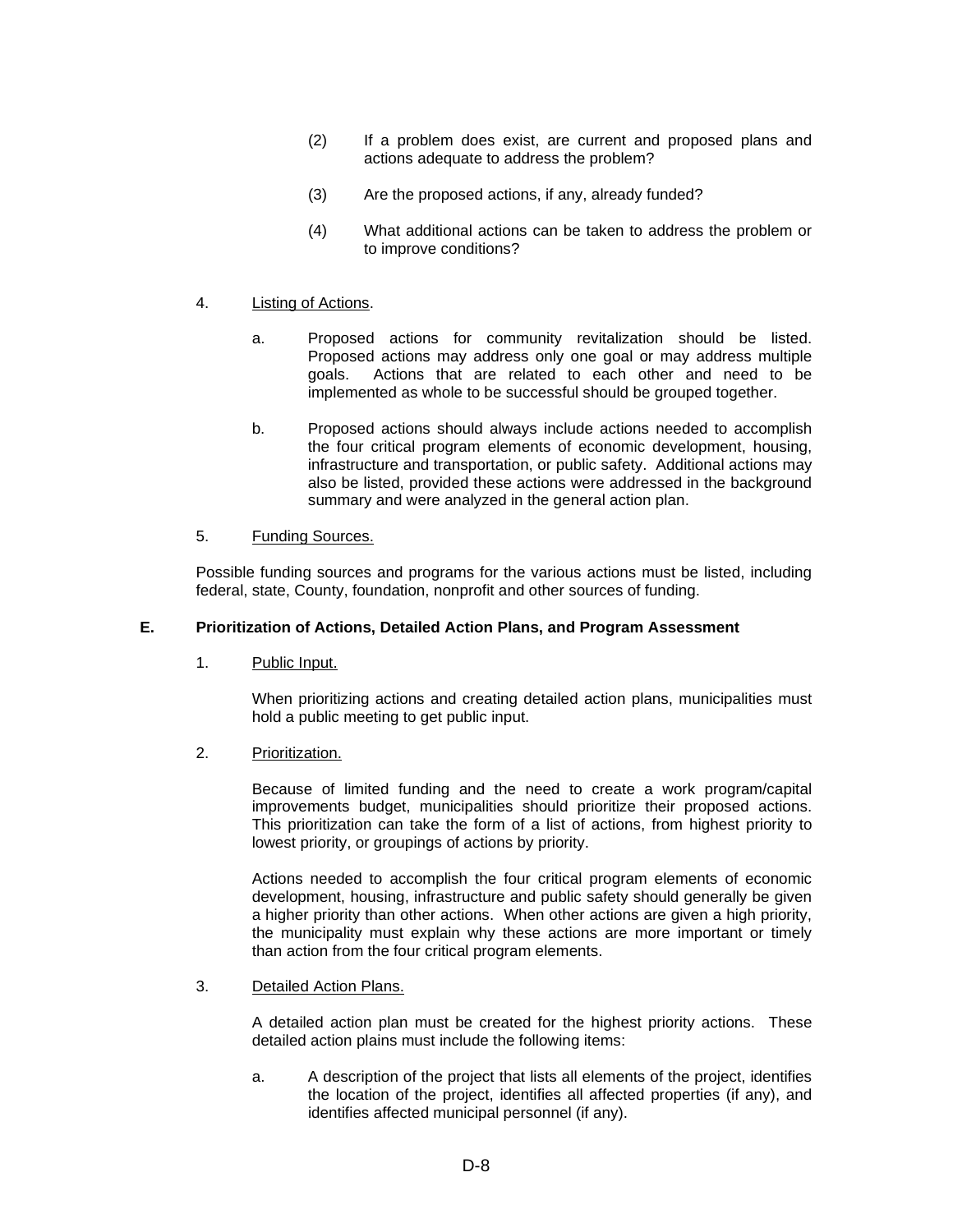- b. An estimate of the costs of the project.
- c. A timeline showing the expected completion time of various elements of the project.
- d. A summary listing what organization(s) and/or personnel will be responsible for the various elements of the project.
- e. An analysis of funding options for that particular action. This analysis should identify specific programs or sources that are appropriate for the particular action and should explain how the proposed action qualifies for the funding source.
- 4. Program Assessment.

The community revitalization plan should contain a timeframe, not to exceed five years, showing when the program and specific actions will be assessed to determine if they are working. The plan should also include a process for changing actions and reprioritizing actions if the program is not successful.

F. Public Hearing

The final community revitalization plan must be presented at a formal hearing and adopted at a public meeting by the municipal governing body.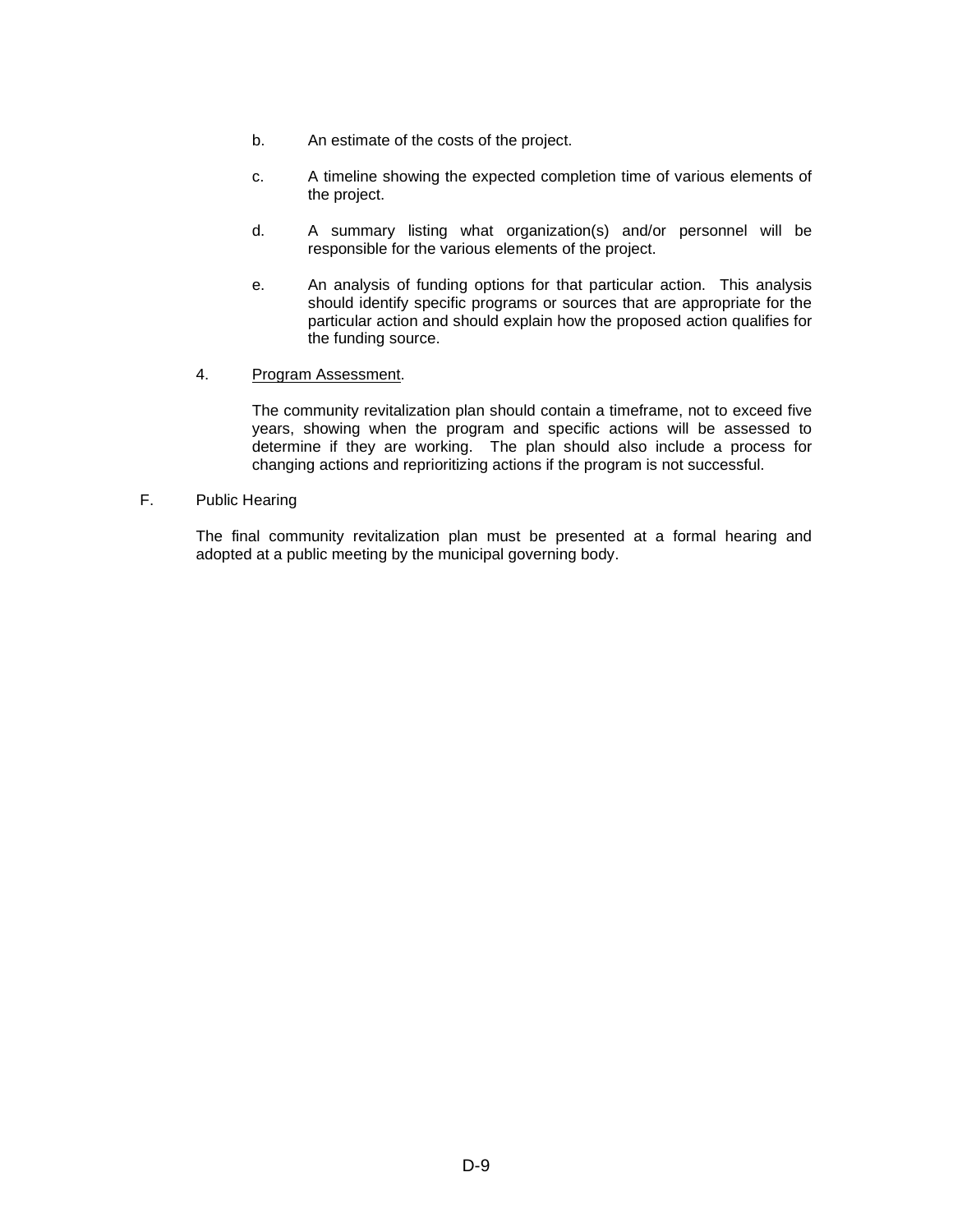# **APPENDIX E**

Borough of West Chester Year 2001 Budget 5 YEAR CAPITAL BUDGET PLAN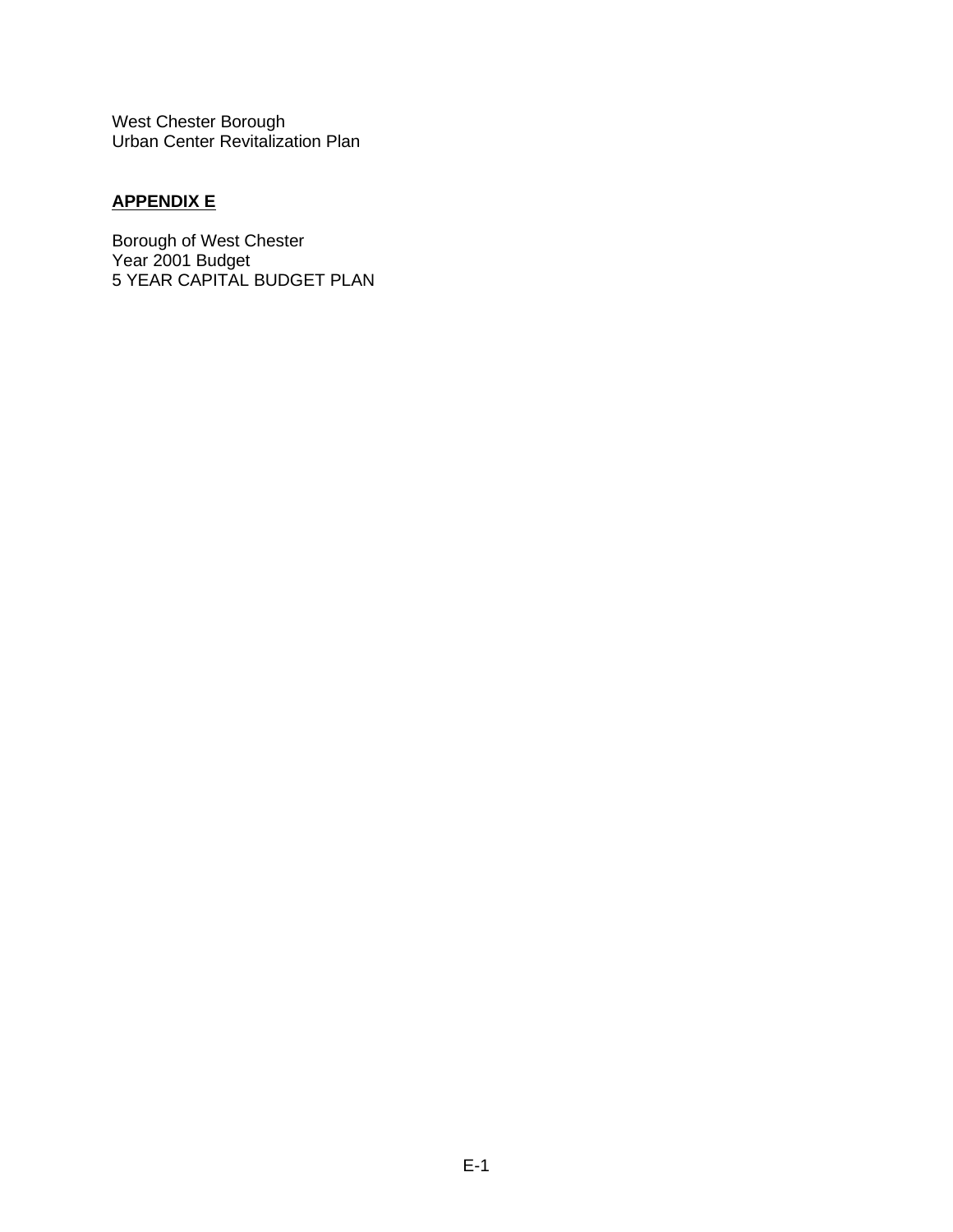# **APPENDIX F**

Market Street Improvement Project (Cost Data)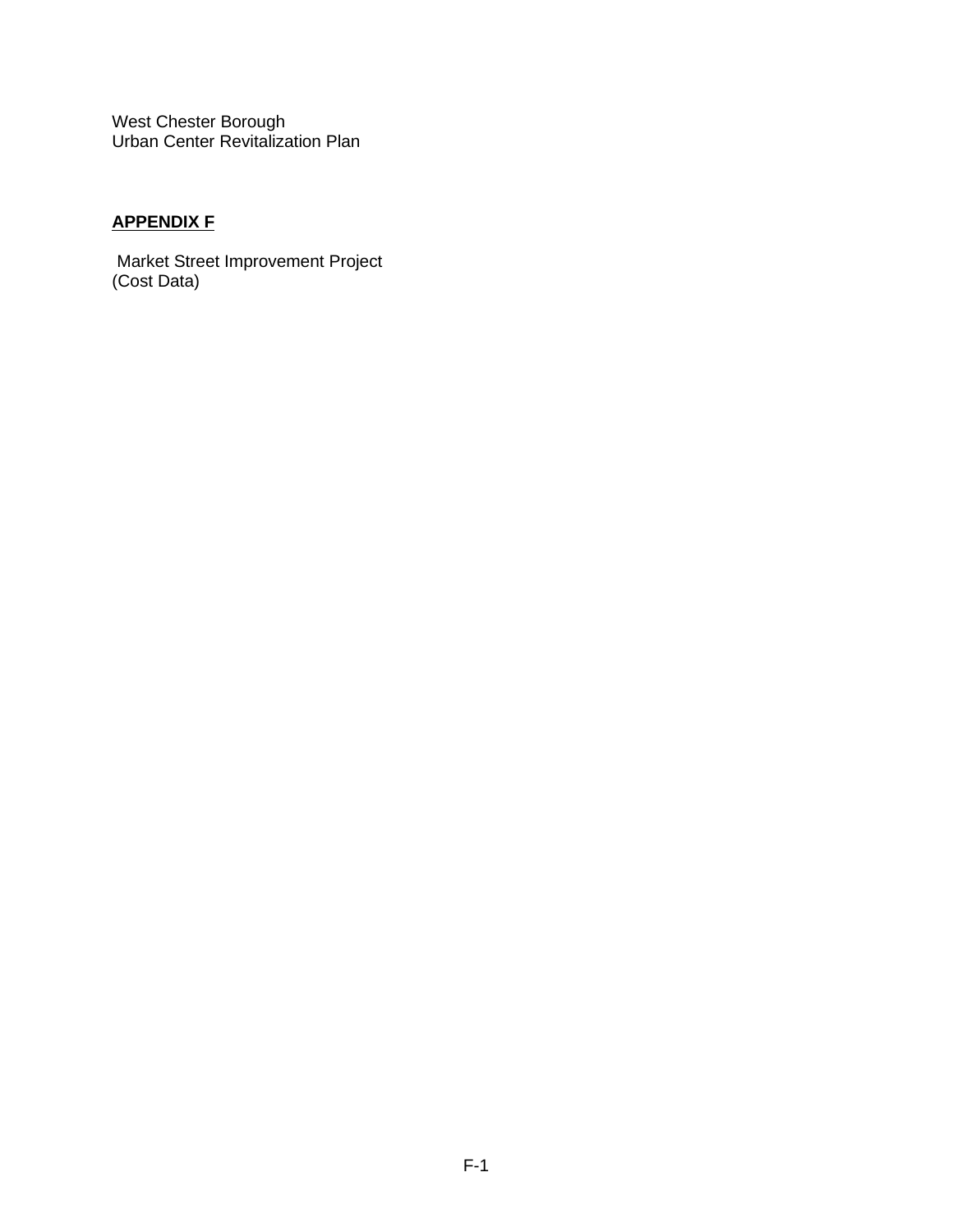# **APPENDIX G**

Directory of Funding and Programs

- 1. Housing Rehabilitation and Modification Programs
- 2. First Time Home Buyer Program
- 3. Facade Improvement Program
- 4. Main Street/Commercial Investment Program
- 5. Small Business Assistance Program

Two other helpful documents summarizing potential funding sources for urban revitalization projects, but which are too lengthy to include herein, are:

6. Urban Revitalization Resource Guide

[\(www.chesco,org/ccdcd\)](http://www.chesco,org/ccdcd) (Under "Community Development News", click on the link for the "Urban Revitalization Resource Guide".)

7. Pennsylvania Community Resource Directory, Asset Building

[\(www.inventpa.com\)](http://www.inventpa.com/) (Using this PA DCED website, from the menu on the left choose "Communities in PA"; from the menu on the left choose "Community Resources"; in the text, click on the link for the "Community Resource Directory.)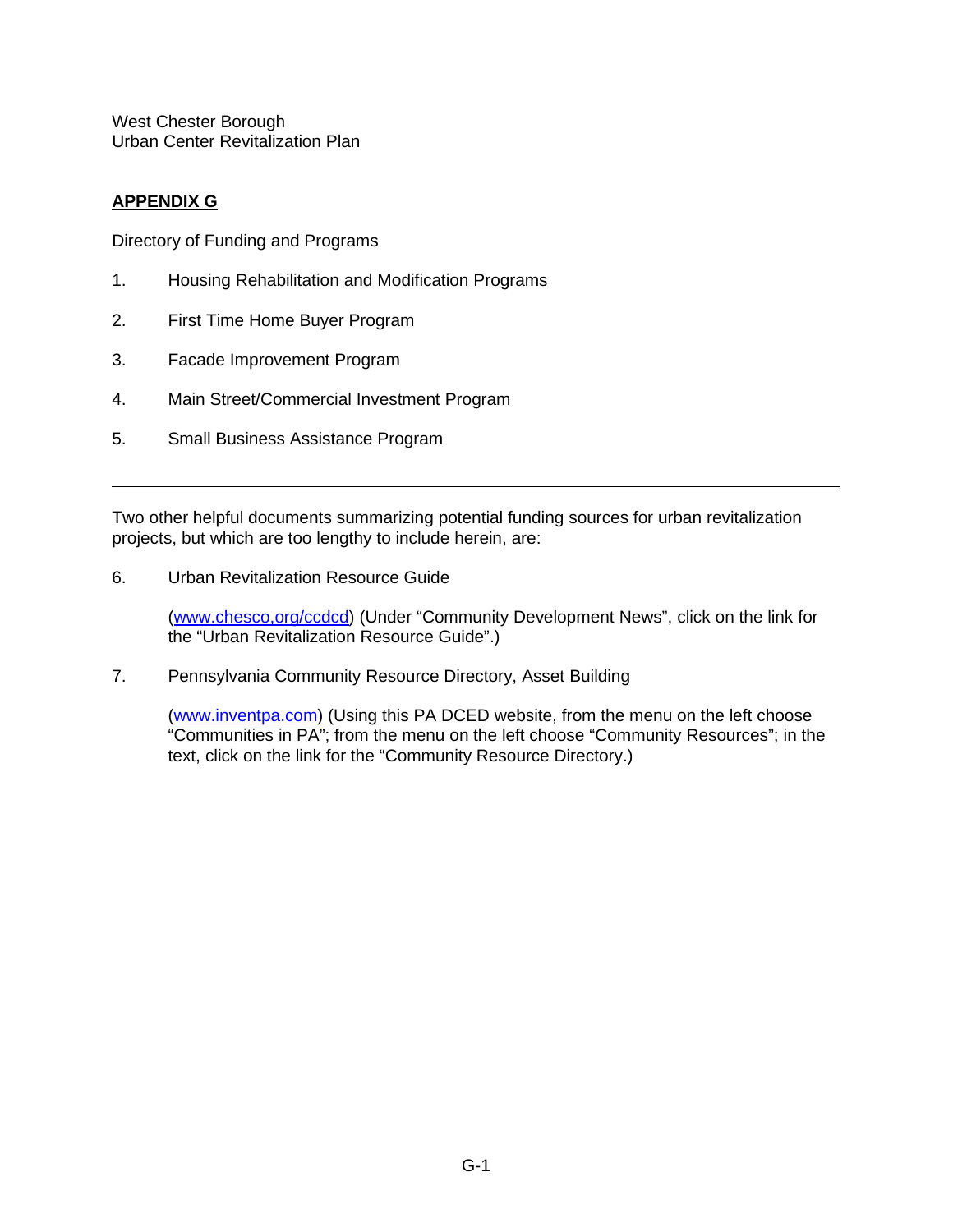# **APPENDIX H**

Visioning Summary: Comprehensive Plan: 2000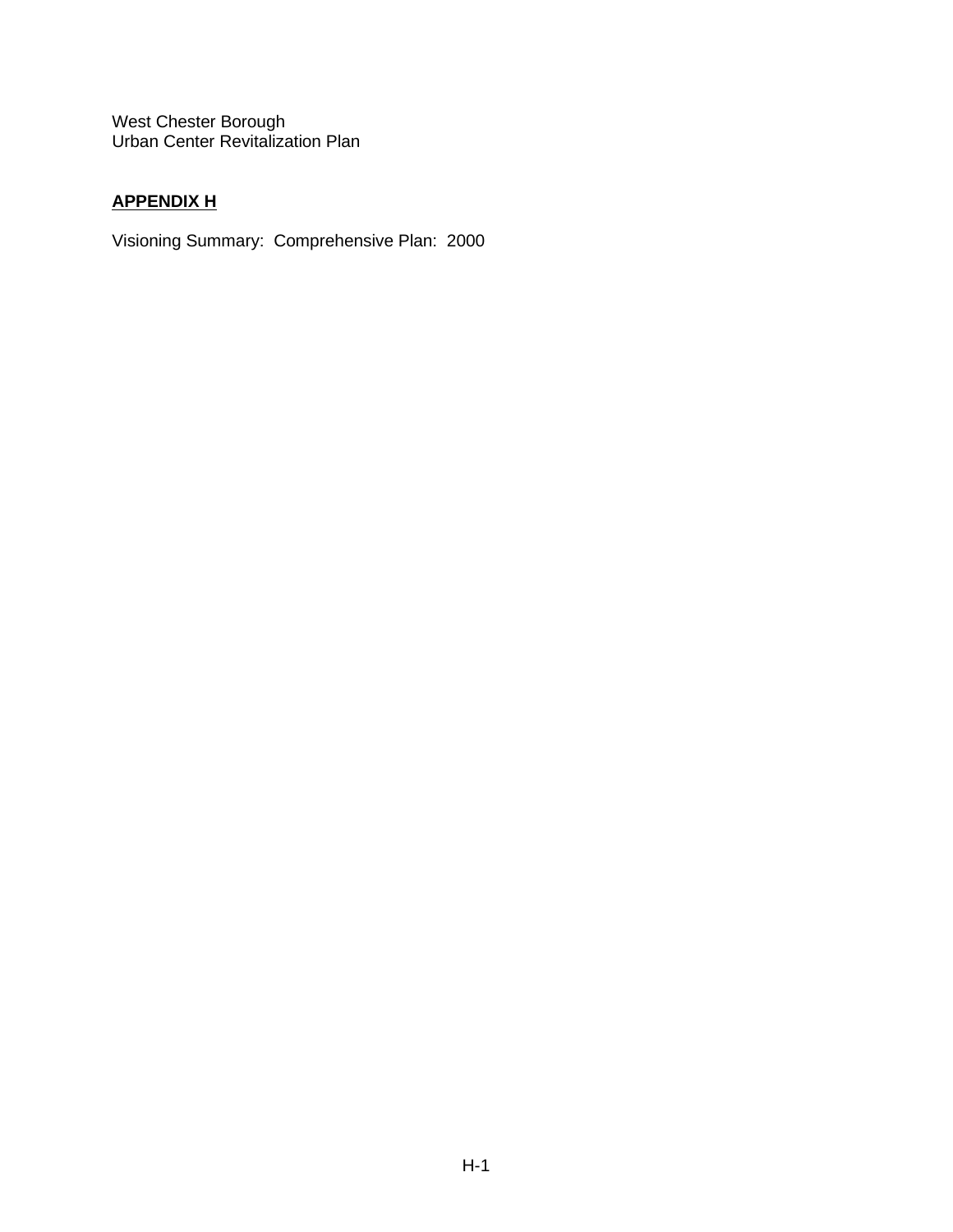# **APPENDIX I**

Resolution for Plan Adoption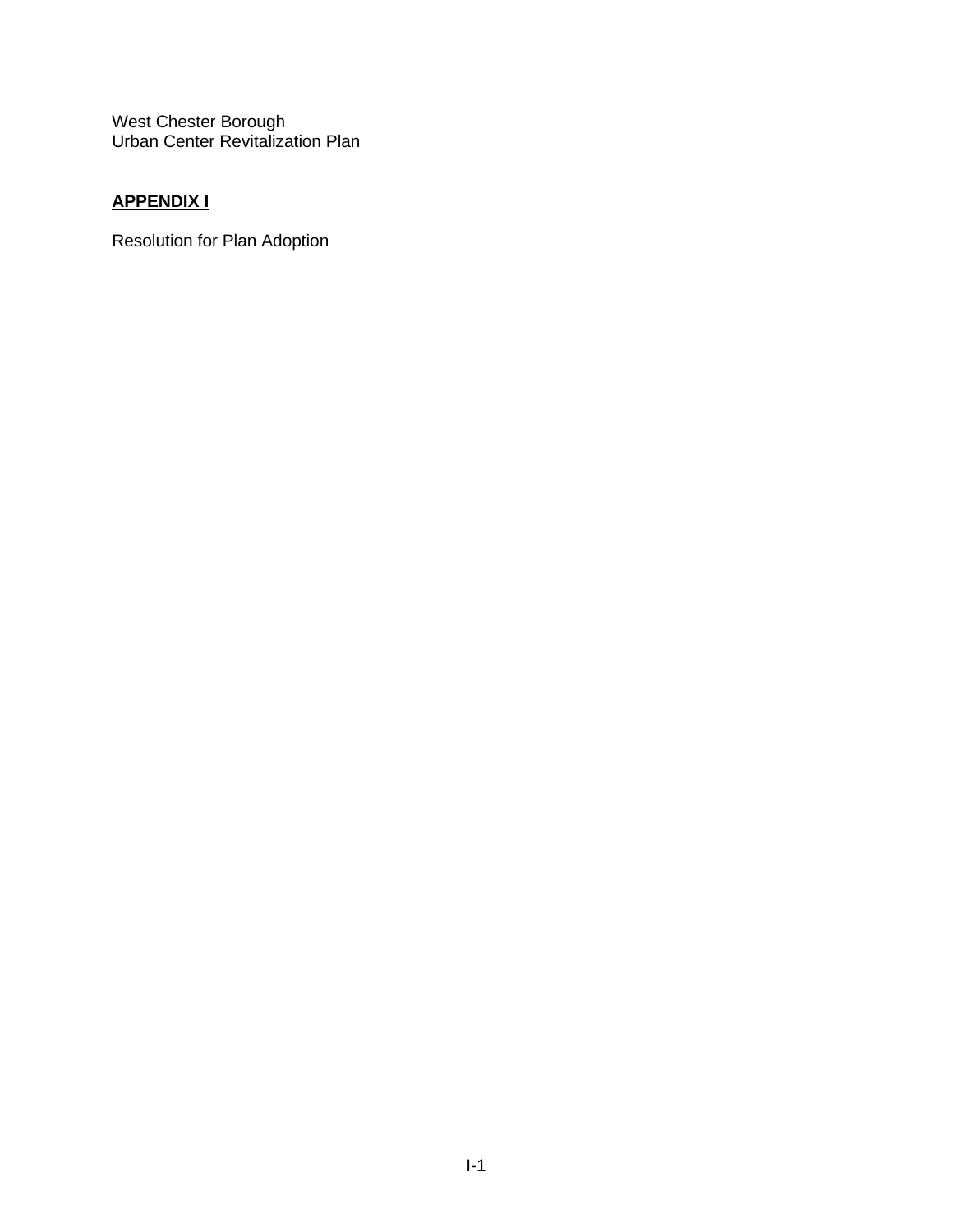# **West Chester Borough Proposed Retail Overlay Districts PROPERTY LIST** 4-2-01

Map # Establishment

# **RETAIL OVERLAY DISTRICT (ROD-1)**

# Gay Street<br>1. Star

- Star of India Restaurant
- 2. Vacant (formerly Fidelity National Title Insurance Company)
- 3. X-Treme Ink Tattoo Parlor<br>4. Vacant (advertised zoned o
- 4. Vacant (advertised zoned office)
- 5. Tony's Market and Deli
- 6. Salad Stop
- 7. Cugino's Newstand
- 8. Great Craft Works
- 9. Voice Stream Wireless Dealer
- 10. Laurento's Formal Wear<br>11. Chester County Domesti
- **Chester County Domestic Relations**
- 12. Wright Jewelry
- 13. Mad Platter Compact Disc's
- 14. Classic Kitchen and Bath
- 15. WCHE AM Radio Office
- 16. Flix Video
- 17. Open Air Parking
- 17.A. Reeves Realty
- 18. Tipton Signs
- 19. The Mediterranean Restaurant
- 20. Vacant (formerly Oriental Nail Salon)
- 21. Jitters Sports Bar
- 22. Shear Elegance
- 23. Harry Tashjian and Associates Employee Benefit Plans
- 24. Broker's Marketplace Inc.<br>25. Vacant
- Vacant
- 26. Oroboros Bead Shop
- 27. Moorflower Clothing and Jewelry
- 28. Vacant (formerly La Cocotte Restaurant)
- 29. Taylor's Music Store
- 30. Taylor's Music Store
- 30.A. Doorway to 2<sup>nd</sup> floor Taylor's Music Studio
- 30.B. Doorway to 2<sup>nd</sup> floor Verdini Associates (consumer products brokerage)
- 31. Reino's Print and Copy Center
- 32. LaPetite Bakery
- 33. Penn's Table Restaurant
- 34. Fairman's Sporting Goods
- 35.A. Doorway and Window Display for  $2^{nd}$  floorAlter Image
- 35. New York Sandwiches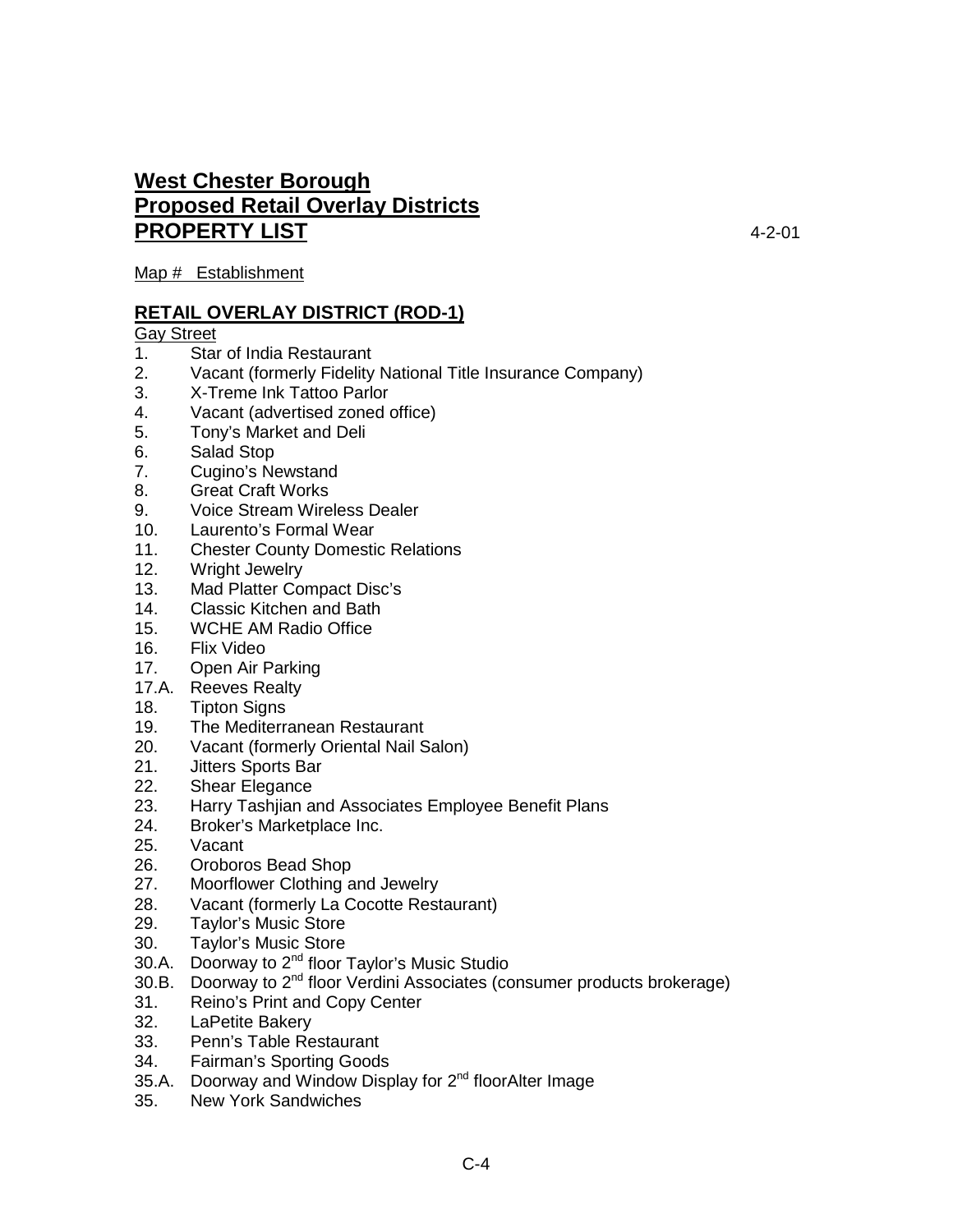# Map # Establishment

- 36. Kaly Clothing
- 36.A. Doorway to  $2<sup>nd</sup>$  floor Deery-Thomas Agency Insurance and Financial Services
- 37. Vacant (formerly a Bank)
- 38. Webb Jeweler
- 39. The Atrium Building (Morgan Stanley Dean Witter; WCOJ Radio; Conrad, O'Brien, Gellman and Rohn, Attorneys at Law; Law Office of Robert Donatoni; Unruh Turner Burke and Frees, Attorneys at Law)
- 40. Senator Bob Thompson 19<sup>th</sup> District; Chester County Bar Association and Chester County Law Library
- 41. Wireless Zone
- 42. Vacant
- 43. Brew HaHa
- 43.A. Doorway to  $2^{nd}$  floor (9 businesses)
- 44. Iron Hill Brewery and Restaurant
- 45. Chester County Courthouse Annex<br>46. The Restaurant and The Bar
- 46. The Restaurant and The Bar<br>47. Vacant (formerly Village Shor
- Vacant (formerly Village Shoe and Shoe Repair)
- 48. Preferred Cleaners and Laundry
- 49. The Coffee Brewery
- 50. Elverson National Bank
- 51. Eckerd Drug (blackened windows)
- 52. Penn Mutual Building—Founders Bank
- 53. Penn Mutual Building—Chester County Chamber; Insurance Company<br>54. Spence Café
- Spence Café
- 55. Rite Aid Pharmacy
- 56. Hard Bean Café
- 57. Vacant
- 57.A. Doorway to  $2^{nd}$  floor office (vacant)
- 58. Vincent's Bar and Restaurant
- 59. Vacant (formerly Foto-Mat)
- 60. Open Air Parking for Bank
- 61. West Chester Fire Company (Goodwill No.2)
- 62. Gay St. Deli and Grille
- 63. Chamber of Commerce of Greater West Chester
- 64. Bon Vivant Travel
- 65. West Chester Post Office
- 66. Home Works Design and Supply (Coming Soon)
- 67. Newbury Street Design and Mercury Arts<br>68. Fidelity National Title Insurance Company
- **Fidelity National Title Insurance Company**
- 69. Kraut and Kraut Law Offices
- 70. Private Open Air Parking for Kraut and Kraut
- 71. William Grohol and E.L. Culver, Dentists
- 72. Vacant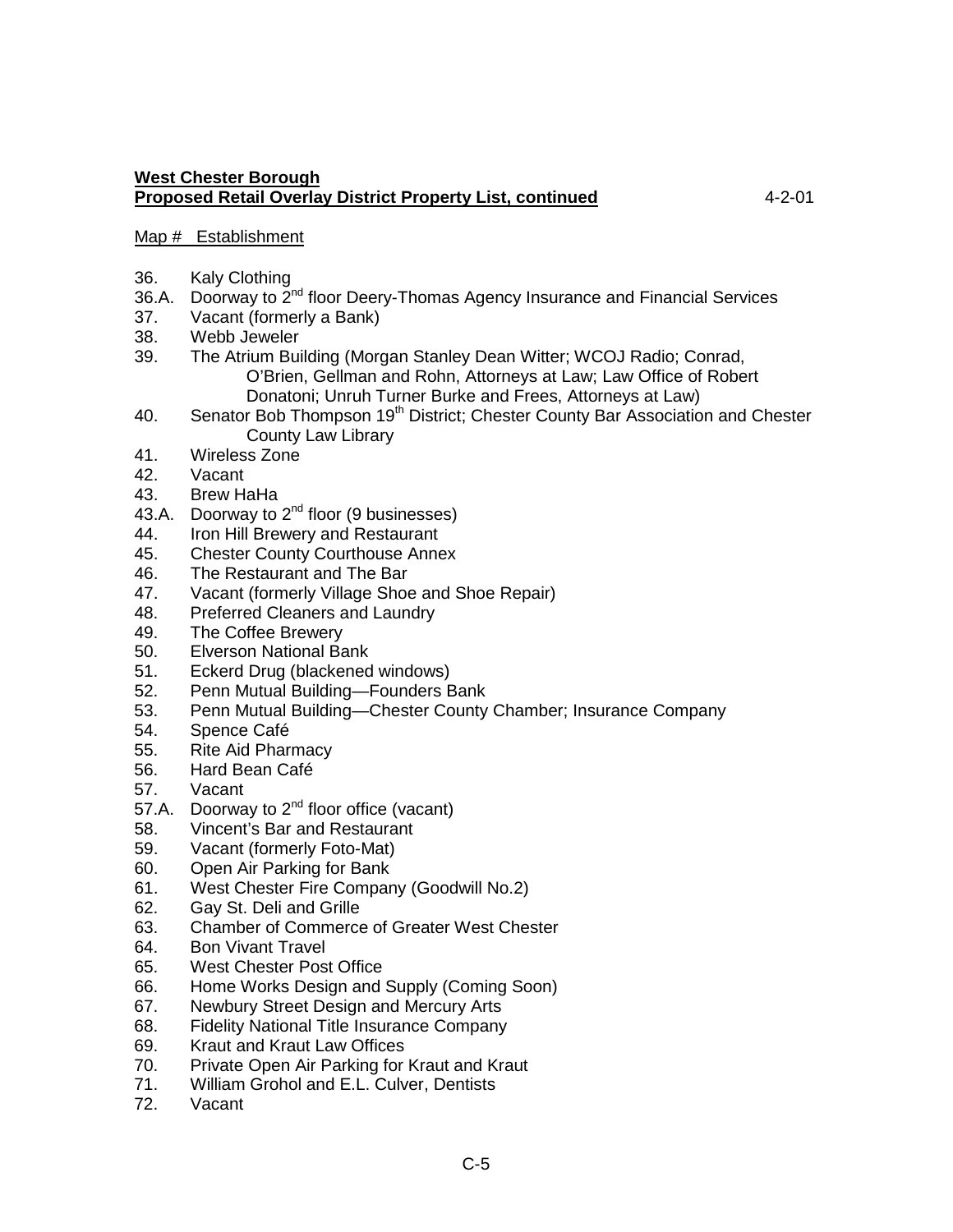#### Map # Establishment

- 73. Dinon's Fine Italian Cuisine (currently closed)
- 74. The Spare Rib
- 75. Residential
- 76. Residential
- 77. Residential<br>78. Residential
- **Residential**
- 79. Country Bagel Bakery
- 80. West Chester Wellness Center<br>81. Vacant
- Vacant
- 82. John's Barber Shop
- 83. DeStarr's Restaurant and Bar
- 84. Alberto Trattoria
- 85. Traveler's Den Luggage
- 86. South Cigar Shop
- 87. Brandywine Gourmet<br>88. Laurean Antiques and
- 88. Laurean Antiques and Consignments<br>89. Thomson Candies
- **Thomson Candies**
- 90. Pages Cards and Pottery<br>91. Jackson Hewitt Tax Servic
- **Jackson Hewitt Tax Service**
- 92. Briar Professional Photographers
- 93. Sculpted Physique Personal Training Studio
- 94. Residential<br>95. Photograph
- 95. Photography by P.A. Mieczkowski<br>96. Zukin Properties
- **Zukin Properties**

North Church Street

- 97. Pagani and Wylam Certified Public Accountants
- 98. Law Offices: of DeTulleo; Polen; Wagner; Counseling Office of Wilson
- 99. Inter County Rentals<br>100. Allen Cook's Barber
- Allen Cook's Barber Shop
- 101. Colonial Metal Polishers
- 102. BeyondMedia.com
- 103. Residential
- 104. Benny's Pizza
- 105. Vacant (formerly Espresso Bar for Flix Video)
- 106. Maychak Motorsports
- 107. First Digital Hearing Aid Center
- 108. Friends Again Thrift Shop<br>109. YWCA
- **YWCA**
- 110. Garage of James Bros. Plumbing
- 111. Fennario Coffee and Tobacco
- 111.A. Stair to Fennario's upstairs music venue
- 112. A Touch of Elegance Nail Studio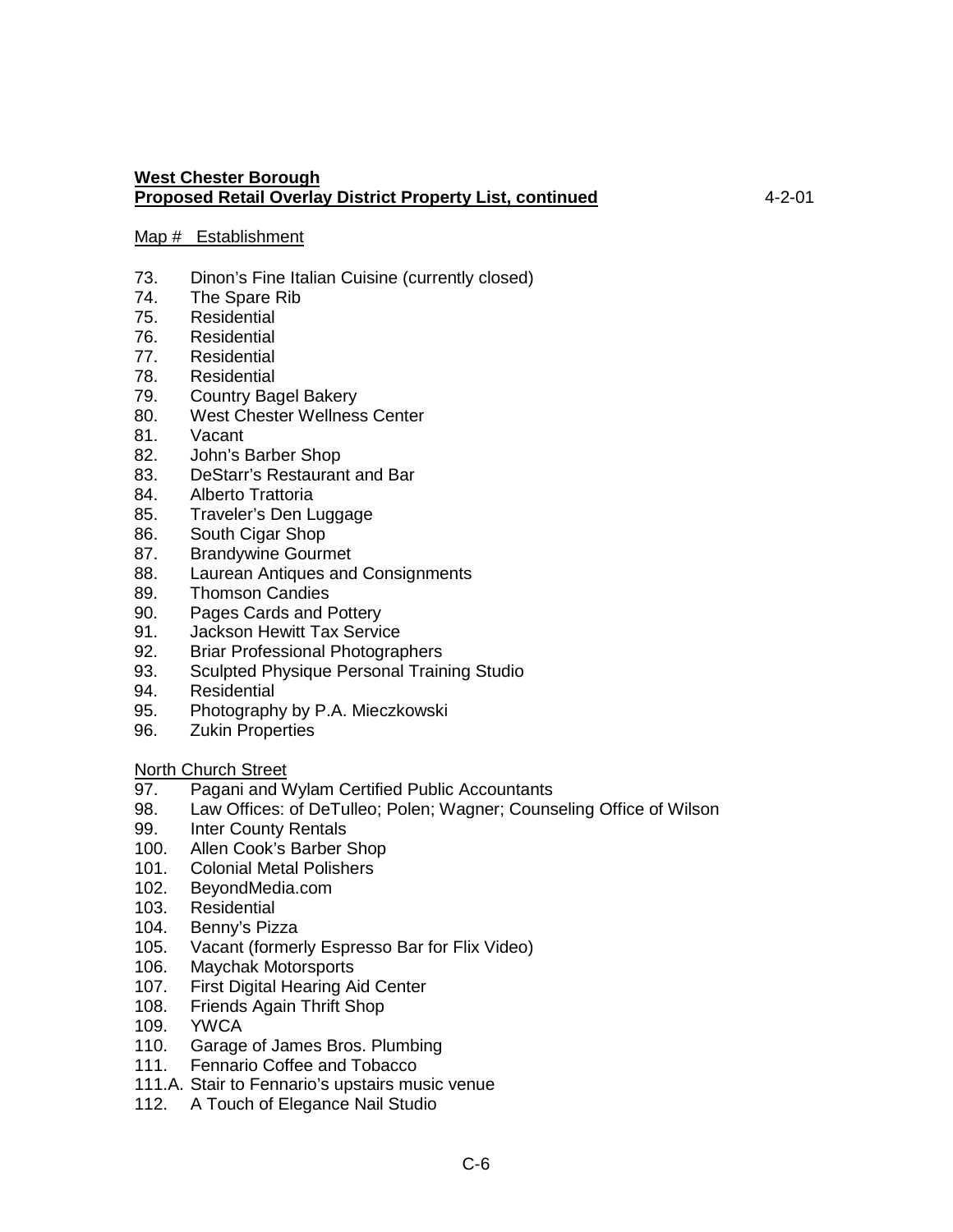## Map # Establishment

- 113. Susi's Salon
- 114. County Seat Style Hair Salon
- 115. 2<sup>nd</sup> Reading Book Store
- 116. Moose Family Fraternity
- 117. Maillie Falconiero and Company, Certified Public Accountants
- 118. County of Chester Official Court Reporters
- 119. WorkingVirtual.com Cyber Café (Coming Soon)
- 119.A. Doorway to second floor USE U.S. Elections; CCA Graphics<br>120. Jamie Goncharoff. Attorney at Law
- Jamie Goncharoff, Attorney at Law
- 121. 10 North Church Street Offices (Bliss and Company, CPA; Headwaters Associates; Duffy Green and Redmond Law Office; Iona Technologies; Chester County Department of Computer Information Services; Linda Macelree, Esq.)
- 122. Legg Mason
- 123. Vacant (formerly Joel's Dress Shop)<br>124. Vacant (formerly Perfectly Polished)
- 124. Vacant (formerly Perfectly Polished)<br>125. Vacant (formerly Law Offices of Wad
- Vacant (formerly Law Offices of Wade Wade and Wade)
- 126. Hair Ltd.
- 127. Janney Montgomery Scott

#### North High Street

- 128. Antiquities Victorian Interiors and Lifestyle
- 129. Penwick Cards and Candles and The Hayloft<br>130. Visual Expansion Gallery and Framing
- Visual Expansion Gallery and Framing
- 131. Cappella's Clothes and Hair Studio
- 132. The Philadelphia Inquirer
- 133. G&G Cigar Company
- 134. PNC Bank
- 135. Three Little Pigs<br>136. Christian Science
- 136. Christian Science Reading Room and Bookstore<br>137. Jane Chalfant
- Jane Chalfant
- 138. Law Offices of Gawthrop, Greenwood and Halsted
- 139. Debottis Gallery Fine Arts and Framing
- 140. Greentree Building—Residential
- 141. Genolia's Gift Gallery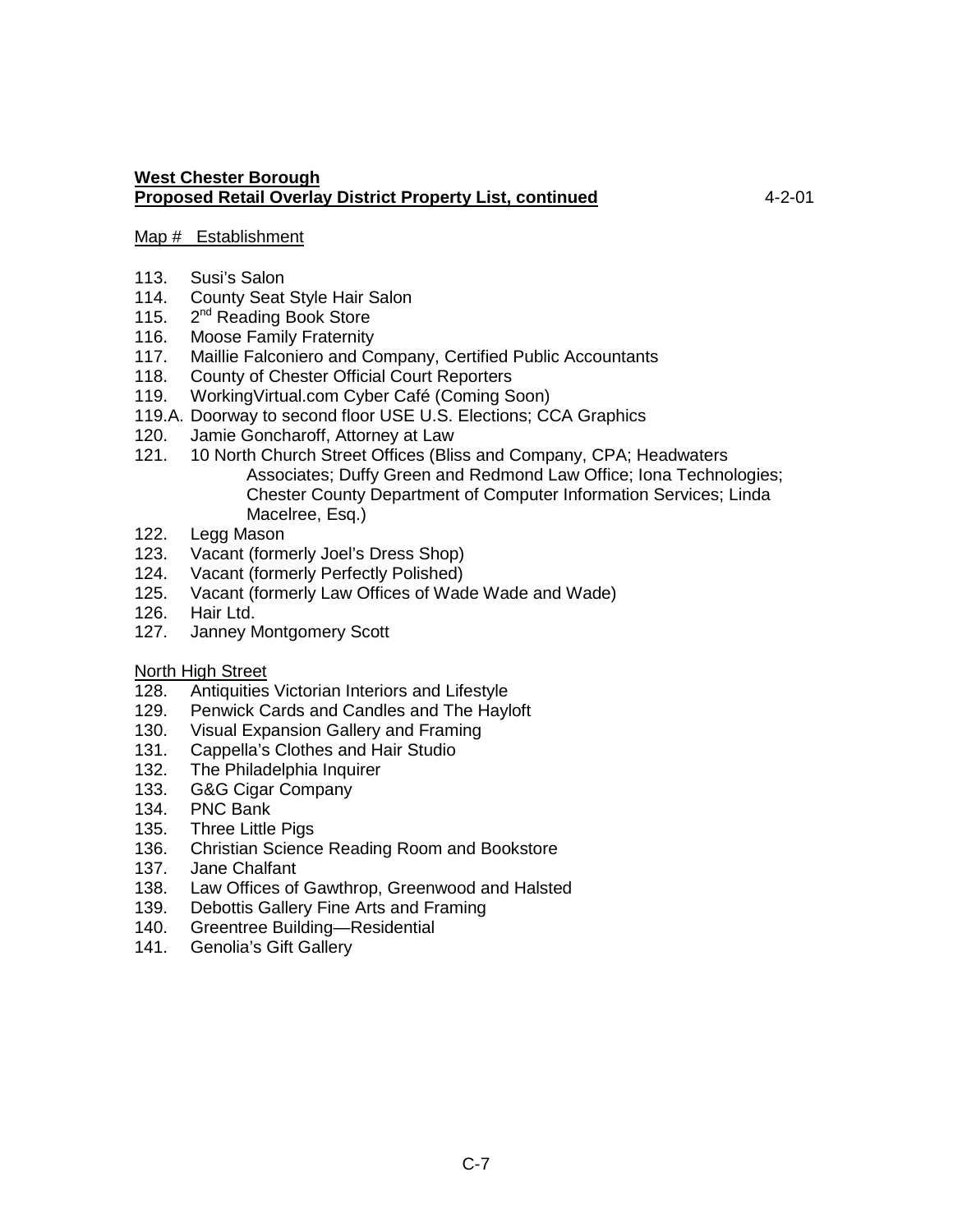Map # Establishment

## **RETAIL OVERLAY DISTRICT 2 (ROD-2)**

South Darlington Street

- 142. La Difference Hair and Body Boutique
- 142.A. Open Air Parking for La Difference

#### Market Street

- 143. Commonwealth Land Title Insurance Company
- 143.A. Stairs to 2<sup>nd</sup> floor Commercial Waterproofing, Inc.
- 144. Center on Hearing and Deafness, Inc.
- 145. Law Offices (5 different offices)
- 146. Creep Records
- 147. Penny First, Attorney at Law
- 148. City Tattoo
- 148.A. Doorway to 2<sup>nd</sup> floor MacIntyre, Attorney at Law
- 149. Partners Furniture<br>150. Photography by Bo
- Photography by Bob
- 151. Vacant (formerly WCHE AM, now on Gay St.)
- 152. Vacant
- 153. Kaplan's Fine Jewelry
- 154. Rothwell's Office Machine and Supplies
- 155. Jackson's TV
- 156. Residential
- 157. Lachall Cohen and Sagnor Law Office<br>158. Law Office of O'Brien and Hennessv
- Law Office of O'Brien and Hennessy
- 159. Residential
- 160. Hairwear
- 161. Vacant (formerly residential)
- 162. Leisa's Hair and Nails
- 163. Gilbert's Appliances<br>164. Luna Gallery Fine Ar
- Luna Gallery Fine Art and Framing
- 165. William Wood Co. Realtors
- 166. Private Open Air Parking for Wm. Wood Realtors and Gilbert's
- 167. Knights of Colombus
- 168. Pisano and Son Shoe Repair
- 169. Antique Shop
- 170. The Painted Plate
- 171. Manito Title Insurance Company
- 172. Chester County Coroner's Office<br>173. Warrant Enforcement Bureau
- Warrant Enforcement Bureau
- 174. Vacant
- 174.A. Doorway to 2<sup>nd</sup> floor Jingoli and Son Enterprise 2000
- 175. Chester County Courthouse
- 176. Main Street Bank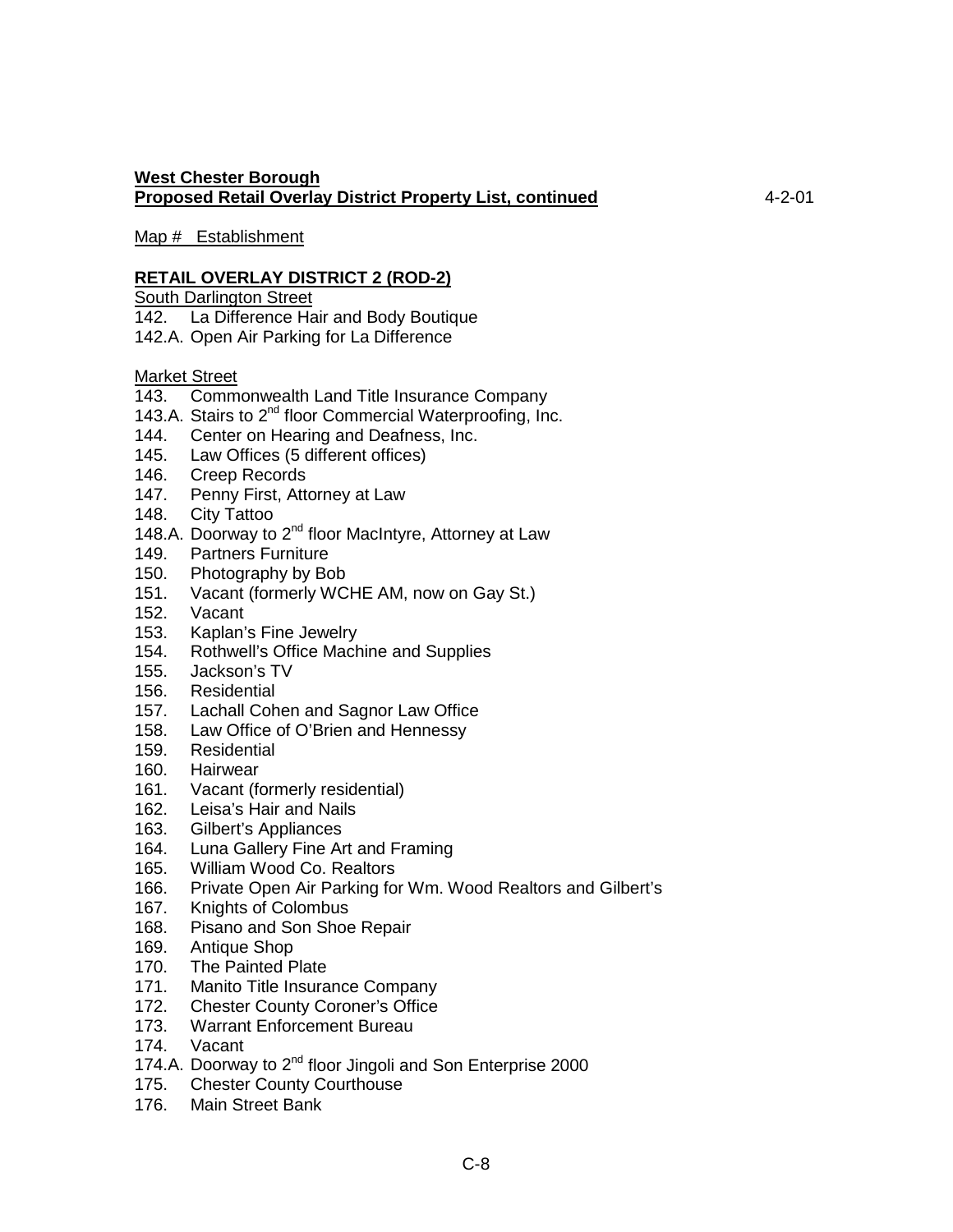#### Map # Establishment

- 177. Courtyard/ Passageway (Main Street Bank)
- 178. Chester County Community Foundation
- 178.A. Lincoln Coffee Exchange in basement
- 179. Whirl Away Travel and Cruises
- 180. Hair Innovation<br>181. Marv Mvers. Att
- Mary Myers, Attorney at Law
- 182. Cox and Trott, Attorneys at Law
- 183. Market Street Print and Copy<br>184. Lorgus Flower Shop
- Lorgus Flower Shop
- 185. Mr. Sandwich
- 186. Wilmington Trust Bank
- 187. Hudson United Bank
- 188. First National Bank
- 189. Open Air Parking for First National Bank
- 190. First National Bank Mortgage Center<br>191. Lewis News
- 191. Lewis News<br>192. Butler Griffer
- Butler Griffen and Mannix Law Office
- 193. Vacant
- 194. Security Search and Abstract Company (for sale)
- 195. Lamb, Windle and McErlane, P.C.
- 196. ATL-East Tag and Label
- 197. Baldwin's Electric Shop<br>198. Vacant (possible conver
- 198. Vacant (possible conversion soon to offices)<br>199. Vacant (possible conversion soon to offices)
- Vacant (possible conversion soon to offices)
- 200. The Salvation Army
- 201. Open Air Parking for the Salvation Armay
- 202. Residential
- 203. Residential
- 204. Market St. Flea Market<br>205. Residential (for sale)
- Residential (for sale)
- 206. Pic One Beauty Services
- 207. Public Open Air Parking
- 208. Barber Shop
- 209. Jackson Hewitt Tax Service
- 210. Residential
- 211. Public Open Air Parking<br>212. Roxborough Manayunk B
- Roxborough Manayunk Bank
- 213. State Farm Insurance
- 214. M.S. Yearsley and Sons
- 215. Open Air Parking for Yearsley's
- 216. Indo-Pak Groceries
- 217. Miller's Welding Service
- 218. Brenda's Vac Shop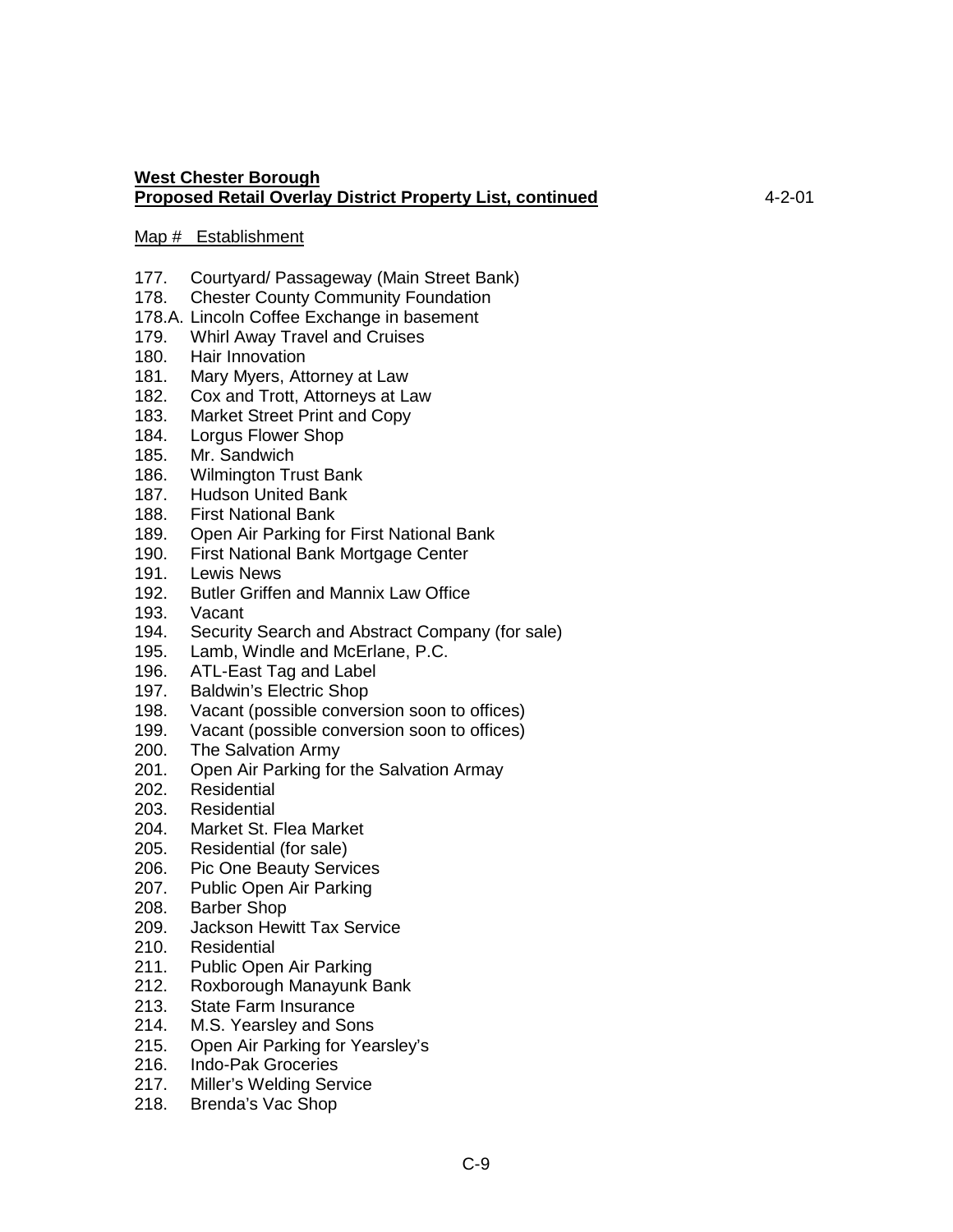#### Map # Establishment

#### South Church Street

- 219. Woman's Exchange Consignment Shop
- 219.A. Doorway to West Chester Masonic Lodge in back part of  $1<sup>st</sup>$  floor and  $2<sup>nd</sup>$  floor
- 220. At Home Boutique
- 221. Residential
- 222. A-1 Stationary and Printing
- 223. New Haven Pizza
- 224. Thomas Laundry
- 225. Soler's Antiques
- 226. Tangles Hair and Nails
- 227. Law Offices of Olin, Neil, Haltrecht and O'Brien
- 227.A. Doorway to 2<sup>nd</sup> floor Franklin Mortgage Company
- 228. Residential<br>229. O'Donnell, Q
- 229. O'Donnell, O'Donnell and Gardner, Attorneys at Law<br>230. Main Street Bank Deck Parking
- 230. Main Street Bank Deck Parking<br>231. Pellini. Gold and Associates
- Pellini, Gold and Associates
- 232. Residential
- 233. Republican Committee of Chester County
- 234. Ray Ott and Associates Planning and Landscape Architecture; Reynolds Design Associates; HCL Mortgage
- 235. Mortgage Affiliates
- 236. Cobblestone Realty and Attorneys at Law
- 236.A. Doorway to  $2^{nd}$  floor Law Offices of Glenn Grogan and  $3^{rd}$  floor Law Offices of Jennifer Levy-Tatum
- 237. Residential
- 238. Owens, D'Ambrosio and Nescio, Attorneys at Law
- 239. Martin and Company Insurance Brokers
- 240. Halladay Florist<br>241. Nardini and She
- Nardini and Sheehan, Attorneys at Law

#### High Street

- 242. Coins and Stamps Collectibles
- 242.A. Doorway to  $2^{nd}$  floor McLean and Feinstein, Attorneys at Law
- 243. Portable Concepts Cell Phones
- 244. Sunset Hill Jewelers
- 245. First Union (3 buildings)
- 246. Bicentennial Parking Garage<br>247. Simple Pleasures Gift Gallery
- Simple Pleasures Gift Gallery
- 248. LocalLife.com (Unisys)
- 249. Dynamic Printers
- 250. CM Mortgage Services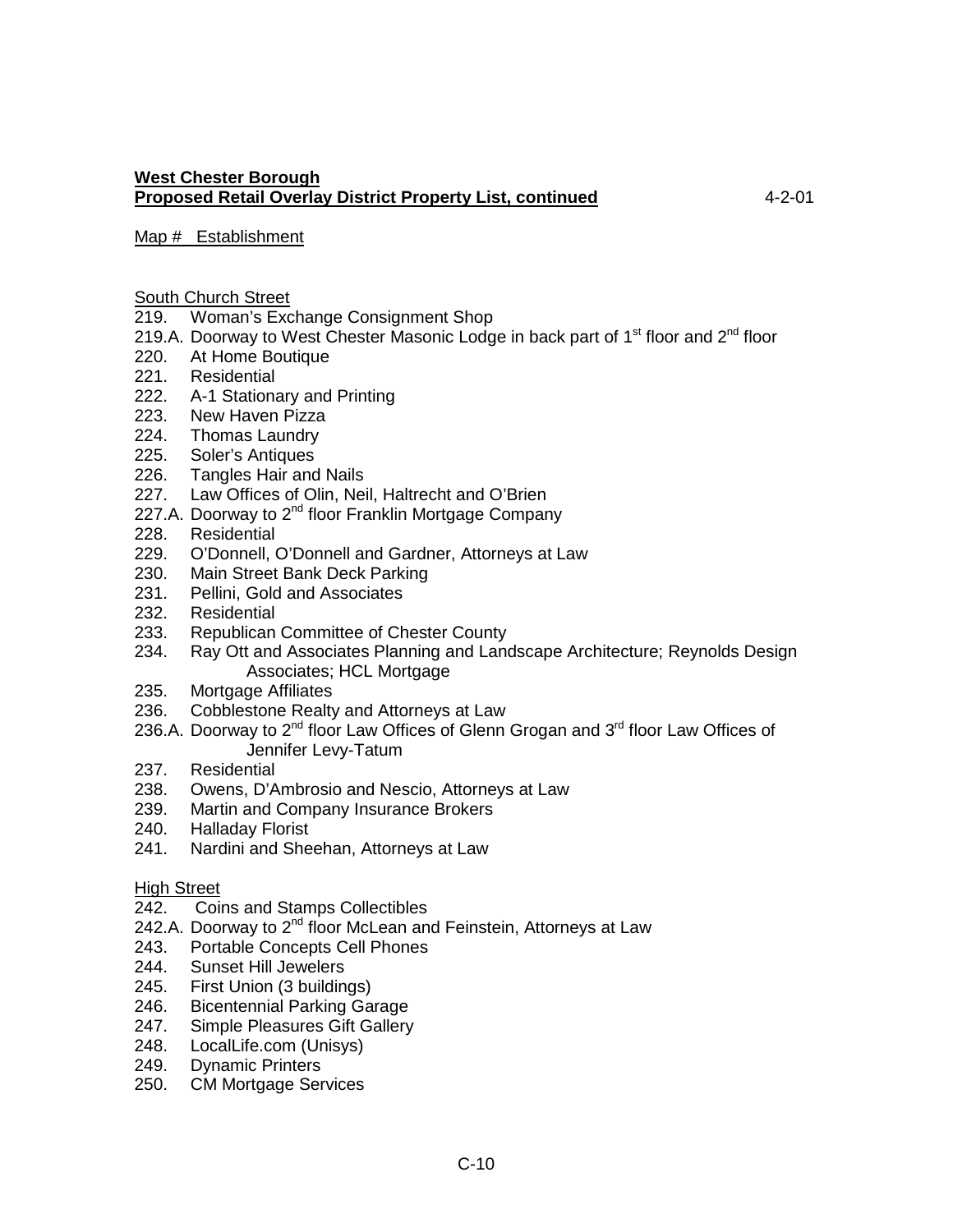#### Map # Establishment

- 251. Vacant (High Street Professional Building); Varallo, Alfe, Thompson and Randall Court Reporting and Video in front back section or upstairs
- 252. Fabric Flair Tailoring
- 253. West Chester Nails
- 254. West Chester Florist
- 255. Lorenzo's Steaks and Hoagies
- 256. Vacant
- 257. Vacant<br>258. Café Ch
- Café Chicane
- 259. Wusinich, Brogan and Stanzione Law Office
- 260. Krombolz Insurance Agency
- 261. Aristocrats Salon Studio
- 262. Marlo and Company, C.P.A.
- 263. Residential
- 264. Delduco Law Offices<br>265. Residential
- 265. Residential<br>266. Dragonfly G
- Dragonfly Gallery Jewelry and Gifts
- 267. Nu Image Home Improvement Company

#### Walnut Street

- 268. Mosteller Parking Garage
- 269. Open Air Parking for Rite Aid and Spence Café
- 270. Public Open Air Parking<br>271. Vacant
- Vacant
- 271.A. Open Air Parking for Banks
- 272. Wizard and Company Tattoos
- 273. Smith's Locksmiths, Dressmaking by Sue Kim and Shoe Repair
- 274. North 15 Café
- 275. Residential<br>276. Parisian Cle
- Parisian Cleaners and Tailors
- 277. Vacant (formerly Domino's Take-Out Pizza)
- 278. Residential
- 279. Dr. S. Usmani, General Dentistry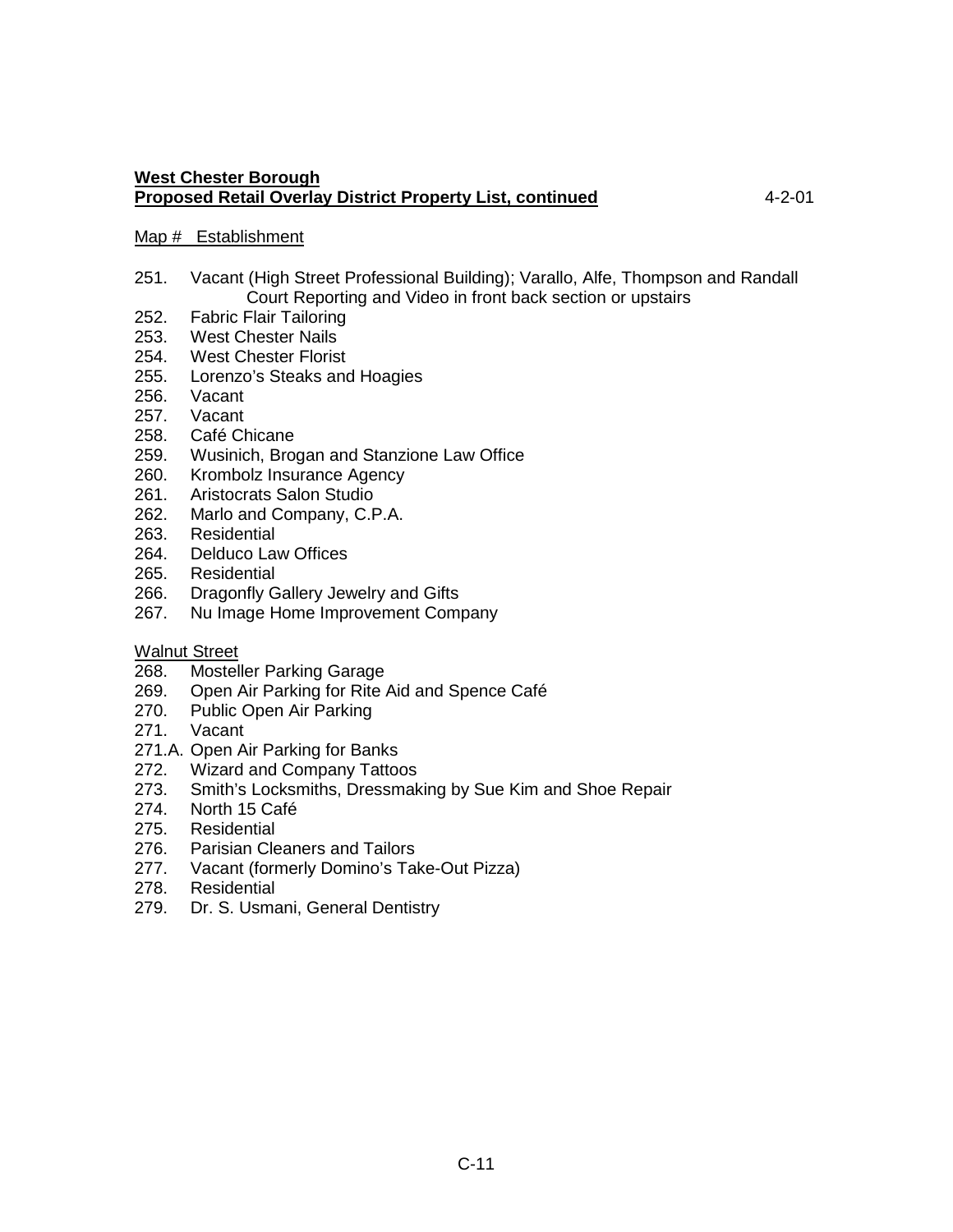# **TABLE 9 Revitalization Projects Action Plan**

|    |     |                                                                                                                                                                                                                                              |                                    | <b>Priorities in Years</b> |                        |          |                                                              |                                          |
|----|-----|----------------------------------------------------------------------------------------------------------------------------------------------------------------------------------------------------------------------------------------------|------------------------------------|----------------------------|------------------------|----------|--------------------------------------------------------------|------------------------------------------|
|    |     | Plan Element                                                                                                                                                                                                                                 | Cost                               | 1 to 5                     | 6 to 10                | 11 to 15 | <b>Funding Sources</b>                                       | <b>Implementing Agent</b>                |
| 1. |     | Public Works (page 6-9)                                                                                                                                                                                                                      | \$<br>2,046,600                    | X                          | X                      | X        | Borough; DCD                                                 | Borough                                  |
|    | (a) | Reconstruct N. Franklin St.<br>(Ashbridge to Goshen)                                                                                                                                                                                         | 54,000                             | X                          |                        |          | Borough; DCD                                                 | Borough                                  |
|    | (b) | Reconstruct Marshall Dr., and<br>North & South Hillside Dr.                                                                                                                                                                                  | 200,000                            | X                          |                        |          | Borough; DCD                                                 | Borough                                  |
|    | (c) | Reconstruct W. Nields St. (New to Bradford)                                                                                                                                                                                                  | 110,000                            | X                          |                        |          | Borough; DCD                                                 | Borough                                  |
|    | (d) | Reconstruct N. Walnut St. (Marshall to Clark)                                                                                                                                                                                                | 78,000                             | X                          |                        |          | Borough; DCD                                                 | Borough                                  |
|    | (e) | Sidewalk Installation:<br>E. Market St. (Franklin to Bolmar)                                                                                                                                                                                 | 50,000                             | X                          |                        |          | Borough; DCD                                                 | Borough                                  |
|    | (f) | Sidewalk Installation:<br>E. Gay St. (to W. Goshen)                                                                                                                                                                                          | 30,000                             | X                          |                        |          | Borough; DCD                                                 | Borough                                  |
|    | (g) | <b>Street Trees</b><br>$(1)$ Install 100 per year; 50 per season, 2-2 $\frac{1}{2}$ cal.<br>Install Shade Trees @ N. High St.<br>(2)<br>(3) Remove 50 per year<br>Devise program assist homeowners<br>(4)<br>with tree removal & replacement | 30,000<br>tbd<br>94,600<br>166,000 | X<br>X<br>X                | X<br>$\mathsf{X}$<br>X | X<br>X   | Borough; DCD<br>Borough; DCD<br>Borough; DCD<br>Borough; DCD | Borough<br>Borough<br>Borough<br>Borough |
|    | (h) | Replace Goose Creek Culvert (E. Barnard St.)                                                                                                                                                                                                 | 150,000                            |                            | X                      |          | Borough; DCD                                                 | Borough                                  |
|    | (i) | <b>Replace Goose Creek Culvert</b><br>(Franklin & Linden)                                                                                                                                                                                    | 200,000                            |                            | X                      |          | Borough; DCD                                                 | Borough                                  |
|    | (j) | Replace 30" Brick Storm Sewer (Dean St.)                                                                                                                                                                                                     | 127,000                            | X                          |                        |          | Borough; DCD                                                 | Borough                                  |
|    |     |                                                                                                                                                                                                                                              |                                    |                            |                        |          |                                                              |                                          |

**Key to Funding Source abbreviations:** BID = Business Improvement District; DCD = Chester County Department of Community Development; DCED = Pennsylvania Department of Community and Economic Development; DCNR = Pennsylvania Department of Conservation and Natural Resources; and SEPTA = Southeast Pennsylvania Transportation Authority.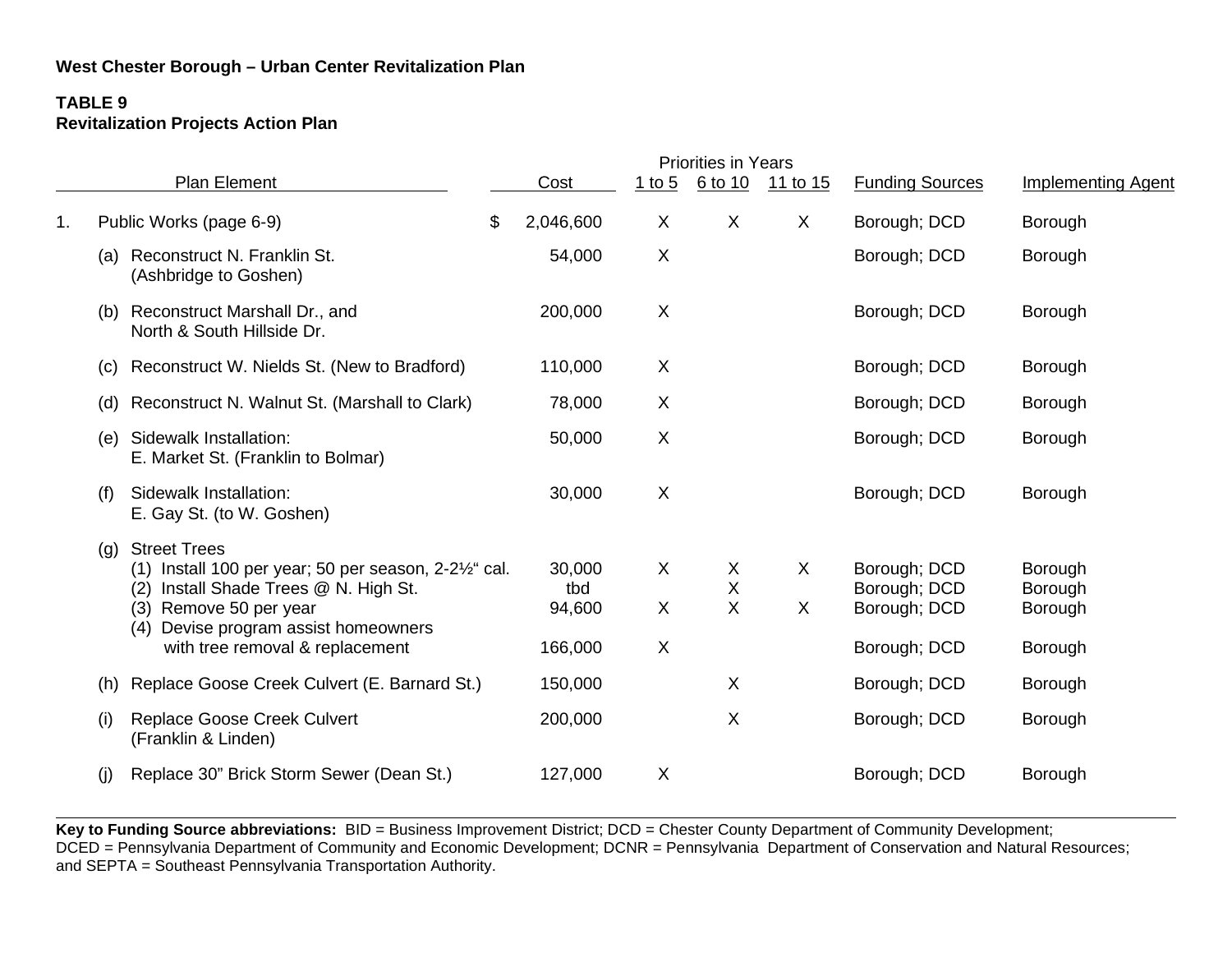#### **TABLE 9 (continued) Revitalization Projects Action Plan**

|    |                                                                                                                                                                                                                         |                                                  |                           | <b>Priorities in Years</b> |          |                                                                              |                                                     |
|----|-------------------------------------------------------------------------------------------------------------------------------------------------------------------------------------------------------------------------|--------------------------------------------------|---------------------------|----------------------------|----------|------------------------------------------------------------------------------|-----------------------------------------------------|
|    | <b>Plan Element</b>                                                                                                                                                                                                     | Cost                                             | 1 to $5$                  | 6 to 10                    | 11 to 15 | <b>Funding Sources</b>                                                       | <b>Implementing Agent</b>                           |
| 1. | Public Works (continued)                                                                                                                                                                                                |                                                  |                           |                            |          |                                                                              |                                                     |
|    | \$<br>Relocate 30" Storm Sewer<br>(k)<br>(Juniper to Sharpless)                                                                                                                                                         | 52,000                                           | X                         |                            |          | Borough; DCD                                                                 | Borough                                             |
|    | Reline 30" Brick Storm Sewers:<br>(1)<br>(1) Union St. (Darlington-New)<br>(2) New St. (Union-Holly Alley)<br>(3) Wollerton Al. (New-Wayne)<br>(4) Wayne St. (Wollerton-Washington)<br>(5) Hannum Ave. (New to outfall) | 68,000<br>27,000<br>85,000<br>200,000<br>150,000 | $\pmb{\times}$<br>$\sf X$ | X<br>Χ<br>Χ                |          | Borough; DCD<br>Borough; DCD<br>Borough; DCD<br>Borough; DCD<br>Borough; DCD | Borough<br>Borough<br>Borough<br>Borough<br>Borough |
|    | (m) Street Light Installation                                                                                                                                                                                           | 100,000                                          |                           | X                          |          | Borough; DCD                                                                 | Borough                                             |
|    | <b>Bus Shelter Installation</b><br>(n)<br>(1) SW corner of Matlack & Market Sts.<br>(2) SW corner of Market & Franklin Sts.<br>(3) SW corner of Market & Worthington Sts.                                               | 75,000                                           | X                         |                            |          | Borough; DCD                                                                 | Borough                                             |
|    | New Street Sewer Pump Station Replacement<br>(O)                                                                                                                                                                        | 400,000                                          | X                         |                            |          | Borough; DCD                                                                 | Borough                                             |
|    | Stormwater Management/Stabilization Projects<br>(p)                                                                                                                                                                     | tbd                                              | X                         | X                          | $\sf X$  | Borough; DCD                                                                 | Borough                                             |
|    | <b>Traffic Control Speed Indicator Sign</b><br>(g)                                                                                                                                                                      | tbd                                              | $\sf X$                   |                            |          | Borough                                                                      | Borough                                             |
| 2. | Transportation Center (page 6-10)<br>(a) Restore Train Station                                                                                                                                                          | 1,000,000                                        |                           | X                          |          | SEPTA; Borough;<br>W. C. Railroad                                            | SEPTA; Borough;<br>W. C. Railroad                   |
|    | <b>Regional Transportation Center</b><br>(b)                                                                                                                                                                            | tbd                                              |                           | X                          |          | SEPTA; Borough                                                               | SEPTA; Borough                                      |
| 3. | Shuttle Bus (page 6-11)                                                                                                                                                                                                 | tbd                                              | X                         |                            |          | Borough; SEPTA                                                               | Borough; SEPTA                                      |
| 4. | Bus Stop Enhancements (page 6-18)                                                                                                                                                                                       | 50,000                                           | X                         |                            |          | <b>BID</b>                                                                   | <b>BID</b>                                          |
|    |                                                                                                                                                                                                                         |                                                  |                           |                            |          |                                                                              |                                                     |

**Key to Funding Source abbreviations:** BID = Business Improvement District; DCD = Chester County Department of Community Development; DCED = Pennsylvania Department of Community and Economic Development; DCNR = Pennsylvania Department of Conservation and Natural Resources; and SEPTA = Southeast Pennsylvania Transportation Authority.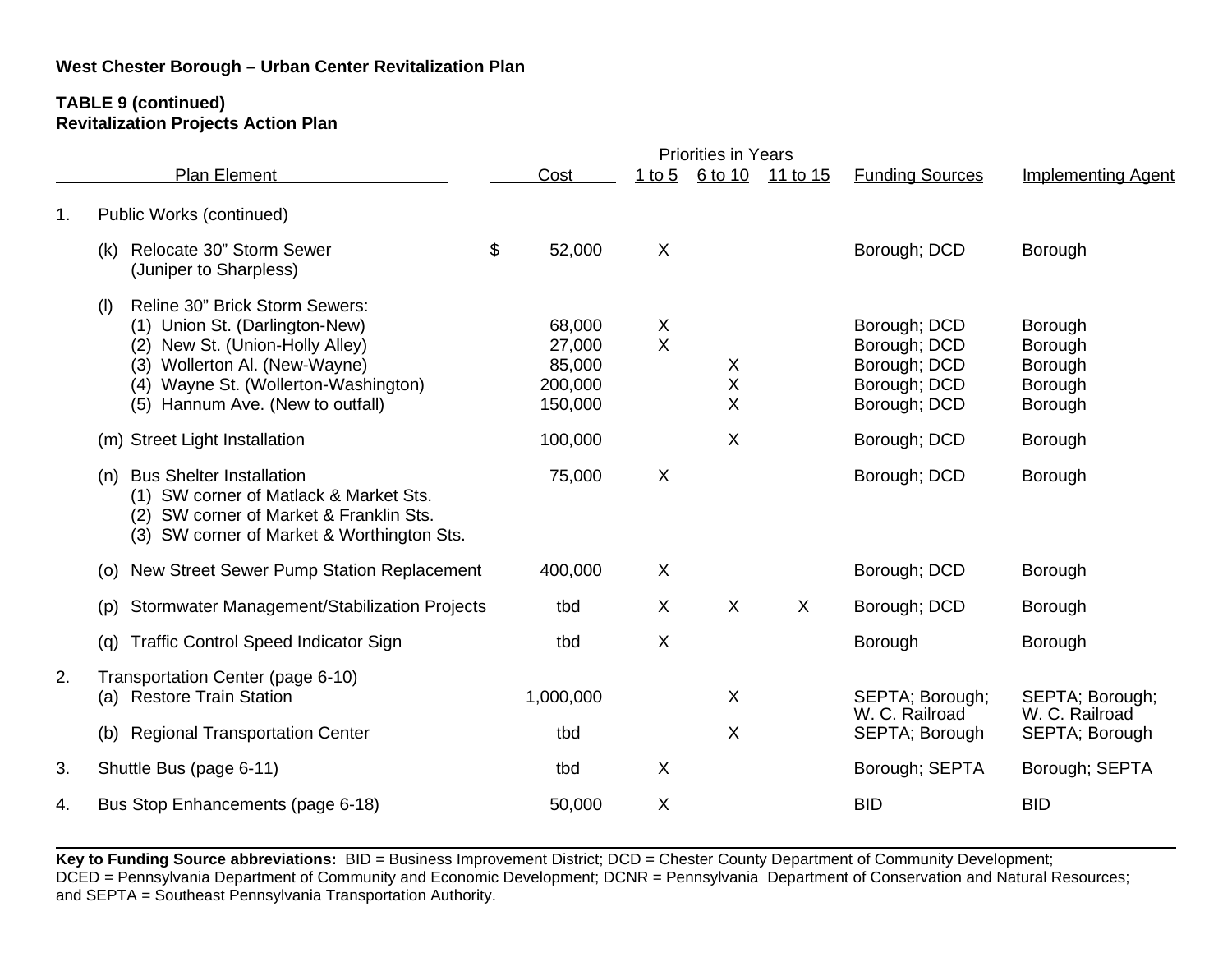#### **TABLE 9 (continued) Revitalization Projects Action Plan**

|     |                                                                  |    |              |              | <b>Priorities in Years</b> |          |                                               |                                         |
|-----|------------------------------------------------------------------|----|--------------|--------------|----------------------------|----------|-----------------------------------------------|-----------------------------------------|
|     | Plan Element                                                     |    | $C_{OSL}$    | $1$ to 5     | 6 to 10                    | 11 to 15 | <b>Funding Sources</b>                        | <b>Implementing Agent</b>               |
| 5.  | Market Street (Streetscape) (page 6-12)<br>(New St. to RR Alley) | \$ | 820,844      | X            |                            |          | Borough; DCED;<br><b>DCD</b>                  | Borough                                 |
| 6.  | Wayfinding & Signage (page 6-13)                                 |    | 100,000; tbd | X            |                            |          | Borough; BID                                  | Borough; BID                            |
| 7.  | Parking Garage Signage (page 6-22)                               |    | 20,000       | X            |                            |          | <b>BID</b>                                    | <b>BID</b>                              |
| 8.  | Bicentennial Parking Garage Signage (page 7-7)                   |    | 17,000       | X            |                            |          | Borough                                       | Borough                                 |
| 9.  | Informational Kiosks (page 4-13)                                 |    | tbd          | X            |                            |          |                                               |                                         |
| 10. | Tourist Oriented Directional Signage (page 6-13)                 |    | tbd          | $\mathsf{X}$ |                            |          |                                               |                                         |
| 11. | Façade Improvement Program (page 6-23)                           |    | 80,000       | X            |                            |          | DCED; BID; Borough;<br><b>Property Owners</b> | BID; Borough;<br><b>Property Owners</b> |
| 12. | Trash Receptacles (page 6-14)                                    |    | 40,000       | $\mathsf{X}$ |                            |          | <b>BID</b>                                    | <b>BID</b>                              |
| 13. | Brick Sidewalks (page 6-15)                                      |    | tbd          |              | X                          |          | Borough                                       | Borough                                 |
| 14. | Other Sidewalks & Crosswalks (page 6-25)                         |    | tbd          |              | $\mathsf X$                |          | Borough                                       | Borough                                 |
| 15. | Sidewalk Planters (page 6-17)                                    |    | 50,000       | X            |                            |          | <b>BID</b>                                    | <b>BID</b>                              |
| 16. | Streetscape, Other (page 6-24)                                   |    | tbd          |              | $\mathsf{X}$               | $\sf X$  | Borough                                       | Borough                                 |
| 17. | Mosteller Garage Landscaping (page 6-19)                         |    | 20,000       | X            |                            |          | Borough                                       | Borough                                 |
| 18. | Mosteller Garage Pathways (page 6-20)                            |    | tbd          |              | X                          |          | Borough                                       | Borough                                 |
| 19. | Tree Wells (page 6-21)                                           |    | tbd          | X            |                            |          | <b>BID</b>                                    | <b>BID</b>                              |
| 20. | Municipal Building (page 7-16)                                   |    | tbd; \$6,000 |              |                            | X        | Borough                                       | Borough                                 |
|     |                                                                  |    |              |              |                            |          |                                               |                                         |

**Key to Funding Source abbreviations:** BID = Business Improvement District; DCD = Chester County Department of Community Development; DCED = Pennsylvania Department of Community and Economic Development; DCNR = Pennsylvania Department of Conservation and Natural Resources; and SEPTA = Southeast Pennsylvania Transportation Authority.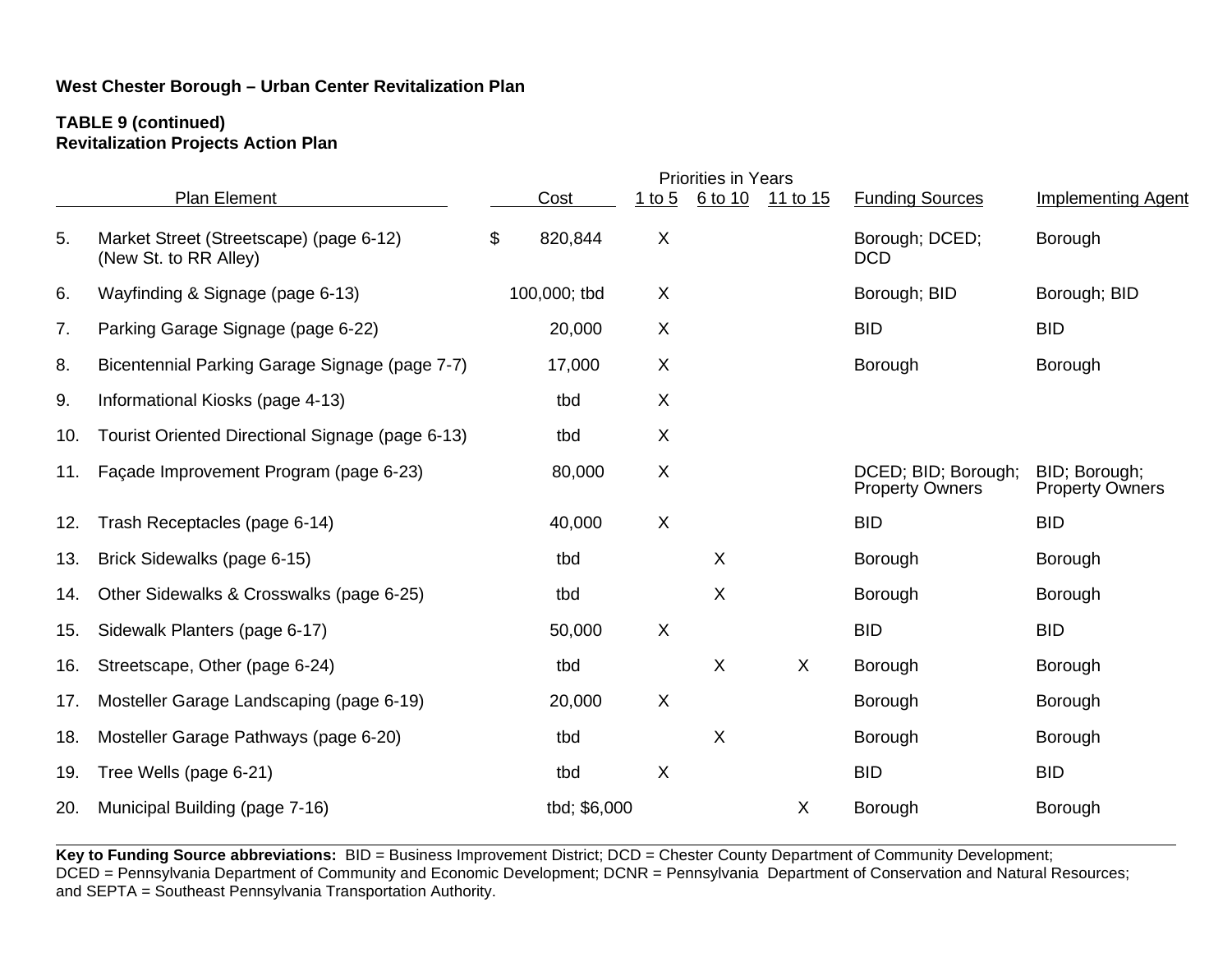### **TABLE 9 (continued) Revitalization Projects Action Plan**

|                                      |                                                          |            |                | <b>Priorities in Years</b> |          |                                 |                                 |
|--------------------------------------|----------------------------------------------------------|------------|----------------|----------------------------|----------|---------------------------------|---------------------------------|
|                                      | Plan Element                                             | Cost       | $1$ to 5       | 6 to 10                    | 11 to 15 | <b>Funding Sources</b>          | <b>Implementing Agent</b>       |
| 21.                                  | West Chester Public Library Expansion (page 7-8)<br>- \$ | 2,250,000  |                | X                          | X        | Borough; Library                | Borough; Library                |
| 22.                                  | Hoopes Park (page 8-2)                                   | 200,000    | X              |                            |          | Borough; DCNR                   | Borough                         |
| 23.                                  | Everhart Park (page 8-3)                                 | 190,000    | X              |                            |          | Borough; DCNR                   | Borough                         |
| 24.                                  | Marshall Square Park (page 8-4)                          | 202,000    | $\times$       |                            |          | Borough; DCNR                   | Borough                         |
| 25.                                  | Bayard Rustin Park (page 8-5)                            | 120,000    |                | X                          |          | Borough; DCNR                   | Borough                         |
| 26.                                  | Nields Street Park (page 8-6)                            | 42,000     |                | X                          |          | Borough; DCNR                   | Borough                         |
| 27.                                  | Memorial Park (page 8-7)                                 | 50,400     | $\pmb{\times}$ |                            |          | Borough; DCNR                   | Borough                         |
| 28.                                  | John O. Green Park (page 8-8)                            | 83,386     |                | X                          |          | Borough; DCNR                   | Borough                         |
| 29.                                  | Mosteller Park (page 8-9)                                | 78,500     |                |                            | X        | Borough; DCNR                   | Borough                         |
| 30.                                  | Recreation Center (page 8-10)                            | 7,500,000  |                |                            | X        | Borough; DCED                   | Borough                         |
| 31.                                  | Urban Open Space (page 8-11)                             | tbd        |                | X                          | X        | Borough;<br><b>County Parks</b> | Borough;<br><b>County Parks</b> |
| 32.                                  | Pocket Park Gay Street (page 8-12)                       | 65,000     |                | X                          |          | Borough                         | Borough                         |
| <b>Subtotal of Known Costs</b><br>\$ |                                                          | 15,788,730 |                |                            |          |                                 |                                 |

Note: The 32 Revitalization Projects listed above are not numbered in any specific order of priority. In other words, Market Street (Streetscape) is listed as item 5. However, it may be considered as project no. 1 for implementation. Borough Council will need to prioritize the 1 to 5 year list over the next five years.

Key to Funding Source abbreviations: BID = Business Improvement District; DCD = Chester County Department of Community Development; DCED = Pennsylvania Department of Community and Economic Development; DCNR = Pennsylvania Department of Conservation and Natural Resources; and SEPTA = Southeast Pennsylvania Transportation Authority.